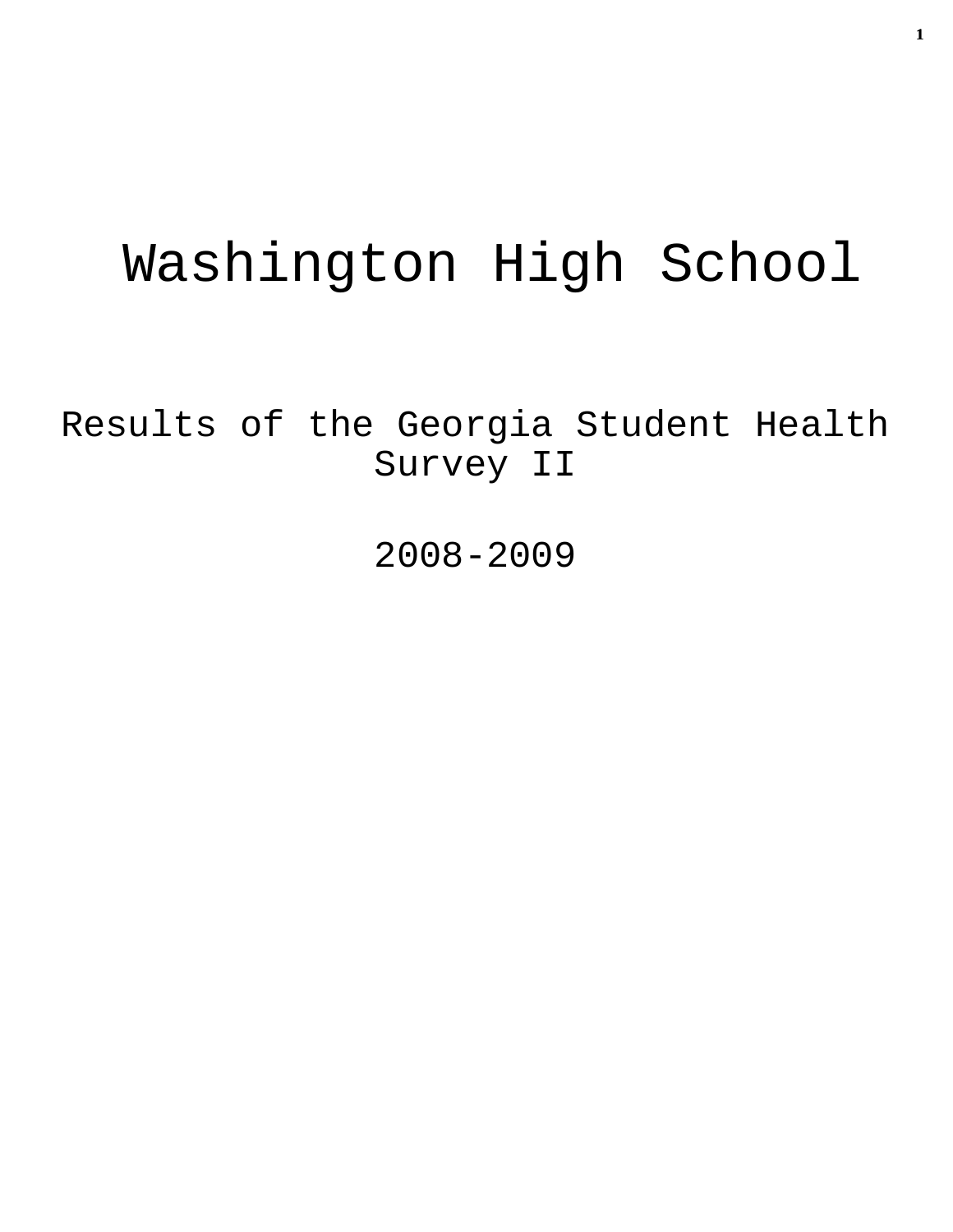# *Demographics* **2**

| Grade                    |     |  |  |
|--------------------------|-----|--|--|
| <b>Grade   Frequency</b> |     |  |  |
| 10                       | 152 |  |  |
| 12                       |     |  |  |

| <b>Frequency</b> | <b>Table of Gender by Grade</b> |              |             |              |  |  |
|------------------|---------------------------------|--------------|-------------|--------------|--|--|
| <b>Col Pct</b>   |                                 | Grade(Grade) |             |              |  |  |
|                  | Gender(Gender)                  | <b>10</b>    | 12          | <b>Total</b> |  |  |
|                  | <b>Female</b>                   | 83<br>54.61  | 51<br>66.23 | 134          |  |  |
|                  | <b>Male</b>                     | 69<br>45.39  | 26<br>33.77 | 95           |  |  |
|                  | <b>Total</b>                    | 152          | 77          | 229          |  |  |

| <b>Frequency</b> |
|------------------|
| <b>Col Pct</b>   |

| <b>Table of Ethnicity by Grade</b> |              |              |              |  |  |  |
|------------------------------------|--------------|--------------|--------------|--|--|--|
|                                    | Grade(Grade) |              |              |  |  |  |
| <b>Ethnicity</b> (Ethnicity)       | 10           | 12           | <b>Total</b> |  |  |  |
| <b>Black</b>                       | 142<br>93.42 | 77<br>100.00 | 219          |  |  |  |
| White                              | 2<br>1.32    | 0<br>0.00    | 2            |  |  |  |
| <b>Asian</b>                       | 0.66         | 0<br>0.00    |              |  |  |  |
| <b>Other</b>                       | 7<br>4.61    | 0<br>0.00    | 7            |  |  |  |
| <b>Total</b>                       | 152          | 77           | 229          |  |  |  |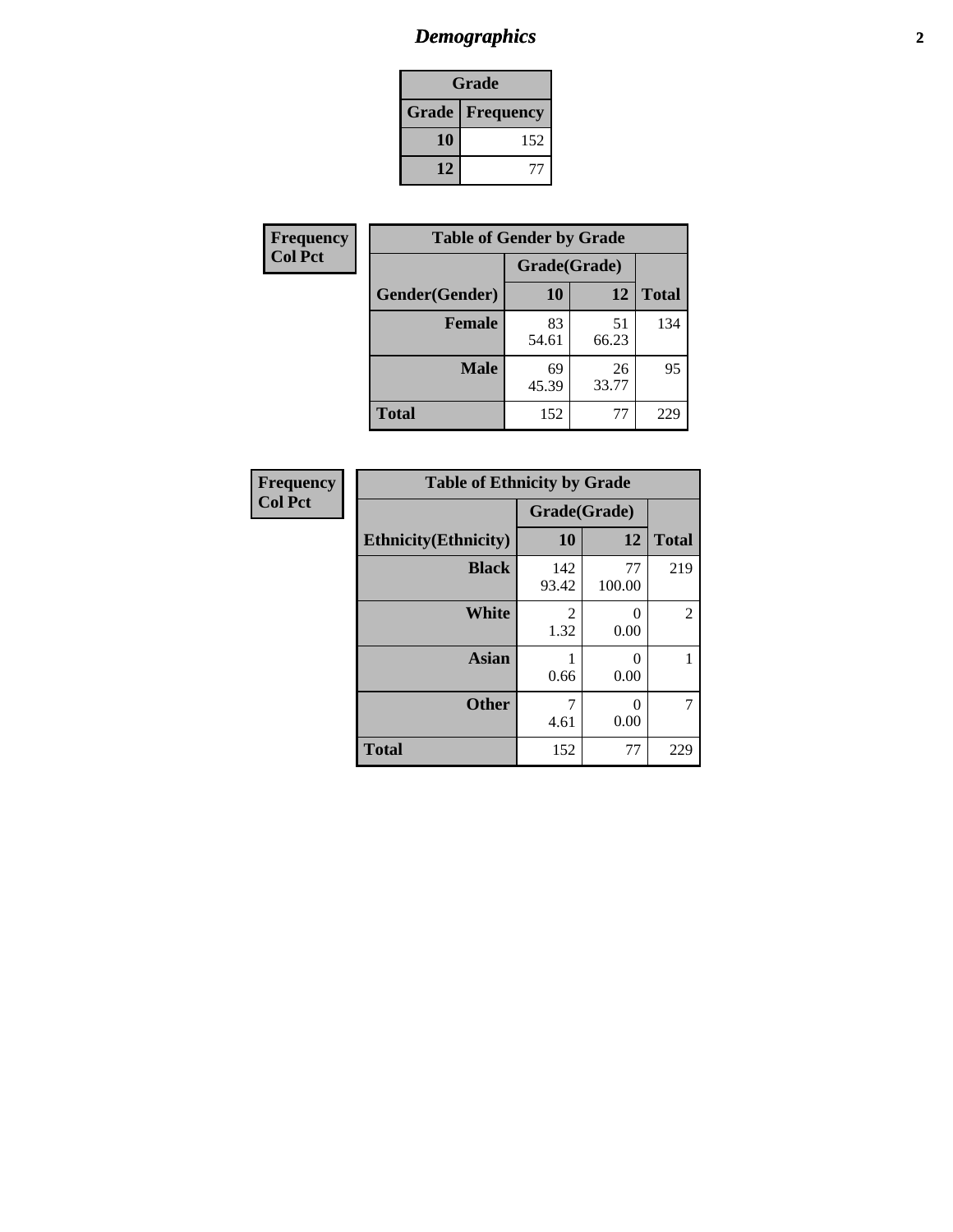#### *Title IV, Part A, Schedule A* **3** *Goal 1: Ensure that all schools are drug-free Baseline Data: Year 2008-2009 Prevalence of Drug Use*

| Frequency<br><b>Col Pct</b> | <b>Table of AlcoholAlt by Grade</b> |              |             |              |  |  |
|-----------------------------|-------------------------------------|--------------|-------------|--------------|--|--|
|                             | AlcoholAlt(Alcohol                  | Grade(Grade) |             |              |  |  |
|                             | use, past 30 days)                  | 10           | 12          | <b>Total</b> |  |  |
|                             | Yes                                 | 19<br>12.50  | 11<br>14.29 | 30           |  |  |
|                             | N <sub>0</sub>                      | 133<br>87.50 | 66<br>85.71 | 199          |  |  |
|                             | <b>Total</b>                        | 152          | 77          | 229          |  |  |

| Frequency      | <b>Table of TobaccoAny by Grade</b> |              |             |              |
|----------------|-------------------------------------|--------------|-------------|--------------|
| <b>Col Pct</b> | TobaccoAny(Tobacco                  | Grade(Grade) |             |              |
|                | use, past 30 days)                  | <b>10</b>    | 12          | <b>Total</b> |
|                | Yes                                 | 4.61         | 3<br>3.90   | 10           |
|                | N <sub>0</sub>                      | 145<br>95.39 | 74<br>96.10 | 219          |
|                | Total                               | 152          | 77          | 229          |

| Frequency<br><b>Col Pct</b> | <b>Table of MarijuanaAlt by Grade</b> |              |             |              |  |
|-----------------------------|---------------------------------------|--------------|-------------|--------------|--|
|                             | MarijuanaAlt(Marijuana                | Grade(Grade) |             |              |  |
|                             | use, past 30 days)                    | 10           | 12          | <b>Total</b> |  |
|                             | <b>Yes</b>                            | 16<br>10.53  | 10<br>12.99 | 26           |  |
|                             | N <sub>0</sub>                        | 136<br>89.47 | 67<br>87.01 | 203          |  |
|                             | <b>Total</b>                          | 152          | 77          | 229          |  |

| <b>Frequency</b><br><b>Col Pct</b> | <b>Table of OtherDrugAny by Grade</b>  |              |             |              |  |
|------------------------------------|----------------------------------------|--------------|-------------|--------------|--|
|                                    | <b>OtherDrugAny(Other</b><br>drug use, | Grade(Grade) |             |              |  |
|                                    | past 30 days)                          | 10           | 12          | <b>Total</b> |  |
|                                    | Yes                                    | q<br>5.92    | 1.30        | 10           |  |
|                                    | N <sub>0</sub>                         | 143<br>94.08 | 76<br>98.70 | 219          |  |
|                                    | <b>Total</b>                           | 152          | 77          | 229          |  |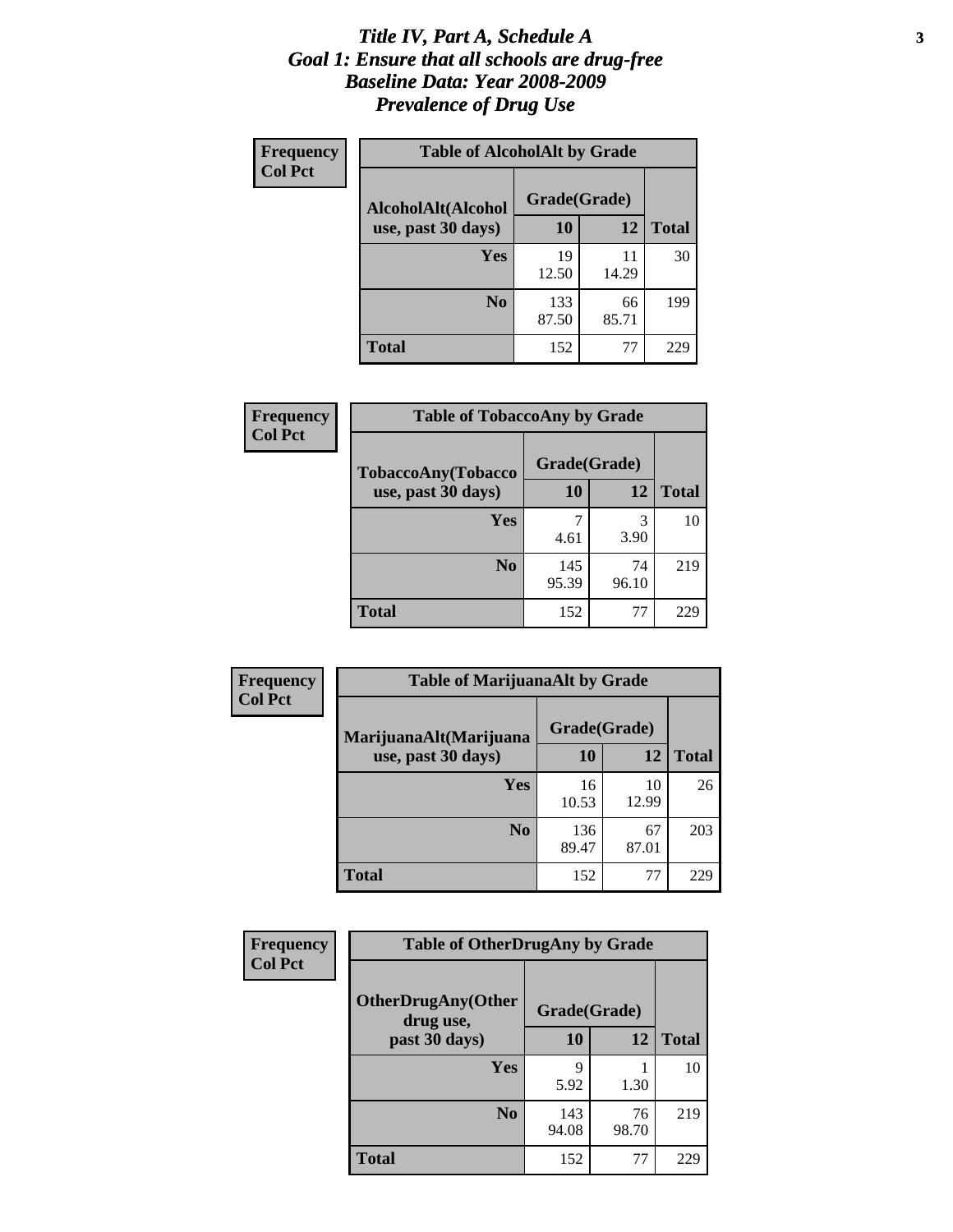#### *Average Age of Onset of Use* **4** *Results for "Average Age of Onset of Use" questions exclude students who said they did not use that substance*

| <b>Variable</b>    | Label                                                              | <b>Mean</b> |
|--------------------|--------------------------------------------------------------------|-------------|
| Alcoholinit2       | I started using alcohol when I was                                 | 13.40       |
| Cigarettesinit2    | I started smoking tobacco when I was                               | 12.47       |
| Smokelessinit2     | I started chewing tobacco when I was                               | 14.25       |
| Marijuanainit2     | I started using marijuana when I was                               | 14.00       |
| Cocaineinit2       | I started using cocaine when I was                                 | 13.00       |
| Inhalantsinit2     | I started using inhalants when I was                               | 13.00       |
| Steroidsinit2      | I started using steroids when I was                                | 14.00       |
| Ecstasyinit2       | I started using ecstasy when I was                                 | 13.50       |
| Methinit2          | I started using methamphetamines when I was                        | 12.67       |
| Hallucinogensinit2 | I started using hallucinogens when I was                           | 14.33       |
| Prescriptioninit2  | I started using prescription drugs not prescribed to me when I was | 12.60       |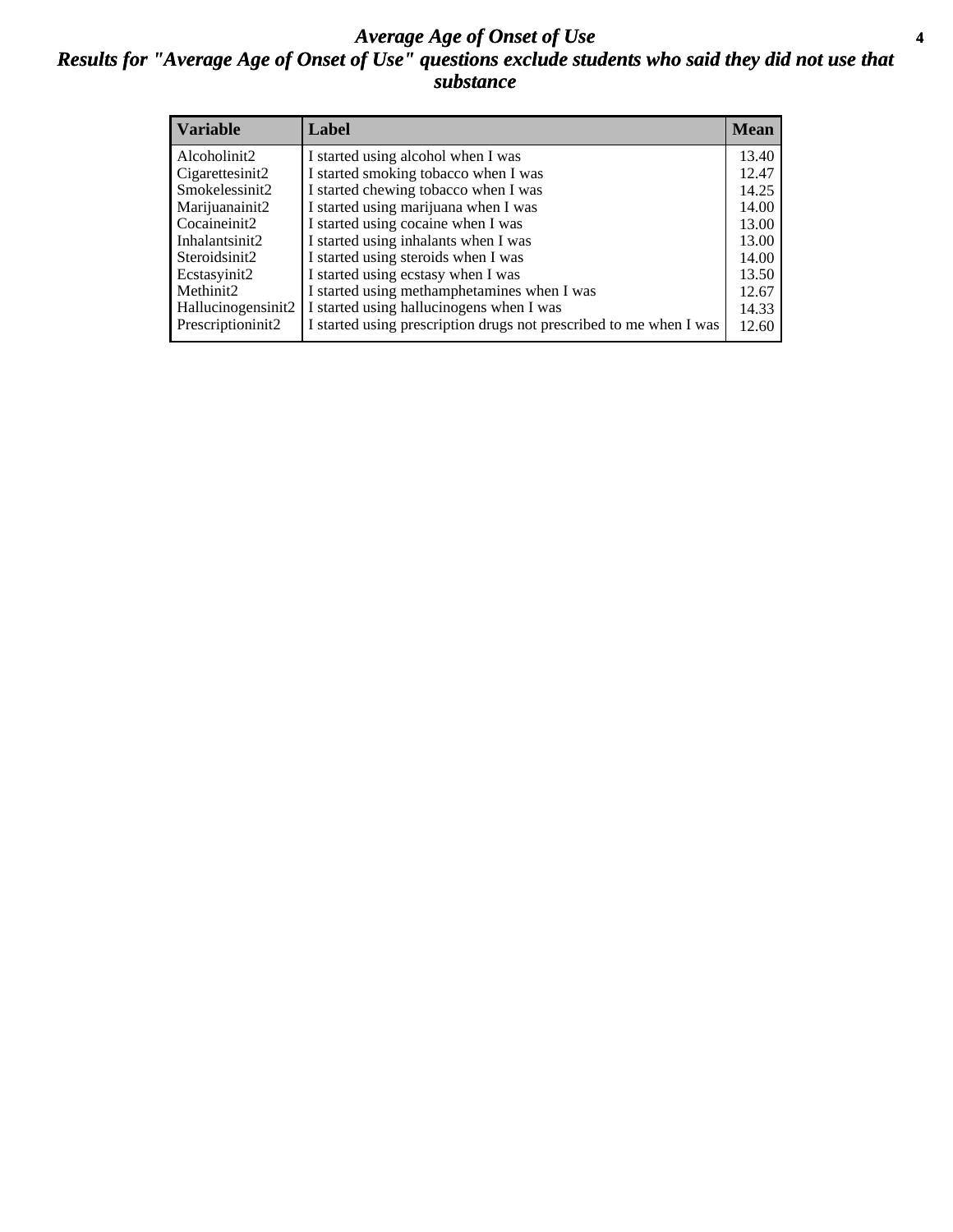# *Perception of Health Risk* **5**

| Frequency      | <b>Table of Alcoholharmdich by Grade</b> |              |             |              |
|----------------|------------------------------------------|--------------|-------------|--------------|
| <b>Col Pct</b> | Alcoholharmdich(I<br>think alcohol is    | Grade(Grade) |             |              |
|                | harmful)                                 | 10           | 12          | <b>Total</b> |
|                | Yes                                      | 118<br>77.63 | 71<br>92.21 | 189          |
|                | N <sub>0</sub>                           | 34<br>22.37  | 6<br>7.79   | 40           |
|                | <b>Total</b>                             | 152          | 77          | 229          |

| Frequency      | <b>Table of Tobaccoharmdich by Grade</b> |              |             |              |
|----------------|------------------------------------------|--------------|-------------|--------------|
| <b>Col Pct</b> | Tobaccoharmdich(I<br>think tobacco is    | Grade(Grade) |             |              |
|                | harmful)                                 | 10           | 12          | <b>Total</b> |
|                | Yes                                      | 130<br>85.53 | 74<br>96.10 | 204          |
|                | N <sub>0</sub>                           | 22<br>14.47  | 3<br>3.90   | 25           |
|                | <b>Total</b>                             | 152          | 77          | 229          |

| Frequency      | <b>Table of Marijuanaharmdich by Grade</b> |              |             |              |  |
|----------------|--------------------------------------------|--------------|-------------|--------------|--|
| <b>Col Pct</b> | Marijuanaharmdich(I<br>think marijuana is  | Grade(Grade) |             |              |  |
|                | harmful)                                   | <b>10</b>    | <b>12</b>   | <b>Total</b> |  |
|                | Yes                                        | 113<br>74.34 | 65<br>84.42 | 178          |  |
|                | N <sub>0</sub>                             | 39<br>25.66  | 12<br>15.58 | 51           |  |
|                | <b>Total</b>                               | 152          | 77          | 229          |  |

| Frequency      | <b>Table of Otherdrugharmdich by Grade</b>   |              |             |              |
|----------------|----------------------------------------------|--------------|-------------|--------------|
| <b>Col Pct</b> | Otherdrugharmdich(I<br>think other drugs are | Grade(Grade) |             |              |
|                | harmful)                                     | 10           | 12          | <b>Total</b> |
|                | <b>Yes</b>                                   | 132<br>86.84 | 74<br>96.10 | 206          |
|                | N <sub>0</sub>                               | 20<br>13.16  | 3.90        | 23           |
|                | <b>Total</b>                                 | 152          | 77          | 229          |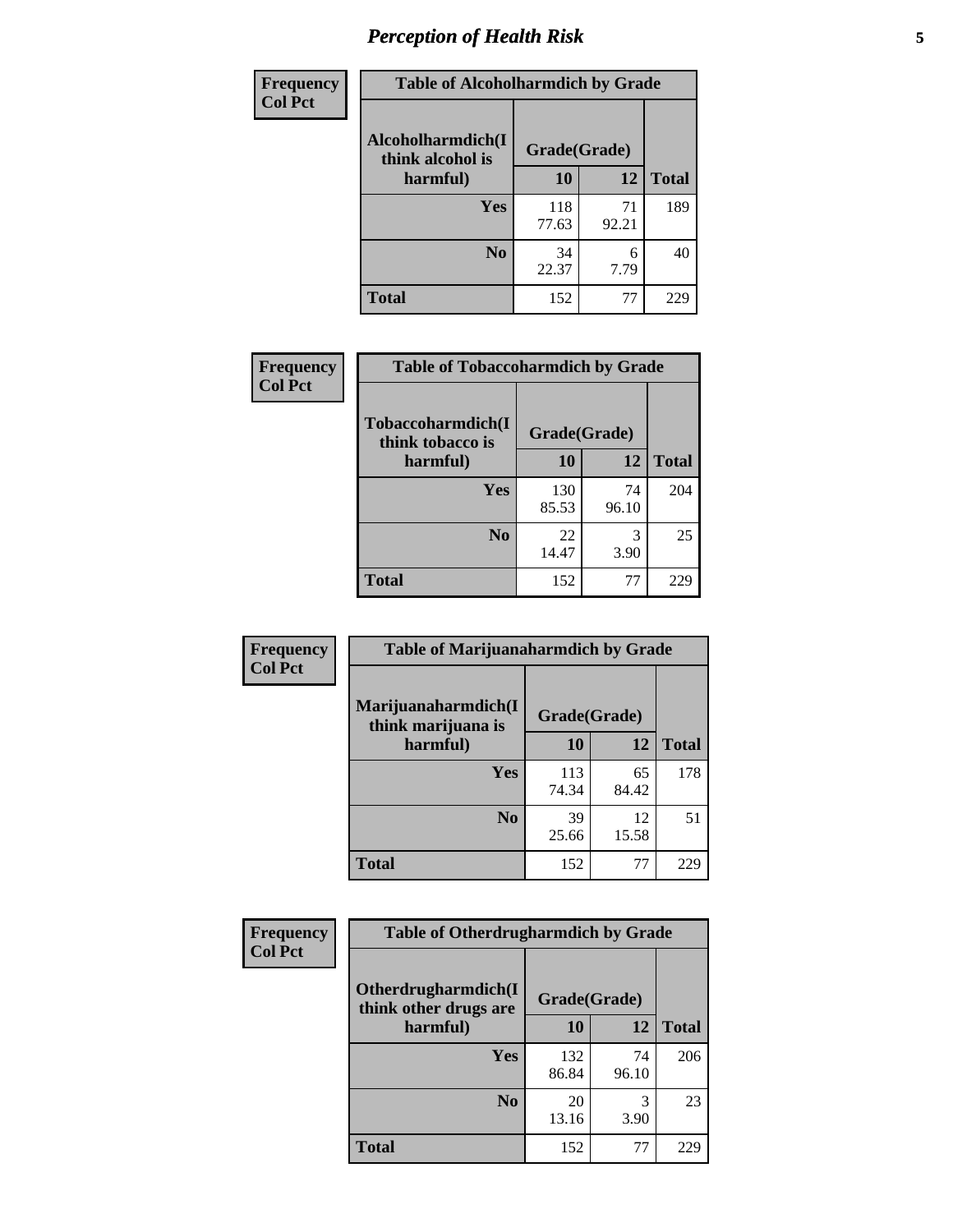### *Social Disapproval* **6**

| <b>Frequency</b> | <b>Table of Alcoholpeerdich by Grade</b>                    |              |             |              |  |  |
|------------------|-------------------------------------------------------------|--------------|-------------|--------------|--|--|
| <b>Col Pct</b>   | Alcoholpeerdich(My<br>friends would<br>disapprove if I used | Grade(Grade) |             |              |  |  |
|                  | alcohol)                                                    | 10           | 12          | <b>Total</b> |  |  |
|                  | <b>Yes</b>                                                  | 94<br>61.84  | 47<br>61.04 | 141          |  |  |
|                  | N <sub>0</sub>                                              | 58<br>38.16  | 30<br>38.96 | 88           |  |  |
|                  | <b>Total</b>                                                | 152          | 77          | 229          |  |  |

| <b>Frequency</b> |
|------------------|
| <b>Col Pct</b>   |

|                                                             | <b>Table of Tobaccopeerdich by Grade</b> |             |              |  |  |
|-------------------------------------------------------------|------------------------------------------|-------------|--------------|--|--|
| Tobaccopeerdich(My<br>friends would<br>disapprove if I used | Grade(Grade)                             |             |              |  |  |
| tobacco)                                                    | 10                                       | 12          | <b>Total</b> |  |  |
| Yes                                                         | 112<br>73.68                             | 56<br>72.73 | 168          |  |  |
| $\bf N$ <sub>0</sub>                                        | 40<br>26.32                              | 21<br>27.27 | 61           |  |  |
| <b>Total</b>                                                | 152                                      | 77          | 229          |  |  |

| Frequency      | <b>Table of Marijuanapeerdich by Grade</b>                    |              |             |              |  |  |
|----------------|---------------------------------------------------------------|--------------|-------------|--------------|--|--|
| <b>Col Pct</b> | Marijuanapeerdich(My<br>friends would<br>disapprove if I used | Grade(Grade) |             |              |  |  |
|                | marijuana)                                                    | 10           | 12          | <b>Total</b> |  |  |
|                | <b>Yes</b>                                                    | 94<br>61.84  | 52<br>67.53 | 146          |  |  |
|                | N <sub>0</sub>                                                | 58<br>38.16  | 25<br>32.47 | 83           |  |  |
|                | <b>Total</b>                                                  | 152          | 77          | 229          |  |  |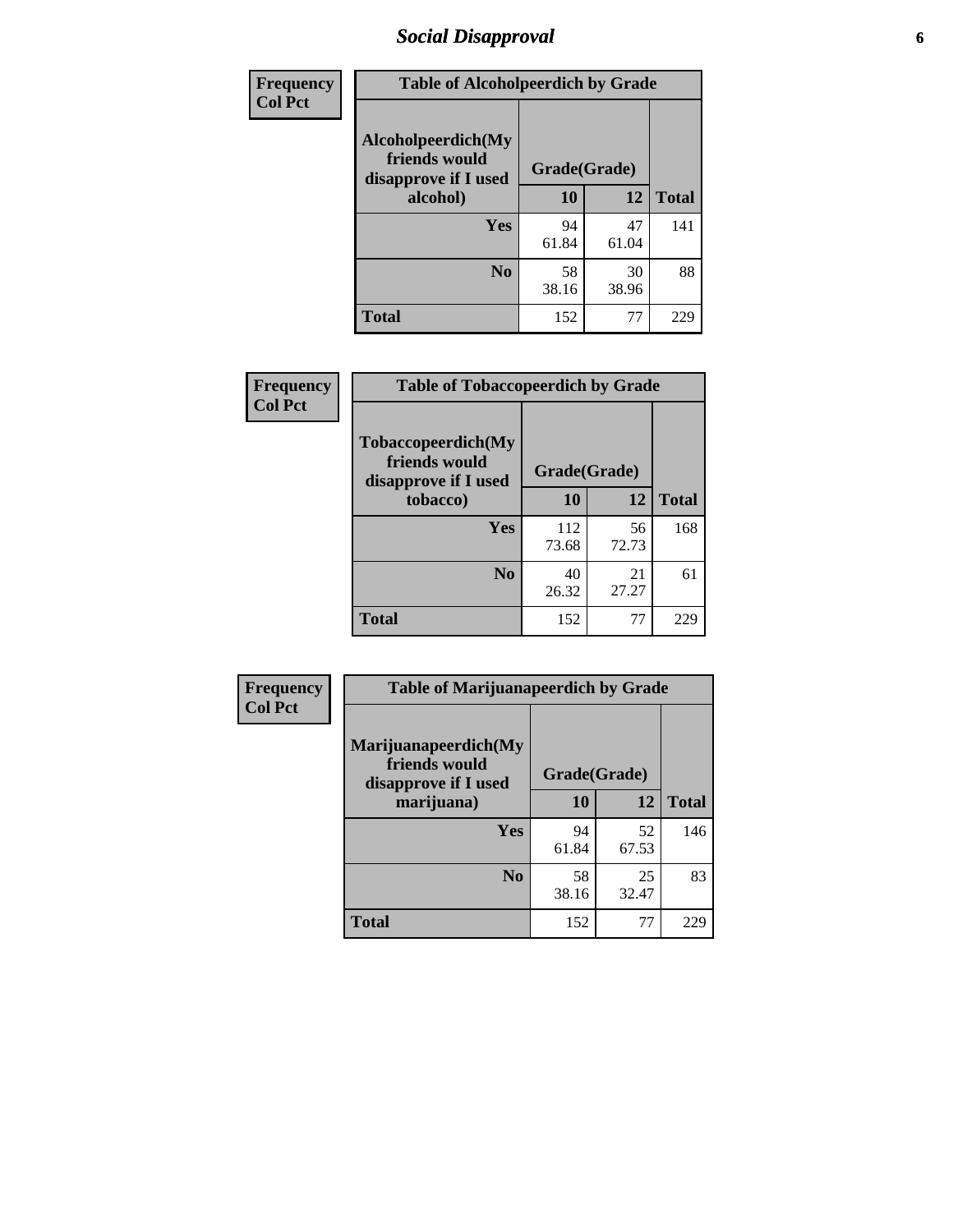# *Social Disapproval* **7**

| Frequency      | <b>Table of Otherdrugpeerdich by Grade</b>                    |              |             |              |  |  |  |
|----------------|---------------------------------------------------------------|--------------|-------------|--------------|--|--|--|
| <b>Col Pct</b> | Otherdrugpeerdich(My<br>friends would<br>disapprove if I used | Grade(Grade) |             |              |  |  |  |
|                | other drugs)                                                  | 10           | 12          | <b>Total</b> |  |  |  |
|                | Yes                                                           | 118<br>77.63 | 63<br>81.82 | 181          |  |  |  |
|                | N <sub>0</sub>                                                | 34<br>22.37  | 14<br>18.18 | 48           |  |  |  |
|                | <b>Total</b>                                                  | 152          | 77          | 229          |  |  |  |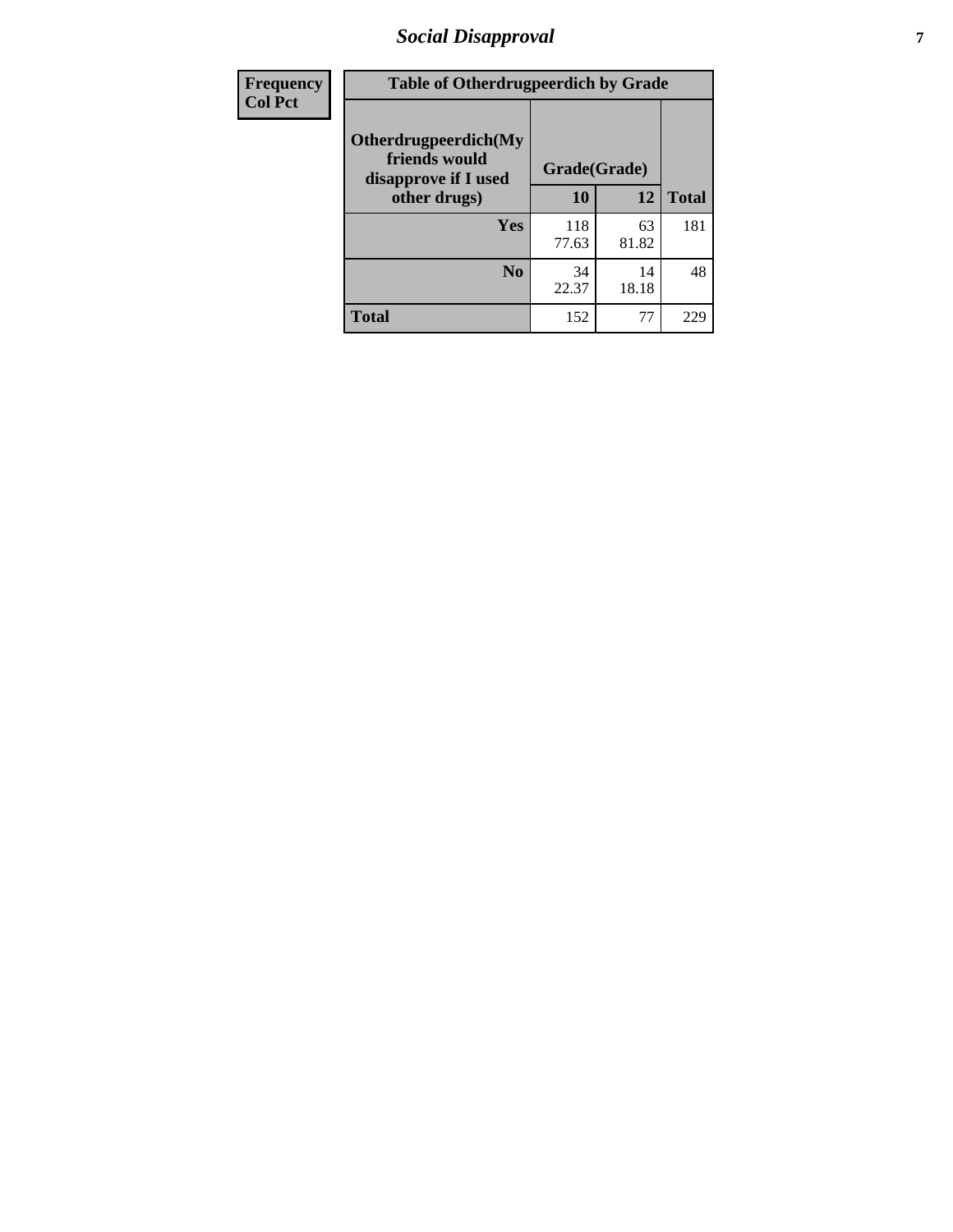#### Title IV, Part A, Schedule A **8** *Goal 2: To help ensure that all schools are safe and disciplined Baseline Data: Year 2008-2009 Student Involvement in Gang Activity*

| Frequency      | <b>Table of Gangself by Grade</b>                                                                 |                    |             |              |
|----------------|---------------------------------------------------------------------------------------------------|--------------------|-------------|--------------|
| <b>Col Pct</b> | Gangself(I<br>have<br>participated<br>in illegal<br>gang<br>activities in<br>the past 30<br>days) | Grade(Grade)<br>10 | 12          | <b>Total</b> |
|                | Yes                                                                                               | 22<br>14.47        | 3<br>3.90   | 25           |
|                | N <sub>0</sub>                                                                                    | 130<br>85.53       | 74<br>96.10 | 204          |
|                | <b>Total</b>                                                                                      | 152                | 77          | 229          |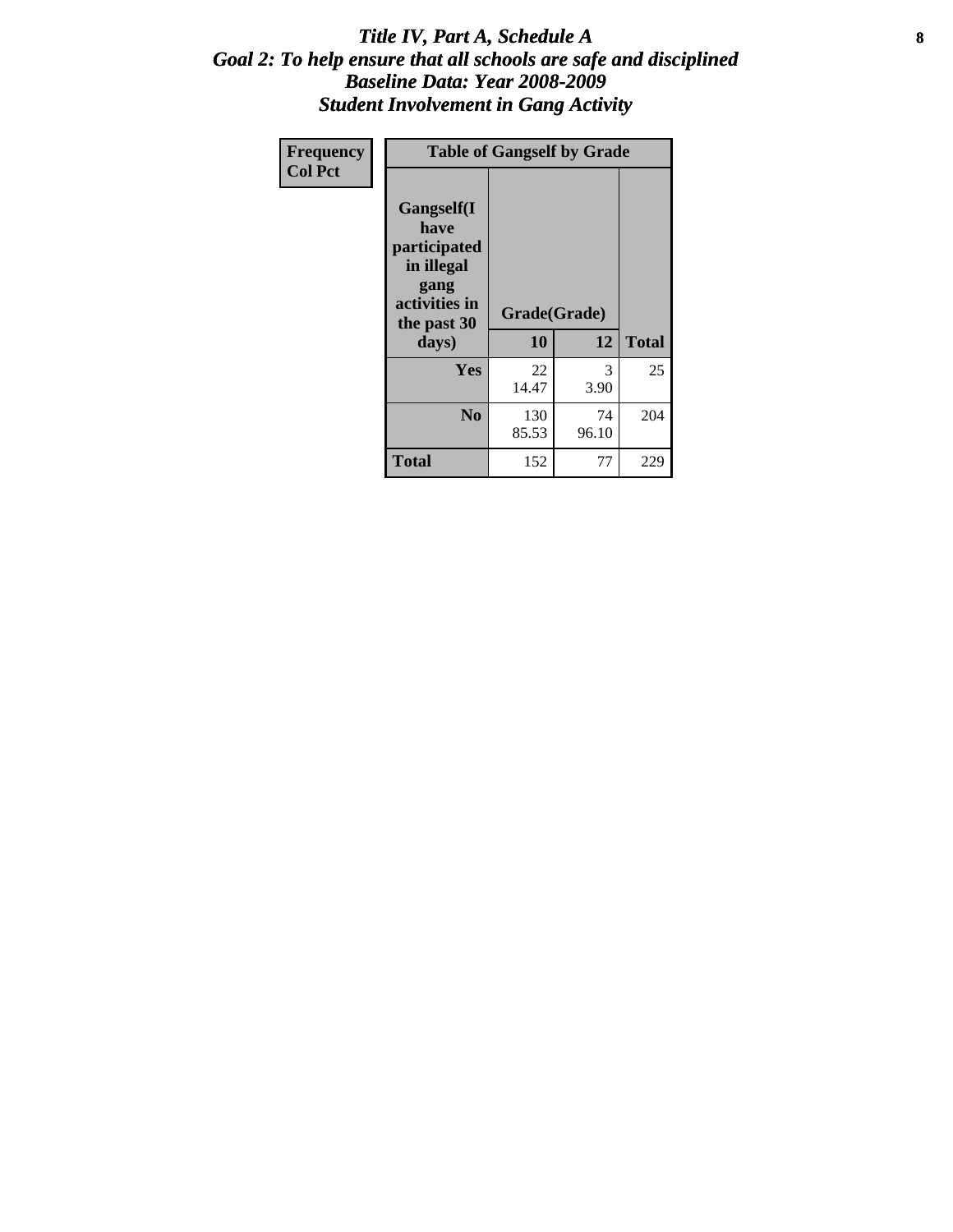# *Student Perception of School Safety* **9**

| <b>Frequency</b><br>Row Pct |
|-----------------------------|
|                             |

| <b>Table of Grade by Safeschool</b> |                                                                                                                            |                                                        |             |             |     |  |  |
|-------------------------------------|----------------------------------------------------------------------------------------------------------------------------|--------------------------------------------------------|-------------|-------------|-----|--|--|
|                                     |                                                                                                                            | Safeschool (School is a place at which I feel<br>safe) |             |             |     |  |  |
| Grade(Grade)                        | Somewhat   Somewhat<br><b>Strongly</b><br><b>Strongly</b><br><b>Disagree</b><br>Agree<br>Disagree<br><b>Total</b><br>Agree |                                                        |             |             |     |  |  |
| 10                                  | 20<br>13.16                                                                                                                | 66<br>43.42                                            | 38<br>25.00 | 28<br>18.42 | 152 |  |  |
| 12                                  | 12.<br>15.58                                                                                                               | 34<br>44.16                                            | 20<br>25.97 | 14.29       | 77  |  |  |
| <b>Total</b>                        | 32                                                                                                                         | 100                                                    | 58          | 39          | 229 |  |  |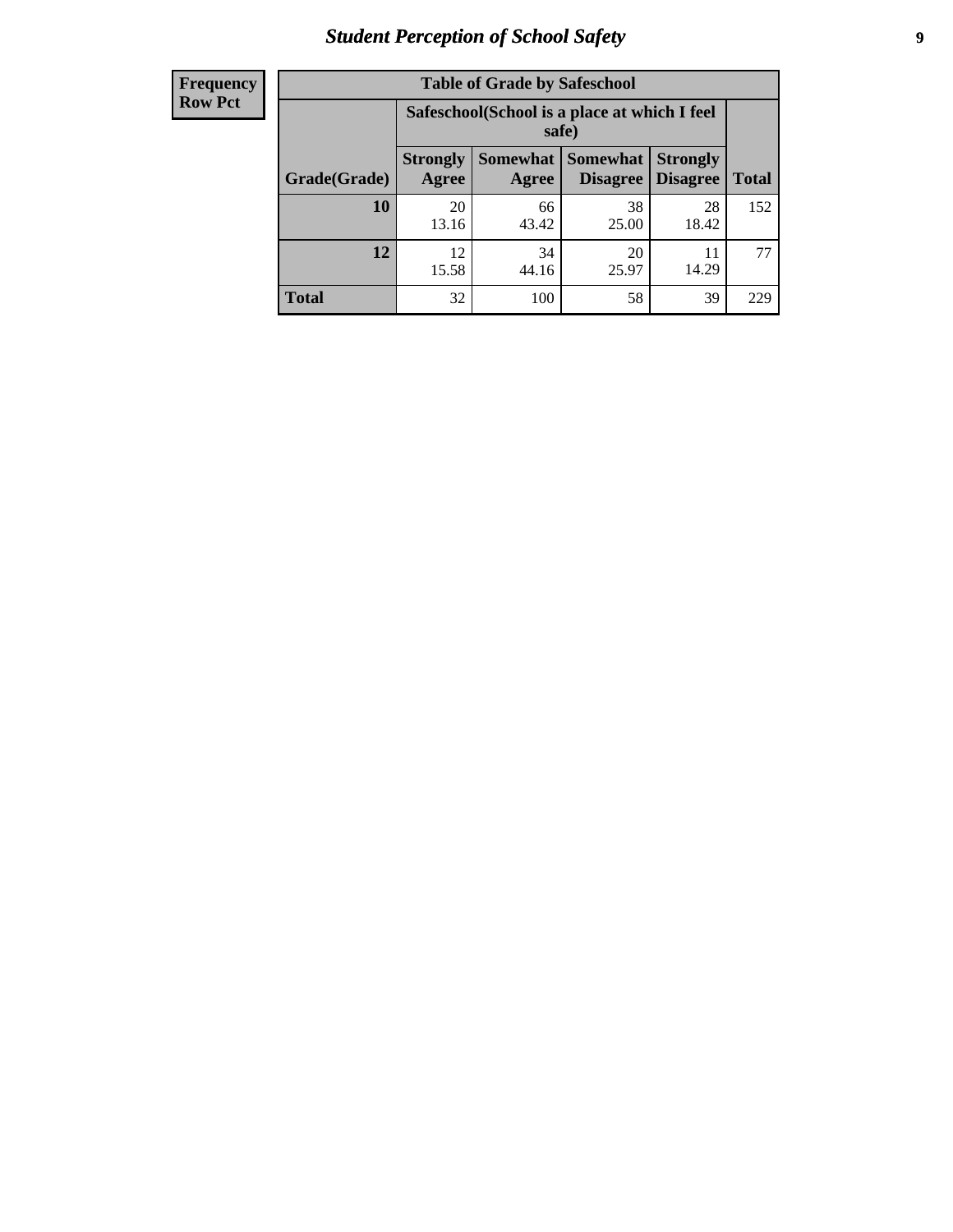### *Students Who Have Been Bullied* **10**

| <b>Frequency</b> | <b>Table of Grade by Bullied</b> |              |                                                                               |                                     |                        |                       |                        |              |
|------------------|----------------------------------|--------------|-------------------------------------------------------------------------------|-------------------------------------|------------------------|-----------------------|------------------------|--------------|
| <b>Row Pct</b>   |                                  |              | <b>Bullied</b> (I have been bullied by other<br>students in the past 30 days) |                                     |                        |                       |                        |              |
|                  |                                  | $\mathbf{0}$ | 1 or<br>2                                                                     | 3 <sub>to</sub><br>5                | 10<br>to  <br>19       | <b>20</b><br>to<br>29 | All<br>30              |              |
|                  | Grade(Grade)                     | <b>Days</b>  | days                                                                          | days                                | days                   | days                  | days                   | <b>Total</b> |
|                  | 10                               | 137<br>90.13 | 6<br>3.95                                                                     | $\mathcal{D}_{\mathcal{L}}$<br>1.32 | $\mathfrak{D}$<br>1.32 | 0.66                  | 4<br>2.63              | 152          |
|                  | 12                               | 73<br>94.81  | $\Omega$<br>0.00                                                              | 1.30                                | $\Omega$<br>0.00       | 1.30                  | $\mathfrak{D}$<br>2.60 | 77           |
|                  | <b>Total</b>                     | 210          | 6                                                                             | 3                                   | $\overline{2}$         | $\overline{2}$        | 6                      | 229          |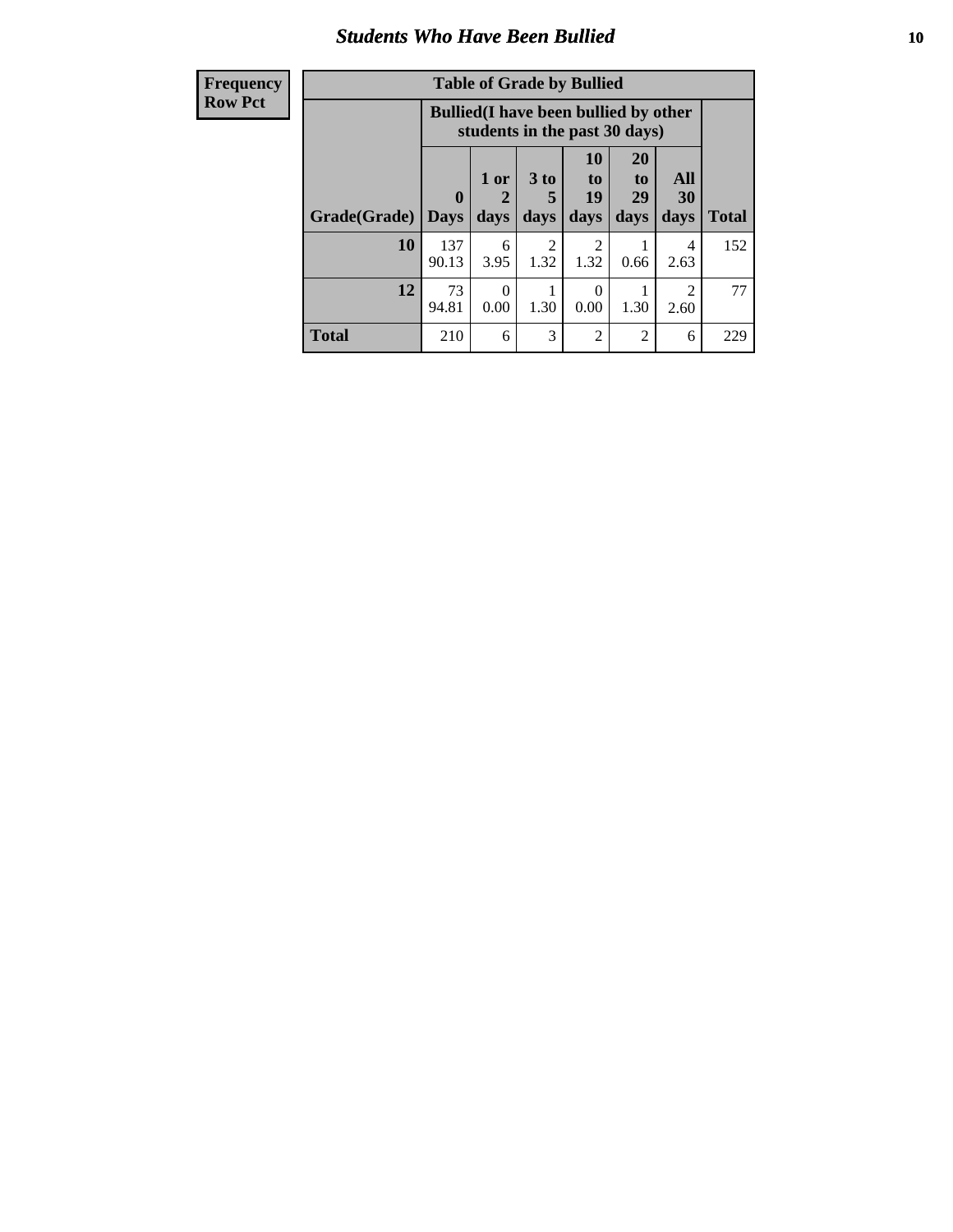### *School Climate* **11**

| Frequency      | <b>Table of SchoolClimate1 by Grade</b> |                    |             |              |
|----------------|-----------------------------------------|--------------------|-------------|--------------|
| <b>Col Pct</b> | SchoolClimate1(I<br>like school)        | Grade(Grade)<br>10 | 12          | <b>Total</b> |
|                | <b>Strongly Agree</b>                   | 55<br>36.18        | 40<br>51.95 | 95           |
|                | <b>Somewhat Agree</b>                   | 82<br>53.95        | 31<br>40.26 | 113          |
|                | <b>Somewhat Disagree</b>                | 9<br>5.92          | 3<br>3.90   | 12           |
|                | <b>Strongly Disagree</b>                | 6<br>3.95          | 3<br>3.90   | 9            |
|                | <b>Total</b>                            | 152                | 77          | 229          |

| Frequency<br><b>Col Pct</b> | <b>Table of SchoolClimate2 by Grade</b>           |                    |             |              |
|-----------------------------|---------------------------------------------------|--------------------|-------------|--------------|
|                             | SchoolClimate2(I<br>feel successful at<br>school) | Grade(Grade)<br>10 | 12          | <b>Total</b> |
|                             | <b>Strongly Agree</b>                             | 74<br>48.68        | 48<br>62.34 | 122          |
|                             | <b>Somewhat Agree</b>                             | 67<br>44.08        | 27<br>35.06 | 94           |
|                             | <b>Somewhat Disagree</b>                          | 4.61               | 1.30        | 8            |
|                             | <b>Strongly Disagree</b>                          | 4<br>2.63          | 1.30        | 5            |
|                             | <b>Total</b>                                      | 152                | 77          | 229          |

| Frequency | <b>Table of SchoolClimate3 by Grade</b>                      |              |             |              |
|-----------|--------------------------------------------------------------|--------------|-------------|--------------|
| Col Pct   | <b>SchoolClimate3(My</b><br>school has high<br>standards for | Grade(Grade) |             |              |
|           | achievement)                                                 | 10           | 12          | <b>Total</b> |
|           | <b>Strongly Agree</b>                                        | 51<br>33.55  | 32<br>41.56 | 83           |
|           | <b>Somewhat Agree</b>                                        | 75<br>49.34  | 37<br>48.05 | 112          |
|           | <b>Somewhat Disagree</b>                                     | 14<br>9.21   | 5<br>6.49   | 19           |
|           | <b>Strongly Disagree</b>                                     | 12<br>7.89   | 3<br>3.90   | 15           |
|           | Total                                                        | 152          | 77          | 229          |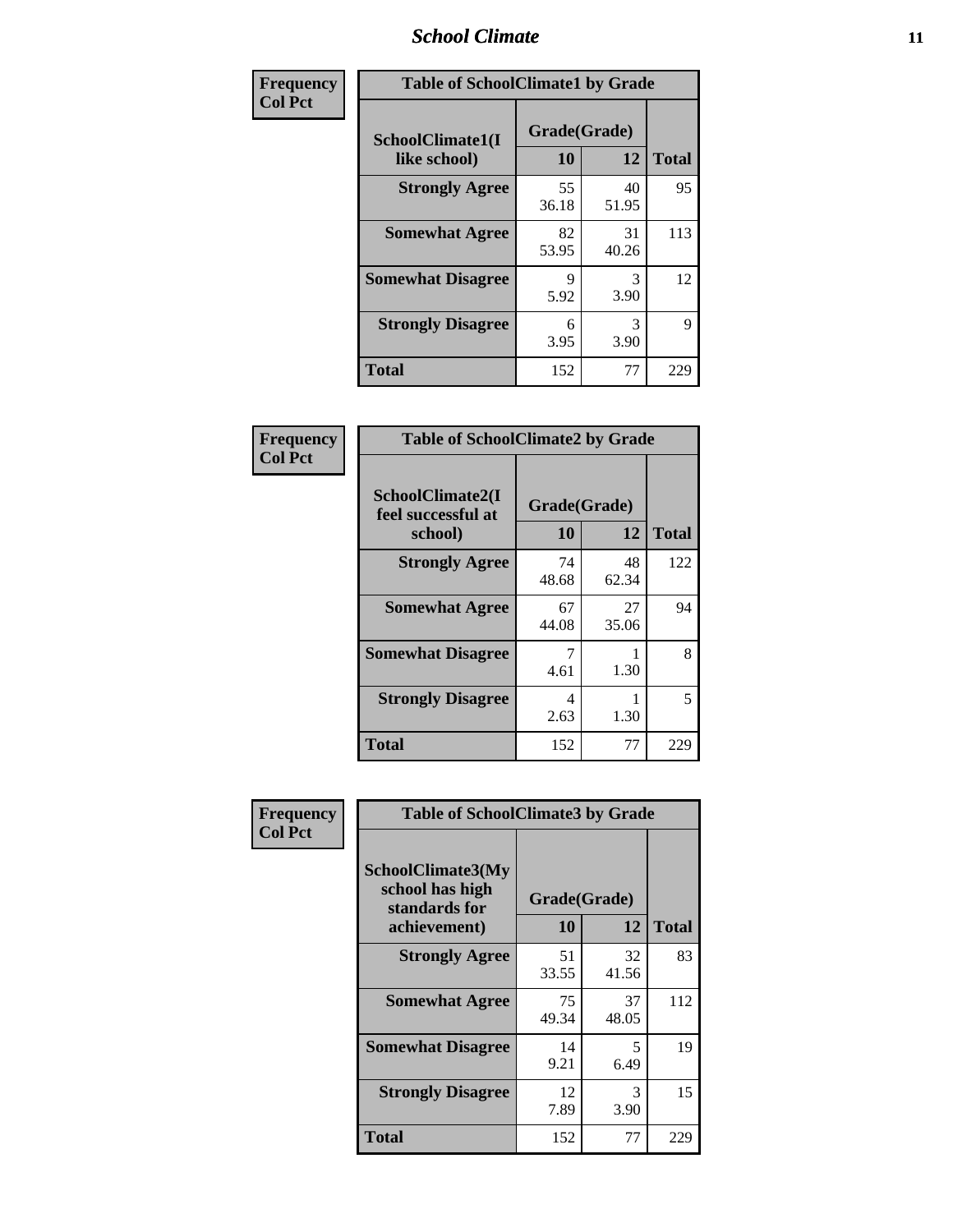#### *School Climate* **12**

| Frequency      | <b>Table of SchoolClimate4 by Grade</b>                              |                           |                                     |              |
|----------------|----------------------------------------------------------------------|---------------------------|-------------------------------------|--------------|
| <b>Col Pct</b> | <b>SchoolClimate4(My</b><br>school sets clear<br>rules for behavior) | Grade(Grade)<br><b>10</b> | 12                                  | <b>Total</b> |
|                | <b>Strongly Agree</b>                                                | 61<br>40.13               | 26<br>33.77                         | 87           |
|                | <b>Somewhat Agree</b>                                                | 57<br>37.50               | 44<br>57.14                         | 101          |
|                | <b>Somewhat Disagree</b>                                             | 28<br>18.42               | 5<br>6.49                           | 33           |
|                | <b>Strongly Disagree</b>                                             | 6<br>3.95                 | $\mathcal{D}_{\mathcal{L}}$<br>2.60 | 8            |
|                | Total                                                                | 152                       | 77                                  | 229          |

| <b>Table of SchoolClimate5 by Grade</b>                              |                    |             |              |  |
|----------------------------------------------------------------------|--------------------|-------------|--------------|--|
| SchoolClimate5(I<br>know what to do in<br>an emergency at<br>school) | Grade(Grade)<br>10 | 12          | <b>Total</b> |  |
| <b>Strongly Agree</b>                                                | 89<br>58.55        | 46<br>59.74 | 135          |  |
| <b>Somewhat Agree</b>                                                | 45<br>29.61        | 24<br>31.17 | 69           |  |
| <b>Somewhat Disagree</b>                                             | 12<br>7.89         | 4<br>5.19   | 16           |  |
| <b>Strongly Disagree</b>                                             | 6<br>3.95          | 3<br>3.90   | 9            |  |
| Total                                                                | 152                | 77          | 229          |  |

| <b>Frequency</b> | <b>Table of SchoolClimate6 by Grade</b>                  |                    |                        |              |
|------------------|----------------------------------------------------------|--------------------|------------------------|--------------|
| <b>Col Pct</b>   | <b>SchoolClimate6(Teachers</b><br>treat me with respect) | Grade(Grade)<br>10 | 12                     | <b>Total</b> |
|                  | <b>Strongly Agree</b>                                    | 43<br>28.29        | 31<br>40.26            | 74           |
|                  | <b>Somewhat Agree</b>                                    | 57<br>37.50        | 36<br>46.75            | 93           |
|                  | <b>Somewhat Disagree</b>                                 | 35<br>23.03        | 8<br>10.39             | 43           |
|                  | <b>Strongly Disagree</b>                                 | 17<br>11.18        | $\mathfrak{D}$<br>2.60 | 19           |
|                  | <b>Total</b>                                             | 152                | 77                     | 229          |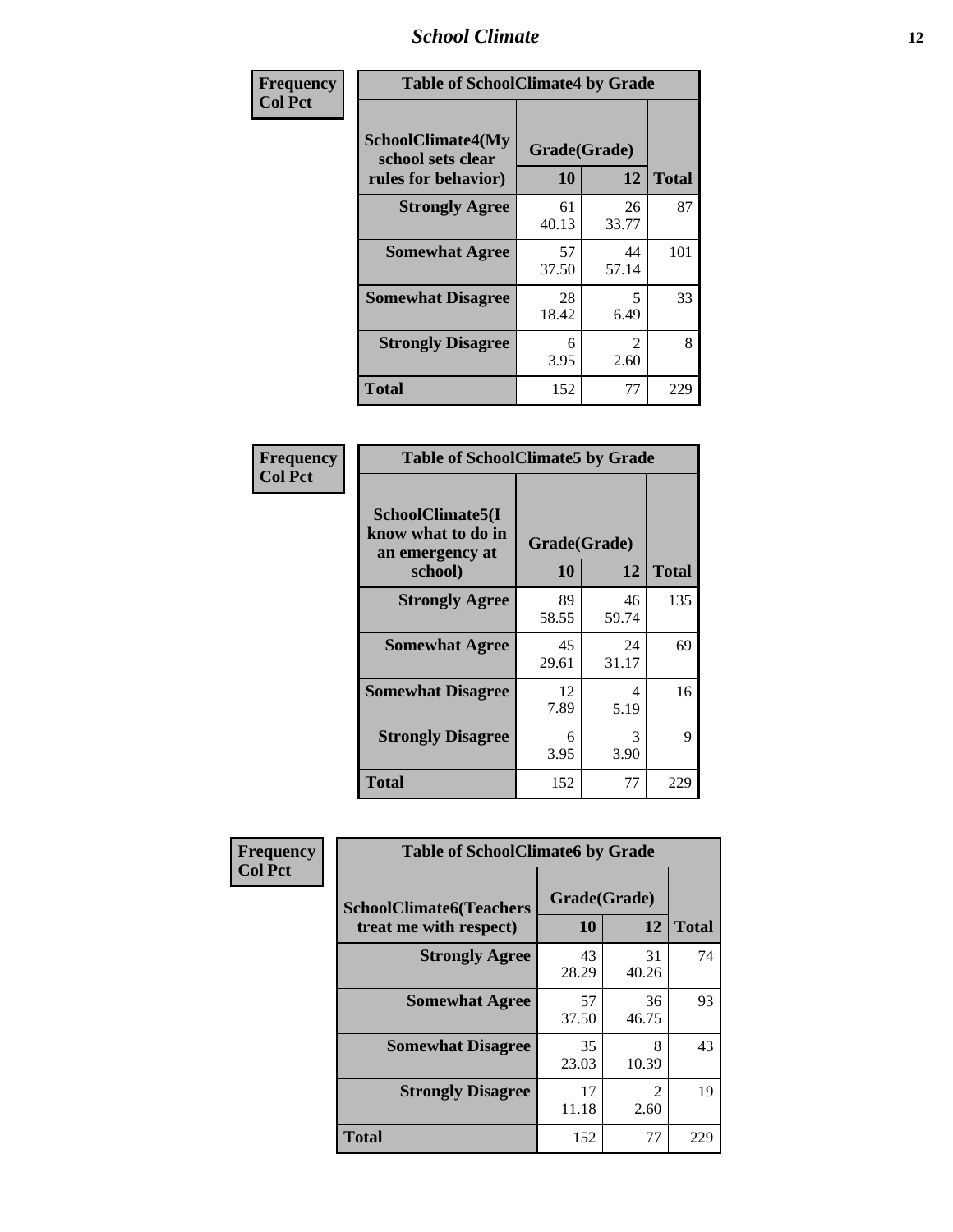#### *School Climate* **13**

| Frequency      | <b>Table of SchoolClimate7 by Grade</b>                                       |                           |             |              |
|----------------|-------------------------------------------------------------------------------|---------------------------|-------------|--------------|
| <b>Col Pct</b> | <b>SchoolClimate7(Behaviors</b><br>in my class allow the<br>teacher to teach) | Grade(Grade)<br><b>10</b> | 12          | <b>Total</b> |
|                | <b>Strongly Agree</b>                                                         | 21<br>13.82               | 17<br>22.08 | 38           |
|                | <b>Somewhat Agree</b>                                                         | 72<br>47.37               | 41<br>53.25 | 113          |
|                | <b>Somewhat Disagree</b>                                                      | 29<br>19.08               | 11<br>14.29 | 40           |
|                | <b>Strongly Disagree</b>                                                      | 30<br>19.74               | 8<br>10.39  | 38           |
|                | <b>Total</b>                                                                  | 152                       | 77          | 229          |

| Frequency      | <b>Table of SchoolClimate8 by Grade</b>                                 |              |             |              |
|----------------|-------------------------------------------------------------------------|--------------|-------------|--------------|
| <b>Col Pct</b> | <b>SchoolClimate8(Students</b><br>are frequently<br>recognized for good | Grade(Grade) |             |              |
|                | behavior)                                                               | 10           | 12          | <b>Total</b> |
|                | <b>Strongly Agree</b>                                                   | 39<br>25.66  | 23<br>29.87 | 62           |
|                | <b>Somewhat Agree</b>                                                   | 64<br>42.11  | 35<br>45.45 | 99           |
|                | <b>Somewhat Disagree</b>                                                | 31<br>20.39  | 15<br>19.48 | 46           |
|                | <b>Strongly Disagree</b>                                                | 18<br>11.84  | 4<br>5.19   | 22           |
|                | <b>Total</b>                                                            | 152          | 77          | 229          |

| Frequency      | <b>Table of SchoolClimate9 by Grade</b>                                           |                    |             |              |
|----------------|-----------------------------------------------------------------------------------|--------------------|-------------|--------------|
| <b>Col Pct</b> | SchoolClimate9(School<br>counselor would be<br>helpful if I needed<br>assistance) | Grade(Grade)<br>10 | 12          | <b>Total</b> |
|                | <b>Strongly Agree</b>                                                             | 64<br>42.11        | 46<br>59.74 | 110          |
|                | <b>Somewhat Agree</b>                                                             | 65<br>42.76        | 23<br>29.87 | 88           |
|                | <b>Somewhat Disagree</b>                                                          | 15<br>9.87         | 4<br>5.19   | 19           |
|                | <b>Strongly Disagree</b>                                                          | 8<br>5.26          | 4<br>5.19   | 12           |
|                | Total                                                                             | 152                | 77          | 229          |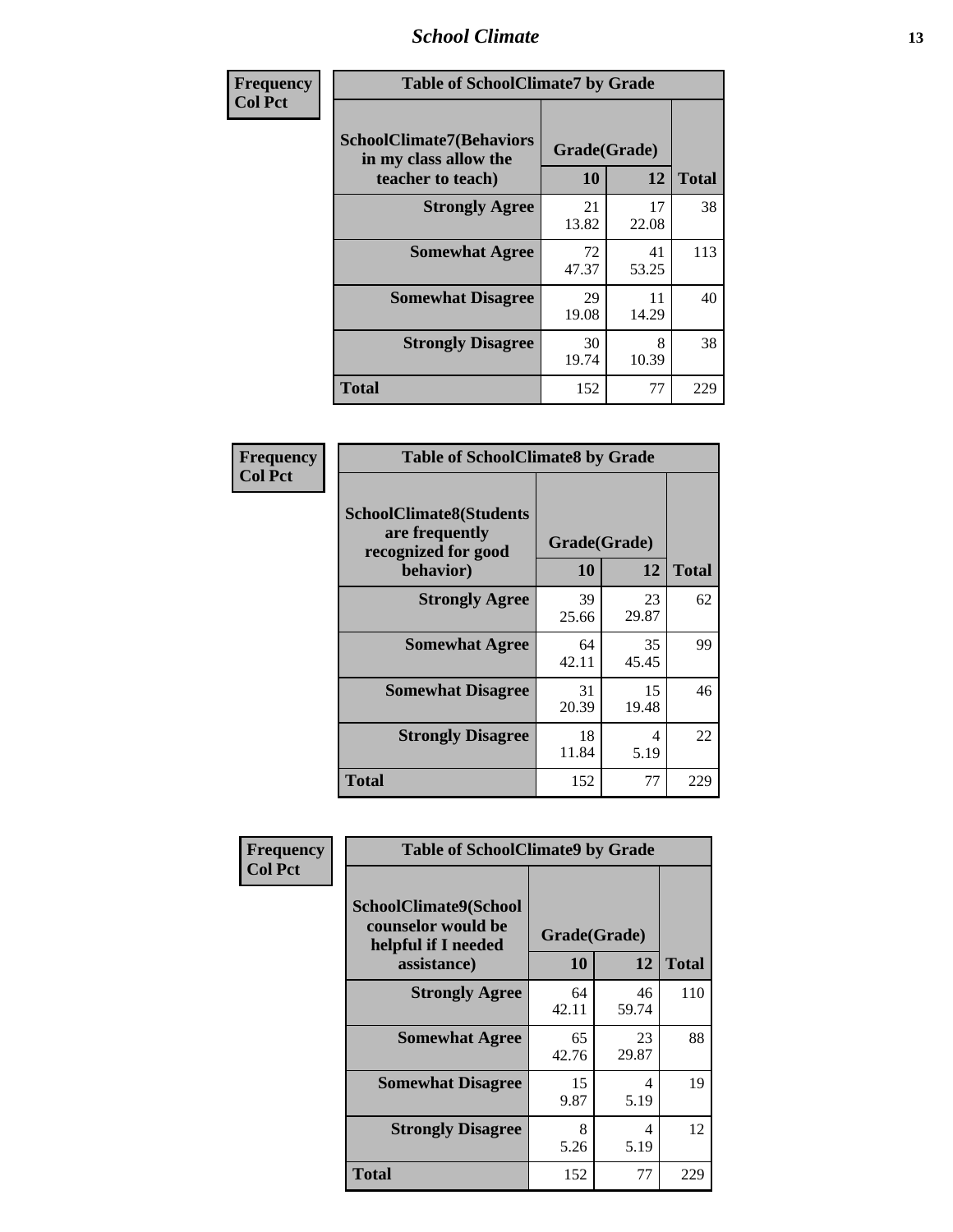### *Reasons for Dropping Out* **14**

| Frequency      | <b>Table of Dropoutreason by Grade</b>                                   |             |                    |              |
|----------------|--------------------------------------------------------------------------|-------------|--------------------|--------------|
| <b>Col Pct</b> | Dropoutreason(If<br>I dropped out the<br>reason would<br>most likely be) | 10          | Grade(Grade)<br>12 | <b>Total</b> |
|                | <b>Won't Drop out</b>                                                    | 93<br>61.18 | 48<br>62.34        | 141          |
|                | <b>Bored</b>                                                             | 19<br>12.50 | 10<br>12.99        | 29           |
|                | <b>Family Reasons</b>                                                    | 12<br>7.89  | 3<br>3.90          | 15           |
|                | <b>Being Bullied</b>                                                     | 2<br>1.32   | $\Omega$<br>0.00   | 2            |
|                | <b>Other</b>                                                             | 26<br>17.11 | 16<br>20.78        | 42           |
|                | <b>Total</b>                                                             | 152         | 77                 | 229          |

| Frequency<br><b>Col Pct</b> | <b>Table of Dropout by Grade</b>                            |                    |             |              |  |
|-----------------------------|-------------------------------------------------------------|--------------------|-------------|--------------|--|
|                             | Dropout(I<br>have<br>thought<br>about<br>dropping<br>out of | Grade(Grade)<br>10 | 12          | <b>Total</b> |  |
|                             | school)                                                     |                    |             |              |  |
|                             | Yes                                                         | 42<br>27.63        | 29<br>37.66 | 71           |  |
|                             | N <sub>0</sub>                                              | 110<br>72.37       | 48<br>62.34 | 158          |  |
|                             | <b>Total</b>                                                | 152                | 77          | 229          |  |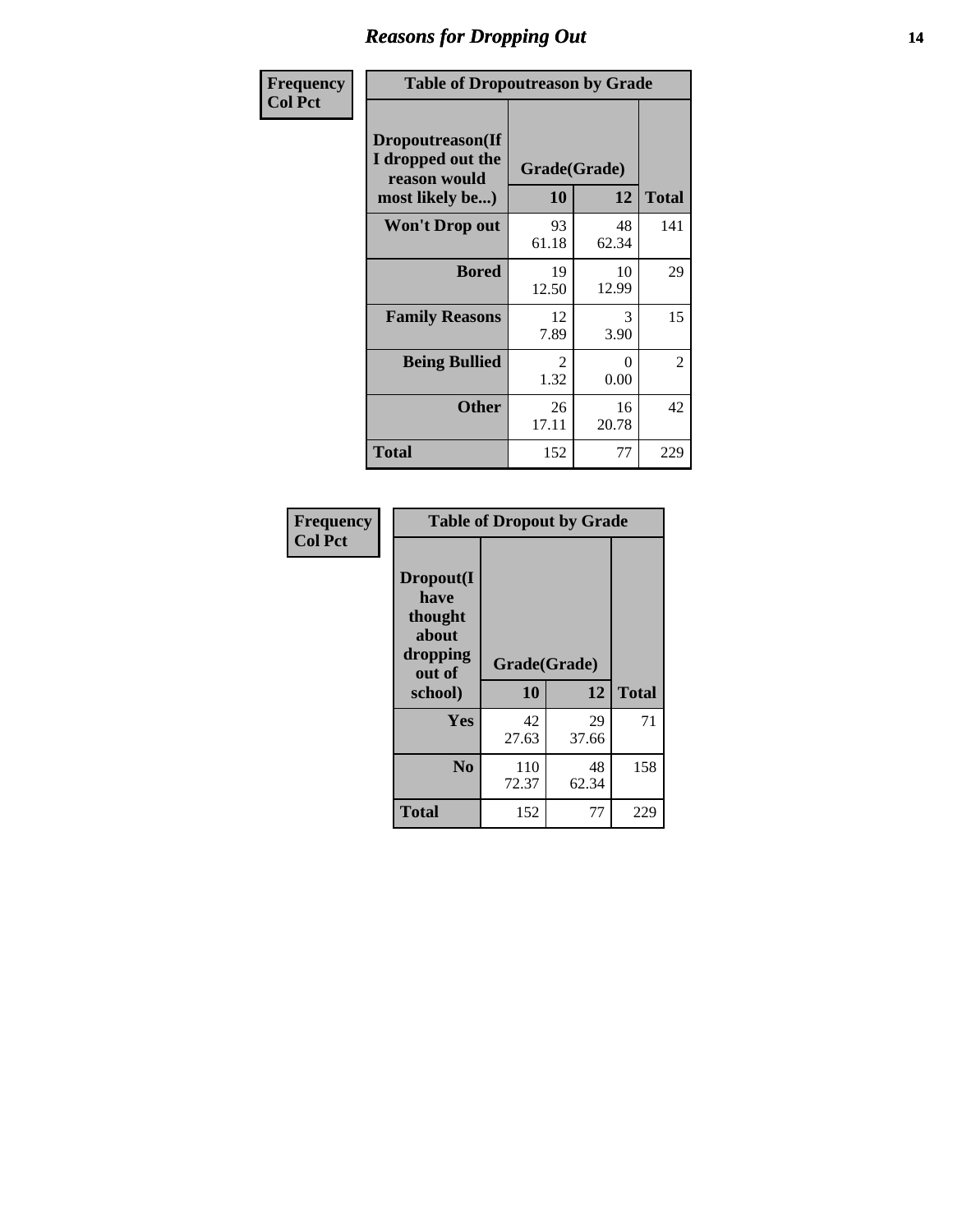*School Safety* **15**

| Frequency      | <b>Table of Gangself by Grade</b>                                                                 |                    |             |              |
|----------------|---------------------------------------------------------------------------------------------------|--------------------|-------------|--------------|
| <b>Col Pct</b> | Gangself(I<br>have<br>participated<br>in illegal<br>gang<br>activities in<br>the past 30<br>days) | Grade(Grade)<br>10 | 12          | <b>Total</b> |
|                | Yes                                                                                               | 22<br>14.47        | 3<br>3.90   | 25           |
|                | N <sub>0</sub>                                                                                    | 130<br>85.53       | 74<br>96.10 | 204          |
|                | <b>Total</b>                                                                                      | 152                | 77          | 229          |

| Frequency<br><b>Col Pct</b> | <b>Table of Gangpeers by Grade</b>                                                                                             |                    |             |              |
|-----------------------------|--------------------------------------------------------------------------------------------------------------------------------|--------------------|-------------|--------------|
|                             | <b>Gangpeers</b> (I<br>have friends<br>who have<br>participated<br>in illegal<br>gang<br>activities in<br>the past 30<br>days) | Grade(Grade)<br>10 | 12          | <b>Total</b> |
|                             | Yes                                                                                                                            | 67<br>44.08        | 11<br>14.29 | 78           |
|                             | N <sub>0</sub>                                                                                                                 | 85<br>55.92        | 66<br>85.71 | 151          |
|                             | <b>Total</b>                                                                                                                   | 152                | 77          | 229          |

| Frequency      | <b>Table of Pickedon by Grade</b>                                                       |                    |           |              |
|----------------|-----------------------------------------------------------------------------------------|--------------------|-----------|--------------|
| <b>Col Pct</b> | <b>Pickedon(I have</b><br>been picked on or<br>teased at school in<br>the past 30 days) | Grade(Grade)<br>10 | 12        | <b>Total</b> |
|                | <b>Strongly Agree</b>                                                                   | 9<br>5.92          | 3<br>3.90 | 12           |
|                | <b>Somewhat Agree</b>                                                                   | 20<br>13.16        | 9.09      | 27           |
|                | <b>Somewhat Disagree</b>                                                                | 17<br>11.18        | 5<br>6.49 | 22           |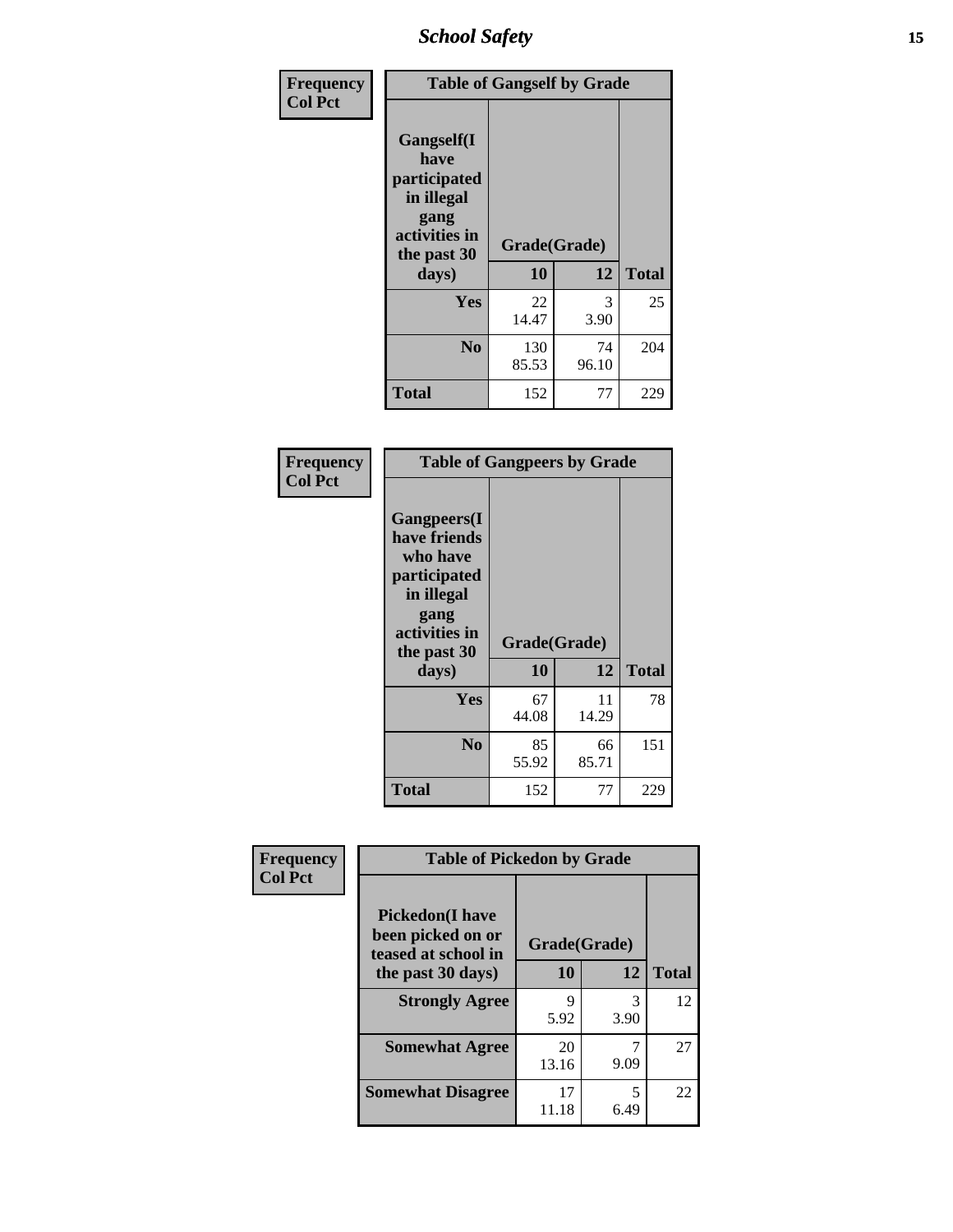# *School Safety* **16**

| <b>Frequency</b> |                                                                                          | <b>Table of Pickedon by Grade</b> |             |              |  |  |  |  |  |
|------------------|------------------------------------------------------------------------------------------|-----------------------------------|-------------|--------------|--|--|--|--|--|
| <b>Col Pct</b>   | <b>Pickedon</b> (I have<br>been picked on or<br>teased at school in<br>the past 30 days) | Grade(Grade)<br>10                | 12          | <b>Total</b> |  |  |  |  |  |
|                  | <b>Strongly Disagree</b>                                                                 | 106<br>69.74                      | 62<br>80.52 | 168          |  |  |  |  |  |
|                  | Total                                                                                    | 152                               | 77          | 229          |  |  |  |  |  |

| Frequency      | <b>Table of Safeschool by Grade</b>                      |                    |             |              |
|----------------|----------------------------------------------------------|--------------------|-------------|--------------|
| <b>Col Pct</b> | Safeschool(School<br>is a place at which I<br>feel safe) | Grade(Grade)<br>10 | 12          | <b>Total</b> |
|                | <b>Strongly Agree</b>                                    | 20<br>13.16        | 12<br>15.58 | 32           |
|                | <b>Somewhat Agree</b>                                    | 66<br>43.42        | 34<br>44.16 | 100          |
|                | <b>Somewhat Disagree</b>                                 | 38<br>25.00        | 20<br>25.97 | 58           |
|                | <b>Strongly Disagree</b>                                 | 28<br>18.42        | 11<br>14.29 | 39           |
|                | Total                                                    | 152                | 77          | 229          |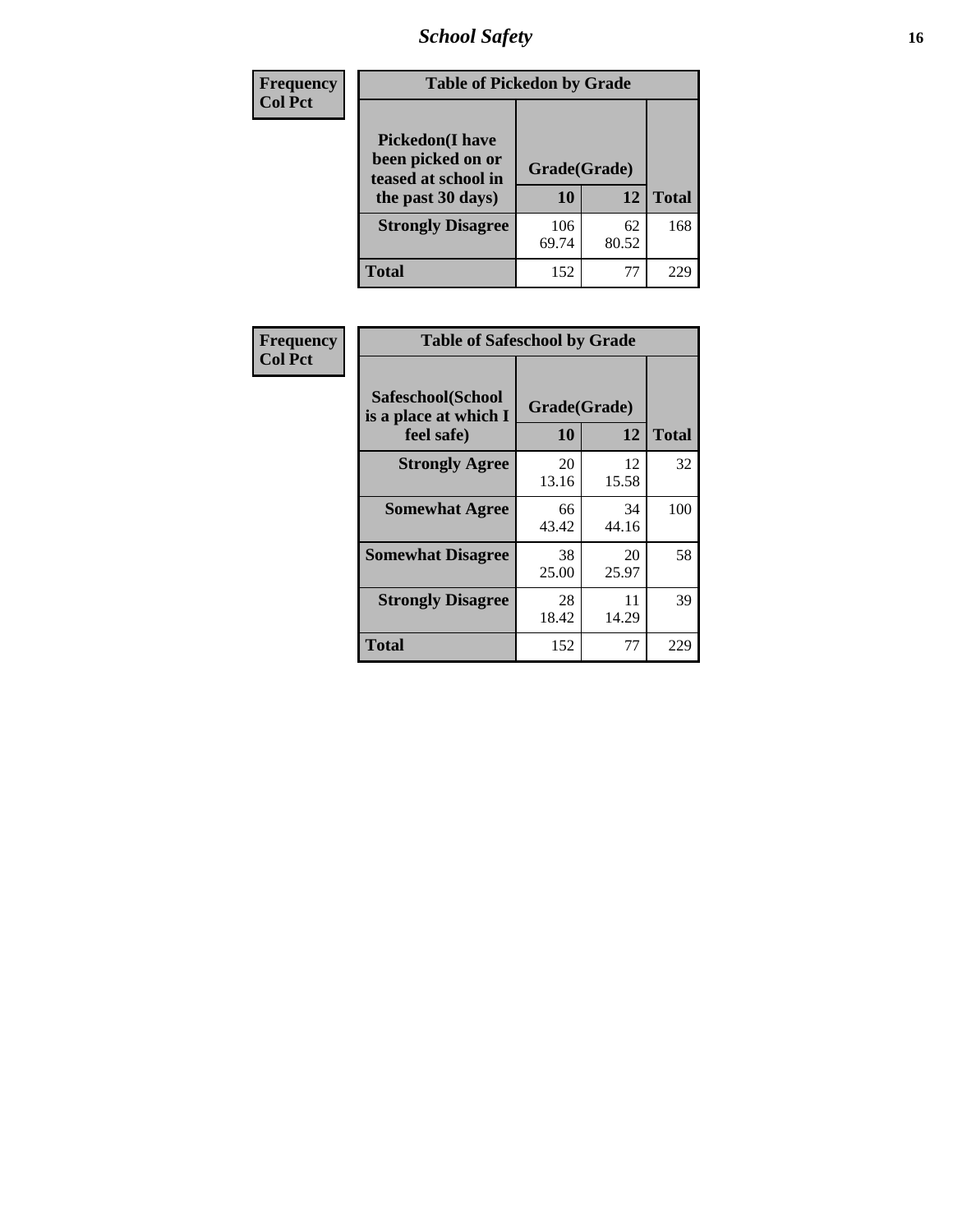*School Safety* **17**

| <b>Frequency</b> |                     |              | <b>Table of Grade by Bullied</b>                                              |                        |                        |                       |                  |              |
|------------------|---------------------|--------------|-------------------------------------------------------------------------------|------------------------|------------------------|-----------------------|------------------|--------------|
| <b>Row Pct</b>   |                     |              | <b>Bullied</b> (I have been bullied by other<br>students in the past 30 days) |                        |                        |                       |                  |              |
|                  |                     | $\mathbf 0$  | 1 or                                                                          | 3 <sub>to</sub><br>5   | 10<br>to<br>19         | <b>20</b><br>to<br>29 | All<br><b>30</b> |              |
|                  | Grade(Grade)   Days |              | days                                                                          | days                   | days                   | days                  | days             | <b>Total</b> |
|                  | 10                  | 137<br>90.13 | 6<br>3.95                                                                     | $\overline{2}$<br>1.32 | $\mathfrak{D}$<br>1.32 | 0.66                  | 4<br>2.63        | 152          |
|                  | 12                  | 73<br>94.81  | $\Omega$<br>0.00                                                              | 1.30                   | $\Omega$<br>0.00       | 1.30                  | 2<br>2.60        | 77           |
|                  | <b>Total</b>        | 210          | 6                                                                             | 3                      | $\overline{2}$         | $\overline{2}$        | 6                | 229          |

| <b>Frequency</b> |                     | <b>Table of Grade by Bulliedothers</b> |                                                                |                  |                                  |                               |                   |              |  |
|------------------|---------------------|----------------------------------------|----------------------------------------------------------------|------------------|----------------------------------|-------------------------------|-------------------|--------------|--|
| <b>Row Pct</b>   |                     |                                        | <b>Bulliedothers</b> (I bullied others in the<br>past 30 days) |                  |                                  |                               |                   |              |  |
|                  | Grade(Grade)   Days | $\mathbf{0}$                           | 1 or<br>days                                                   | 3 to<br>days     | 10<br>$\mathbf{t}$<br>19<br>days | <b>20</b><br>to<br>29<br>days | All<br>30<br>days | <b>Total</b> |  |
|                  |                     |                                        |                                                                |                  |                                  |                               |                   |              |  |
|                  | 10                  | 130<br>85.53                           | 10<br>6.58                                                     | 5<br>3.29        | 2<br>1.32                        | 0.66                          | 4<br>2.63         | 152          |  |
|                  | 12                  | 74<br>96.10                            | $\Omega$<br>0.00                                               | $\Omega$<br>0.00 | 1.30                             | 1.30                          | 1.30              | 77           |  |
|                  | <b>Total</b>        | 204                                    | 10                                                             | 5                | 3                                | 2                             | 5                 | 229          |  |

| <b>Frequency</b> |              | <b>Table of Grade by Weaponschool</b>                            |                   |                              |                               |                        |              |
|------------------|--------------|------------------------------------------------------------------|-------------------|------------------------------|-------------------------------|------------------------|--------------|
| <b>Row Pct</b>   |              | <b>Weaponschool</b> (I brought a<br>weapon to school in the past |                   |                              |                               |                        |              |
|                  | Grade(Grade) | $\bf{0}$<br><b>Days</b>                                          | 1 or<br>2<br>days | 3 <sub>to</sub><br>5<br>days | <b>10</b><br>to<br>19<br>days | 20<br>to<br>29<br>days | <b>Total</b> |
|                  | 10           | 146<br>96.05                                                     | 0.66              | 0.66                         | 3<br>1.97                     | 0.66                   | 152          |
|                  | 12           | 76<br>98.70                                                      | 0<br>0.00         | 0<br>0.00                    | 0<br>0.00                     | 1.30                   | 77           |
|                  | <b>Total</b> | 222                                                              |                   |                              | 3                             | $\overline{2}$         | 229          |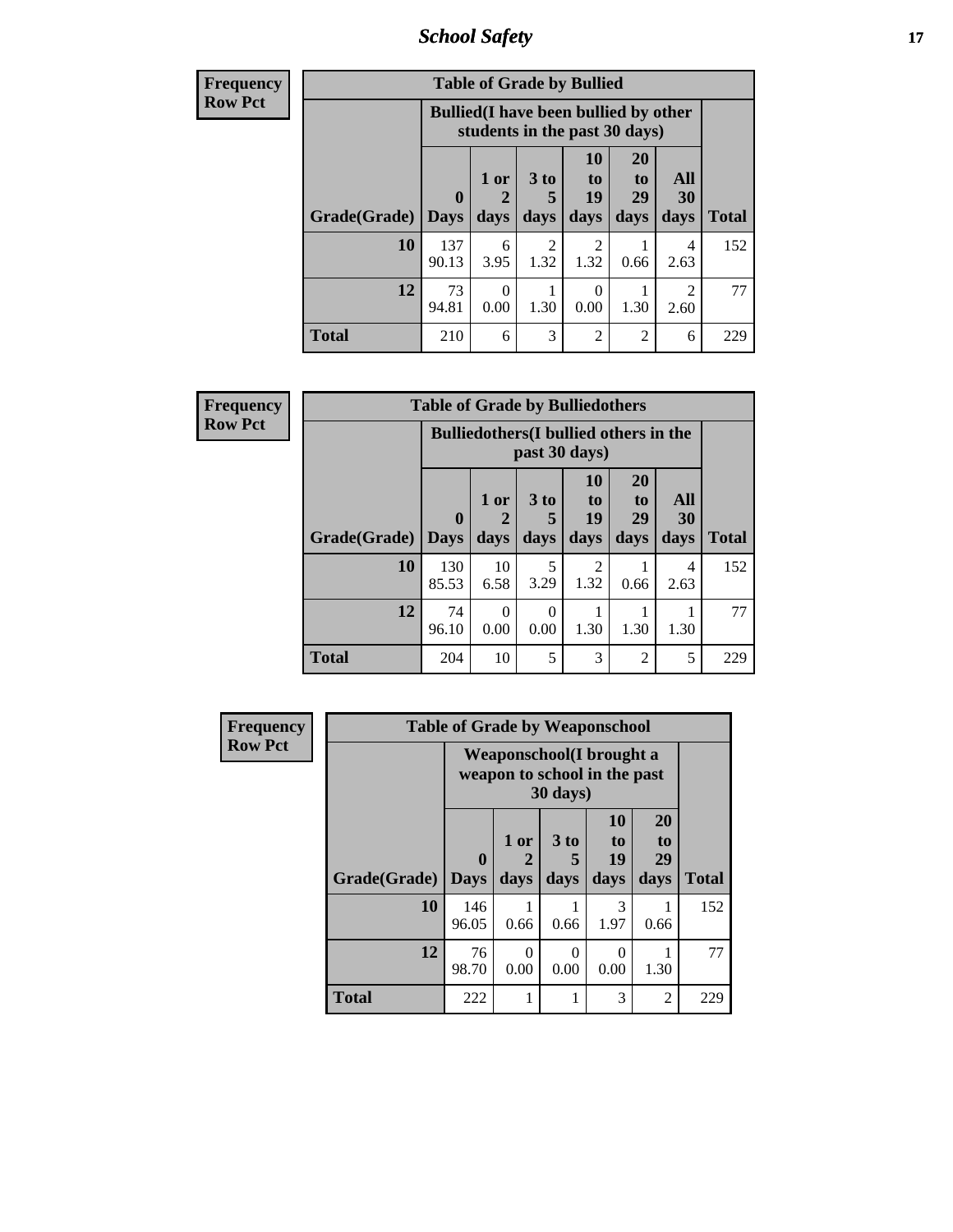*School Safety* **18**

| <b>Frequency</b> | <b>Table of Grade by Absentunsafe</b> |                  |                                                                                           |                     |              |  |  |  |  |
|------------------|---------------------------------------|------------------|-------------------------------------------------------------------------------------------|---------------------|--------------|--|--|--|--|
| <b>Row Pct</b>   |                                       |                  | Absentunsafe(I)<br>have missed<br>school because I<br>felt unsafe in the<br>past 30 days) |                     |              |  |  |  |  |
|                  | Grade(Grade)                          | 0<br><b>Days</b> | 3 to<br>5<br>days                                                                         | 20 to<br>29<br>days | <b>Total</b> |  |  |  |  |
|                  | 10                                    | 147<br>96.71     | 2<br>1.32                                                                                 | 3<br>1.97           | 152          |  |  |  |  |
|                  | 12                                    | 75<br>97.40      | $\overline{2}$<br>2.60                                                                    | 0<br>0.00           | 77           |  |  |  |  |
|                  | <b>Total</b>                          | 222              | 4                                                                                         | 3                   | 229          |  |  |  |  |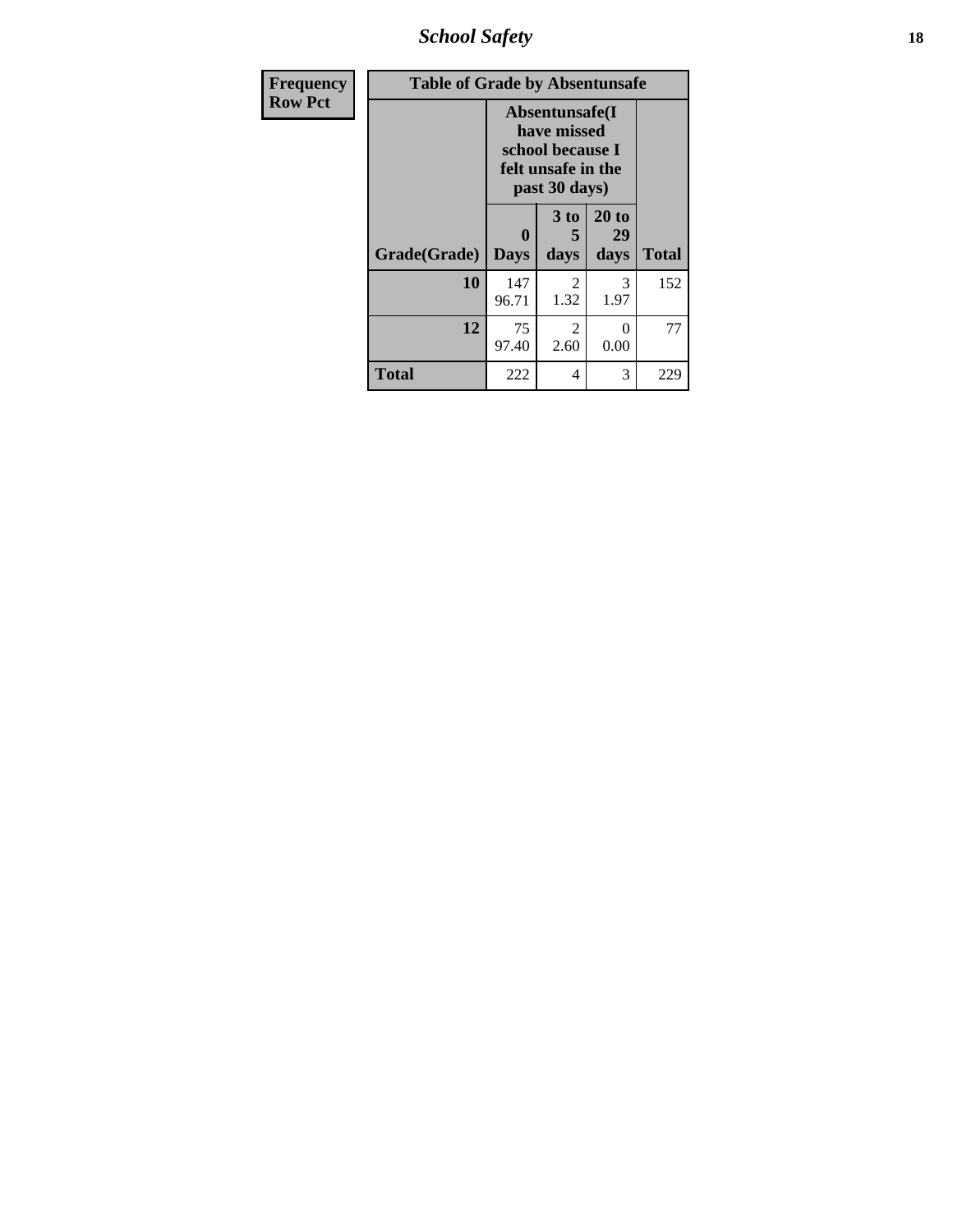### *Drug Use During Last 30 Days* **19**

#### **Frequency Row Pct**

| <b>Table of Grade by Alcohol</b> |                                 |                                    |                 |                        |                 |                        |                  |              |  |
|----------------------------------|---------------------------------|------------------------------------|-----------------|------------------------|-----------------|------------------------|------------------|--------------|--|
|                                  |                                 | Alcohol(Alcohol use, past 30 days) |                 |                        |                 |                        |                  |              |  |
| Grade(Grade)                     | <b>Did</b><br>not<br><b>use</b> | $1 - 2$<br>days                    | $3 - 5$<br>days | $6 - 9$<br>days        | $10-19$<br>days | $20 - 29$<br>days      | Every<br>day     | <b>Total</b> |  |
| 10                               | 133<br>87.50                    | 8<br>5.26                          | 0.66            | $\overline{2}$<br>1.32 | 3<br>1.97       | 4<br>2.63              | 0.66             | 152          |  |
| 12                               | 66<br>85.71                     | 3<br>3.90                          | 4<br>5.19       | $\theta$<br>0.00       | 2<br>2.60       | $\overline{2}$<br>2.60 | $\theta$<br>0.00 | 77           |  |
| <b>Total</b>                     | 199                             | 11                                 | 5               | $\overline{2}$         | 5               | 6                      |                  | 229          |  |

| Frequency      |              | <b>Table of Grade by Cigarettes</b> |                                    |                    |                |                   |              |  |  |
|----------------|--------------|-------------------------------------|------------------------------------|--------------------|----------------|-------------------|--------------|--|--|
| <b>Row Pct</b> |              |                                     | <b>Cigarettes (Smoking tobacco</b> | use, past 30 days) |                |                   |              |  |  |
|                | Grade(Grade) | <b>Did</b><br>not<br><b>use</b>     | $1 - 2$<br>days                    | $3 - 5$<br>days    | $6-9$<br>days  | $20 - 29$<br>days | <b>Total</b> |  |  |
|                | 10           | 145<br>95.39                        | $\overline{4}$<br>2.63             | 0.66               | 2<br>1.32      | 0<br>0.00         | 152          |  |  |
|                | 12           | 74<br>96.10                         | 1.30                               | 1.30               | 0<br>0.00      | 1.30              | 77           |  |  |
|                | <b>Total</b> | 219                                 | 5                                  | $\overline{2}$     | $\overline{2}$ |                   | 229          |  |  |

| Frequency      |              |                                                         |                  | <b>Table of Grade by Smokeless</b> |                   |              |
|----------------|--------------|---------------------------------------------------------|------------------|------------------------------------|-------------------|--------------|
| <b>Row Pct</b> |              | <b>Smokeless</b> (Chewing<br>tobacco use, past 30 days) |                  |                                    |                   |              |
|                | Grade(Grade) | <b>Did</b><br>not<br><b>use</b>                         | $1 - 2$<br>days  | $10-19$<br>days                    | $20 - 29$<br>days | <b>Total</b> |
|                | 10           | 150<br>98.68                                            | 0.66             | 0.66                               | 0<br>0.00         | 152          |
|                | 12           | 76<br>98.70                                             | $\Omega$<br>0.00 | 0<br>0.00                          | 1.30              | 77           |
|                | <b>Total</b> | 226                                                     |                  | 1                                  |                   | 229          |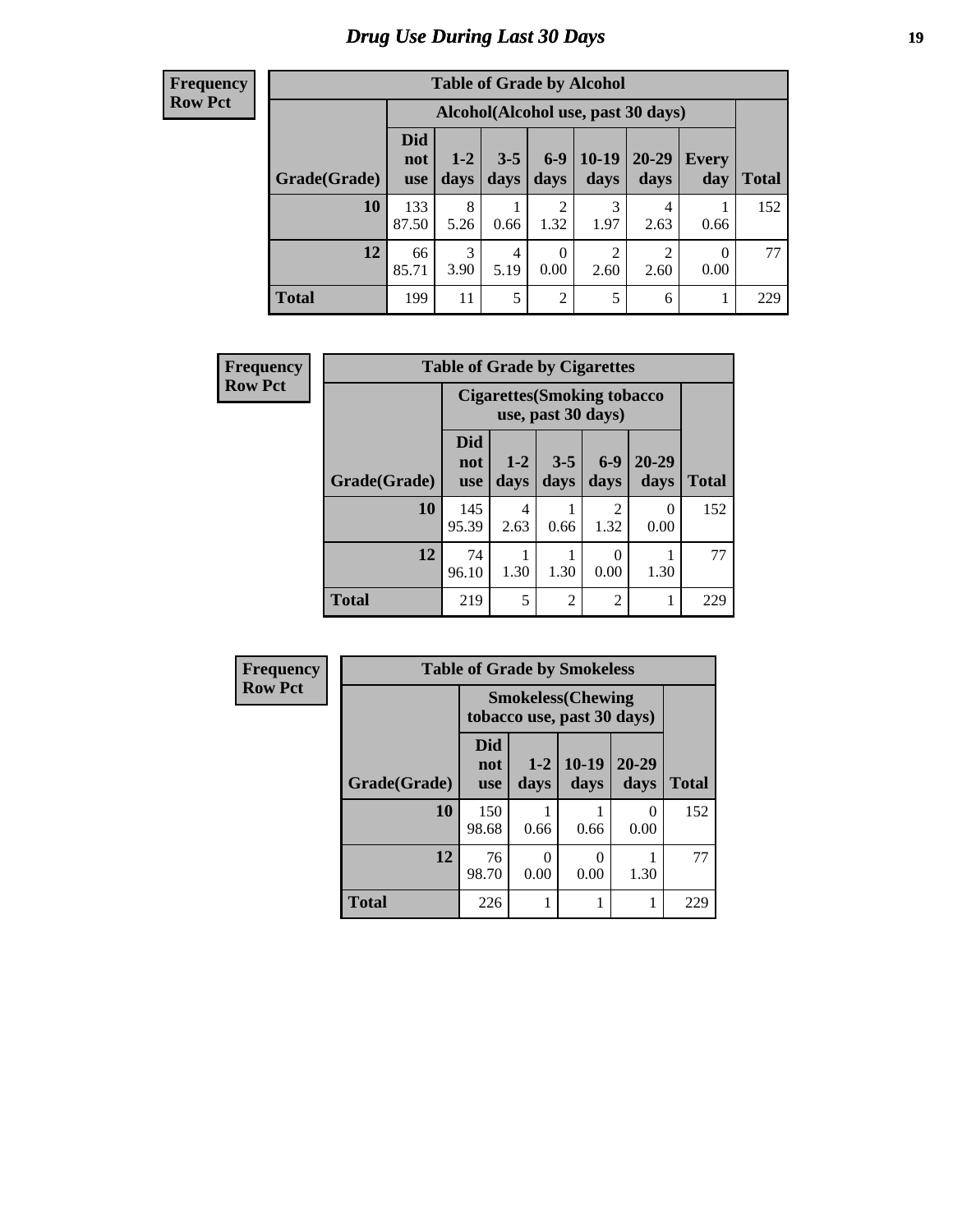#### **Frequency Row Pct**

| <b>Table of Grade by Marijuana</b> |                          |                                         |                 |               |                 |               |                        |       |  |
|------------------------------------|--------------------------|-----------------------------------------|-----------------|---------------|-----------------|---------------|------------------------|-------|--|
|                                    |                          | Marijuana (Marijuana use, past 30 days) |                 |               |                 |               |                        |       |  |
| Grade(Grade)                       | Did<br>not<br><b>use</b> | $1 - 2$<br>days                         | $3 - 5$<br>days | $6-9$<br>days | $10-19$<br>days | 20-29<br>days | Every<br>day           | Total |  |
| 10                                 | 136<br>89.47             | 5<br>3.29                               | 4<br>2.63       | 0.66          | 3<br>1.97       | 3<br>1.97     | 0<br>0.00              | 152   |  |
| 12                                 | 67<br>87.01              | $\mathcal{R}$<br>3.90                   | 0<br>0.00       | 0<br>0.00     | 2<br>2.60       | 3<br>3.90     | $\overline{2}$<br>2.60 | 77    |  |
| <b>Total</b>                       | 203                      | 8                                       | 4               |               | 5               | 6             | $\overline{2}$         | 229   |  |

| Frequency      | <b>Table of Grade by Cocaine</b> |                                               |                 |                   |              |  |  |  |  |
|----------------|----------------------------------|-----------------------------------------------|-----------------|-------------------|--------------|--|--|--|--|
| <b>Row Pct</b> |                                  | <b>Cocaine</b> (Cocaine<br>use, past 30 days) |                 |                   |              |  |  |  |  |
|                | Grade(Grade)                     | <b>Did</b><br>not<br><b>use</b>               | $1 - 2$<br>days | $20 - 29$<br>days | <b>Total</b> |  |  |  |  |
|                | 10                               | 150<br>98.68                                  | 0.66            | 0.66              | 152          |  |  |  |  |
|                | 12                               | 76<br>98.70                                   | 0<br>0.00       | 1.30              | 77           |  |  |  |  |
|                | <b>Total</b>                     | 226                                           |                 | 2                 | 229          |  |  |  |  |

| Frequency      |              | <b>Table of Grade by Inhalants</b> |                                           |               |               |              |
|----------------|--------------|------------------------------------|-------------------------------------------|---------------|---------------|--------------|
| <b>Row Pct</b> |              |                                    | Inhalants (Inhalant use,<br>past 30 days) |               |               |              |
|                | Grade(Grade) | Did<br>not<br><b>use</b>           | $3 - 5$<br>days                           | $6-9$<br>days | 20-29<br>days | <b>Total</b> |
|                | 10           | 150<br>98.68                       | 0.66                                      | 0.66          | 0<br>0.00     | 152          |
|                | 12           | 76<br>98.70                        | 0<br>0.00                                 | 0<br>0.00     | 1.30          | 77           |
|                | <b>Total</b> | 226                                | 1                                         |               | 1             | 229          |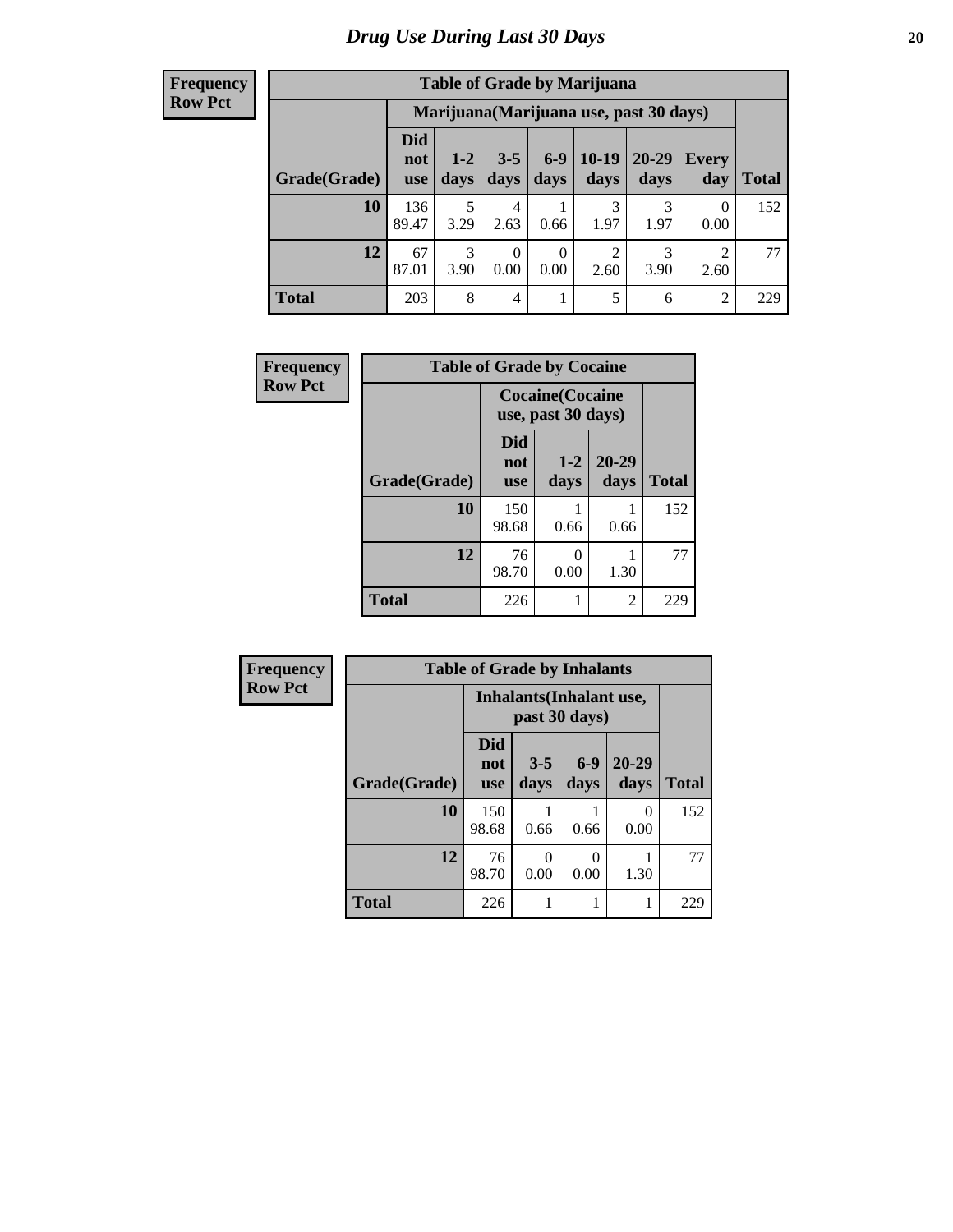| <b>Frequency</b> | <b>Table of Grade by Steroids</b> |                                                |               |              |  |
|------------------|-----------------------------------|------------------------------------------------|---------------|--------------|--|
| <b>Row Pct</b>   |                                   | <b>Steroids</b> (Steroid<br>use, past 30 days) |               |              |  |
|                  | Grade(Grade)                      | Did not<br><b>use</b>                          | 20-29<br>days | <b>Total</b> |  |
|                  | <b>10</b>                         | 150<br>98.68                                   | 2<br>1.32     | 152          |  |
|                  | 12                                | 76<br>98.70                                    | 1.30          | 77           |  |
|                  | <b>Total</b>                      | 226                                            | 3             | 229          |  |

| <b>Frequency</b> | <b>Table of Grade by Ecstasy</b> |                          |                                               |                   |              |
|------------------|----------------------------------|--------------------------|-----------------------------------------------|-------------------|--------------|
| <b>Row Pct</b>   |                                  |                          | <b>Ecstasy</b> (Ecstasy<br>use, past 30 days) |                   |              |
|                  | Grade(Grade)                     | Did<br>not<br><b>use</b> | $3 - 5$<br>days                               | $20 - 29$<br>days | <b>Total</b> |
|                  | 10                               | 150<br>98.68             | $\mathfrak{D}$<br>1.32                        | $\theta$<br>0.00  | 152          |
|                  | 12                               | 76<br>98.70              | 0<br>0.00                                     | 1.30              | 77           |
|                  | <b>Total</b>                     | 226                      | $\overline{2}$                                |                   | 229          |

| Frequency      | <b>Table of Grade by Meth</b> |                       |                                                    |                   |              |  |  |
|----------------|-------------------------------|-----------------------|----------------------------------------------------|-------------------|--------------|--|--|
| <b>Row Pct</b> |                               |                       | <b>Meth</b> (Methamphetamine<br>use, past 30 days) |                   |              |  |  |
|                | Grade(Grade)                  | Did not<br><b>use</b> | $1-2$ days                                         | $20 - 29$<br>days | <b>Total</b> |  |  |
|                | 10                            | 150<br>98.68          | 2<br>1.32                                          | 0<br>0.00         | 152          |  |  |
|                | 12                            | 76<br>98.70           | 0.00                                               | 1.30              | 77           |  |  |
|                | <b>Total</b>                  | 226                   | $\overline{c}$                                     |                   | 229          |  |  |

| Frequency      | <b>Table of Grade by Hallucinogens</b> |                                                   |            |                   |              |  |  |
|----------------|----------------------------------------|---------------------------------------------------|------------|-------------------|--------------|--|--|
| <b>Row Pct</b> |                                        | Hallucinogens (Hallucinogen<br>use, past 30 days) |            |                   |              |  |  |
|                | Grade(Grade)                           | Did not<br><b>use</b>                             | $1-2$ days | $20 - 29$<br>days | <b>Total</b> |  |  |
|                | 10                                     | 150<br>98.68                                      | 0.66       | 0.66              | 152          |  |  |
|                | 12                                     | 76<br>98.70                                       | 0.00       | 1.30              | 77           |  |  |
|                | <b>Total</b>                           | 226                                               |            | $\mathfrak{D}$    | 229          |  |  |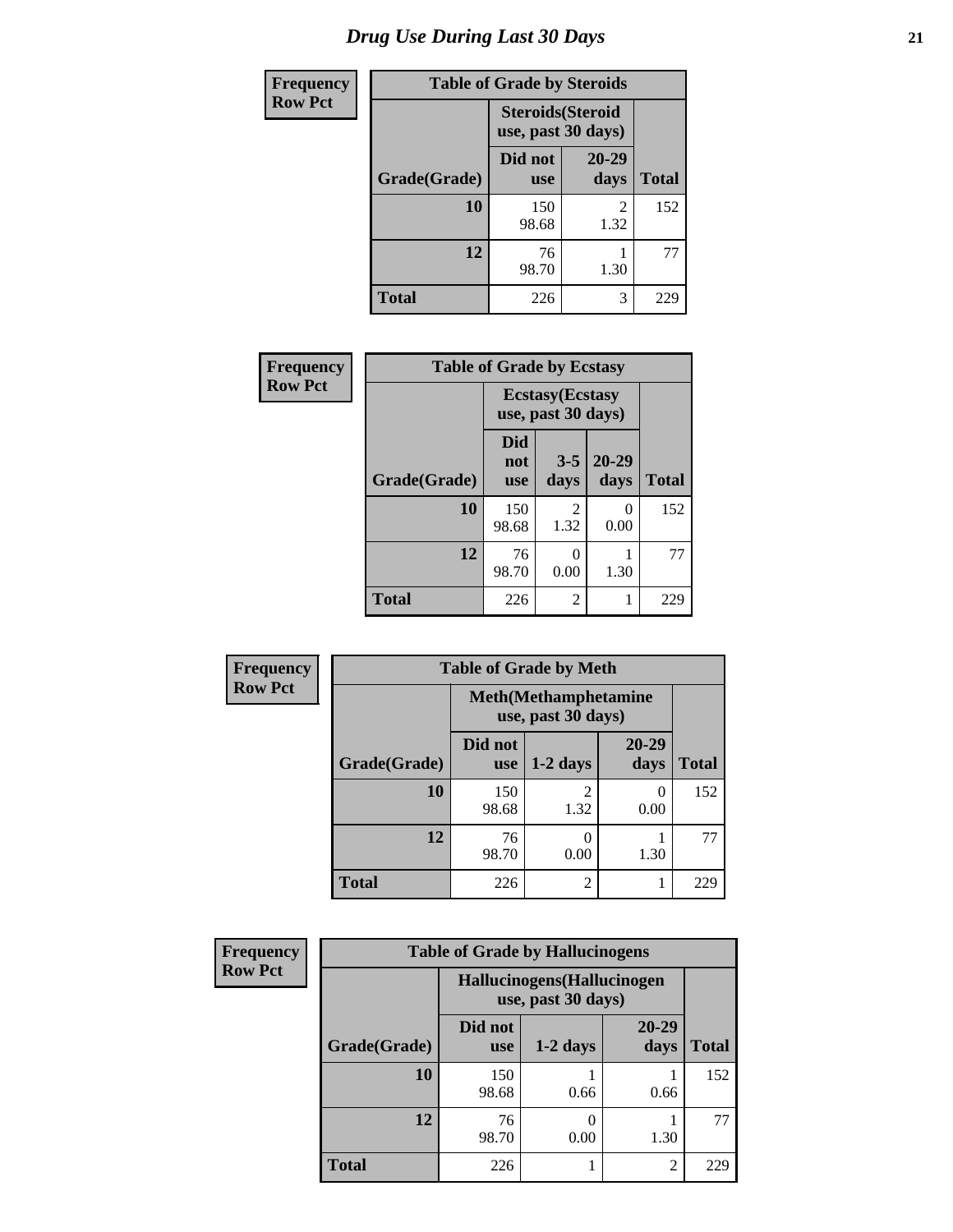# *Drug Use During Last 30 Days* **22**

| Frequency<br><b>Row Pct</b> |  |
|-----------------------------|--|
|-----------------------------|--|

| <b>Table of Grade by Prescription</b>                                             |
|-----------------------------------------------------------------------------------|
| ${\bf D}_{\text{max}} = {\bf A}^* = {\bf D}_{\text{max}} = {\bf A}^* = {\bf A}^*$ |

| $\mathbf{t}$ |              |                          | <b>Prescription</b> (Prescription drugs)<br>not prescribed to me,<br>past 30 days) |                 |                   |                     |              |
|--------------|--------------|--------------------------|------------------------------------------------------------------------------------|-----------------|-------------------|---------------------|--------------|
|              | Grade(Grade) | <b>Did</b><br>not<br>use | $1-2$<br>days                                                                      | $3 - 5$<br>days | $20 - 29$<br>days | <b>Every</b><br>day | <b>Total</b> |
|              | 10           | 144<br>94.74             | 0.66                                                                               | 0.66            | 3<br>1.97         | 3<br>1.97           | 152          |
|              | 12           | 76<br>98.70              | $\Omega$<br>0.00                                                                   | 0<br>0.00       | 1.30              | 0.00                | 77           |
|              | <b>Total</b> | 220                      |                                                                                    |                 | 4                 | 3                   | 229          |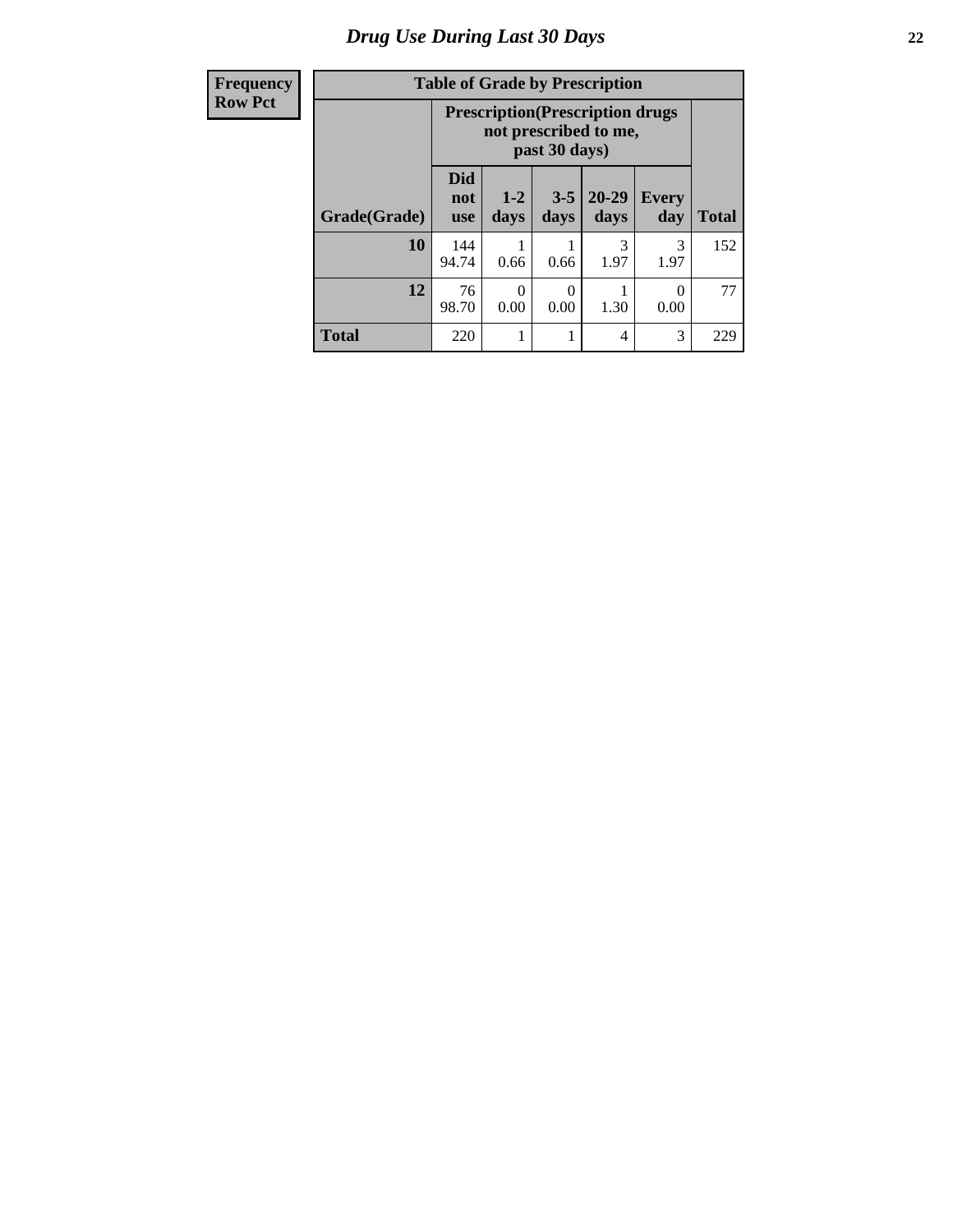| Frequency      | <b>Table of Alcoholease by Grade</b>              |                    |             |              |  |
|----------------|---------------------------------------------------|--------------------|-------------|--------------|--|
| <b>Col Pct</b> | <b>Alcoholease</b> (It is<br>easy to get alcohol) | Grade(Grade)<br>10 | 12          | <b>Total</b> |  |
|                | <b>Strongly Agree</b>                             | 29<br>19.08        | 19<br>24.68 | 48           |  |
|                | <b>Somewhat Agree</b>                             | 34<br>22.37        | 27<br>35.06 | 61           |  |
|                | <b>Somewhat Disagree</b>                          | 18<br>11.84        | 8<br>10.39  | 26           |  |
|                | <b>Strongly Disagree</b>                          | 71<br>46.71        | 23<br>29.87 | 94           |  |
|                | <b>Total</b>                                      | 152                | 77          | 229          |  |

| Frequency      | <b>Table of Cigarettesease by Grade</b>                  |                    |             |              |  |
|----------------|----------------------------------------------------------|--------------------|-------------|--------------|--|
| <b>Col Pct</b> | Cigarettesease (It is<br>easy to get smoking<br>tobacco) | Grade(Grade)<br>10 | 12          | <b>Total</b> |  |
|                | <b>Strongly Agree</b>                                    | 37<br>24.34        | 29<br>37.66 | 66           |  |
|                | <b>Somewhat Agree</b>                                    | 35<br>23.03        | 20<br>25.97 | 55           |  |
|                | <b>Somewhat Disagree</b>                                 | 13<br>8.55         | 5<br>6.49   | 18           |  |
|                | <b>Strongly Disagree</b>                                 | 67<br>44.08        | 23<br>29.87 | 90           |  |
|                | <b>Total</b>                                             | 152                | 77          | 229          |  |

| Frequency      | <b>Table of Smokelessease by Grade</b>                         |                           |             |              |  |  |
|----------------|----------------------------------------------------------------|---------------------------|-------------|--------------|--|--|
| <b>Col Pct</b> | <b>Smokelessease</b> (It is<br>easy to get chewing<br>tobacco) | Grade(Grade)<br><b>10</b> | 12          | <b>Total</b> |  |  |
|                | <b>Strongly Agree</b>                                          | 14<br>9.21                | 13<br>16.88 | 27           |  |  |
|                | <b>Somewhat Agree</b>                                          | 18<br>11.84               | 22<br>28.57 | 40           |  |  |
|                | <b>Somewhat Disagree</b>                                       | 25<br>16.45               | 11<br>14.29 | 36           |  |  |
|                | <b>Strongly Disagree</b>                                       | 95<br>62.50               | 31<br>40.26 | 126          |  |  |
|                | Total                                                          | 152                       | 77          | 229          |  |  |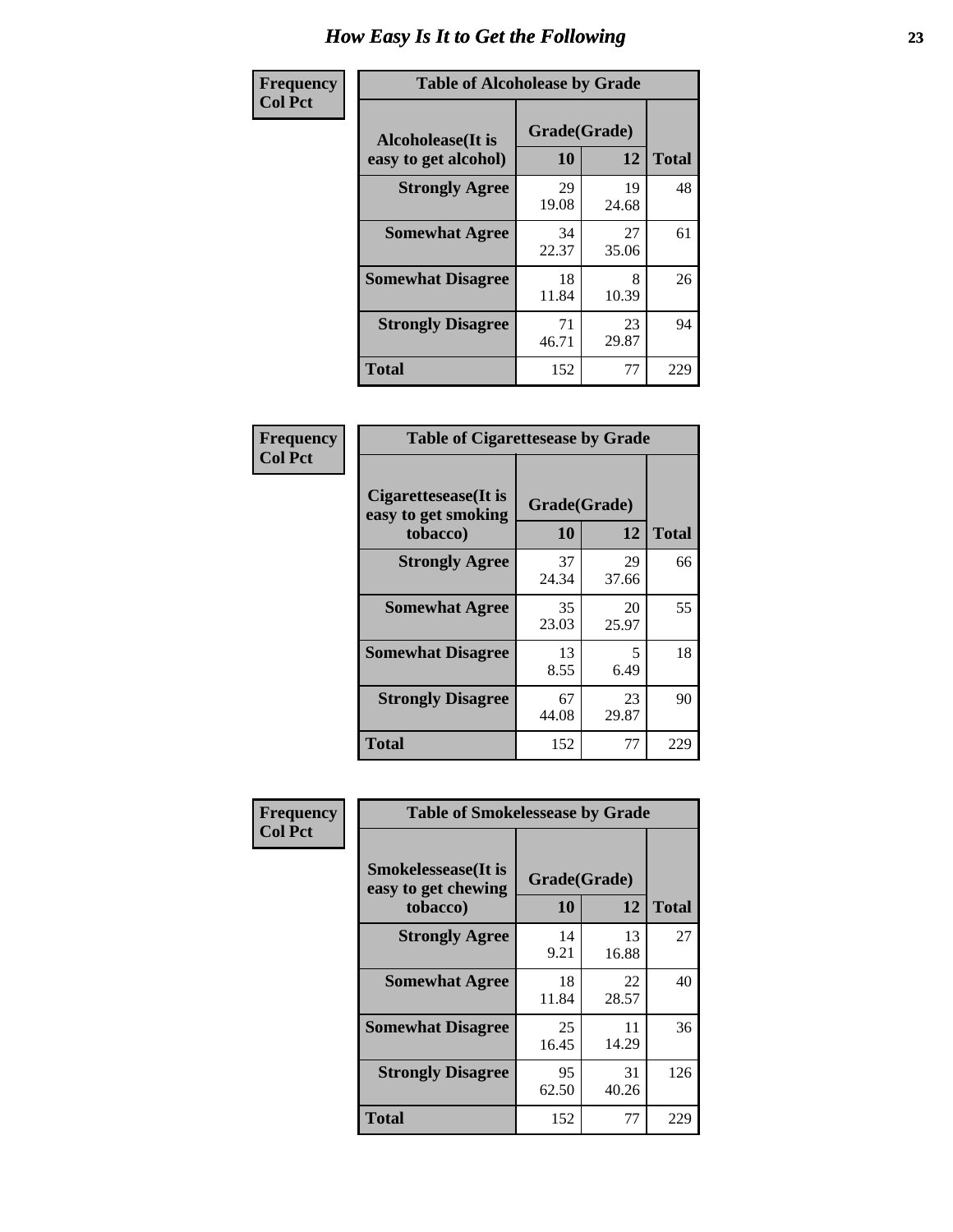| Frequency      | <b>Table of Marijuanaease by Grade</b>           |                    |             |              |  |
|----------------|--------------------------------------------------|--------------------|-------------|--------------|--|
| <b>Col Pct</b> | Marijuanaease(It is<br>easy to get<br>marijuana) | Grade(Grade)<br>10 | 12          | <b>Total</b> |  |
|                | <b>Strongly Agree</b>                            | 52<br>34.21        | 41<br>53.25 | 93           |  |
|                | <b>Somewhat Agree</b>                            | 33<br>21.71        | 12<br>15.58 | 45           |  |
|                | <b>Somewhat Disagree</b>                         | 10<br>6.58         | 4<br>5.19   | 14           |  |
|                | <b>Strongly Disagree</b>                         | 57<br>37.50        | 20<br>25.97 | 77           |  |
|                | <b>Total</b>                                     | 152                | 77          | 229          |  |

| <b>Table of Cocaineease by Grade</b>      |                    |             |              |  |  |  |
|-------------------------------------------|--------------------|-------------|--------------|--|--|--|
| Cocaineease(It is<br>easy to get cocaine) | Grade(Grade)<br>10 | 12          | <b>Total</b> |  |  |  |
| <b>Strongly Agree</b>                     | 27<br>17.76        | 21<br>27.27 | 48           |  |  |  |
| <b>Somewhat Agree</b>                     | 27<br>17.76        | 16<br>20.78 | 43           |  |  |  |
| <b>Somewhat Disagree</b>                  | 13<br>8.55         | 10<br>12.99 | 23           |  |  |  |
| <b>Strongly Disagree</b>                  | 85<br>55.92        | 30<br>38.96 | 115          |  |  |  |
| <b>Total</b>                              | 152                | 77          | 229          |  |  |  |

| Frequency      | <b>Table of Inhalantsease by Grade</b>     |              |             |              |
|----------------|--------------------------------------------|--------------|-------------|--------------|
| <b>Col Pct</b> | <b>Inhalantsease</b> (It is<br>easy to get | Grade(Grade) |             |              |
|                | inhalants)                                 | 10           | 12          | <b>Total</b> |
|                | <b>Strongly Agree</b>                      | 33<br>21.71  | 16<br>20.78 | 49           |
|                | <b>Somewhat Agree</b>                      | 25<br>16.45  | 19<br>24.68 | 44           |
|                | <b>Somewhat Disagree</b>                   | 16<br>10.53  | 13<br>16.88 | 29           |
|                | <b>Strongly Disagree</b>                   | 78<br>51.32  | 29<br>37.66 | 107          |
|                | <b>Total</b>                               | 152          | 77          | 229          |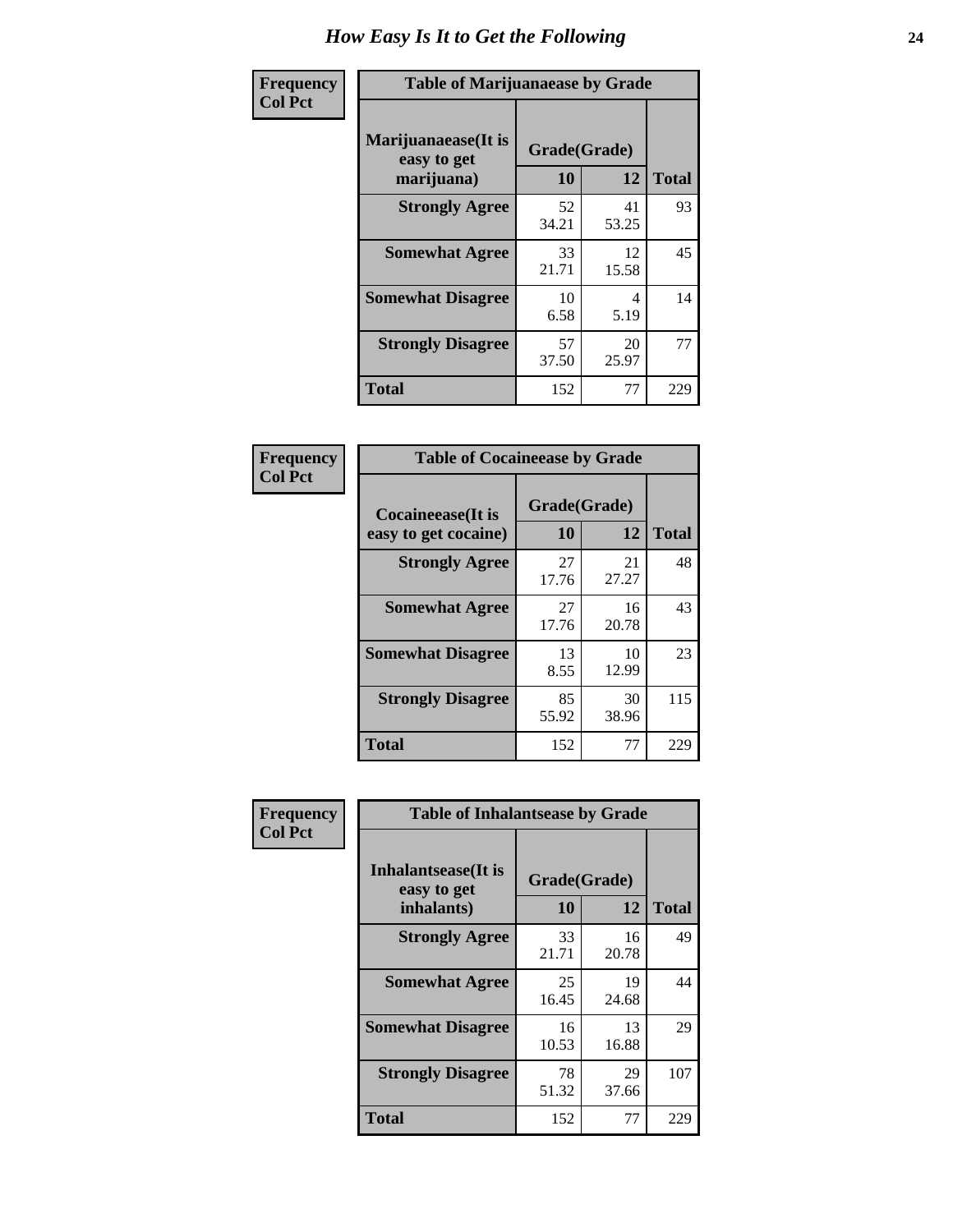| Frequency      | <b>Table of Steroidsease by Grade</b>               |                    |             |              |  |  |  |  |  |  |
|----------------|-----------------------------------------------------|--------------------|-------------|--------------|--|--|--|--|--|--|
| <b>Col Pct</b> | <b>Steroidsease</b> (It is<br>easy to get steroids) | Grade(Grade)<br>10 | 12          | <b>Total</b> |  |  |  |  |  |  |
|                | <b>Strongly Agree</b>                               | 19<br>12.50        | 16<br>20.78 | 35           |  |  |  |  |  |  |
|                | <b>Somewhat Agree</b>                               | 12<br>7.89         | 19<br>24.68 | 31           |  |  |  |  |  |  |
|                | <b>Somewhat Disagree</b>                            | 20<br>13.16        | 11<br>14.29 | 31           |  |  |  |  |  |  |
|                | <b>Strongly Disagree</b>                            | 101<br>66.45       | 31<br>40.26 | 132          |  |  |  |  |  |  |
|                | <b>Total</b>                                        | 152                | 77          | 229          |  |  |  |  |  |  |

| Frequency      | <b>Table of Ecstasyease by Grade</b>              |                           |             |              |
|----------------|---------------------------------------------------|---------------------------|-------------|--------------|
| <b>Col Pct</b> | <b>Ecstasyease</b> (It is<br>easy to get ecstasy) | Grade(Grade)<br><b>10</b> | 12          | <b>Total</b> |
|                | <b>Strongly Agree</b>                             | 24<br>15.79               | 19<br>24.68 | 43           |
|                | <b>Somewhat Agree</b>                             | 17<br>11.18               | 19<br>24.68 | 36           |
|                | <b>Somewhat Disagree</b>                          | 18<br>11.84               | 6<br>7.79   | 24           |
|                | <b>Strongly Disagree</b>                          | 93<br>61.18               | 33<br>42.86 | 126          |
|                | Total                                             | 152                       | 77          | 229          |

| Frequency      | <b>Table of Methease by Grade</b>     |              |             |              |
|----------------|---------------------------------------|--------------|-------------|--------------|
| <b>Col Pct</b> | <b>Methease</b> (It is easy<br>to get | Grade(Grade) |             |              |
|                | methamphetamines)                     | 10           | 12          | <b>Total</b> |
|                | <b>Strongly Agree</b>                 | 22<br>14.47  | 16<br>20.78 | 38           |
|                | <b>Somewhat Agree</b>                 | 19<br>12.50  | 15<br>19.48 | 34           |
|                | <b>Somewhat Disagree</b>              | 17<br>11.18  | 10<br>12.99 | 27           |
|                | <b>Strongly Disagree</b>              | 94<br>61.84  | 36<br>46.75 | 130          |
|                | <b>Total</b>                          | 152          | 77          | 229          |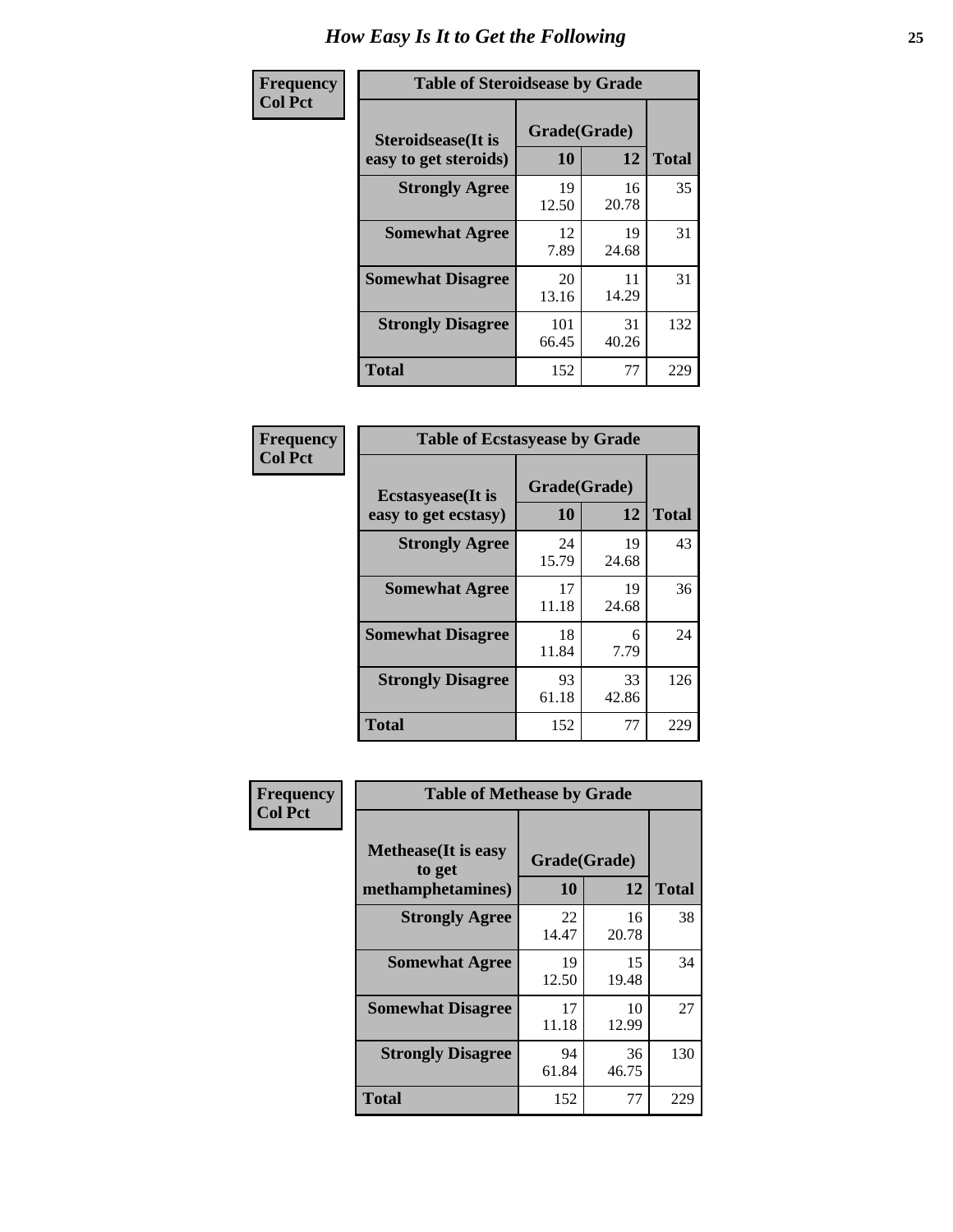| <b>Frequency</b> | <b>Table of Hallucinogensease by Grade</b>               |                    |             |              |  |  |  |  |  |  |  |
|------------------|----------------------------------------------------------|--------------------|-------------|--------------|--|--|--|--|--|--|--|
| <b>Col Pct</b>   | Hallucinogensease(It<br>is easy to get<br>hallucinogens) | Grade(Grade)<br>10 | 12          | <b>Total</b> |  |  |  |  |  |  |  |
|                  | <b>Strongly Agree</b>                                    | 20<br>13.16        | 14<br>18.18 | 34           |  |  |  |  |  |  |  |
|                  | <b>Somewhat Agree</b>                                    | 12<br>7.89         | 15<br>19.48 | 27           |  |  |  |  |  |  |  |
|                  | <b>Somewhat Disagree</b>                                 | 21<br>13.82        | 11<br>14.29 | 32           |  |  |  |  |  |  |  |
|                  | <b>Strongly Disagree</b>                                 | 99<br>65.13        | 37<br>48.05 | 136          |  |  |  |  |  |  |  |
|                  | <b>Total</b>                                             | 152                | 77          | 229          |  |  |  |  |  |  |  |

| Frequency<br>  Col Pct |
|------------------------|

| <b>Table of Prescriptionease by Grade</b>                                                |             |              |              |  |  |  |  |  |  |
|------------------------------------------------------------------------------------------|-------------|--------------|--------------|--|--|--|--|--|--|
| <b>Prescriptionease</b> (It<br>is easy to get<br>prescription drugs<br>not prescribed to |             | Grade(Grade) |              |  |  |  |  |  |  |
| me)                                                                                      | 10          | 12           | <b>Total</b> |  |  |  |  |  |  |
| <b>Strongly Agree</b>                                                                    | 30<br>19.74 | 27<br>35.06  | 57           |  |  |  |  |  |  |
| <b>Somewhat Agree</b>                                                                    | 24<br>15.79 | 16<br>20.78  | 40           |  |  |  |  |  |  |
| <b>Somewhat Disagree</b>                                                                 | 13<br>8.55  | 9.09         | 20           |  |  |  |  |  |  |
| <b>Strongly Disagree</b>                                                                 | 85<br>55.92 | 27<br>35.06  | 112          |  |  |  |  |  |  |
| <b>Total</b>                                                                             | 152         | 77           | 229          |  |  |  |  |  |  |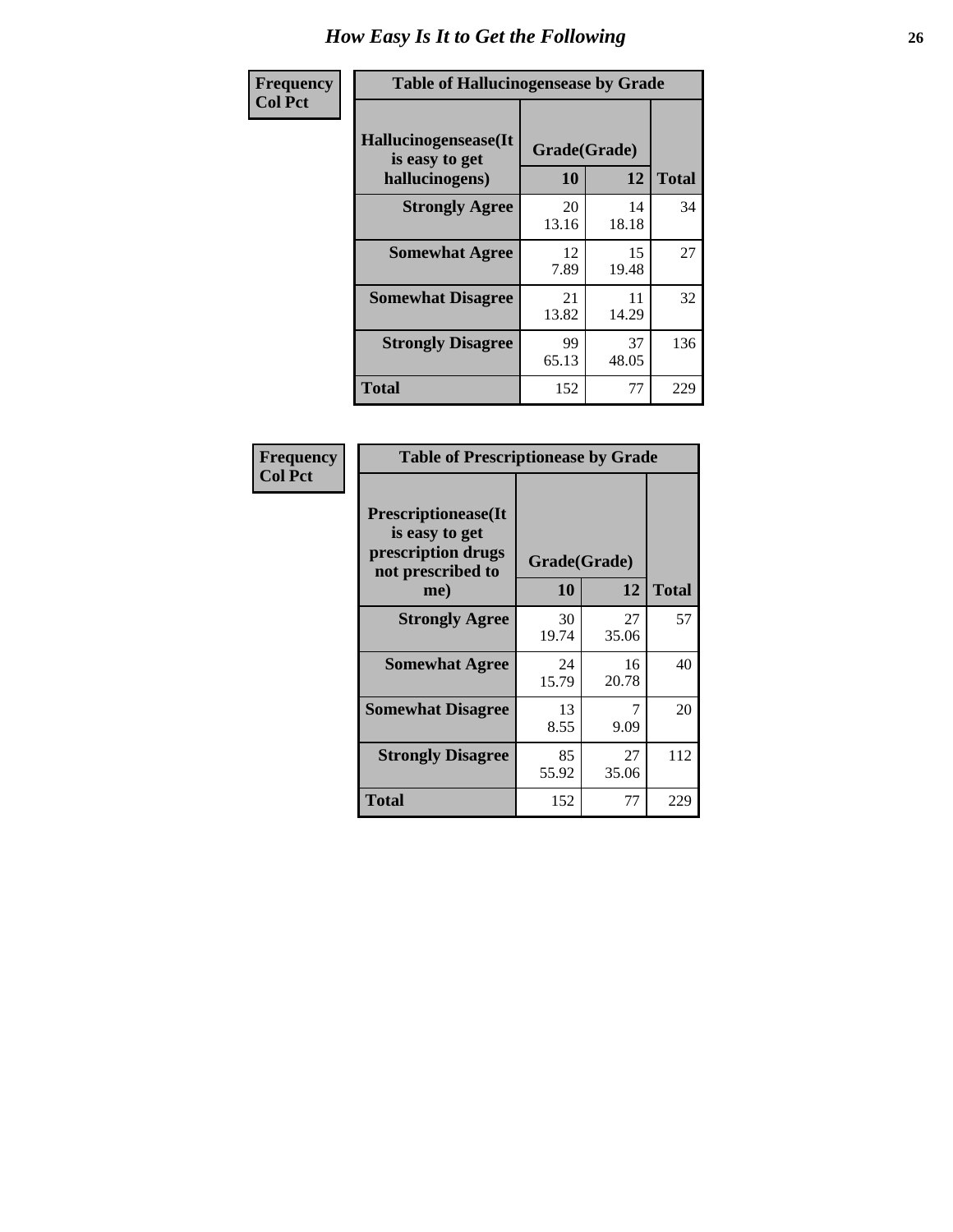*Age at Onset of Use* **27** *Results for "Age at Onset of Use" questions exclude students who said they did not use that substance*

| Frequency                                                          |              | <b>Table of Grade by Alcoholinit</b> |                  |      |                  |                           |                                |                   |            |            |            |                        |                 |
|--------------------------------------------------------------------|--------------|--------------------------------------|------------------|------|------------------|---------------------------|--------------------------------|-------------------|------------|------------|------------|------------------------|-----------------|
| <b>Row Pct</b><br>Alcoholinit (I started using alcohol when I was) |              |                                      |                  |      |                  |                           |                                |                   |            |            |            |                        |                 |
|                                                                    | Grade(Grade) | <b>8 or</b><br>younger               | 9 <sup>°</sup>   | 10   | 11               | 12                        | 13                             | 14                | 15         | <b>16</b>  | 17         | <b>18 or</b><br>older  | <b>Total</b>    |
|                                                                    | 10           | 6<br>13.95                           | 2.33             | 6.98 | 6.98             | 2<br>4.65                 | -6                             | 10<br>13.95 23.26 | 3<br>6.98  | 16.28      | 4.65       | $\overline{0}$<br>0.00 | 43              |
|                                                                    | 12           | 5.88                                 | $\theta$<br>0.00 | 5.88 | $\Omega$<br>0.00 | $\Omega$<br>$0.00\degree$ | 2<br>11.76                     | 5.88              | 4<br>23.53 | 4<br>23.53 | 3<br>17.65 | 5.88                   | 17 <sup>1</sup> |
|                                                                    | <b>Total</b> | 7                                    |                  | 4    | 3                | 2                         | 8                              | 11                | 7          | 11         | 5          |                        | 60              |
|                                                                    |              |                                      |                  |      |                  |                           | <b>Frequency Missing = 169</b> |                   |            |            |            |                        |                 |

| Frequency      | <b>Table of Grade by Cigarettesinit</b> |                  |                                                      |                  |                  |                                |                            |            |                  |              |               |  |  |
|----------------|-----------------------------------------|------------------|------------------------------------------------------|------------------|------------------|--------------------------------|----------------------------|------------|------------------|--------------|---------------|--|--|
| <b>Row Pct</b> |                                         |                  | Cigarettesinit(I started smoking tobacco when I was) |                  |                  |                                |                            |            |                  |              |               |  |  |
|                | Grade(Grade)                            | 8 or<br>younger  | <b>10</b>                                            | 11               | 12               | 13                             | 14                         | 15         | <b>16</b>        | <b>18 or</b> | older   Total |  |  |
|                | 10                                      | 3<br>25.00       | 2<br>16.67                                           | 8.33             | 8.33             | 4<br>33.33                     | $\Omega$<br>$0.00^{\circ}$ | 8.33       | $\theta$<br>0.00 | 0<br>0.00    | 12            |  |  |
|                | 12                                      | $\Omega$<br>0.00 | $\Omega$<br>0.00                                     | $\Omega$<br>0.00 | $\theta$<br>0.00 | $\theta$<br>$0.00\,$           | 20.00                      | 2<br>40.00 | 20.00            | 20.00        | 5             |  |  |
|                | <b>Total</b>                            | 3                | 2                                                    |                  |                  | 4                              |                            | 3          |                  |              | 17            |  |  |
|                |                                         |                  |                                                      |                  |                  | <b>Frequency Missing = 212</b> |                            |            |                  |              |               |  |  |

| Frequency      |              | <b>Table of Grade by Smokelessinit</b> |                                                           |                       |              |  |  |  |
|----------------|--------------|----------------------------------------|-----------------------------------------------------------|-----------------------|--------------|--|--|--|
| <b>Row Pct</b> |              |                                        | Smokelessinit(I<br>started chewing<br>tobacco when I was) |                       |              |  |  |  |
|                | Grade(Grade) | 8 or<br>younger                        | 13                                                        | <b>18 or</b><br>older | <b>Total</b> |  |  |  |
|                | 10           | 33.33                                  | 33.33                                                     | 33.33                 | 3            |  |  |  |
|                | 12           | 0<br>0.00                              | ∩<br>0.00                                                 | 100.00                |              |  |  |  |
|                | <b>Total</b> |                                        |                                                           | 2                     | 4            |  |  |  |
|                |              | Frequency Missing $= 225$              |                                                           |                       |              |  |  |  |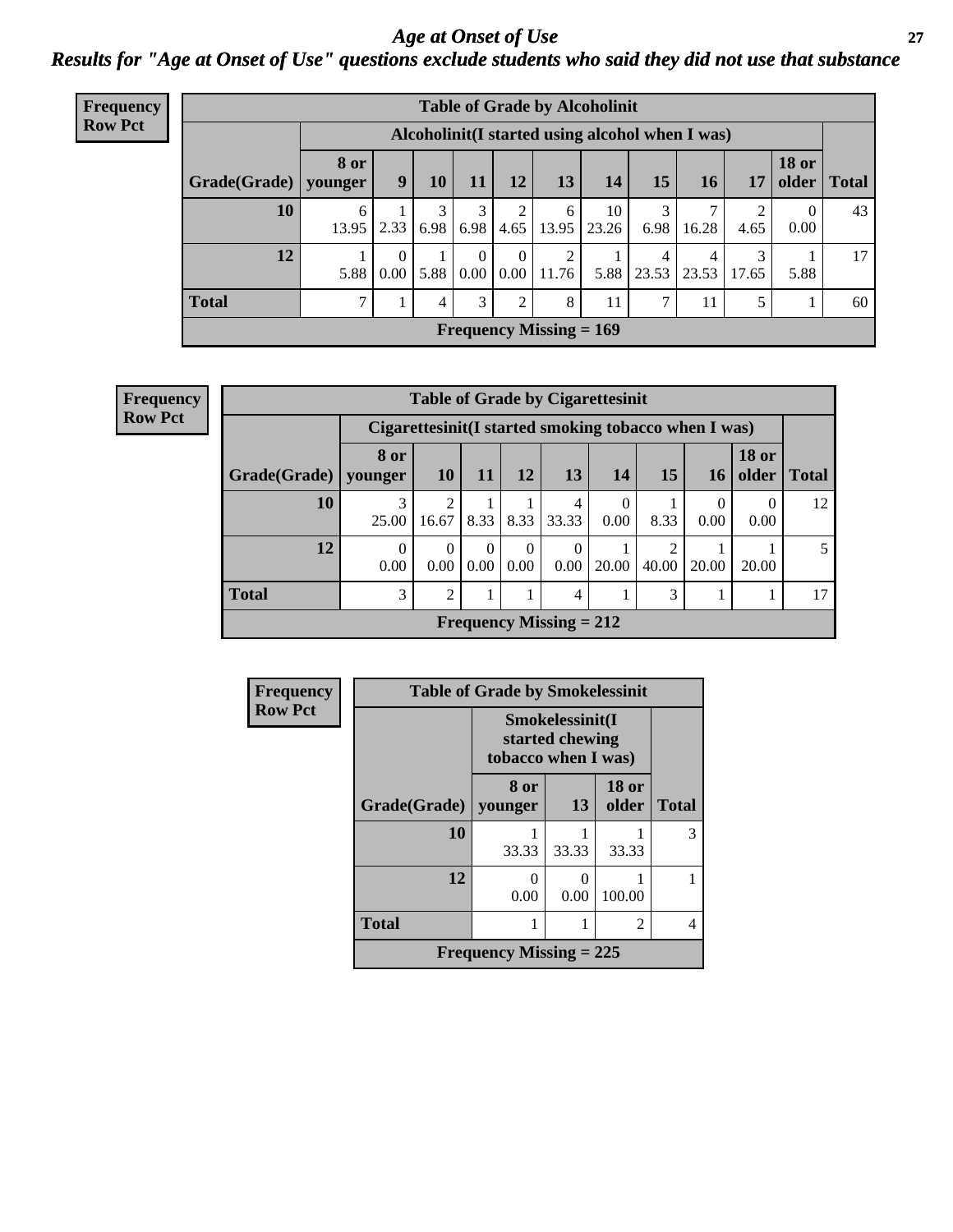#### *Age at Onset of Use* **28**

*Results for "Age at Onset of Use" questions exclude students who said they did not use that substance*

| <b>Frequency</b> |              | <b>Table of Grade by Marijuanainit</b> |                                                      |                           |                      |      |                           |                         |                         |      |       |                               |    |
|------------------|--------------|----------------------------------------|------------------------------------------------------|---------------------------|----------------------|------|---------------------------|-------------------------|-------------------------|------|-------|-------------------------------|----|
| <b>Row Pct</b>   |              |                                        | Marijuanainit (I started using marijuana when I was) |                           |                      |      |                           |                         |                         |      |       |                               |    |
|                  | Grade(Grade) | <b>8 or</b><br>younger                 | 9                                                    | 10                        | 11                   | 12   | 13                        | 14                      | 15                      | 16   | 17    | <b>18 or</b><br>older   Total |    |
|                  | 10           | 3.13                                   | 2<br>6.25                                            |                           | $3.13$ $3.13$ $3.13$ |      | 9<br>28.13                | 15.63                   | 8<br>25.00              | 6.25 | 3.13  | 3.13                          | 32 |
|                  | 12           | 6.25                                   | $\Omega$<br>0.00                                     | $\Omega$<br>$0.00\degree$ | $\Omega$<br>0.00     | 6.25 | 6.25                      | $\overline{2}$<br>12.50 | ↑<br>$12.50 \mid 37.50$ | 6    | 12.50 | 6.25                          | 16 |
|                  | <b>Total</b> | $\overline{2}$                         | 2                                                    |                           |                      | 2    | 10                        | 7                       | 10                      | 8    | 3     | 2                             | 48 |
|                  |              |                                        |                                                      |                           |                      |      | Frequency Missing $= 181$ |                         |                         |      |       |                               |    |

| <b>Frequency</b> | <b>Table of Grade by Cocaineinit</b> |                                                          |                       |              |  |  |  |  |  |  |  |
|------------------|--------------------------------------|----------------------------------------------------------|-----------------------|--------------|--|--|--|--|--|--|--|
| <b>Row Pct</b>   |                                      | Cocaineinit(I<br>started using<br>cocaine when I<br>was) |                       |              |  |  |  |  |  |  |  |
|                  | Grade(Grade)                         | 8 or<br>younger                                          | <b>18 or</b><br>older | <b>Total</b> |  |  |  |  |  |  |  |
|                  | 10                                   | 100.00                                                   | 0<br>0.00             |              |  |  |  |  |  |  |  |
|                  | 12                                   | 0.00                                                     | 100.00                |              |  |  |  |  |  |  |  |
|                  | <b>Total</b>                         |                                                          | $\overline{2}$        |              |  |  |  |  |  |  |  |
|                  |                                      | Frequency Missing $= 227$                                |                       |              |  |  |  |  |  |  |  |

| Frequency      | <b>Table of Grade by Inhalantsinit</b> |                                                         |           |       |                       |              |  |
|----------------|----------------------------------------|---------------------------------------------------------|-----------|-------|-----------------------|--------------|--|
| <b>Row Pct</b> |                                        | Inhalantsinit (I started using<br>inhalants when I was) |           |       |                       |              |  |
|                | Grade(Grade)                           | 8 or<br>younger                                         | 11        | 15    | <b>18 or</b><br>older | <b>Total</b> |  |
|                | 10                                     | 33.33                                                   | 33.33     | 33.33 | 0.00                  | 3            |  |
|                | 12                                     | $\Omega$<br>0.00                                        | 0<br>0.00 | 0.00  | 100.00                |              |  |
|                | <b>Total</b>                           |                                                         |           |       |                       | 4            |  |
|                |                                        | Frequency Missing $= 225$                               |           |       |                       |              |  |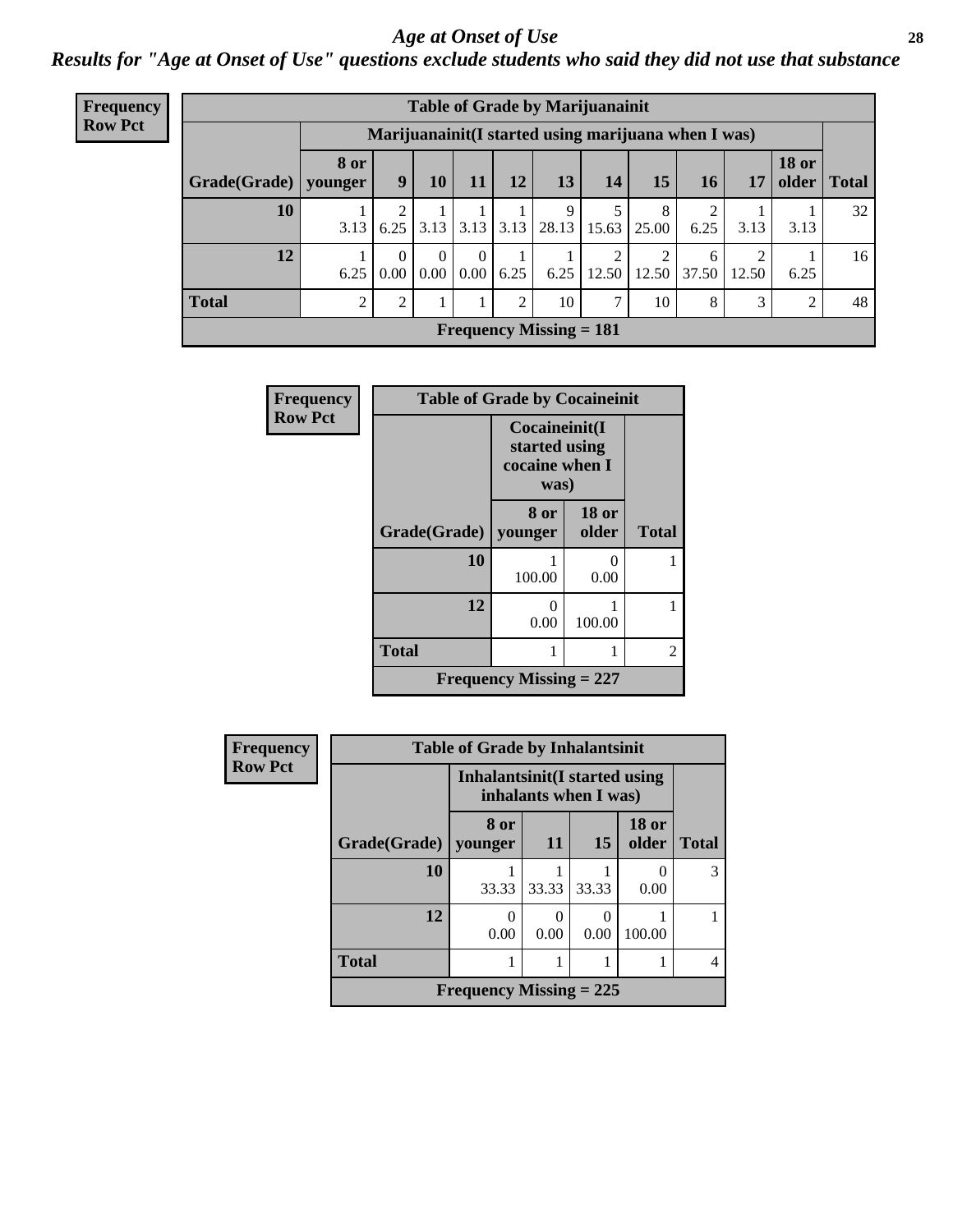#### *Age at Onset of Use* **29**

*Results for "Age at Onset of Use" questions exclude students who said they did not use that substance*

| Frequency      | <b>Table of Grade by Steroidsinit</b> |                                                                |           |                       |                |  |  |
|----------------|---------------------------------------|----------------------------------------------------------------|-----------|-----------------------|----------------|--|--|
| <b>Row Pct</b> |                                       | <b>Steroidsinit(I started</b><br>using steroids when I<br>was) |           |                       |                |  |  |
|                | Grade(Grade)                          | 8 or<br>younger                                                | 16        | <b>18 or</b><br>older | <b>Total</b>   |  |  |
|                | 10                                    | 50.00                                                          | 50.00     | 0<br>0.00             | $\overline{2}$ |  |  |
|                | 12                                    | 0<br>0.00                                                      | 0<br>0.00 | 100.00                |                |  |  |
|                | <b>Total</b>                          | 1                                                              |           |                       | 3              |  |  |
|                | <b>Frequency Missing = 226</b>        |                                                                |           |                       |                |  |  |

| Frequency      | <b>Table of Grade by Ecstasyinit</b> |                                                               |                         |                       |              |  |  |
|----------------|--------------------------------------|---------------------------------------------------------------|-------------------------|-----------------------|--------------|--|--|
| <b>Row Pct</b> |                                      | <b>Ecstasyinit</b> (I started<br>using ecstasy when I<br>was) |                         |                       |              |  |  |
|                | Grade(Grade)                         | 8 or<br>younger                                               | 14                      | <b>18 or</b><br>older | <b>Total</b> |  |  |
|                | 10                                   | 33.33                                                         | $\overline{2}$<br>66.67 | $\mathbf{0}$<br>0.00  | 3            |  |  |
|                | 12                                   | 0<br>0.00                                                     | 0.00                    | 100.00                |              |  |  |
|                | <b>Total</b>                         | 1                                                             | 2                       |                       | 4            |  |  |
|                | <b>Frequency Missing = 225</b>       |                                                               |                         |                       |              |  |  |

| <b>Frequency</b> | <b>Table of Grade by Methinit</b>                                   |       |       |                       |                |  |
|------------------|---------------------------------------------------------------------|-------|-------|-----------------------|----------------|--|
| <b>Row Pct</b>   | <b>Methinit</b> (I started using<br>methamphetamines<br>when I was) |       |       |                       |                |  |
|                  | Grade(Grade)   younger                                              | 8 or  | 12    | <b>18 or</b><br>older | <b>Total</b>   |  |
|                  | 10                                                                  | 50.00 | 50.00 | 0.00                  | $\mathfrak{D}$ |  |
|                  | 12                                                                  | 0.00  | 0.00  | 100.00                |                |  |
|                  | <b>Total</b>                                                        |       |       |                       | 3              |  |
|                  | <b>Frequency Missing = 226</b>                                      |       |       |                       |                |  |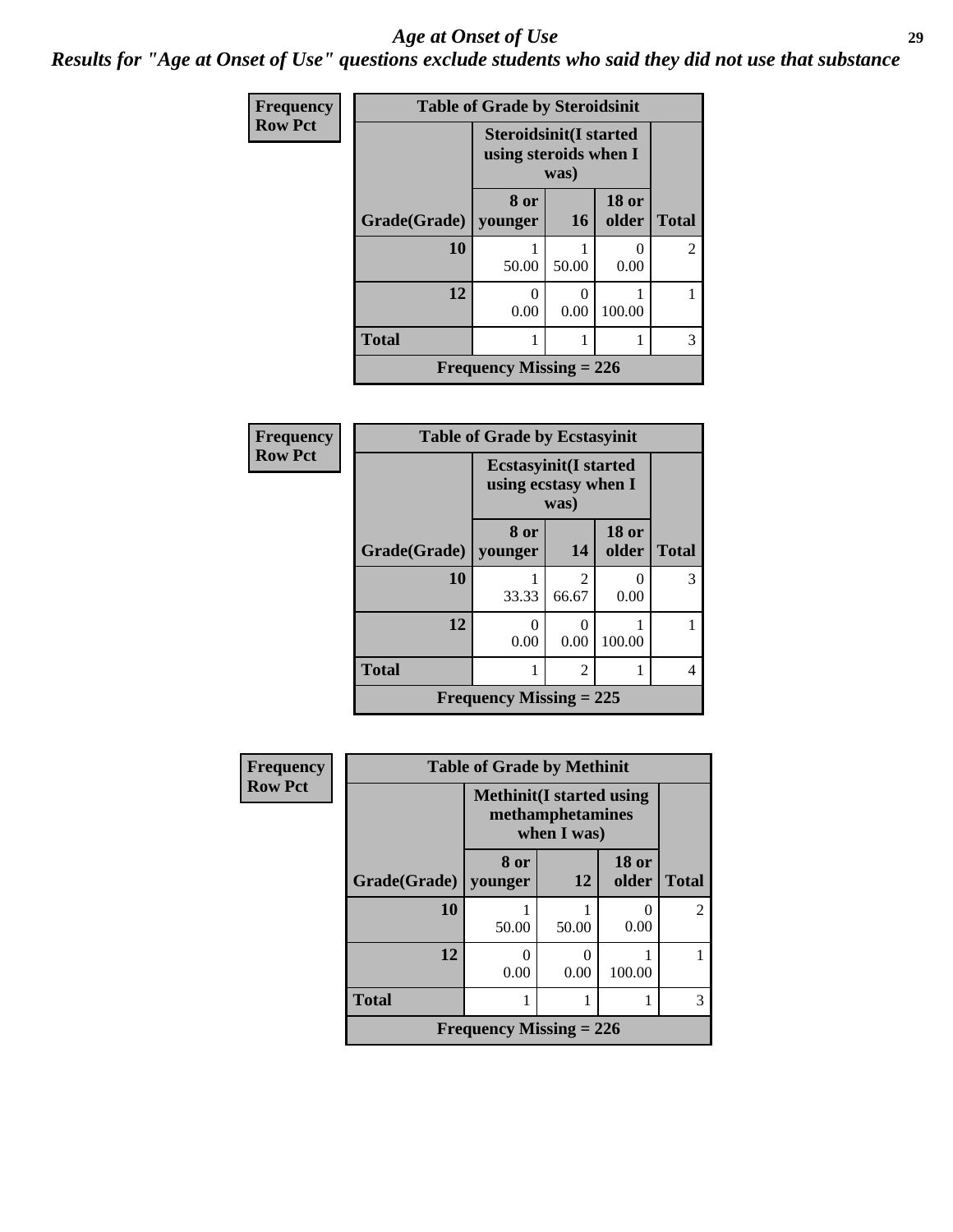#### Age at Onset of Use **30**

*Results for "Age at Onset of Use" questions exclude students who said they did not use that substance*

| Frequency      | <b>Table of Grade by Hallucinogensinit</b> |                                                              |                       |                       |                |  |  |
|----------------|--------------------------------------------|--------------------------------------------------------------|-----------------------|-----------------------|----------------|--|--|
| <b>Row Pct</b> |                                            | Hallucinogensinit(I<br>started using<br>hallucinogens when I |                       |                       |                |  |  |
|                | Grade(Grade)                               | 8 or<br>younger                                              | <b>17</b>             | <b>18 or</b><br>older | <b>Total</b>   |  |  |
|                | 10                                         | 50.00                                                        | 50.00                 | 0.00                  | $\overline{2}$ |  |  |
|                | 12                                         | ∩<br>0.00                                                    | $\mathcal{O}$<br>0.00 | 100.00                |                |  |  |
|                | <b>Total</b>                               |                                                              |                       |                       | 3              |  |  |
|                | Frequency Missing $= 226$                  |                                                              |                       |                       |                |  |  |

| Frequency      | <b>Table of Grade by Prescriptioninit</b> |                         |                                                                                                   |                           |       |                 |                       |                |
|----------------|-------------------------------------------|-------------------------|---------------------------------------------------------------------------------------------------|---------------------------|-------|-----------------|-----------------------|----------------|
| <b>Row Pct</b> |                                           |                         | <b>Prescriptioninit(I started using</b><br>prescription drugs not prescribed to me<br>when I was) |                           |       |                 |                       |                |
|                | Grade(Grade)   younger                    | 8 or                    | 9                                                                                                 | <b>12</b>                 | 13    | 16 <sup>1</sup> | <b>18 or</b><br>older | <b>Total</b>   |
|                | 10                                        | $\mathfrak{D}$<br>25.00 | 12.50                                                                                             | 3<br>37.50                | 12.50 | 0<br>0.00       | 12.50                 | 8              |
|                | 12                                        | $\Omega$<br>0.00        | 0.00                                                                                              | $\theta$<br>0.00          | 0.00  | 50.00           | 50.00                 | $\mathfrak{D}$ |
|                | <b>Total</b>                              | $\overline{c}$          |                                                                                                   | 3                         |       |                 | $\overline{2}$        | 10             |
|                |                                           |                         |                                                                                                   | Frequency Missing $= 219$ |       |                 |                       |                |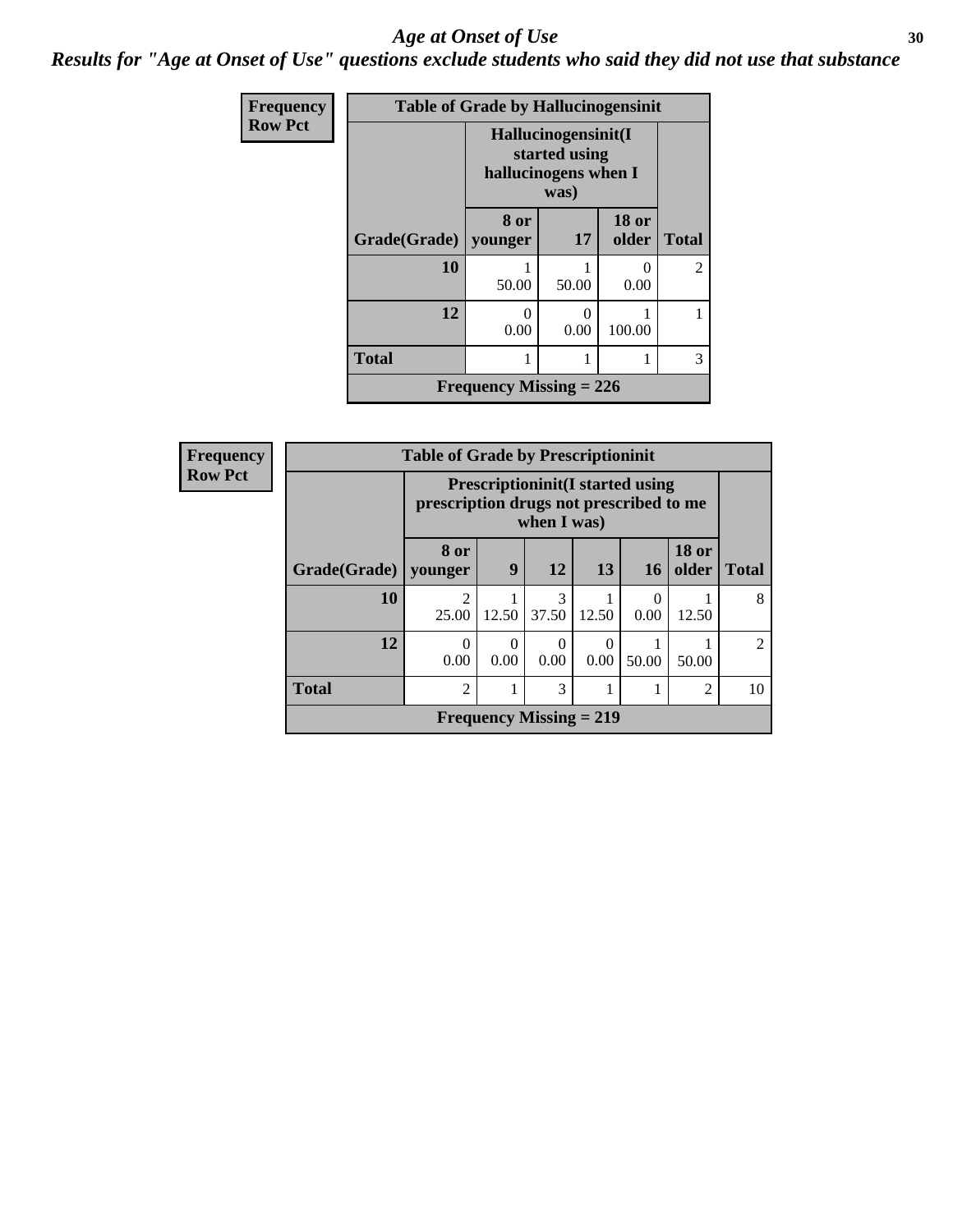| Frequency      | <b>Table of Alcoholharm by Grade</b>          |                    |                        |              |  |
|----------------|-----------------------------------------------|--------------------|------------------------|--------------|--|
| <b>Col Pct</b> | Alcoholharm(I<br>think alcohol is<br>harmful) | Grade(Grade)<br>10 | 12                     | <b>Total</b> |  |
|                | <b>Strongly Agree</b>                         | 91<br>59.87        | 52<br>67.53            | 143          |  |
|                | <b>Somewhat Agree</b>                         | 27<br>17.76        | 19<br>24.68            | 46           |  |
|                | <b>Somewhat Disagree</b>                      | 16<br>10.53        | 4<br>5.19              | 20           |  |
|                | <b>Strongly Disagree</b>                      | 18<br>11.84        | $\mathfrak{D}$<br>2.60 | 20           |  |
|                | <b>Total</b>                                  | 152                | 77                     | 229          |  |

| <b>Table of Cigarettesharm by Grade</b>                  |                    |                        |              |  |  |  |  |
|----------------------------------------------------------|--------------------|------------------------|--------------|--|--|--|--|
| Cigarettesharm(I<br>think smoking<br>tobacco is harmful) | Grade(Grade)<br>10 | 12                     | <b>Total</b> |  |  |  |  |
| <b>Strongly Agree</b>                                    | 120<br>78.95       | 68<br>88.31            | 188          |  |  |  |  |
| <b>Somewhat Agree</b>                                    | 10<br>6.58         | 5<br>6.49              | 15           |  |  |  |  |
| <b>Somewhat Disagree</b>                                 | 3<br>1.97          | $\mathfrak{D}$<br>2.60 | 5            |  |  |  |  |
| <b>Strongly Disagree</b>                                 | 19<br>12.50        | $\mathfrak{D}$<br>2.60 | 21           |  |  |  |  |
| <b>Total</b>                                             | 152                | 77                     | 229          |  |  |  |  |

| Frequency      | <b>Table of Smokelessharm by Grade</b>                  |                          |             |              |  |  |
|----------------|---------------------------------------------------------|--------------------------|-------------|--------------|--|--|
| <b>Col Pct</b> | Smokelessharm(I<br>think chewing<br>tobacco is harmful) | Grade(Grade)<br>10<br>12 |             | <b>Total</b> |  |  |
|                | <b>Strongly Agree</b>                                   | 115<br>75.66             | 67<br>87.01 | 182          |  |  |
|                | <b>Somewhat Agree</b>                                   | 13<br>8.55               | 9.09        | 20           |  |  |
|                | <b>Somewhat Disagree</b>                                | $\mathfrak{D}$<br>1.32   | 1.30        | 3            |  |  |
|                | <b>Strongly Disagree</b>                                | 22<br>14.47              | 2<br>2.60   | 24           |  |  |
|                | <b>Total</b>                                            | 152                      | 77          | 229          |  |  |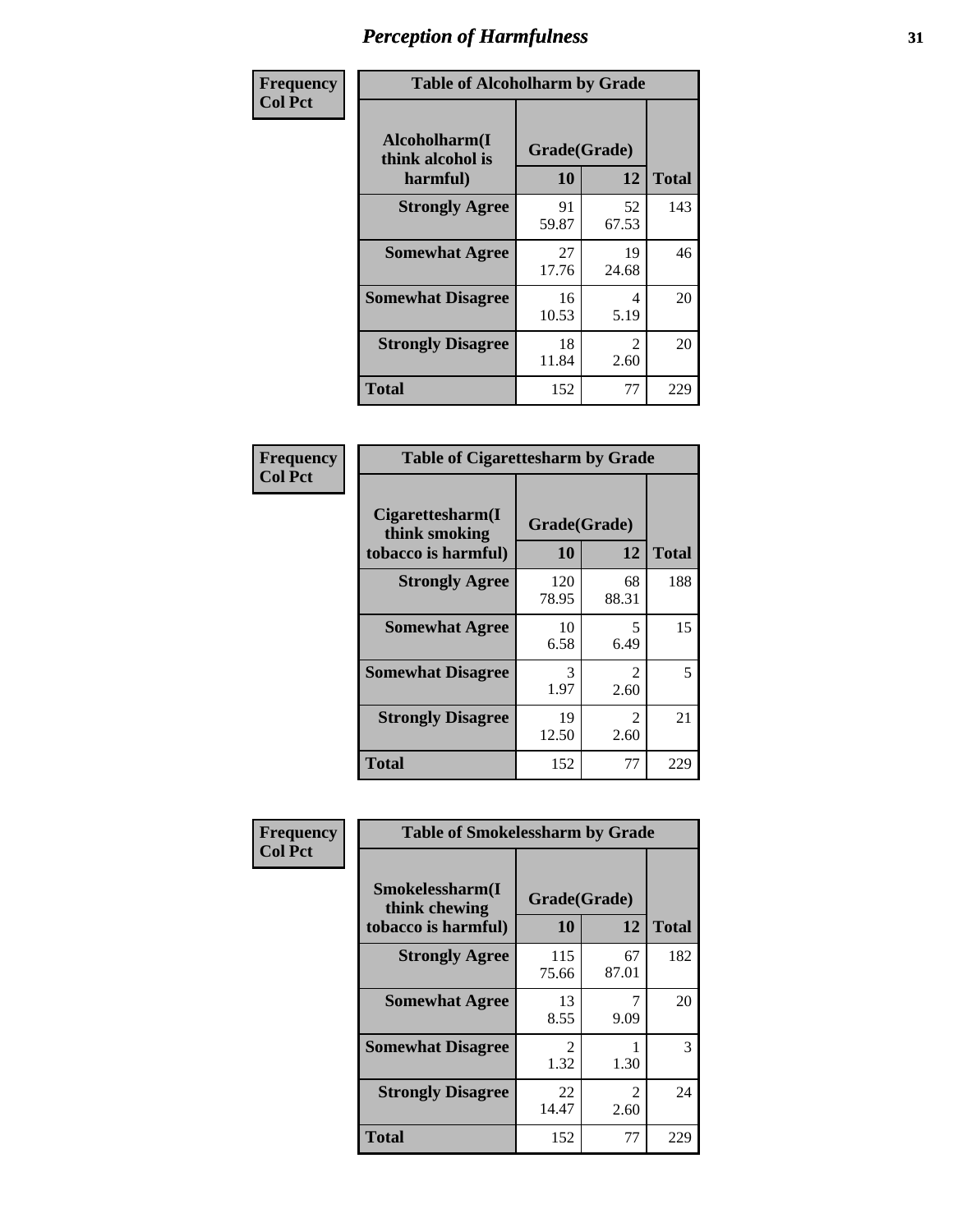| Frequency      | <b>Table of Marijuanaharm by Grade</b>            |                    |             |              |  |
|----------------|---------------------------------------------------|--------------------|-------------|--------------|--|
| <b>Col Pct</b> | Marijuanaharm(I<br>think marijuana is<br>harmful) | Grade(Grade)<br>10 | 12          | <b>Total</b> |  |
|                | <b>Strongly Agree</b>                             | 91<br>59.87        | 56<br>72.73 | 147          |  |
|                | <b>Somewhat Agree</b>                             | 22<br>14.47        | 9<br>11.69  | 31           |  |
|                | <b>Somewhat Disagree</b>                          | 14<br>9.21         | 6<br>7.79   | 20           |  |
|                | <b>Strongly Disagree</b>                          | 25<br>16.45        | 6<br>7.79   | 31           |  |
|                | <b>Total</b>                                      | 152                | 77          | 229          |  |

| <b>Table of Cocaineharm by Grade</b>          |                    |              |     |  |  |  |  |
|-----------------------------------------------|--------------------|--------------|-----|--|--|--|--|
| Cocaineharm(I<br>think cocaine is<br>harmful) | Grade(Grade)<br>10 | <b>Total</b> |     |  |  |  |  |
| <b>Strongly Agree</b>                         | 126<br>82.89       | 72<br>93.51  | 198 |  |  |  |  |
| <b>Somewhat Agree</b>                         | 4<br>2.63          | 1.30         | 5   |  |  |  |  |
| <b>Somewhat Disagree</b>                      | 1<br>0.66          | 1.30         | 2   |  |  |  |  |
| <b>Strongly Disagree</b>                      | 21<br>13.82        | 3<br>3.90    | 24  |  |  |  |  |
| <b>Total</b>                                  | 152                | 77           | 229 |  |  |  |  |

| Frequency      | <b>Table of Inhalantsharm by Grade</b>             |                                 |                       |              |  |
|----------------|----------------------------------------------------|---------------------------------|-----------------------|--------------|--|
| <b>Col Pct</b> | Inhalantsharm(I<br>think inhalants are<br>harmful) | Grade(Grade)<br><b>10</b><br>12 |                       | <b>Total</b> |  |
|                | <b>Strongly Agree</b>                              | 118<br>77.63                    | 70<br>90.91           | 188          |  |
|                | <b>Somewhat Agree</b>                              | 10<br>6.58                      | $\mathcal{L}$<br>2.60 | 12           |  |
|                | <b>Somewhat Disagree</b>                           | 5<br>3.29                       | 1.30                  | 6            |  |
|                | <b>Strongly Disagree</b>                           | 19<br>12.50                     | 4<br>5.19             | 23           |  |
|                | <b>Total</b>                                       | 152                             | 77                    | 229          |  |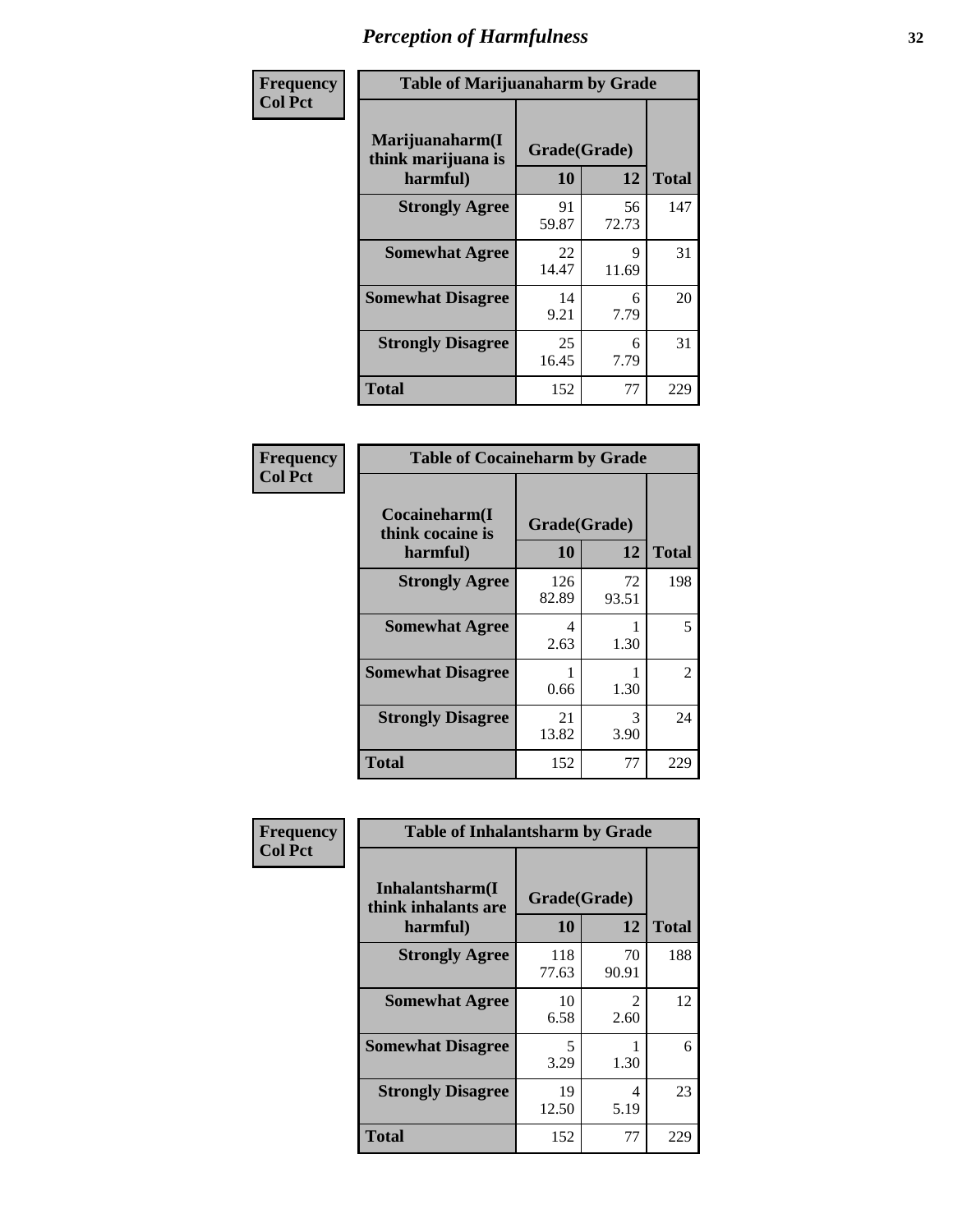| Frequency      | <b>Table of Steroidsharm by Grade</b>            |                    |                        |              |
|----------------|--------------------------------------------------|--------------------|------------------------|--------------|
| <b>Col Pct</b> | Steroidsharm(I<br>think steroids are<br>harmful) | Grade(Grade)<br>10 | 12                     | <b>Total</b> |
|                | <b>Strongly Agree</b>                            | 117<br>76.97       | 70<br>90.91            | 187          |
|                | <b>Somewhat Agree</b>                            | 12<br>7.89         | $\mathfrak{D}$<br>2.60 | 14           |
|                | <b>Somewhat Disagree</b>                         | 3<br>1.97          | 0<br>0.00              | 3            |
|                | <b>Strongly Disagree</b>                         | 20<br>13.16        | 5<br>6.49              | 25           |
|                | <b>Total</b>                                     | 152                | 77                     | 229          |

| <b>Table of Ecstasyharm by Grade</b>                |                    |                        |     |  |  |
|-----------------------------------------------------|--------------------|------------------------|-----|--|--|
| $E$ cstasyharm $(I$<br>think ecstasy is<br>harmful) | Grade(Grade)<br>10 | <b>Total</b>           |     |  |  |
| <b>Strongly Agree</b>                               | 119<br>78.29       | 71<br>92.21            | 190 |  |  |
| <b>Somewhat Agree</b>                               | 10<br>6.58         | $\mathfrak{D}$<br>2.60 | 12  |  |  |
| <b>Somewhat Disagree</b>                            | 5<br>3.29          | 0<br>0.00              | 5   |  |  |
| <b>Strongly Disagree</b>                            | 18<br>11.84        | 4<br>5.19              | 22  |  |  |
| <b>Total</b>                                        | 152                | 77                     | 229 |  |  |

| Frequency      | <b>Table of Methharm by Grade</b>                            |                           |             |              |
|----------------|--------------------------------------------------------------|---------------------------|-------------|--------------|
| <b>Col Pct</b> | <b>Methharm</b> (I think<br>methamphetamines<br>are harmful) | Grade(Grade)<br><b>10</b> | 12          | <b>Total</b> |
|                | <b>Strongly Agree</b>                                        | 126<br>82.89              | 71<br>92.21 | 197          |
|                | <b>Somewhat Agree</b>                                        | 4<br>2.63                 | 3<br>3.90   |              |
|                | <b>Somewhat Disagree</b>                                     | 0.66                      | 0<br>0.00   |              |
|                | <b>Strongly Disagree</b>                                     | 21<br>13.82               | 3<br>3.90   | 24           |
|                | <b>Total</b>                                                 | 152                       | 77          | 229          |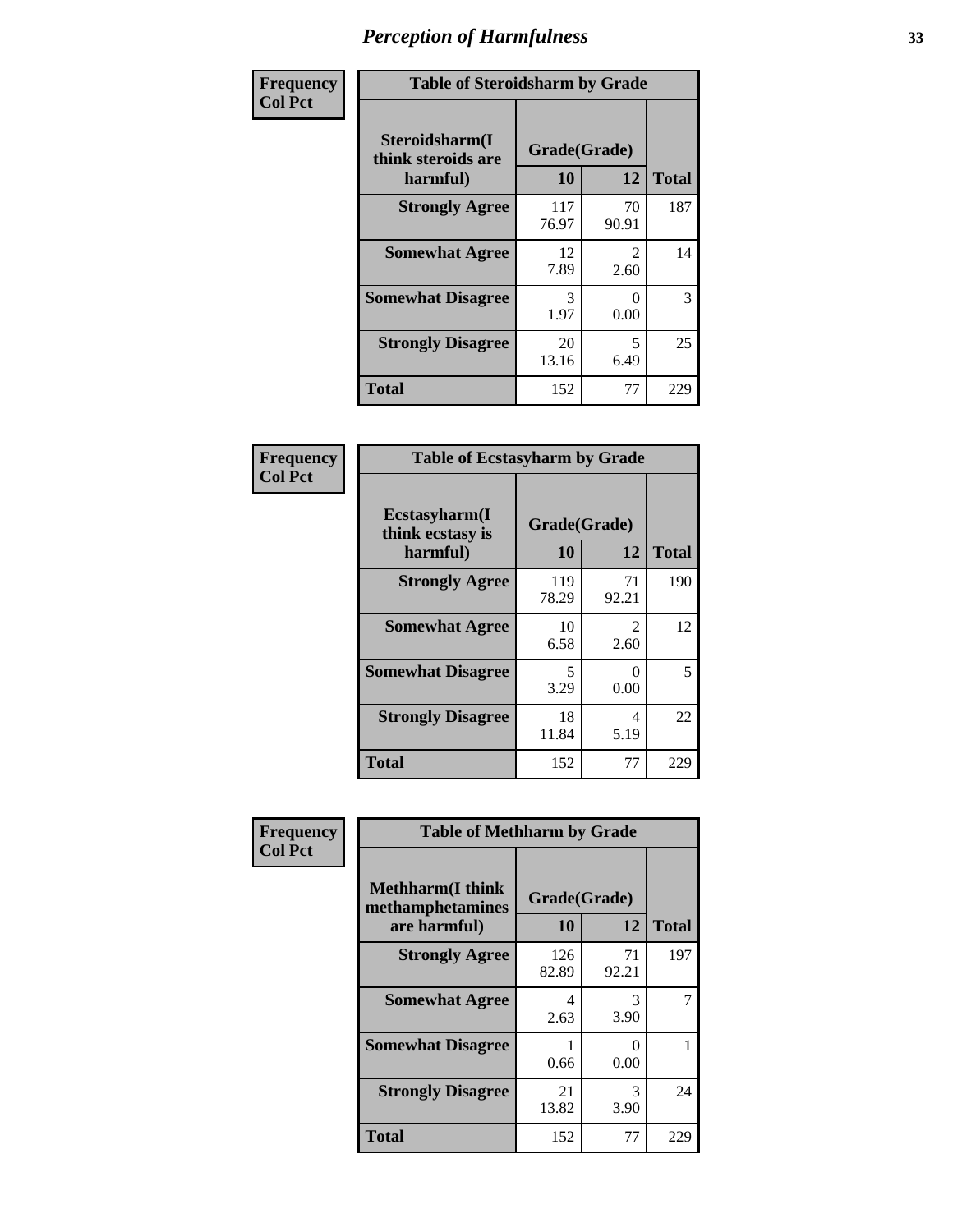| Frequency      | <b>Table of Hallucinogensharm by Grade</b>                 |                    |             |              |
|----------------|------------------------------------------------------------|--------------------|-------------|--------------|
| <b>Col Pct</b> | Hallucinogensharm(I<br>think hallucinogens<br>are harmful) | Grade(Grade)<br>10 | 12          | <b>Total</b> |
|                | <b>Strongly Agree</b>                                      | 121<br>79.61       | 69<br>89.61 | 190          |
|                | <b>Somewhat Agree</b>                                      | 8<br>5.26          | 5<br>6.49   | 13           |
|                | <b>Somewhat Disagree</b>                                   | 4<br>2.63          | 0<br>0.00   | 4            |
|                | <b>Strongly Disagree</b>                                   | 19<br>12.50        | 3<br>3.90   | 22           |
|                | <b>Total</b>                                               | 152                | 77          | 229          |

| <b>Frequency</b><br>Col Pct |
|-----------------------------|
|                             |

| <b>Table of Prescriptionharm by Grade</b>                                 |              |                      |              |  |
|---------------------------------------------------------------------------|--------------|----------------------|--------------|--|
| Prescriptionharm(I<br>think prescription<br>drugs not<br>prescribed to me |              | Grade(Grade)         |              |  |
| are harmful)                                                              | 10           | 12                   | <b>Total</b> |  |
| <b>Strongly Agree</b>                                                     | 111<br>73.03 | 69<br>89.61          | 180          |  |
| <b>Somewhat Agree</b>                                                     | 15<br>9.87   | 4<br>5.19            | 19           |  |
| <b>Somewhat Disagree</b>                                                  | 5<br>3.29    | $\mathbf{0}$<br>0.00 | 5            |  |
| <b>Strongly Disagree</b>                                                  | 21<br>13.82  | 4<br>5.19            | 25           |  |
| Total                                                                     | 152          | 77                   | 229          |  |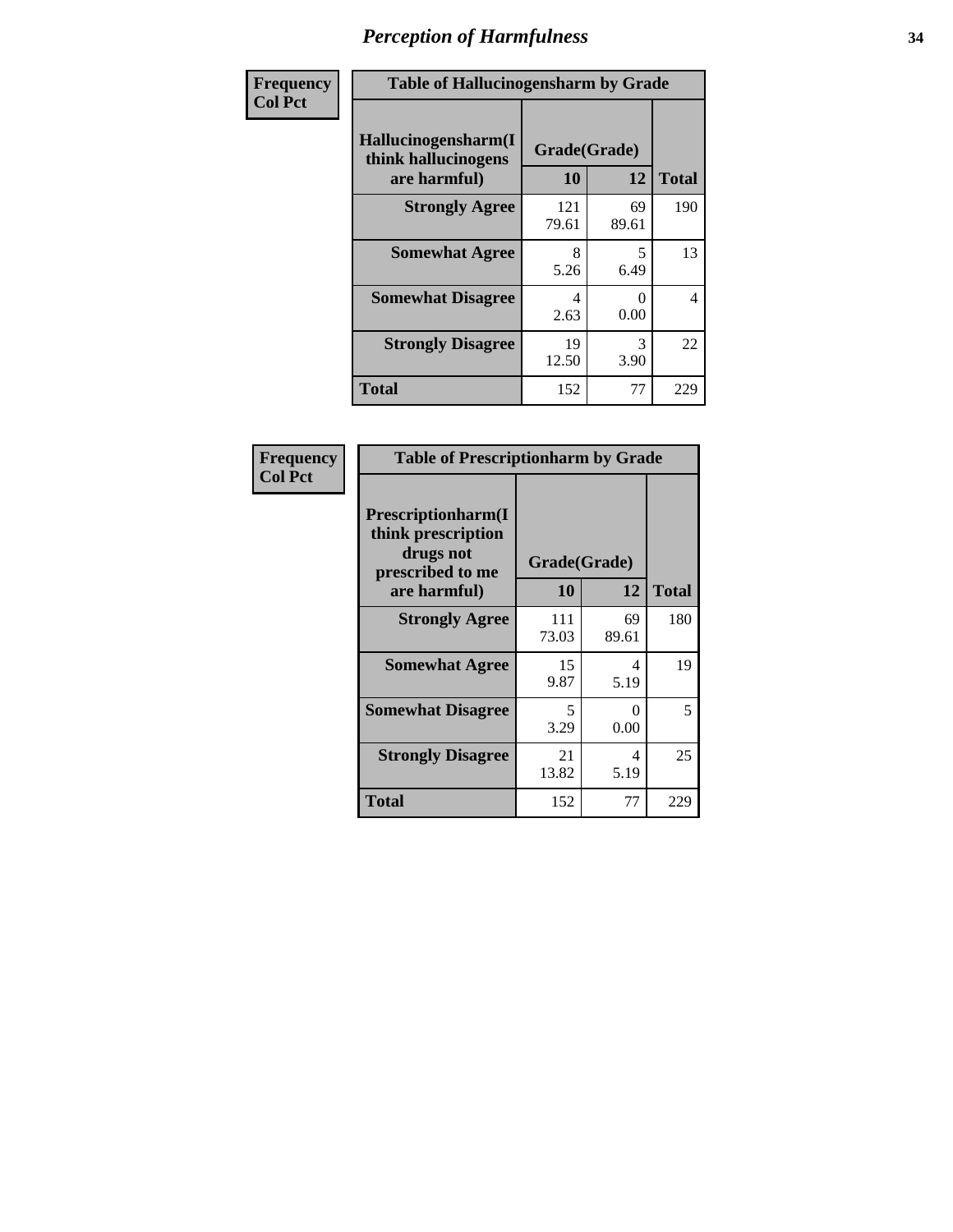### *Disapproval by Adults* **35**

| Frequency      | <b>Table of Alcoholadult by Grade</b>                                 |                    |             |              |
|----------------|-----------------------------------------------------------------------|--------------------|-------------|--------------|
| <b>Col Pct</b> | <b>Alcoholadult</b> (Adults<br>would disapprove if<br>I used alcohol) | Grade(Grade)<br>10 | 12          | <b>Total</b> |
|                | <b>Strongly Agree</b>                                                 | 88<br>57.89        | 53<br>68.83 | 141          |
|                | <b>Somewhat Agree</b>                                                 | 35<br>23.03        | 12<br>15.58 | 47           |
|                | <b>Somewhat Disagree</b>                                              | 14<br>9.21         | 6<br>7.79   | 20           |
|                | <b>Strongly Disagree</b>                                              | 15<br>9.87         | 6<br>7.79   | 21           |
|                | <b>Total</b>                                                          | 152                | 77          | 229          |

| <b>Table of Tobaccoadult by Grade</b>                                 |                    |             |              |  |  |
|-----------------------------------------------------------------------|--------------------|-------------|--------------|--|--|
| <b>Tobaccoadult</b> (Adults<br>would disapprove if<br>I used tobacco) | Grade(Grade)<br>10 | 12          | <b>Total</b> |  |  |
| <b>Strongly Agree</b>                                                 | 121<br>79.61       | 62<br>80.52 | 183          |  |  |
| <b>Somewhat Agree</b>                                                 | 9<br>5.92          | 4<br>5.19   | 13           |  |  |
| <b>Somewhat Disagree</b>                                              | 0.66               | 5<br>6.49   | 6            |  |  |
| <b>Strongly Disagree</b>                                              | 21<br>13.82        | 6<br>7.79   | 27           |  |  |
| <b>Total</b>                                                          | 152                | 77          | 229          |  |  |

| Frequency      | <b>Table of Marijuanaadult by Grade</b>                           |                    |             |              |
|----------------|-------------------------------------------------------------------|--------------------|-------------|--------------|
| <b>Col Pct</b> | Marijuanaadult(Adults<br>would disapprove if I<br>used marijuana) | Grade(Grade)<br>10 | 12          | <b>Total</b> |
|                | <b>Strongly Agree</b>                                             | 105<br>69.08       | 60<br>77.92 | 165          |
|                | <b>Somewhat Agree</b>                                             | 19<br>12.50        | 6<br>7.79   | 25           |
|                | <b>Somewhat Disagree</b>                                          | 9<br>5.92          | 5<br>6.49   | 14           |
|                | <b>Strongly Disagree</b>                                          | 19<br>12.50        | 6<br>7.79   | 25           |
|                | <b>Total</b>                                                      | 152                | 77          | 229          |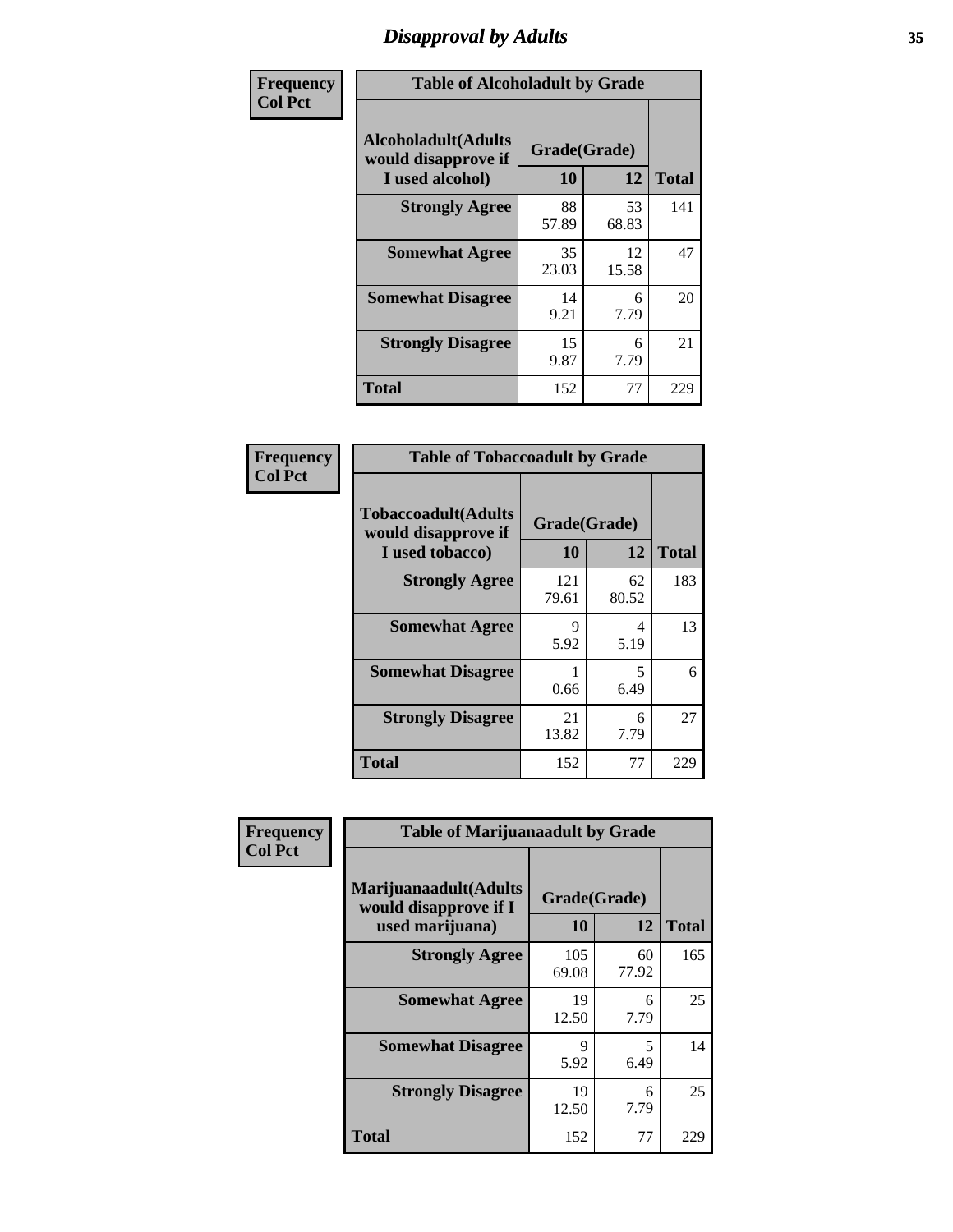### *Disapproval by Adults* **36**

| <b>Frequency</b> | <b>Table of Otherdrugadult by Grade</b>                                     |                    |                                     |              |
|------------------|-----------------------------------------------------------------------------|--------------------|-------------------------------------|--------------|
| <b>Col Pct</b>   | <b>Otherdrugadult</b> (Adults<br>would disapprove if I<br>used other drugs) | Grade(Grade)<br>10 | 12                                  | <b>Total</b> |
|                  | <b>Strongly Agree</b>                                                       | 126<br>82.89       | 65<br>84.42                         | 191          |
|                  | <b>Somewhat Agree</b>                                                       | 5<br>3.29          | 4<br>5.19                           | 9            |
|                  | <b>Somewhat Disagree</b>                                                    | 3<br>1.97          | $\mathcal{D}_{\mathcal{L}}$<br>2.60 | 5            |
|                  | <b>Strongly Disagree</b>                                                    | 18<br>11.84        | 6<br>7.79                           | 24           |
|                  | <b>Total</b>                                                                | 152                | 77                                  | 229          |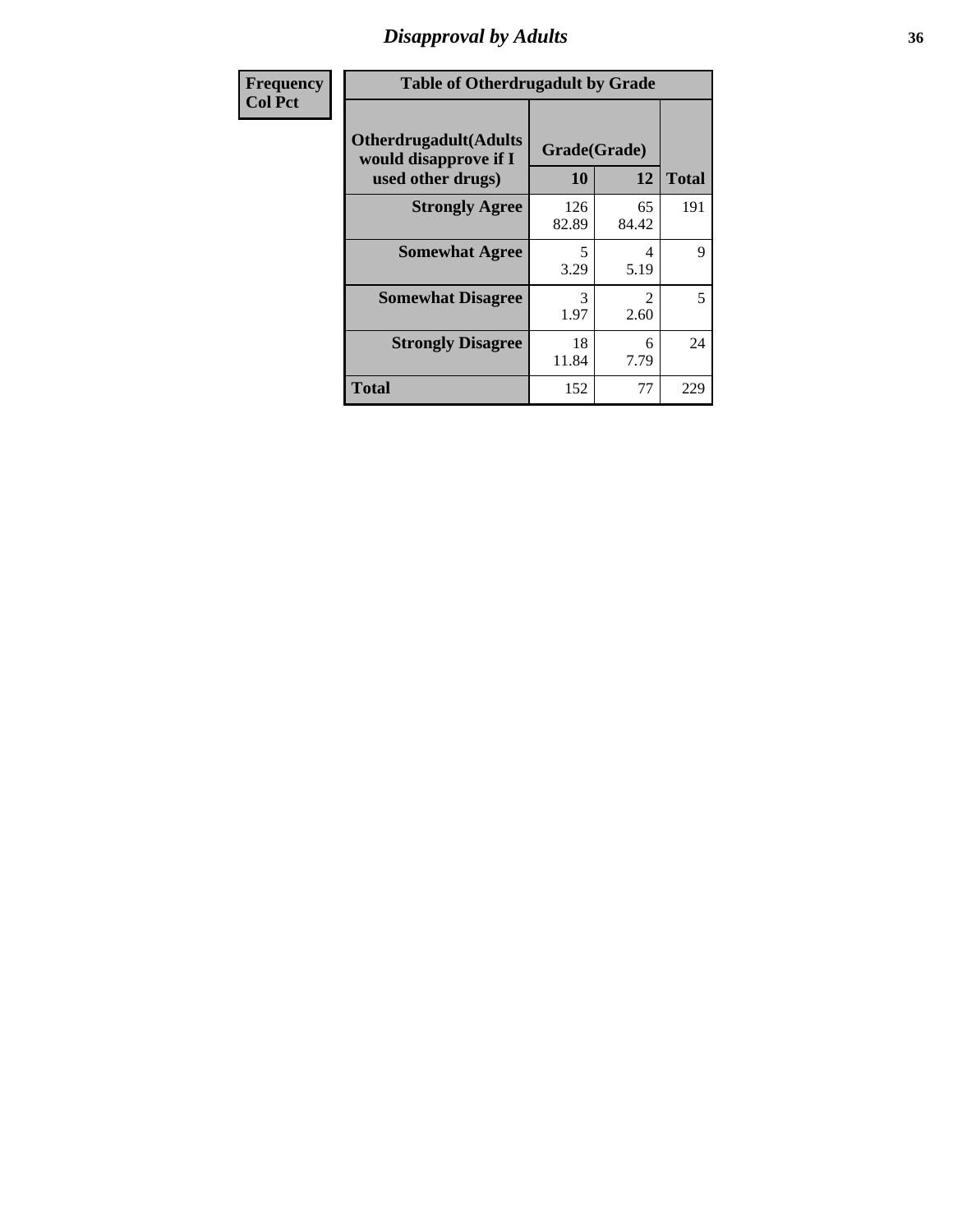# *Disapproval by Peers* **37**

| Frequency      | <b>Table of Alcoholpeer by Grade</b>                    |              |             |              |  |
|----------------|---------------------------------------------------------|--------------|-------------|--------------|--|
| <b>Col Pct</b> | Alcoholpeer(My<br>friends would<br>disapprove if I used | Grade(Grade) |             |              |  |
|                | alcohol)                                                | 10           | 12          | <b>Total</b> |  |
|                | <b>Strongly Agree</b>                                   | 57<br>37.50  | 30<br>38.96 | 87           |  |
|                | <b>Somewhat Agree</b>                                   | 37<br>24.34  | 17<br>22.08 | 54           |  |
|                | <b>Somewhat Disagree</b>                                | 30<br>19.74  | 17<br>22.08 | 47           |  |
|                | <b>Strongly Disagree</b>                                | 28<br>18.42  | 13<br>16.88 | 41           |  |
|                | Total                                                   | 152          | 77          | 229          |  |

| Frequency      | <b>Table of Tobaccopeer by Grade</b>                                |                    |             |              |
|----------------|---------------------------------------------------------------------|--------------------|-------------|--------------|
| <b>Col Pct</b> | Tobaccopeer(My<br>friends would<br>disapprove if I used<br>tobacco) | Grade(Grade)<br>10 | 12          | <b>Total</b> |
|                | <b>Strongly Agree</b>                                               | 82<br>53.95        | 45<br>58.44 | 127          |
|                | <b>Somewhat Agree</b>                                               | 30<br>19.74        | 11<br>14.29 | 41           |
|                | <b>Somewhat Disagree</b>                                            | 21<br>13.82        | 14<br>18.18 | 35           |
|                | <b>Strongly Disagree</b>                                            | 19<br>12.50        | 7<br>9.09   | 26           |
|                | <b>Total</b>                                                        | 152                | 77          | 229          |

| Frequency      | <b>Table of Marijuanapeer by Grade</b>                    |              |             |              |
|----------------|-----------------------------------------------------------|--------------|-------------|--------------|
| <b>Col Pct</b> | Marijuanapeer(My<br>friends would<br>disapprove if I used | Grade(Grade) |             |              |
|                | marijuana)                                                | <b>10</b>    | 12          | <b>Total</b> |
|                | <b>Strongly Agree</b>                                     | 62<br>40.79  | 34<br>44.16 | 96           |
|                | <b>Somewhat Agree</b>                                     | 32<br>21.05  | 18<br>23.38 | 50           |
|                | <b>Somewhat Disagree</b>                                  | 21<br>13.82  | 14<br>18.18 | 35           |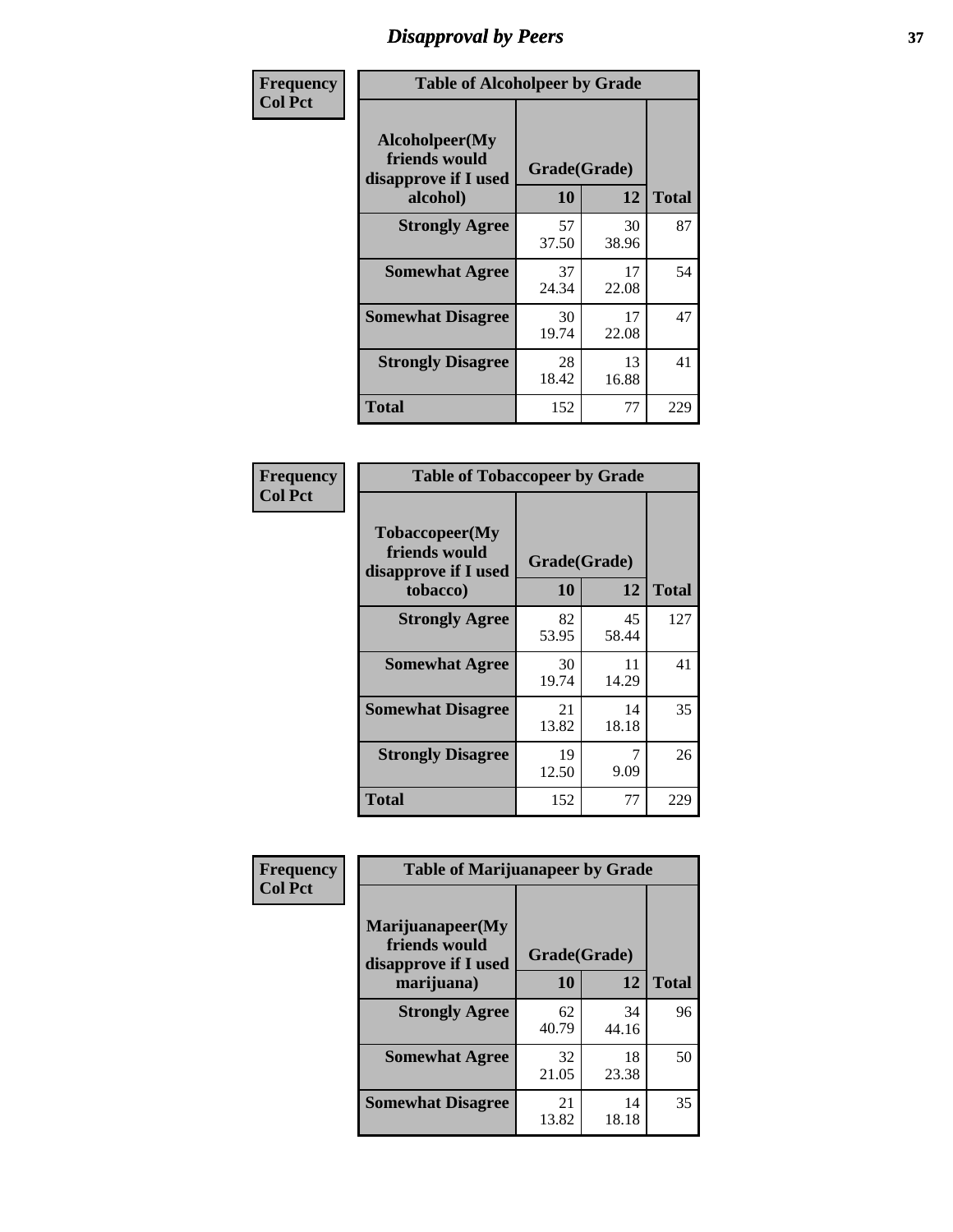# *Disapproval by Peers* **38**

| Frequency<br><b>Col Pct</b> | <b>Table of Marijuanapeer by Grade</b>                                  |                    |             |              |
|-----------------------------|-------------------------------------------------------------------------|--------------------|-------------|--------------|
|                             | Marijuanapeer(My<br>friends would<br>disapprove if I used<br>marijuana) | Grade(Grade)<br>10 | 12          | <b>Total</b> |
|                             | <b>Strongly Disagree</b>                                                | 37<br>24.34        | 11<br>14.29 | 48           |
|                             | Total                                                                   | 152                | 77          | 229          |

| Frequency      | <b>Table of Otherdrugpeer by Grade</b>                                    |                    |             |              |
|----------------|---------------------------------------------------------------------------|--------------------|-------------|--------------|
| <b>Col Pct</b> | Otherdrugpeer(My<br>friends would<br>disapprove if I used<br>other drugs) | Grade(Grade)<br>10 | 12          | <b>Total</b> |
|                | <b>Strongly Agree</b>                                                     | 94<br>61.84        | 54<br>70.13 | 148          |
|                | <b>Somewhat Agree</b>                                                     | 24<br>15.79        | 9<br>11.69  | 33           |
|                | <b>Somewhat Disagree</b>                                                  | 15<br>9.87         | 7<br>9.09   | 22           |
|                | <b>Strongly Disagree</b>                                                  | 19<br>12.50        | 7<br>9.09   | 26           |
|                | Total                                                                     | 152                | 77          | 229          |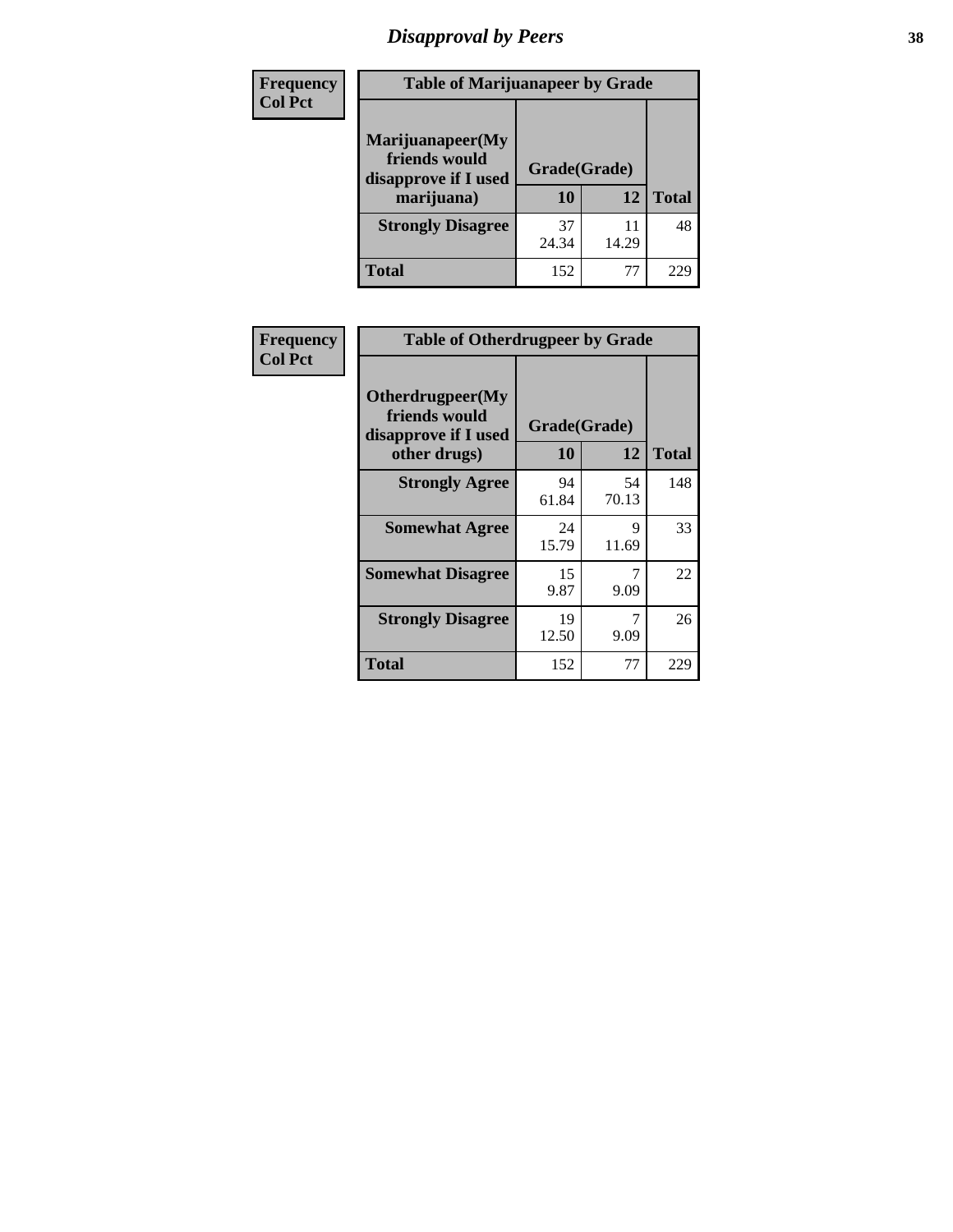| Frequency<br><b>Col Pct</b> | <b>Table of Alcohollocation1 by Grade</b> |             |             |              |
|-----------------------------|-------------------------------------------|-------------|-------------|--------------|
|                             | <b>Alcohollocation1(Places</b>            |             |             |              |
|                             | <b>Friends Use Alcohol)</b>               | 10          | 12          | <b>Total</b> |
|                             |                                           | 70<br>46.05 | 30<br>38.96 | 100          |
|                             | Do Not Use                                | 82<br>53.95 | 47<br>61.04 | 129          |
|                             | <b>Total</b>                              | 152         | 77          | 229          |

| Frequency      | <b>Table of Alcohollocation2 by Grade</b>                     |                    |             |              |
|----------------|---------------------------------------------------------------|--------------------|-------------|--------------|
| <b>Col Pct</b> | <b>Alcohollocation2(Places</b><br><b>Friends Use Alcohol)</b> | Grade(Grade)<br>10 | 12          | <b>Total</b> |
|                |                                                               | 103<br>67.76       | 54<br>70.13 | 157          |
|                | Home                                                          | 49<br>32.24        | 23<br>29.87 | 72           |
|                | <b>Total</b>                                                  | 152                | 77          | 229          |

| Frequency<br><b>Col Pct</b> | <b>Table of Alcohollocation 3 by Grade</b> |                    |             |              |
|-----------------------------|--------------------------------------------|--------------------|-------------|--------------|
|                             | <b>Alcohollocation3(Places</b>             | Grade(Grade)<br>10 |             |              |
|                             | <b>Friends Use Alcohol)</b>                |                    | 12          | <b>Total</b> |
|                             |                                            | 133<br>87.50       | 69<br>89.61 | 202          |
|                             | <b>School</b>                              | 19<br>12.50        | 8<br>10.39  | 27           |
|                             | <b>Total</b>                               | 152                | 77          | 229          |

| Frequency      | <b>Table of Alcohollocation4 by Grade</b> |              |             |              |  |
|----------------|-------------------------------------------|--------------|-------------|--------------|--|
| <b>Col Pct</b> | <b>Alcohollocation4(Places</b>            | Grade(Grade) |             |              |  |
|                | <b>Friends Use Alcohol)</b>               | 10           | 12          | <b>Total</b> |  |
|                |                                           | 136<br>89.47 | 70<br>90.91 | 206          |  |
|                | Car                                       | 16<br>10.53  | ¬<br>9.09   | 23           |  |
|                | <b>Total</b>                              | 152          | 77          | 229          |  |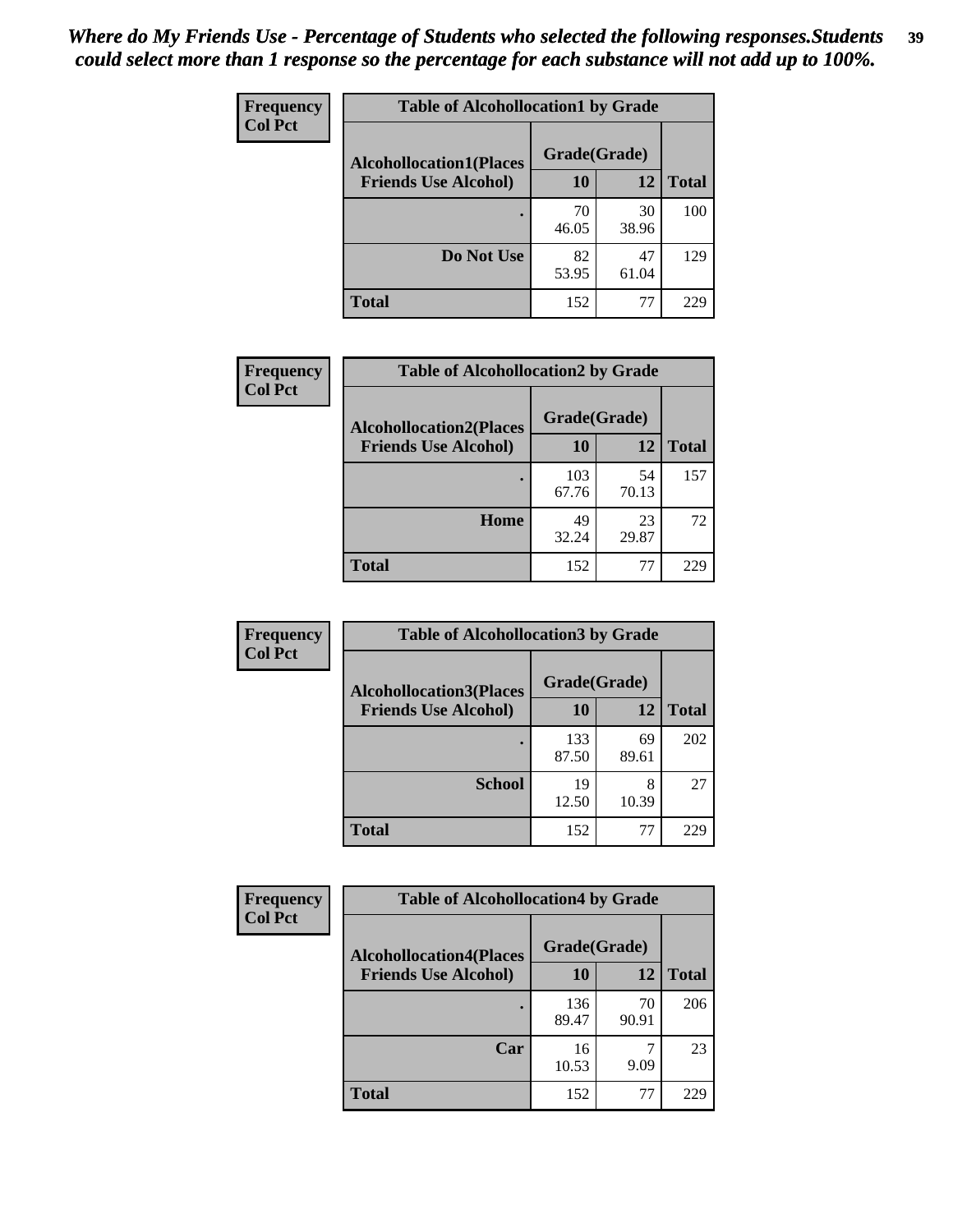| Frequency<br><b>Col Pct</b> | <b>Table of Alcohollocation5 by Grade</b>      |              |             |              |  |
|-----------------------------|------------------------------------------------|--------------|-------------|--------------|--|
|                             | Grade(Grade)<br><b>Alcohollocation5(Places</b> |              |             |              |  |
|                             | <b>Friends Use Alcohol)</b>                    | 10           | 12          | <b>Total</b> |  |
|                             |                                                | 111<br>73.03 | 60<br>77.92 | 171          |  |
|                             | <b>Friend's House</b>                          | 41<br>26.97  | 17<br>22.08 | 58           |  |
|                             | <b>Total</b>                                   | 152          | 77          | 229          |  |

| Frequency      | <b>Table of Alcohollocation6 by Grade</b>                     |                           |             |              |
|----------------|---------------------------------------------------------------|---------------------------|-------------|--------------|
| <b>Col Pct</b> | <b>Alcohollocation6(Places</b><br><b>Friends Use Alcohol)</b> | Grade(Grade)<br><b>10</b> | 12          | <b>Total</b> |
|                |                                                               |                           |             |              |
|                |                                                               | 120<br>78.95              | 60<br>77.92 | 180          |
|                | <b>Other</b>                                                  | 32<br>21.05               | 17<br>22.08 | 49           |
|                | <b>Total</b>                                                  | 152                       | 77          | 229          |

| <b>Frequency</b> | <b>Table of Tobaccolocation1 by Grade</b> |              |             |              |
|------------------|-------------------------------------------|--------------|-------------|--------------|
| <b>Col Pct</b>   | <b>Tobaccolocation1(Places</b>            | Grade(Grade) |             |              |
|                  | <b>Friends Use Tobacco)</b>               | 10           | 12          | <b>Total</b> |
|                  |                                           | 30<br>19.74  | 16<br>20.78 | 46           |
|                  | Do Not Use                                | 122<br>80.26 | 61<br>79.22 | 183          |
|                  | <b>Total</b>                              | 152          | 77          | 229          |

| <b>Frequency</b> | <b>Table of Tobaccolocation2 by Grade</b> |              |             |              |
|------------------|-------------------------------------------|--------------|-------------|--------------|
| <b>Col Pct</b>   | <b>Tobaccolocation2(Places</b>            | Grade(Grade) |             |              |
|                  | <b>Friends Use Tobacco)</b>               | 10           | 12          | <b>Total</b> |
|                  |                                           | 130<br>85.53 | 61<br>79.22 | 191          |
|                  | Home                                      | 22<br>14.47  | 16<br>20.78 | 38           |
|                  | <b>Total</b>                              | 152          | 77          | 229          |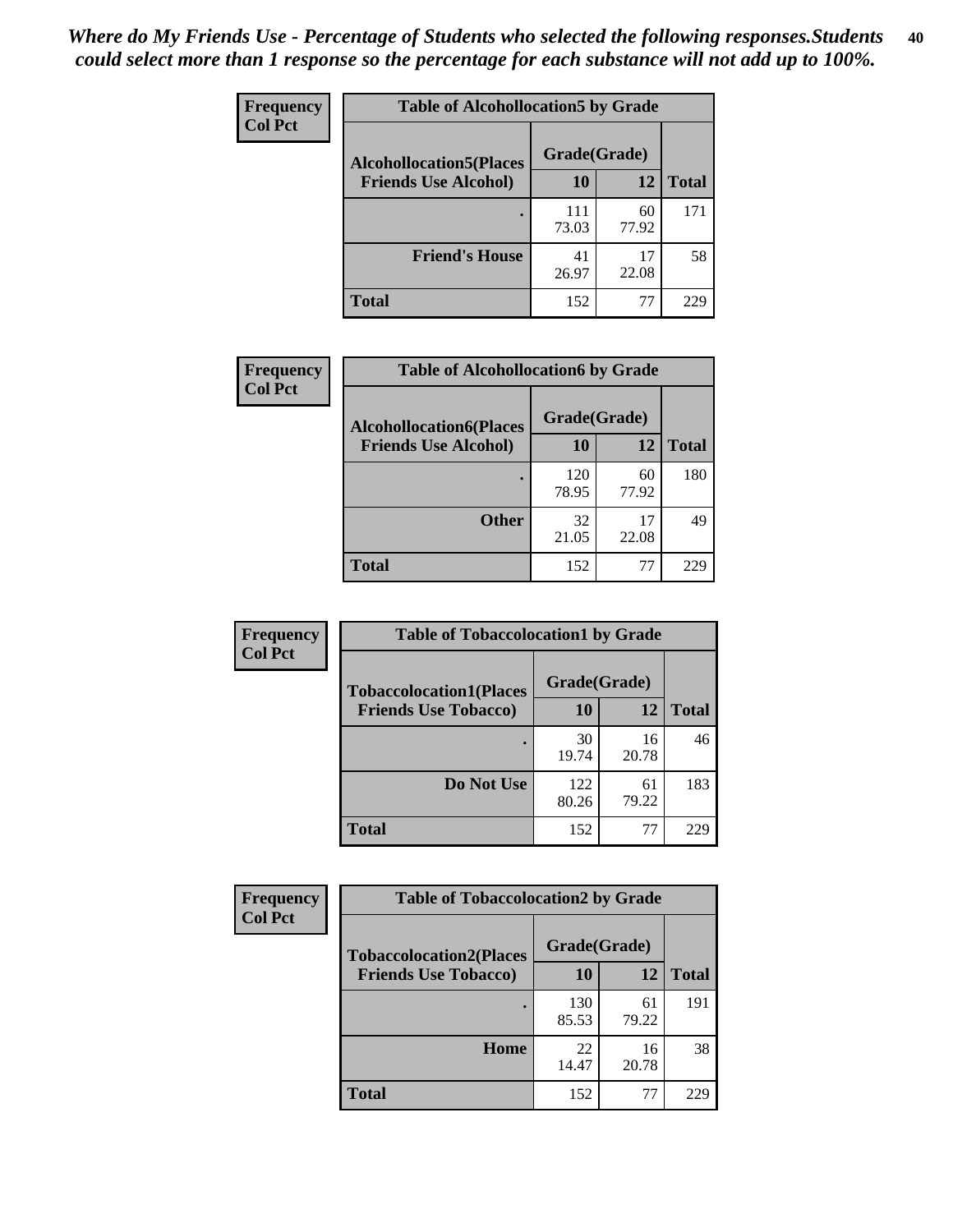| Frequency      | <b>Table of Tobaccolocation 3 by Grade</b> |              |             |              |  |
|----------------|--------------------------------------------|--------------|-------------|--------------|--|
| <b>Col Pct</b> | <b>Tobaccolocation3(Places</b>             | Grade(Grade) |             |              |  |
|                | <b>Friends Use Tobacco)</b>                | 10           | 12          | <b>Total</b> |  |
|                |                                            | 138<br>90.79 | 67<br>87.01 | 205          |  |
|                | <b>School</b>                              | 14<br>9.21   | 10<br>12.99 | 24           |  |
|                | <b>Total</b>                               | 152          | 77          | 229          |  |

| Frequency      | <b>Table of Tobaccolocation4 by Grade</b> |              |             |              |
|----------------|-------------------------------------------|--------------|-------------|--------------|
| <b>Col Pct</b> | <b>Tobaccolocation4(Places</b>            | Grade(Grade) |             |              |
|                | <b>Friends Use Tobacco)</b>               | 10           | 12          | <b>Total</b> |
|                |                                           | 136<br>89.47 | 66<br>85.71 | 202          |
|                | Car                                       | 16<br>10.53  | 11<br>14.29 | 27           |
|                | <b>Total</b>                              | 152          | 77          | 229          |

| Frequency      | <b>Table of Tobaccolocation5 by Grade</b> |              |             |              |
|----------------|-------------------------------------------|--------------|-------------|--------------|
| <b>Col Pct</b> | <b>Tobaccolocation5(Places</b>            | Grade(Grade) |             |              |
|                | <b>Friends Use Tobacco)</b>               | 10           | 12          | <b>Total</b> |
|                |                                           | 128<br>84.21 | 65<br>84.42 | 193          |
|                | <b>Friend's House</b>                     | 24<br>15.79  | 12<br>15.58 | 36           |
|                | <b>Total</b>                              | 152          | 77          | 229          |

| <b>Frequency</b> | <b>Table of Tobaccolocation6 by Grade</b> |              |             |              |  |
|------------------|-------------------------------------------|--------------|-------------|--------------|--|
| <b>Col Pct</b>   | <b>Tobaccolocation6(Places</b>            | Grade(Grade) |             |              |  |
|                  | <b>Friends Use Tobacco)</b>               | 10           | 12          | <b>Total</b> |  |
|                  |                                           | 133<br>87.50 | 66<br>85.71 | 199          |  |
|                  | <b>Other</b>                              | 19<br>12.50  | 11<br>14.29 | 30           |  |
|                  | <b>Total</b>                              | 152          | 77          | 229          |  |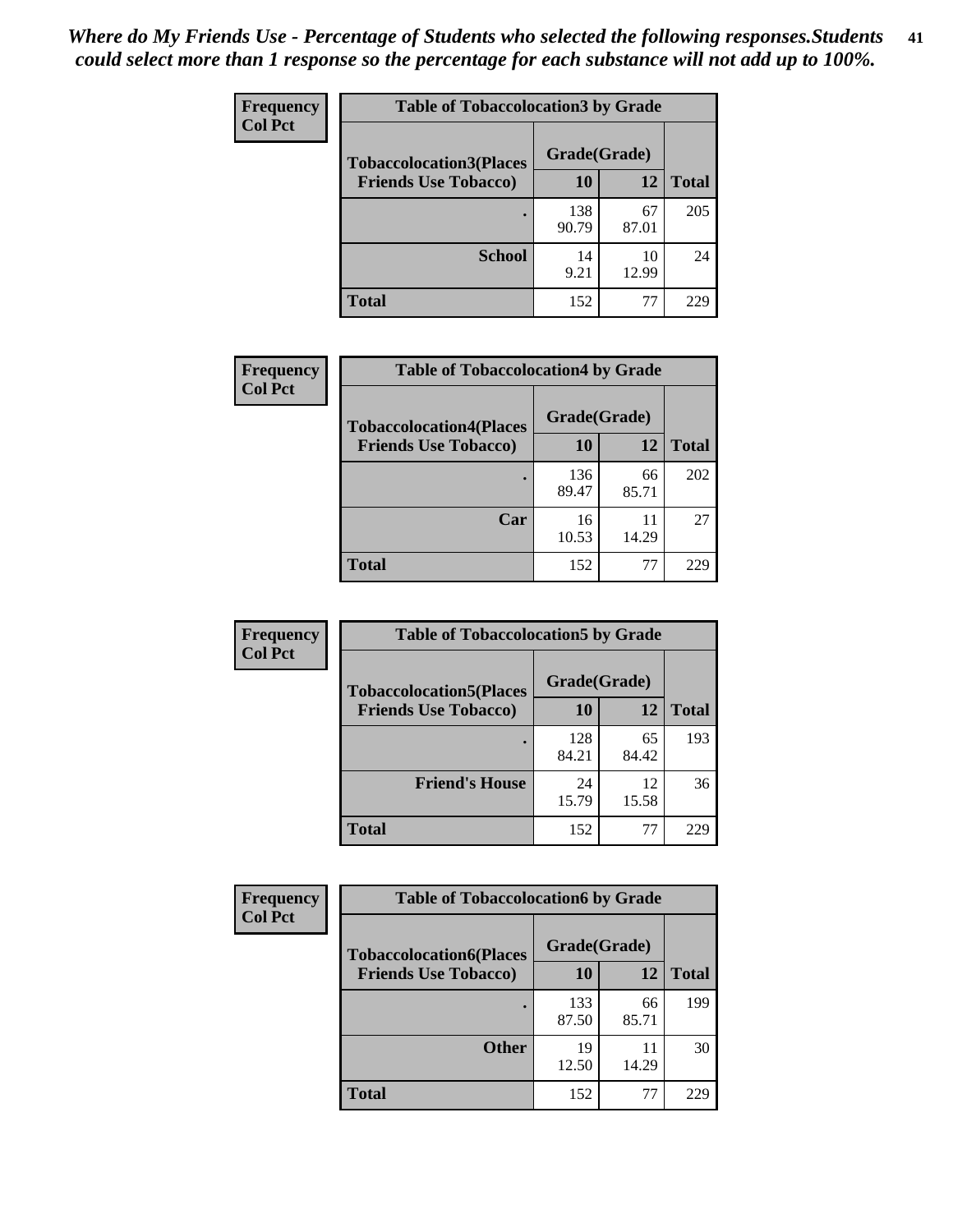| <b>Frequency</b> | <b>Table of Marijuanalocation1 by Grade</b> |              |             |              |
|------------------|---------------------------------------------|--------------|-------------|--------------|
| <b>Col Pct</b>   | <b>Marijuanalocation1(Places</b>            | Grade(Grade) |             |              |
|                  | <b>Friends Use Marijuana</b> )              | 10           | 12          | <b>Total</b> |
|                  |                                             | 71<br>46.71  | 36<br>46.75 | 107          |
|                  | Do Not Use                                  | 81<br>53.29  | 41<br>53.25 | 122          |
|                  | Total                                       | 152          | 77          | 229          |

| <b>Frequency</b> | <b>Table of Marijuanalocation2 by Grade</b>                        |                           |             |              |
|------------------|--------------------------------------------------------------------|---------------------------|-------------|--------------|
| <b>Col Pct</b>   | <b>Marijuanalocation2(Places</b><br><b>Friends Use Marijuana</b> ) | Grade(Grade)<br><b>10</b> | 12          | <b>Total</b> |
|                  |                                                                    | 96<br>63.16               | 48<br>62.34 | 144          |
|                  | Home                                                               | 56<br>36.84               | 29<br>37.66 | 85           |
|                  | <b>Total</b>                                                       | 152                       | 77          | 229          |

| Frequency<br><b>Col Pct</b> | <b>Table of Marijuanalocation3 by Grade</b> |              |             |              |
|-----------------------------|---------------------------------------------|--------------|-------------|--------------|
|                             | <b>Marijuanalocation3</b> (Places           | Grade(Grade) |             |              |
|                             | <b>Friends Use Marijuana</b> )              | 10           | 12          | <b>Total</b> |
|                             |                                             | 115          | 63          | 178          |
|                             |                                             | 75.66        | 81.82       |              |
|                             | <b>School</b>                               | 37<br>24.34  | 14<br>18.18 | 51           |
|                             | <b>Total</b>                                | 152          | 77          | 229          |

| <b>Frequency</b> | <b>Table of Marijuanalocation4 by Grade</b> |              |             |              |  |
|------------------|---------------------------------------------|--------------|-------------|--------------|--|
| <b>Col Pct</b>   | <b>Marijuanalocation4(Places</b>            | Grade(Grade) |             |              |  |
|                  | <b>Friends Use Marijuana</b> )              | <b>10</b>    | 12          | <b>Total</b> |  |
|                  |                                             | 111<br>73.03 | 57<br>74.03 | 168          |  |
|                  | Car                                         | 41<br>26.97  | 20<br>25.97 | 61           |  |
|                  | <b>Total</b>                                | 152          | 77          | 229          |  |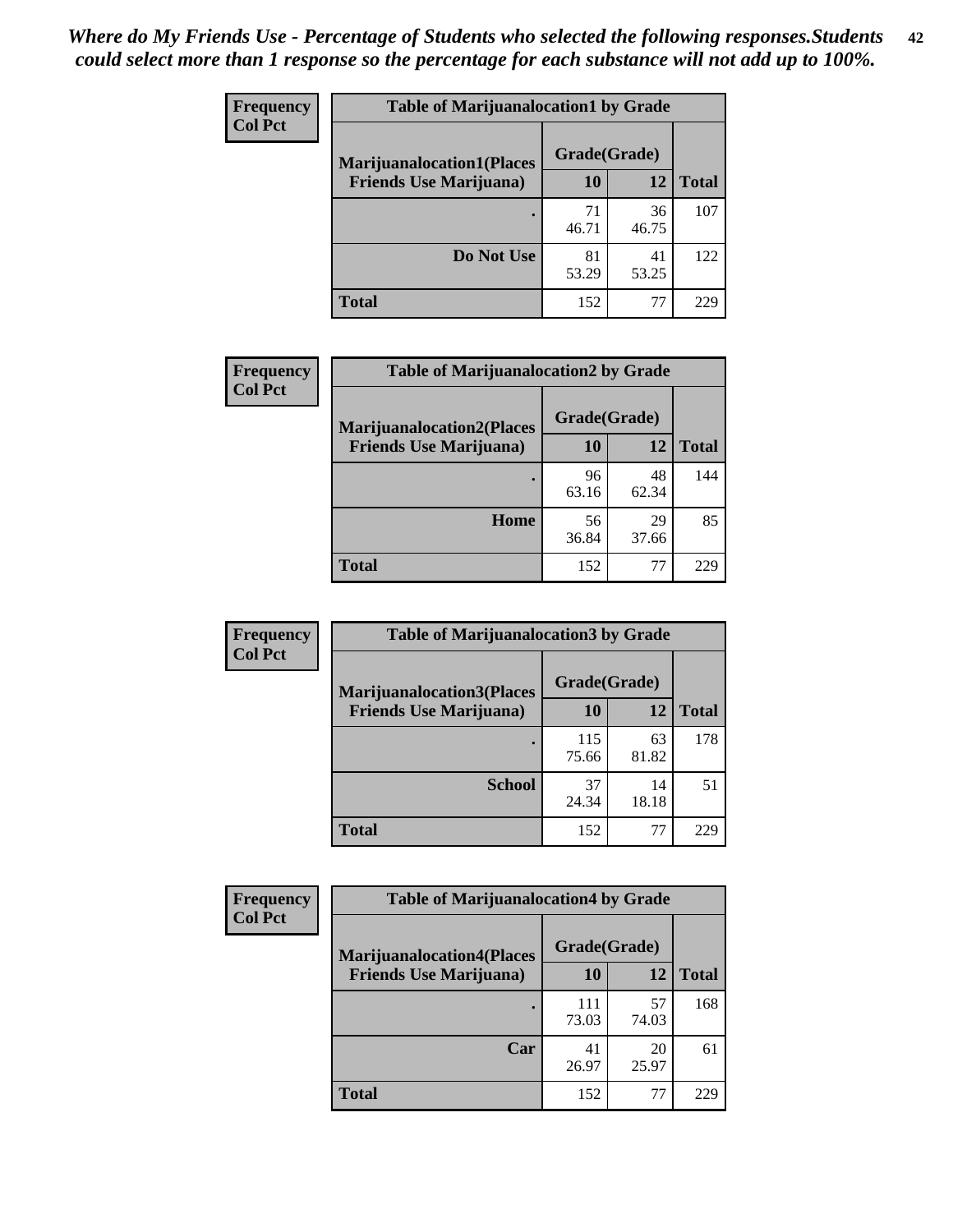| <b>Frequency</b> | <b>Table of Marijuanalocation5 by Grade</b> |              |             |              |
|------------------|---------------------------------------------|--------------|-------------|--------------|
| <b>Col Pct</b>   | <b>Marijuanalocation5</b> (Places           | Grade(Grade) |             |              |
|                  | <b>Friends Use Marijuana</b> )              | 10           | 12          | <b>Total</b> |
|                  |                                             | 100<br>65.79 | 52<br>67.53 | 152          |
|                  | <b>Friend's House</b>                       | 52<br>34.21  | 25<br>32.47 | 77           |
|                  | <b>Total</b>                                | 152          | 77          | 229          |

| <b>Frequency</b> | <b>Table of Marijuanalocation6 by Grade</b>                        |                    |             |              |
|------------------|--------------------------------------------------------------------|--------------------|-------------|--------------|
| <b>Col Pct</b>   | <b>Marijuanalocation6(Places</b><br><b>Friends Use Marijuana</b> ) | Grade(Grade)<br>10 | 12          | <b>Total</b> |
|                  |                                                                    | 110<br>72.37       | 59<br>76.62 | 169          |
|                  | <b>Other</b>                                                       | 42<br>27.63        | 18<br>23.38 | 60           |
|                  | <b>Total</b>                                                       | 152                | 77          | 229          |

| <b>Frequency</b> | <b>Table of Otherdruglocation1 by Grade</b>                          |              |             |              |
|------------------|----------------------------------------------------------------------|--------------|-------------|--------------|
| <b>Col Pct</b>   | <b>Otherdruglocation1(Places</b><br><b>Friends Use Other Illegal</b> | Grade(Grade) |             |              |
|                  | Drugs)                                                               | 10           | 12          | <b>Total</b> |
|                  |                                                                      | 32<br>21.05  | 9<br>11.69  | 41           |
|                  | Do Not Use                                                           | 120<br>78.95 | 68<br>88.31 | 188          |
|                  | <b>Total</b>                                                         | 152          | 77          | 229          |

| Frequency      | <b>Table of Otherdruglocation2 by Grade</b>                          |              |             |                           |
|----------------|----------------------------------------------------------------------|--------------|-------------|---------------------------|
| <b>Col Pct</b> | <b>Otherdruglocation2(Places</b><br><b>Friends Use Other Illegal</b> | Grade(Grade) |             | <b>Total</b><br>200<br>29 |
|                | Drugs)                                                               | 10           | 12          |                           |
|                |                                                                      | 131<br>86.18 | 69<br>89.61 |                           |
|                | Home                                                                 | 21<br>13.82  | 8<br>10.39  |                           |
|                | <b>Total</b>                                                         | 152          | 77          | 229                       |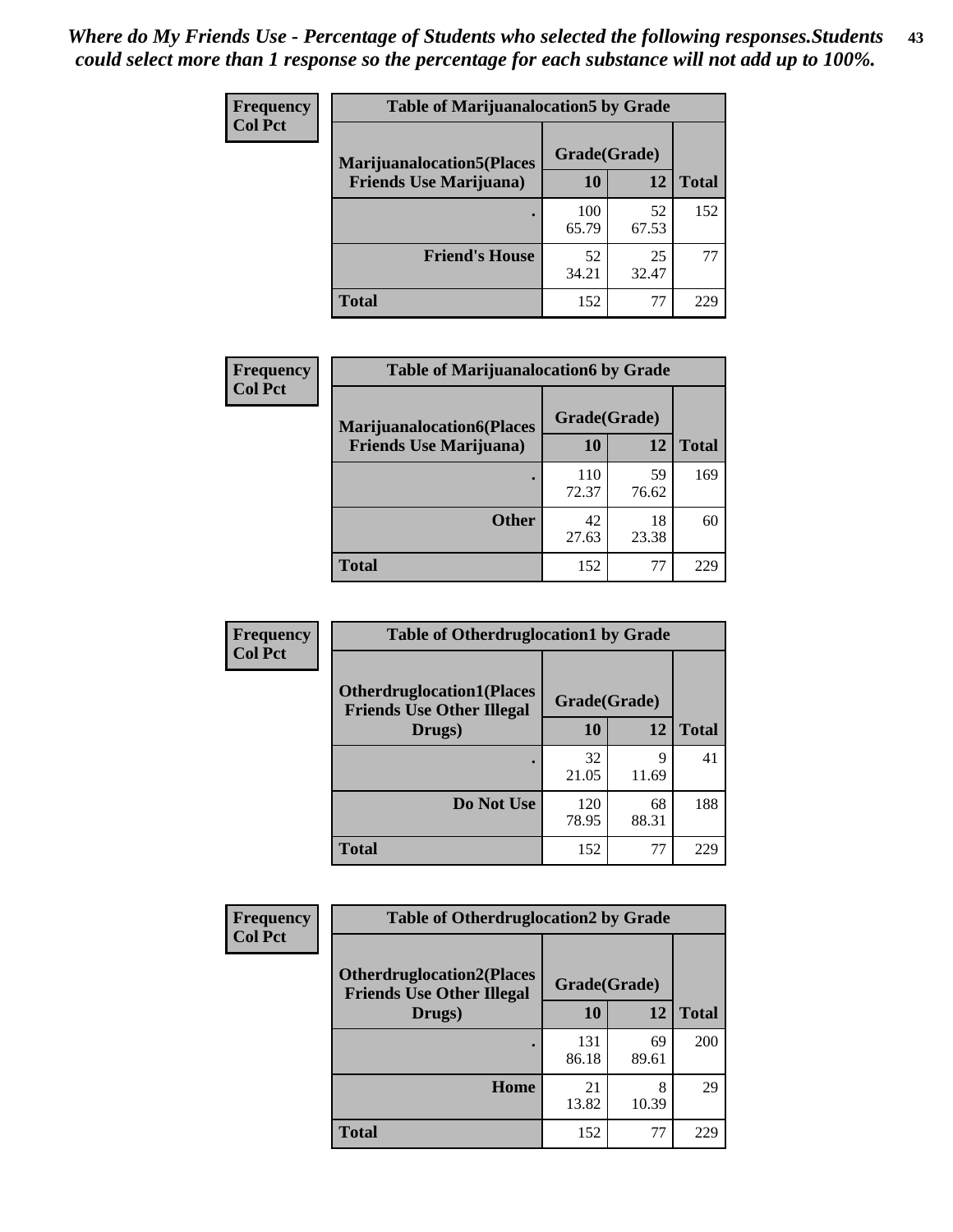| <b>Frequency</b> | <b>Table of Otherdruglocation3 by Grade</b>                          |              |             |              |
|------------------|----------------------------------------------------------------------|--------------|-------------|--------------|
| <b>Col Pct</b>   | <b>Otherdruglocation3(Places</b><br><b>Friends Use Other Illegal</b> | Grade(Grade) |             |              |
|                  | Drugs)                                                               | <b>10</b>    | 12          | <b>Total</b> |
|                  |                                                                      | 141<br>92.76 | 71<br>92.21 | 212          |
|                  | <b>School</b>                                                        | 11<br>7.24   | 6<br>7.79   | 17           |
|                  | <b>Total</b>                                                         | 152          | 77          | つつく          |

| <b>Frequency</b> | <b>Table of Otherdruglocation4 by Grade</b>                          |              |             |              |
|------------------|----------------------------------------------------------------------|--------------|-------------|--------------|
| <b>Col Pct</b>   | <b>Otherdruglocation4(Places</b><br><b>Friends Use Other Illegal</b> | Grade(Grade) |             |              |
|                  | Drugs)                                                               | 10           | 12          | <b>Total</b> |
|                  |                                                                      | 136<br>89.47 | 72<br>93.51 | 208          |
|                  | Car                                                                  | 16<br>10.53  | 6.49        | 21           |
|                  | <b>Total</b>                                                         | 152          | 77          | 229          |

| Frequency      | <b>Table of Otherdruglocation5 by Grade</b>                          |              |             |              |
|----------------|----------------------------------------------------------------------|--------------|-------------|--------------|
| <b>Col Pct</b> | <b>Otherdruglocation5(Places</b><br><b>Friends Use Other Illegal</b> | Grade(Grade) |             |              |
|                | Drugs)                                                               | 10           | 12          | <b>Total</b> |
|                |                                                                      | 127<br>83.55 | 70<br>90.91 | 197          |
|                | <b>Friend's House</b>                                                | 25<br>16.45  | 9.09        | 32           |
|                | <b>Total</b>                                                         | 152          | 77          | 229          |

| <b>Frequency</b> | <b>Table of Otherdruglocation6 by Grade</b>                          |              |             |              |
|------------------|----------------------------------------------------------------------|--------------|-------------|--------------|
| <b>Col Pct</b>   | <b>Otherdruglocation6(Places</b><br><b>Friends Use Other Illegal</b> | Grade(Grade) |             |              |
|                  | Drugs)                                                               | <b>10</b>    | 12          | <b>Total</b> |
|                  |                                                                      | 132<br>86.84 | 68<br>88.31 | 200          |
|                  | <b>Other</b>                                                         | 20<br>13.16  | 9<br>11.69  | 29           |
|                  | <b>Total</b>                                                         | 152          | 77          | 229          |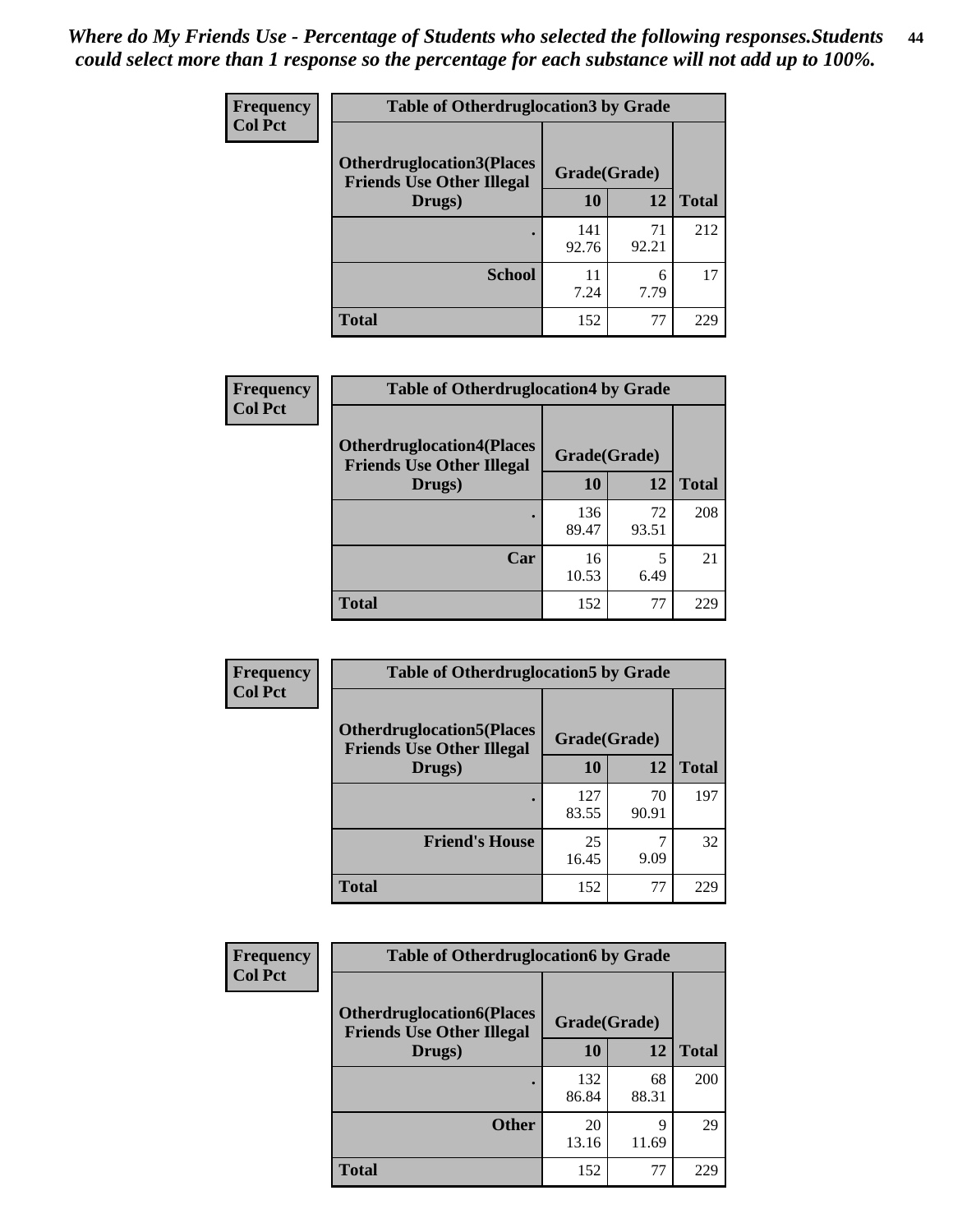| Frequency      | <b>Table of Alcoholtime1 by Grade</b>           |              |             |              |
|----------------|-------------------------------------------------|--------------|-------------|--------------|
| <b>Col Pct</b> | <b>Alcoholtime1(Times</b><br><b>Friends Use</b> | Grade(Grade) |             |              |
|                | Alcohol)                                        | 10           | 12          | <b>Total</b> |
|                |                                                 | 67<br>44.08  | 30<br>38.96 | 97           |
|                | Do Not Use                                      | 85<br>55.92  | 47<br>61.04 | 132          |
|                | <b>Total</b>                                    | 152          | 77          | 229          |

| Frequency      | <b>Table of Alcoholtime2 by Grade</b>           |              |             |              |
|----------------|-------------------------------------------------|--------------|-------------|--------------|
| <b>Col Pct</b> | <b>Alcoholtime2(Times</b><br><b>Friends Use</b> | Grade(Grade) |             |              |
|                | Alcohol)                                        | 10           | 12          | <b>Total</b> |
|                |                                                 | 136<br>89.47 | 67<br>87.01 | 203          |
|                | <b>On Way to School</b>                         | 16<br>10.53  | 10<br>12.99 | 26           |
|                | <b>Total</b>                                    | 152          | 77          | 229          |

| Frequency<br><b>Col Pct</b> | <b>Table of Alcoholtime3 by Grade</b>                           |              |             |              |
|-----------------------------|-----------------------------------------------------------------|--------------|-------------|--------------|
|                             | <b>Alcoholtime3(Times</b><br>Grade(Grade)<br><b>Friends Use</b> |              |             |              |
|                             | Alcohol)                                                        | 10           | 12          | <b>Total</b> |
|                             |                                                                 | 141<br>92.76 | 70<br>90.91 | 211          |
|                             | <b>During School</b>                                            | 11<br>7.24   | 9.09        | 18           |
|                             | Total                                                           | 152          | 77          | 229          |

| <b>Frequency</b> | <b>Table of Alcoholtime4 by Grade</b> |              |             |              |  |
|------------------|---------------------------------------|--------------|-------------|--------------|--|
| <b>Col Pct</b>   | <b>Alcoholtime4(Times</b>             | Grade(Grade) |             |              |  |
|                  | <b>Friends Use Alcohol)</b>           | 10           | 12          | <b>Total</b> |  |
|                  |                                       | 131<br>86.18 | 70<br>90.91 | 201          |  |
|                  | <b>On Way Home From School</b>        | 21<br>13.82  | ⇁<br>9.09   | 28           |  |
|                  | <b>Total</b>                          | 152          | 77          | 229          |  |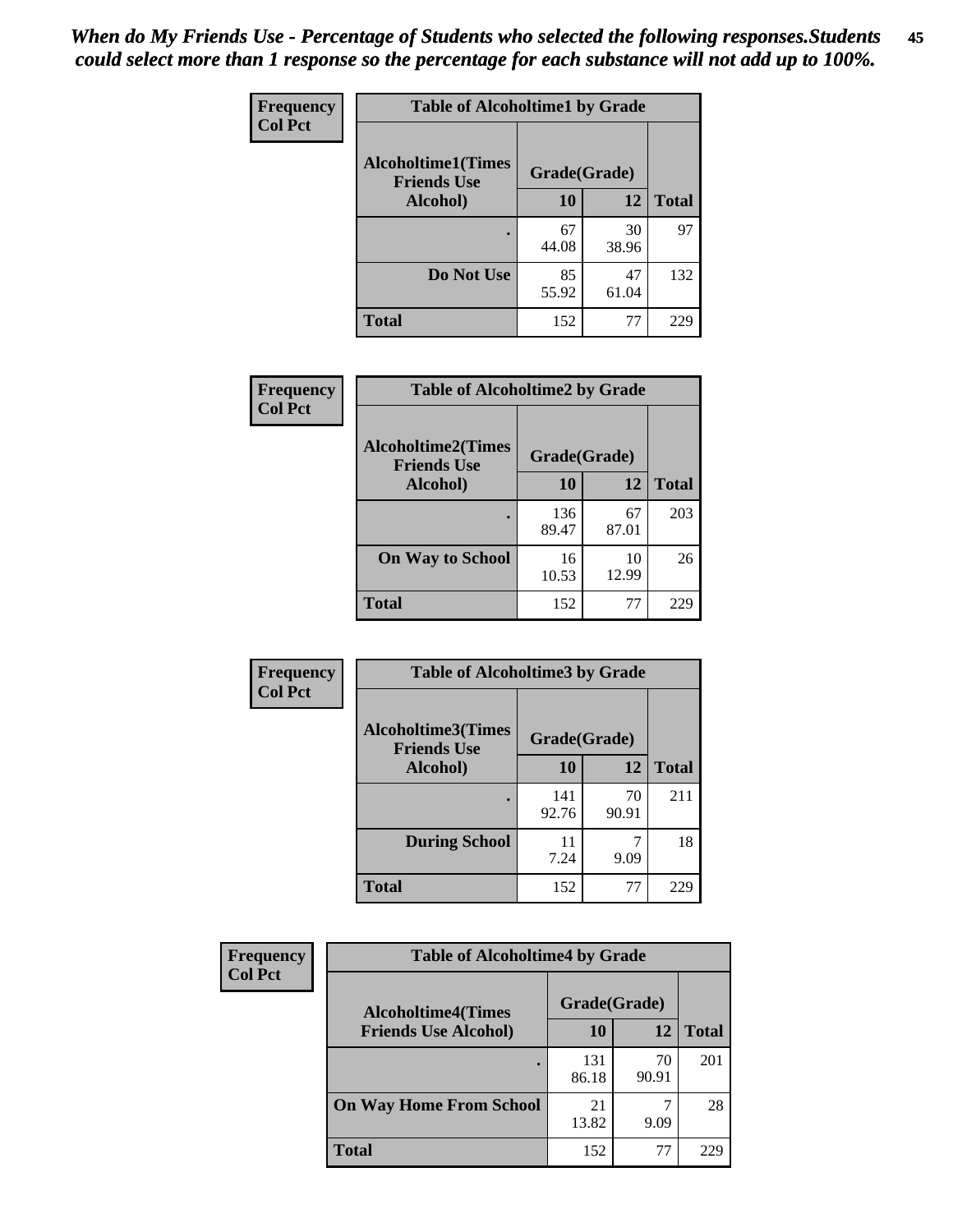*When do My Friends Use - Percentage of Students who selected the following responses.Students could select more than 1 response so the percentage for each substance will not add up to 100%.* **46**

| <b>Frequency</b> | <b>Table of Alcoholtime5 by Grade</b>           |              |             |              |
|------------------|-------------------------------------------------|--------------|-------------|--------------|
| <b>Col Pct</b>   | <b>Alcoholtime5(Times</b><br><b>Friends Use</b> | Grade(Grade) |             |              |
|                  | Alcohol)                                        | 10           | 12          | <b>Total</b> |
|                  |                                                 | 123<br>80.92 | 63<br>81.82 | 186          |
|                  | Weeknights                                      | 29<br>19.08  | 14<br>18.18 | 43           |
|                  | <b>Total</b>                                    | 152          | 77          | 229          |

| Frequency      | <b>Table of Alcoholtime6 by Grade</b>           |              |             |              |
|----------------|-------------------------------------------------|--------------|-------------|--------------|
| <b>Col Pct</b> | <b>Alcoholtime6(Times</b><br><b>Friends Use</b> | Grade(Grade) |             |              |
|                | Alcohol)                                        | 10           | 12          | <b>Total</b> |
|                |                                                 | 87<br>57.24  | 46<br>59.74 | 133          |
|                | Weekends                                        | 65<br>42.76  | 31<br>40.26 | 96           |
|                | <b>Total</b>                                    | 152          | 77          | 229          |

| Frequency      | <b>Table of Tobaccotime1 by Grade</b>           |              |             |              |
|----------------|-------------------------------------------------|--------------|-------------|--------------|
| <b>Col Pct</b> | <b>Tobaccotime1(Times</b><br><b>Friends Use</b> | Grade(Grade) |             |              |
|                | <b>Tobacco</b> )                                | 10           | 12          | <b>Total</b> |
|                | ٠                                               | 30<br>19.74  | 14<br>18.18 | 44           |
|                | Do Not Use                                      | 122<br>80.26 | 63<br>81.82 | 185          |
|                | <b>Total</b>                                    | 152          | 77          | 229          |

| Frequency      | <b>Table of Tobaccotime2 by Grade</b>           |              |             |              |
|----------------|-------------------------------------------------|--------------|-------------|--------------|
| <b>Col Pct</b> | <b>Tobaccotime2(Times</b><br><b>Friends Use</b> | Grade(Grade) |             |              |
|                | <b>Tobacco</b> )                                | 10           | 12          | <b>Total</b> |
|                |                                                 | 129<br>84.87 | 68<br>88.31 | 197          |
|                | <b>On Way to School</b>                         | 23<br>15.13  | 9<br>11.69  | 32           |
|                | <b>Total</b>                                    | 152          | 77          | 229          |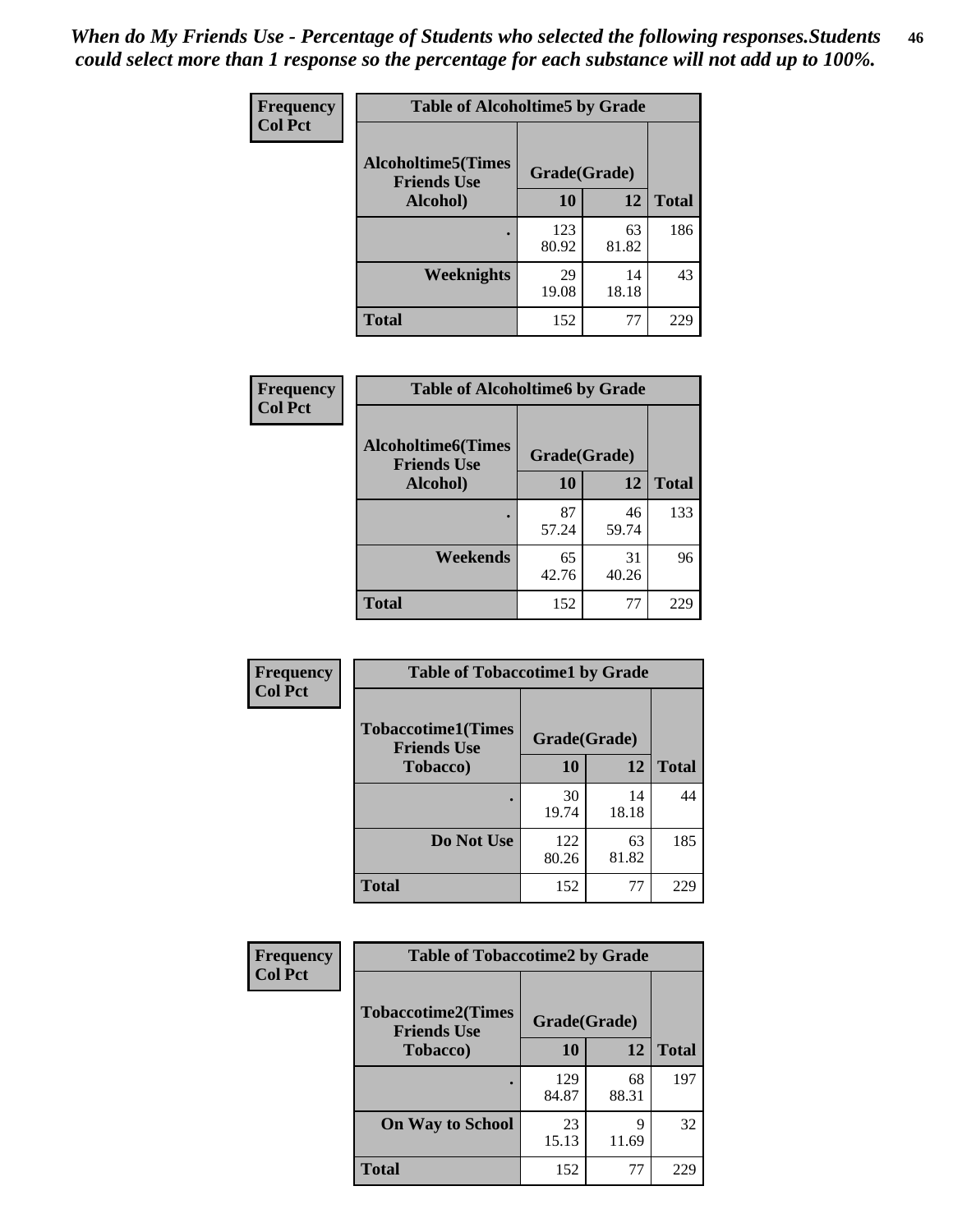*When do My Friends Use - Percentage of Students who selected the following responses.Students could select more than 1 response so the percentage for each substance will not add up to 100%.* **47**

| <b>Frequency</b> | <b>Table of Tobaccotime3 by Grade</b>           |              |             |              |  |
|------------------|-------------------------------------------------|--------------|-------------|--------------|--|
| <b>Col Pct</b>   | <b>Tobaccotime3(Times</b><br><b>Friends Use</b> | Grade(Grade) |             |              |  |
|                  | <b>Tobacco</b> )                                | 10           | 12          | <b>Total</b> |  |
|                  |                                                 | 140<br>92.11 | 73<br>94.81 | 213          |  |
|                  | <b>During School</b>                            | 12<br>7.89   | 4<br>5.19   | 16           |  |
|                  | <b>Total</b>                                    | 152          | 77          | 229          |  |

| <b>Frequency</b><br><b>Col Pct</b> | <b>Table of Tobaccotime4 by Grade</b> |              |             |              |
|------------------------------------|---------------------------------------|--------------|-------------|--------------|
|                                    | <b>Tobaccotime4(Times</b>             | Grade(Grade) |             |              |
|                                    | <b>Friends Use Tobacco)</b>           | 10           | 12          | <b>Total</b> |
|                                    |                                       | 131<br>86.18 | 70<br>90.91 | 201          |
|                                    | <b>On Way Home From School</b>        | 21<br>13.82  | 9.09        | 28           |
|                                    | Total                                 | 152          | 77          | 229          |

| <b>Frequency</b> | <b>Table of Tobaccotime5 by Grade</b>           |              |             |              |
|------------------|-------------------------------------------------|--------------|-------------|--------------|
| <b>Col Pct</b>   | <b>Tobaccotime5(Times</b><br><b>Friends Use</b> | Grade(Grade) |             |              |
|                  | <b>Tobacco</b> )                                | 10           | 12          | <b>Total</b> |
|                  |                                                 | 128<br>84.21 | 68<br>88.31 | 196          |
|                  | Weeknights                                      | 24<br>15.79  | 9<br>11.69  | 33           |
|                  | <b>Total</b>                                    | 152          | 77          | 229          |

| Frequency      | <b>Table of Tobaccotime6 by Grade</b><br><b>Tobaccotime6(Times</b><br>Grade(Grade)<br><b>Friends Use</b> |              |             |              |
|----------------|----------------------------------------------------------------------------------------------------------|--------------|-------------|--------------|
| <b>Col Pct</b> |                                                                                                          |              |             |              |
|                | <b>Tobacco</b> )                                                                                         | 10           | 12          | <b>Total</b> |
|                |                                                                                                          | 125<br>82.24 | 62<br>80.52 | 187          |
|                | Weekends                                                                                                 | 27<br>17.76  | 15<br>19.48 | 42           |
|                | <b>Total</b>                                                                                             | 152          | 77          | 229          |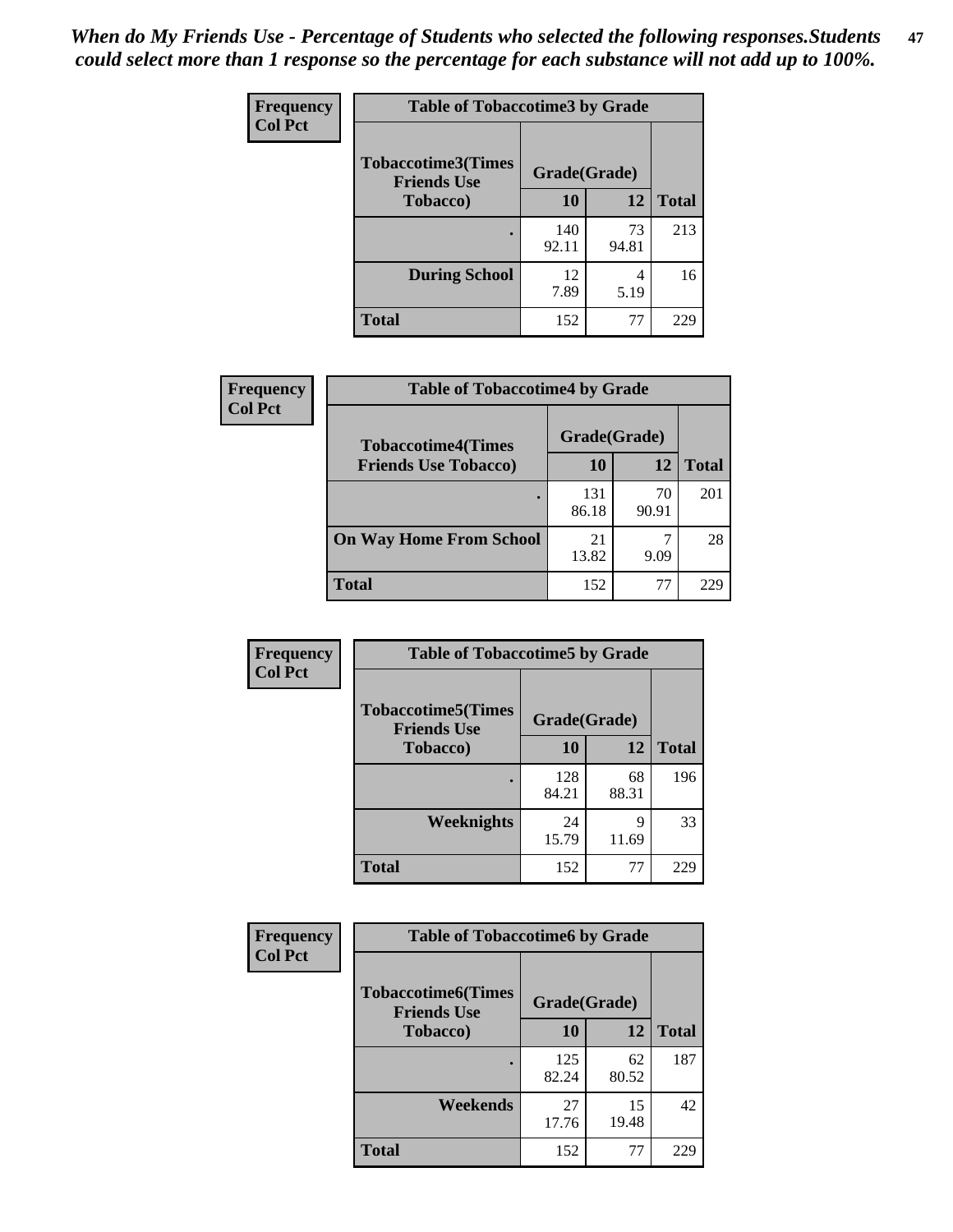| Frequency      | <b>Table of Marijuanatime1 by Grade</b>           |              |             |              |
|----------------|---------------------------------------------------|--------------|-------------|--------------|
| <b>Col Pct</b> | <b>Marijuanatime1(Times</b><br><b>Friends Use</b> | Grade(Grade) |             |              |
|                | Marijuana)                                        | 10           | 12          | <b>Total</b> |
|                |                                                   | 71<br>46.71  | 35<br>45.45 | 106          |
|                | Do Not Use                                        | 81<br>53.29  | 42<br>54.55 | 123          |
|                | <b>Total</b>                                      | 152          | 77          | 229          |

| Frequency      | <b>Table of Marijuanatime2 by Grade</b>           |              |             |              |
|----------------|---------------------------------------------------|--------------|-------------|--------------|
| <b>Col Pct</b> | <b>Marijuanatime2(Times</b><br><b>Friends Use</b> | Grade(Grade) |             |              |
|                | Marijuana)                                        | 10           | 12          | <b>Total</b> |
|                |                                                   | 107<br>70.39 | 57<br>74.03 | 164          |
|                | <b>On Way to School</b>                           | 45<br>29.61  | 20<br>25.97 | 65           |
|                | <b>Total</b>                                      | 152          | 77          | 229          |

| Frequency      | <b>Table of Marijuanatime3 by Grade</b>    |              |             |              |  |
|----------------|--------------------------------------------|--------------|-------------|--------------|--|
| <b>Col Pct</b> | Marijuanatime3(Times<br><b>Friends Use</b> | Grade(Grade) |             |              |  |
|                | Marijuana)                                 | 10           | 12          | <b>Total</b> |  |
|                |                                            | 114<br>75.00 | 66<br>85.71 | 180          |  |
|                | <b>During School</b>                       | 38<br>25.00  | 11<br>14.29 | 49           |  |
|                | <b>Total</b>                               | 152          | 77          | 229          |  |

| <b>Frequency</b> | <b>Table of Marijuanatime4 by Grade</b> |              |             |              |
|------------------|-----------------------------------------|--------------|-------------|--------------|
| <b>Col Pct</b>   | <b>Marijuanatime4(Times</b>             | Grade(Grade) |             |              |
|                  | <b>Friends Use Marijuana</b> )          | 10           | 12          | <b>Total</b> |
|                  |                                         | 104<br>68.42 | 59<br>76.62 | 163          |
|                  | <b>On Way Home From School</b>          | 48<br>31.58  | 18<br>23.38 | 66           |
|                  | <b>Total</b>                            | 152          | 77          | 229          |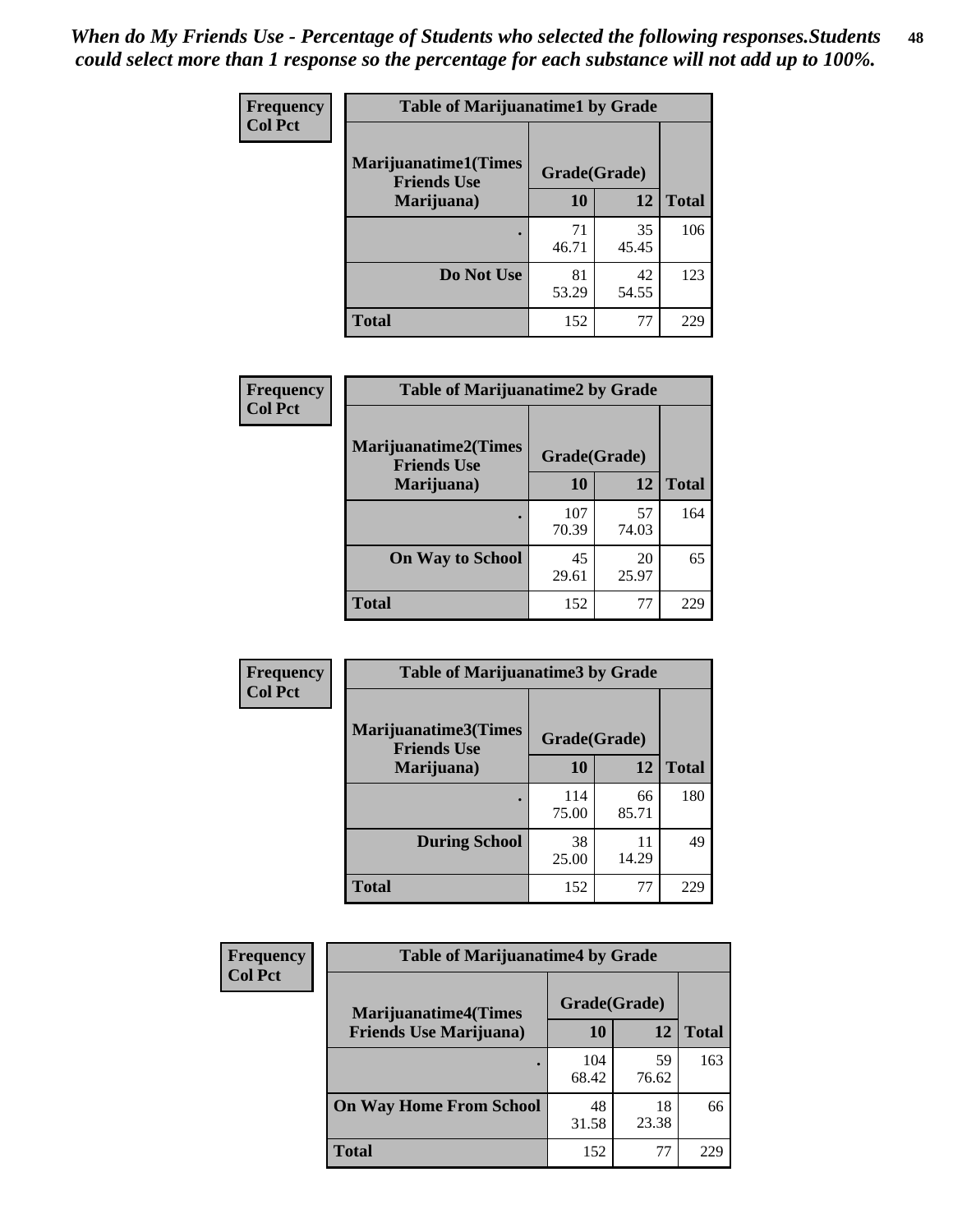| Frequency      | <b>Table of Marijuanatime5 by Grade</b>            |              |             |              |
|----------------|----------------------------------------------------|--------------|-------------|--------------|
| <b>Col Pct</b> | <b>Marijuanatime5</b> (Times<br><b>Friends Use</b> | Grade(Grade) |             |              |
|                | Marijuana)                                         | 10           | 12          | <b>Total</b> |
|                |                                                    | 96<br>63.16  | 51<br>66.23 | 147          |
|                | <b>Weeknights</b>                                  | 56<br>36.84  | 26<br>33.77 | 82           |
|                | <b>Total</b>                                       | 152          | 77          | 229          |

| Frequency      | <b>Table of Marijuanatime6 by Grade</b>            |              |             |              |
|----------------|----------------------------------------------------|--------------|-------------|--------------|
| <b>Col Pct</b> | <b>Marijuanatime6</b> (Times<br><b>Friends Use</b> | Grade(Grade) |             |              |
|                | Marijuana)                                         | 10           | 12          | <b>Total</b> |
|                |                                                    | 82<br>53.95  | 40<br>51.95 | 122          |
|                | Weekends                                           | 70<br>46.05  | 37<br>48.05 | 107          |
|                | <b>Total</b>                                       | 152          | 77          | 229          |

| <b>Frequency</b> | <b>Table of Otherdrugtime1 by Grade</b>                 |              |             |              |  |
|------------------|---------------------------------------------------------|--------------|-------------|--------------|--|
| <b>Col Pct</b>   | <b>Otherdrugtime1(Times</b><br><b>Friends Use Other</b> | Grade(Grade) |             |              |  |
|                  | <b>Illegal Drugs</b> )                                  | 10           | 12          | <b>Total</b> |  |
|                  |                                                         | 24<br>15.79  | 8<br>10.39  | 32           |  |
|                  | Do Not Use                                              | 128<br>84.21 | 69<br>89.61 | 197          |  |
|                  | <b>Total</b>                                            | 152          | 77          | 229          |  |

| Frequency      | <b>Table of Otherdrugtime2 by Grade</b>                 |              |             |              |  |  |
|----------------|---------------------------------------------------------|--------------|-------------|--------------|--|--|
| <b>Col Pct</b> | <b>Otherdrugtime2(Times</b><br><b>Friends Use Other</b> | Grade(Grade) |             |              |  |  |
|                | <b>Illegal Drugs</b> )                                  | 10           | 12          | <b>Total</b> |  |  |
|                |                                                         | 138<br>90.79 | 72<br>93.51 | 210          |  |  |
|                | <b>On Way to School</b>                                 | 14<br>9.21   | 5<br>6.49   | 19           |  |  |
|                | Total                                                   | 152          | 77          | 229          |  |  |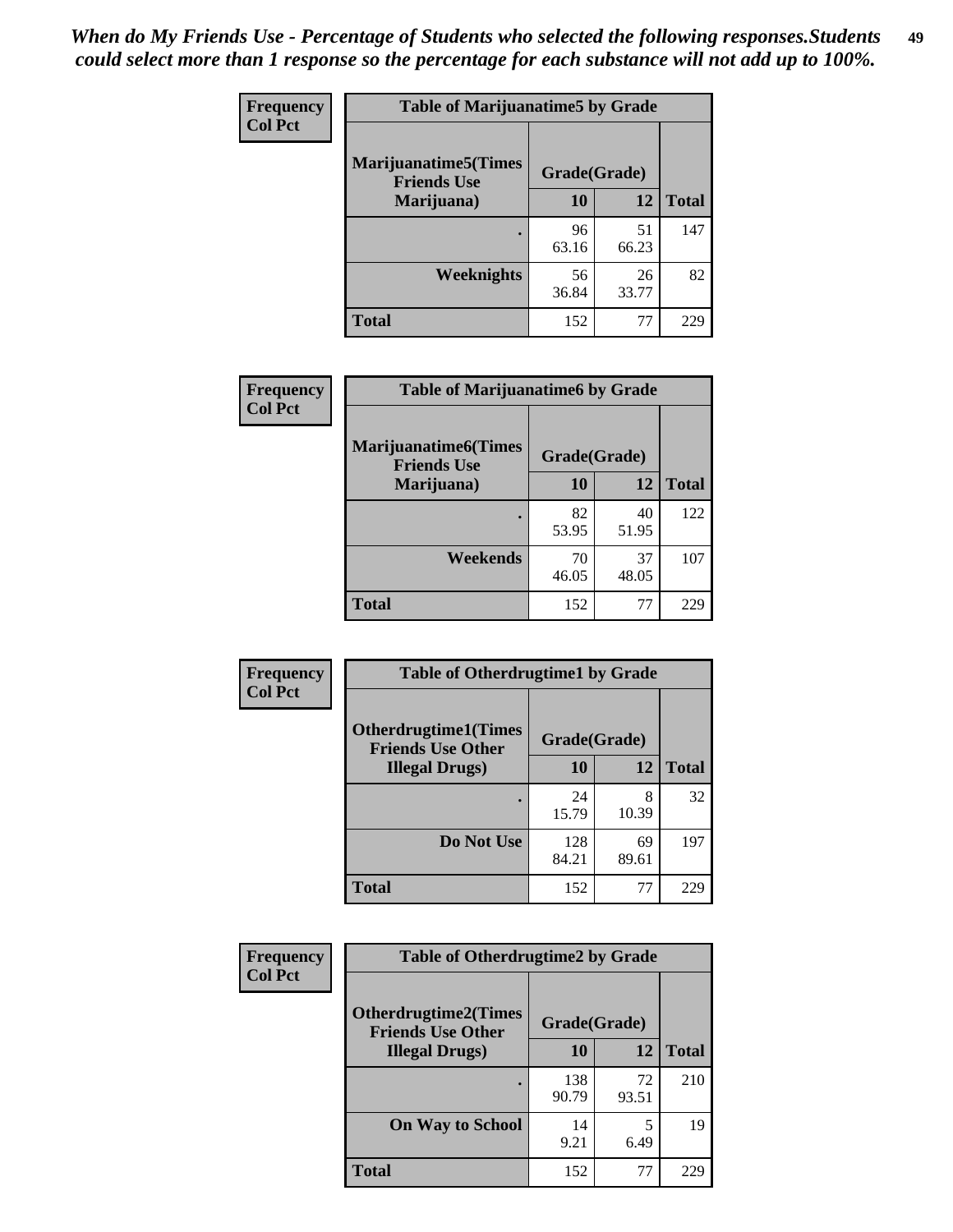| <b>Frequency</b> | <b>Table of Otherdrugtime3 by Grade</b>                 |              |             |              |  |  |
|------------------|---------------------------------------------------------|--------------|-------------|--------------|--|--|
| <b>Col Pct</b>   | <b>Otherdrugtime3(Times</b><br><b>Friends Use Other</b> | Grade(Grade) |             |              |  |  |
|                  | <b>Illegal Drugs</b> )                                  | 10           | 12          | <b>Total</b> |  |  |
|                  |                                                         | 139<br>91.45 | 73<br>94.81 | 212          |  |  |
|                  | <b>During School</b>                                    | 13<br>8.55   | 4<br>5.19   | 17           |  |  |
|                  | <b>Total</b>                                            | 152          | 77          | 229          |  |  |

| <b>Frequency</b> | <b>Table of Otherdrugtime4 by Grade</b>                         |              |             |              |  |  |
|------------------|-----------------------------------------------------------------|--------------|-------------|--------------|--|--|
| <b>Col Pct</b>   | <b>Otherdrugtime4(Times</b><br><b>Friends Use Other Illegal</b> | Grade(Grade) |             |              |  |  |
|                  | Drugs)                                                          | 10           | 12          | <b>Total</b> |  |  |
|                  | $\bullet$                                                       | 134<br>88.16 | 73<br>94.81 | 207          |  |  |
|                  | <b>On Way Home From School</b>                                  | 18<br>11.84  | 4<br>5.19   | 22           |  |  |
|                  | <b>Total</b>                                                    | 152          | 77          | 229          |  |  |

| <b>Frequency</b> | <b>Table of Otherdrugtime5 by Grade</b>                  |              |             |              |  |  |
|------------------|----------------------------------------------------------|--------------|-------------|--------------|--|--|
| <b>Col Pct</b>   | <b>Otherdrugtime5</b> (Times<br><b>Friends Use Other</b> | Grade(Grade) |             |              |  |  |
|                  | <b>Illegal Drugs)</b>                                    | 10           | 12          | <b>Total</b> |  |  |
|                  |                                                          | 134<br>88.16 | 70<br>90.91 | 204          |  |  |
|                  | Weeknights                                               | 18<br>11.84  | 7<br>9.09   | 25           |  |  |
|                  | <b>Total</b>                                             | 152          | 77          | 229          |  |  |

| <b>Frequency</b> | <b>Table of Otherdrugtime6 by Grade</b>                 |              |             |              |  |
|------------------|---------------------------------------------------------|--------------|-------------|--------------|--|
| <b>Col Pct</b>   | <b>Otherdrugtime6(Times</b><br><b>Friends Use Other</b> | Grade(Grade) |             |              |  |
|                  | <b>Illegal Drugs</b> )                                  | 10           | 12          | <b>Total</b> |  |
|                  |                                                         | 127<br>83.55 | 69<br>89.61 | 196          |  |
|                  | Weekends                                                | 25<br>16.45  | 8<br>10.39  | 33           |  |
|                  | <b>Total</b>                                            | 152          | 77          | 229          |  |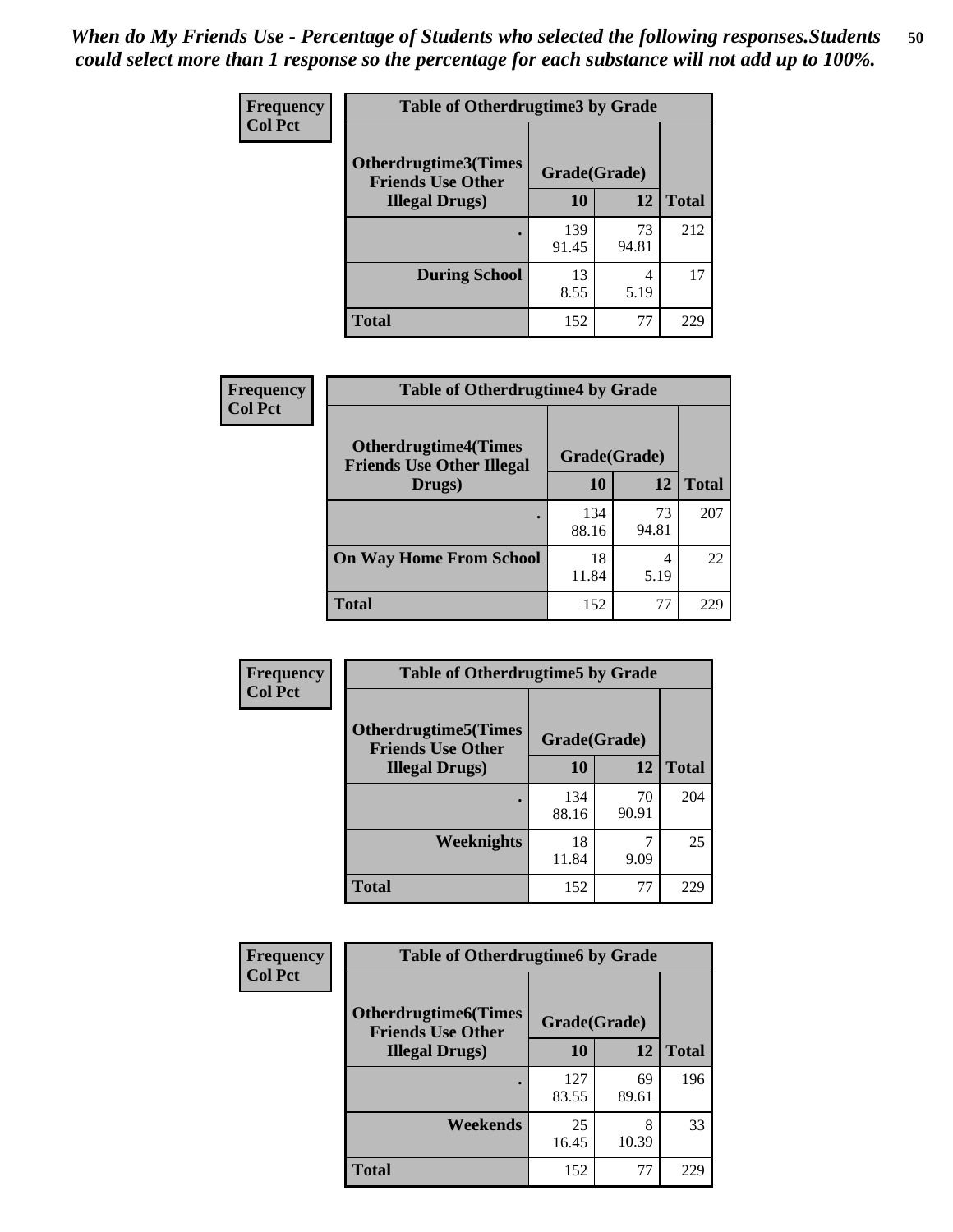| Frequency      | <b>Table of Educationalcohol by Grade</b>                                                                  |              |             |              |  |
|----------------|------------------------------------------------------------------------------------------------------------|--------------|-------------|--------------|--|
| <b>Col Pct</b> | Educationalcohol(I<br>have been taught<br>about alcohol,<br>tobacco,<br>and other drugs<br>within the last | Grade(Grade) |             |              |  |
|                | year at school)                                                                                            | 10           | 12          | <b>Total</b> |  |
|                | <b>Yes</b>                                                                                                 | 114<br>75.00 | 48<br>62.34 | 162          |  |
|                | N <sub>0</sub>                                                                                             | 38<br>25.00  | 29<br>37.66 | 67           |  |
|                | <b>Total</b>                                                                                               | 152          | 77          | 229          |  |

| Frequency      | <b>Table of Eversmoked by Grade</b> |              |             |              |  |  |
|----------------|-------------------------------------|--------------|-------------|--------------|--|--|
| <b>Col Pct</b> | Eversmoked(I<br>have smoked         | Grade(Grade) |             |              |  |  |
|                | a cigarette)                        | 10           | 12          | <b>Total</b> |  |  |
|                | <b>Yes</b>                          | 28<br>18.42  | 12<br>15.58 | 40           |  |  |
|                | N <sub>0</sub>                      | 124<br>81.58 | 65<br>84.42 | 189          |  |  |
|                | <b>Total</b>                        | 152          | 77          | 229          |  |  |

| Frequency      | <b>Table of Drovedrinking by Grade</b>                                                                              |                    |              |     |
|----------------|---------------------------------------------------------------------------------------------------------------------|--------------------|--------------|-----|
| <b>Col Pct</b> | Drovedrinking(In<br>the past 30 days I<br>have driven a car<br>or other vehicle<br>while I was<br>drinking alcohol) | Grade(Grade)<br>10 | <b>Total</b> |     |
|                | <b>Yes</b>                                                                                                          | 7<br>4.61          | 1.30         | 8   |
|                | N <sub>0</sub>                                                                                                      | 145<br>95.39       | 76<br>98.70  | 221 |
|                | <b>Total</b>                                                                                                        | 152                | 77           | 229 |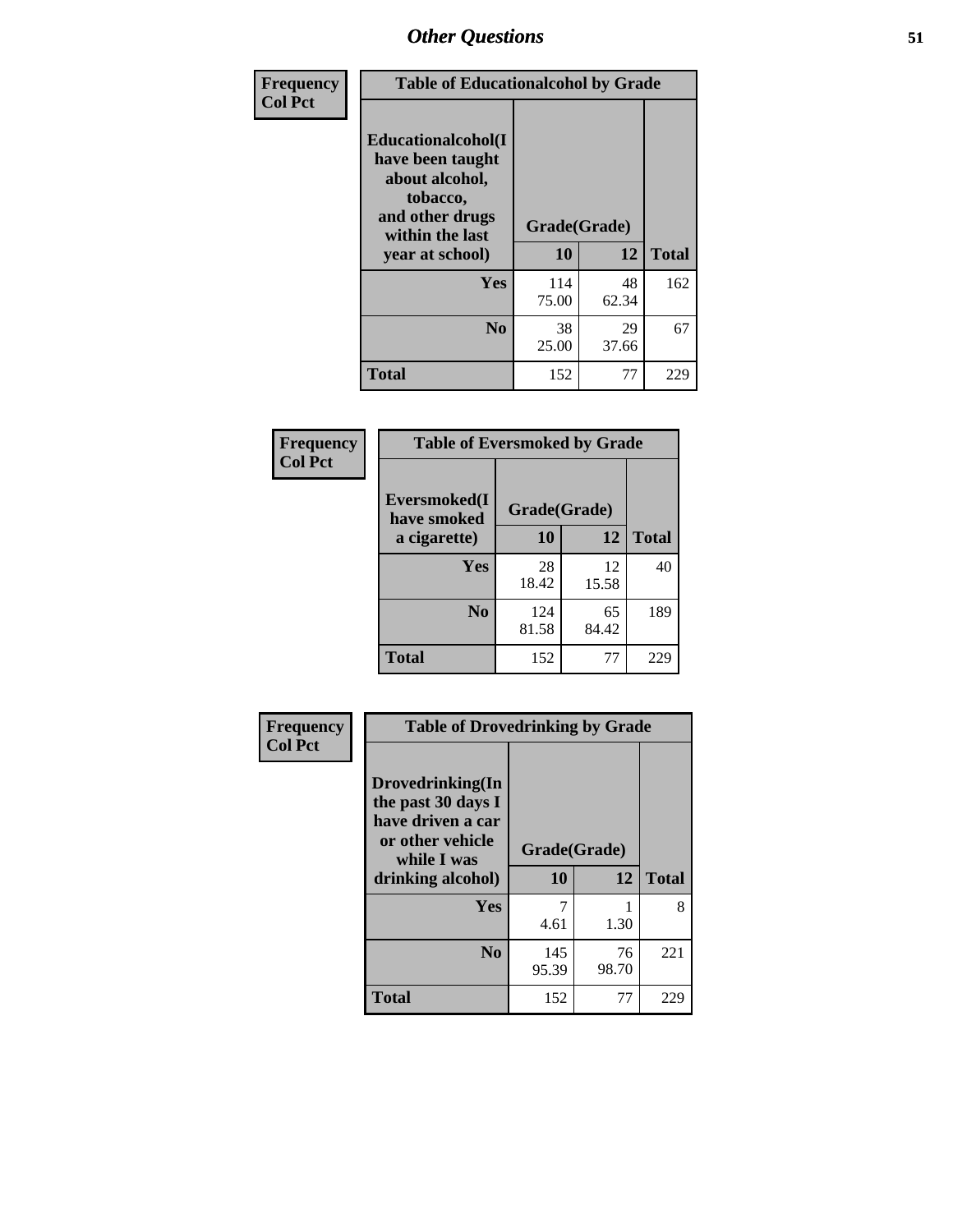| Frequency<br><b>Col Pct</b> | <b>Table of Rodedrinking by Grade</b>                                                                                  |                          |             |              |  |
|-----------------------------|------------------------------------------------------------------------------------------------------------------------|--------------------------|-------------|--------------|--|
|                             | Rodedrinking(In<br>the past 30 days<br>I have ridden in<br>a car with a<br>driver who had<br>been drinking<br>alcohol) | Grade(Grade)<br>10<br>12 |             | <b>Total</b> |  |
|                             | Yes                                                                                                                    | 18<br>11.84              | 3<br>3.90   | 21           |  |
|                             | N <sub>0</sub>                                                                                                         | 134<br>88.16             | 74<br>96.10 | 208          |  |
|                             | <b>Total</b>                                                                                                           | 152                      | 77          | 229          |  |

#### **Frequency Col Pct**

| <b>Table of Drugsschool by Grade</b>                                                                                      |              |              |              |  |  |  |
|---------------------------------------------------------------------------------------------------------------------------|--------------|--------------|--------------|--|--|--|
| <b>Drugsschool</b> (During<br>the past 12 months,<br>I have been offered,<br>sold,<br>or given illegal<br>drugs on school |              | Grade(Grade) |              |  |  |  |
| property)                                                                                                                 | 10           | 12           | <b>Total</b> |  |  |  |
| Yes                                                                                                                       | 24<br>15.79  | 16<br>20.78  | 40           |  |  |  |
| N <sub>0</sub>                                                                                                            | 128<br>84.21 | 61<br>79.22  | 189          |  |  |  |
| <b>Total</b>                                                                                                              | 152          | 77           | 229          |  |  |  |

| Frequency      | <b>Table of Helpbullied by Grade</b>                                 |             |             |              |  |  |
|----------------|----------------------------------------------------------------------|-------------|-------------|--------------|--|--|
| <b>Col Pct</b> | $Helpb$ ullied $(I$<br>would help<br>Grade(Grade)<br>someone who was |             |             |              |  |  |
|                | being bullied)                                                       | 10          | 12          | <b>Total</b> |  |  |
|                | <b>Strongly Agree</b>                                                | 64<br>42.11 | 29<br>37.66 | 93           |  |  |
|                | <b>Somewhat Agree</b>                                                | 60<br>39.47 | 32<br>41.56 | 92           |  |  |
|                | <b>Somewhat Disagree</b>                                             | 20<br>13.16 | 8<br>10.39  | 28           |  |  |
|                | <b>Strongly Disagree</b>                                             | 8<br>5.26   | 8<br>10.39  | 16           |  |  |
|                | <b>Total</b>                                                         | 152         | 77          | 229          |  |  |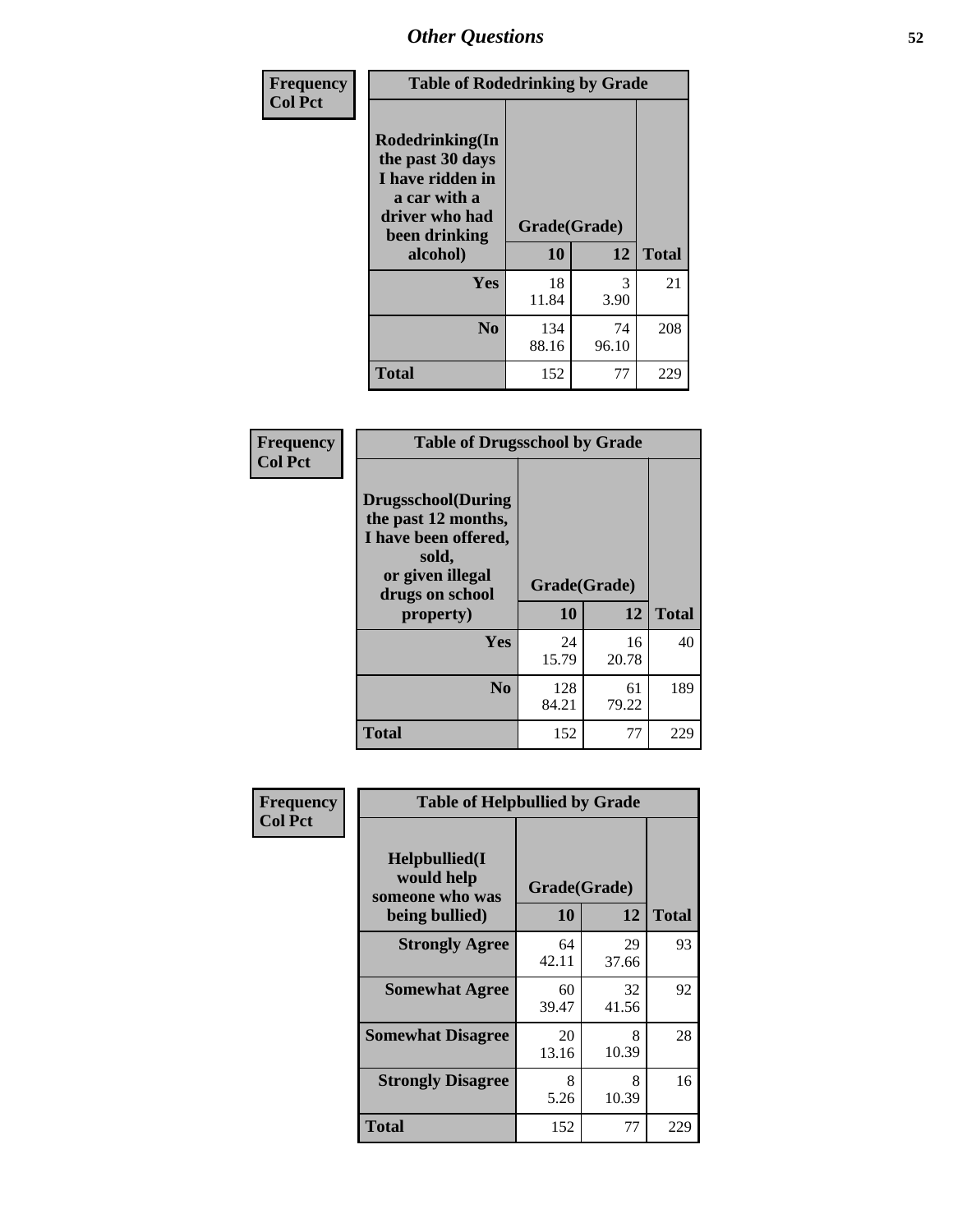*Other Questions* **53**

| <b>Frequency</b> | <b>Table of Grade by Bingedrinking</b> |                         |                             |                                                                                                         |                                   |                               |                   |              |
|------------------|----------------------------------------|-------------------------|-----------------------------|---------------------------------------------------------------------------------------------------------|-----------------------------------|-------------------------------|-------------------|--------------|
| <b>Row Pct</b>   |                                        |                         |                             | Bingedrinking(I have drunk five or<br>more drinks of alcohol at one sitting<br>during the last 30 days) |                                   |                               |                   |              |
|                  | Grade(Grade)                           | $\bf{0}$<br><b>Days</b> | 1 or<br>$\mathbf 2$<br>days | $3$ to<br>5<br>days                                                                                     | 10<br>$\mathbf{to}$<br>19<br>days | <b>20</b><br>to<br>29<br>days | All<br>30<br>days | <b>Total</b> |
|                  | 10                                     | 148<br>97.37            | $\mathfrak{D}$<br>1.32      | $\Omega$<br>0.00                                                                                        | 0.66                              | 0.66                          | 0<br>0.00         | 152          |
|                  | 12                                     | 72<br>93.51             | 1.30                        | 1.30                                                                                                    | 1.30                              | 1.30                          | 1.30              | 77           |
|                  | <b>Total</b>                           | 220                     | 3                           |                                                                                                         | 2                                 | $\overline{2}$                |                   | 229          |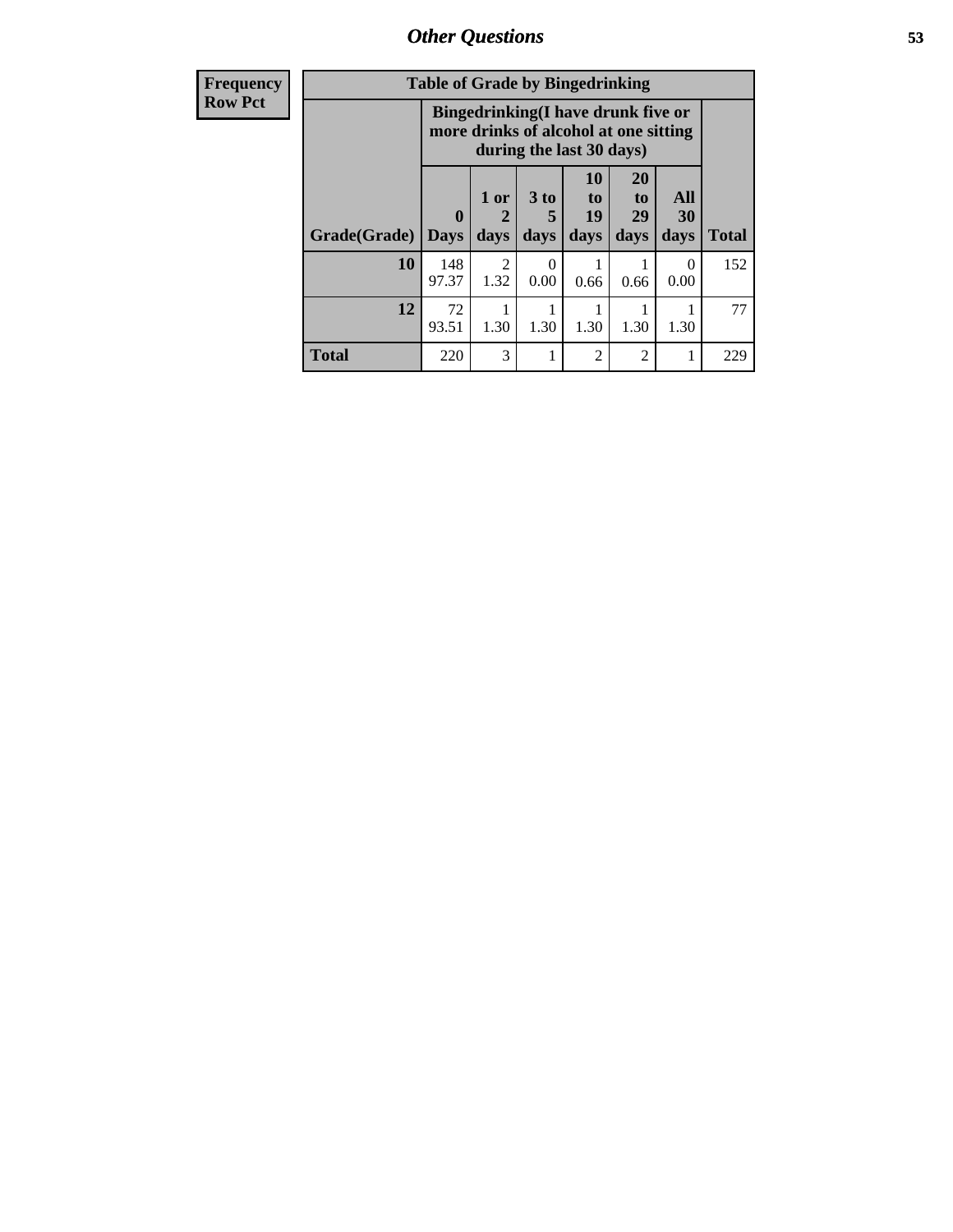### *Nutrition* **54**

| <b>Frequency</b> |
|------------------|
| <b>Row Pct</b>   |

| <b>Table of Grade by Dairy</b> |                          |                                                                 |                             |                                    |              |
|--------------------------------|--------------------------|-----------------------------------------------------------------|-----------------------------|------------------------------------|--------------|
|                                |                          | Dairy (I eat at least 3 servings of dairy<br>products each day) |                             |                                    |              |
| Grade(Grade)                   | <b>Strongly</b><br>Agree | <b>Somewhat</b><br>Agree                                        | <b>Somewhat</b><br>Disagree | <b>Strongly</b><br><b>Disagree</b> | <b>Total</b> |
| 10                             | 45<br>29.61              | 68<br>44.74                                                     | 26<br>17.11                 | 13<br>8.55                         | 152          |
| 12                             | 27<br>35.06              | 32<br>41.56                                                     | 12<br>15.58                 | 6<br>7.79                          | 77           |
| <b>Total</b>                   | 72                       | 100                                                             | 38                          | 19                                 | 229          |

| <b>Frequency</b> |  |
|------------------|--|
| <b>Row Pct</b>   |  |

| <b>Table of Grade by Fruitveg</b> |                          |                                                                          |                             |                                    |              |
|-----------------------------------|--------------------------|--------------------------------------------------------------------------|-----------------------------|------------------------------------|--------------|
|                                   |                          | Fruitveg(I eat at least 5 servings of fruits<br>and vegetables each day) |                             |                                    |              |
| Grade(Grade)                      | <b>Strongly</b><br>Agree | Somewhat  <br>Agree                                                      | <b>Somewhat</b><br>Disagree | <b>Strongly</b><br><b>Disagree</b> | <b>Total</b> |
| 10                                | 31<br>20.39              | 62<br>40.79                                                              | 40<br>26.32                 | 19<br>12.50                        | 152          |
| 12                                | 16<br>20.78              | 31<br>40.26                                                              | 22<br>28.57                 | 8<br>10.39                         | 77           |
| <b>Total</b>                      | 47                       | 93                                                                       | 62                          | 27                                 | 229          |

| <b>Frequency</b> |              | <b>Table of Grade by Cafeteriahealthy</b> |                                                                       |                                   |                                    |              |
|------------------|--------------|-------------------------------------------|-----------------------------------------------------------------------|-----------------------------------|------------------------------------|--------------|
| <b>Row Pct</b>   |              |                                           | Cafeteriahealthy (School meals in my<br>school cafeteria are healthy) |                                   |                                    |              |
|                  | Grade(Grade) | <b>Strongly</b><br>Agree                  | Agree                                                                 | Somewhat   Somewhat  <br>Disagree | <b>Strongly</b><br><b>Disagree</b> | <b>Total</b> |
|                  | 10           | 14<br>9.21                                | 55<br>36.18                                                           | 42<br>27.63                       | 41<br>26.97                        | 152          |
|                  | 12           | 6.49                                      | 21<br>27.27                                                           | 23<br>29.87                       | 28<br>36.36                        | 77           |
|                  | Total        | 19                                        | 76                                                                    | 65                                | 69                                 | 229          |

| <b>Frequency</b> |
|------------------|
| <b>Row Pct</b>   |

| <b>Table of Grade by Cafeterianutrition</b> |                          |                                                                                           |                                      |                                    |              |  |
|---------------------------------------------|--------------------------|-------------------------------------------------------------------------------------------|--------------------------------------|------------------------------------|--------------|--|
|                                             |                          | <b>Cafeterianutrition</b> (Facts about nutrition<br>are available in my school cafeteria) |                                      |                                    |              |  |
| Grade(Grade)                                | <b>Strongly</b><br>Agree | Agree                                                                                     | Somewhat Somewhat<br><b>Disagree</b> | <b>Strongly</b><br><b>Disagree</b> | <b>Total</b> |  |
| 10                                          | 28<br>18.42              | 51<br>33.55                                                                               | 33<br>21.71                          | 40<br>26.32                        | 152          |  |
| 12                                          | 18<br>23.38              | 29<br>37.66                                                                               | 13<br>16.88                          | 17<br>22.08                        | 77           |  |
| <b>Total</b>                                | 46                       | 80                                                                                        | 46                                   | 57                                 | 229          |  |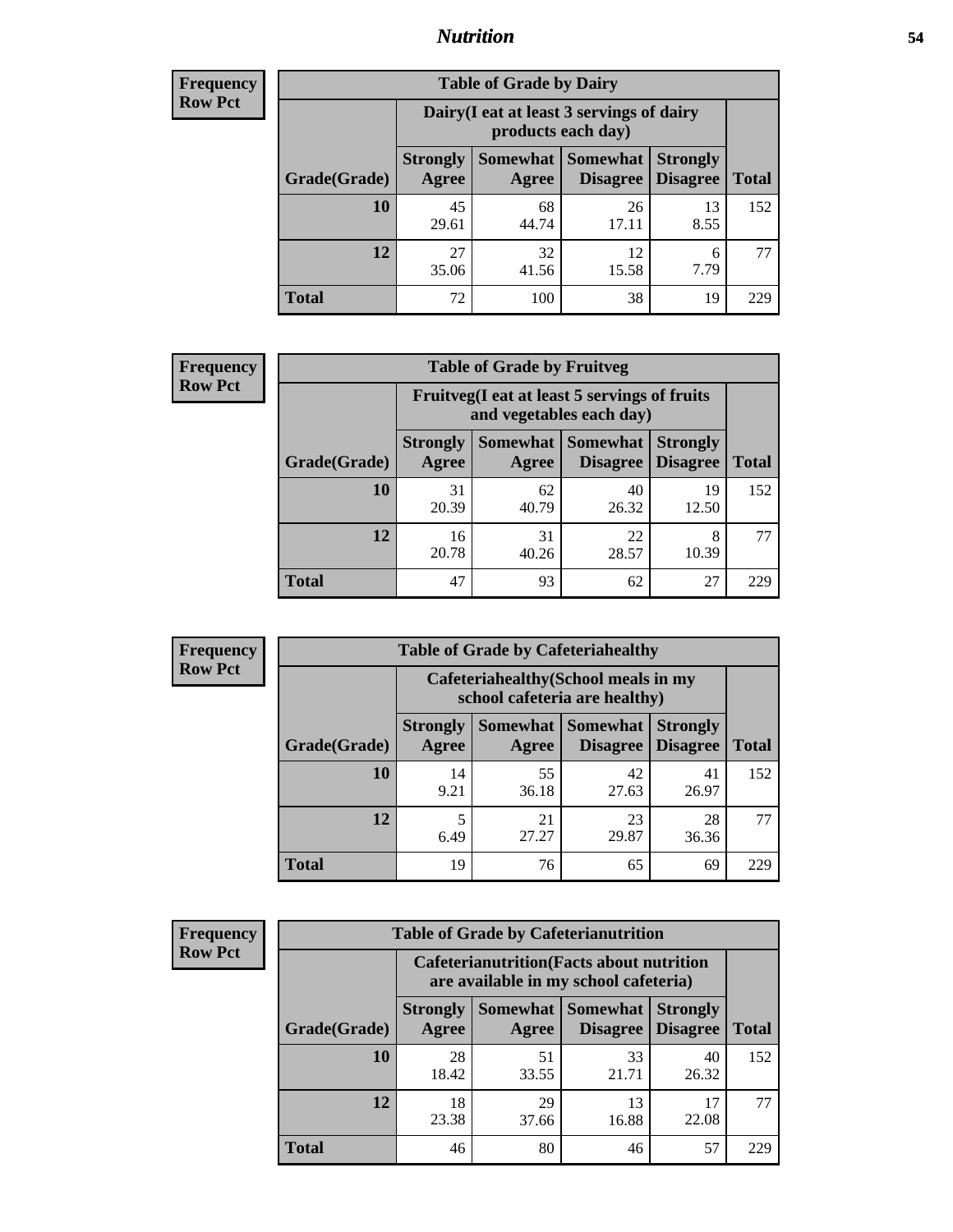### *Nutrition* **55**

| Frequency |
|-----------|
| Row Pct   |

| <b>Table of Grade by Schoollunch</b> |                          |                                                                 |                                 |                                    |              |
|--------------------------------------|--------------------------|-----------------------------------------------------------------|---------------------------------|------------------------------------|--------------|
|                                      |                          | Schoollunch(I eat school lunch three or<br>more times per week) |                                 |                                    |              |
| Grade(Grade)                         | <b>Strongly</b><br>Agree | Agree                                                           | Somewhat   Somewhat<br>Disagree | <b>Strongly</b><br><b>Disagree</b> | <b>Total</b> |
| 10                                   | 65<br>42.76              | 40<br>26.32                                                     | 11<br>7.24                      | 36<br>23.68                        | 152          |
| 12                                   | 27<br>35.06              | 21<br>27.27                                                     | ℸ<br>9.09                       | 22<br>28.57                        | 77           |
| <b>Total</b>                         | 92                       | 61                                                              | 18                              | 58                                 | 229          |

| <b>Frequency</b> |  |
|------------------|--|
| <b>Row Pct</b>   |  |

| <b>Table of Grade by Foodchoices</b> |                          |                                                                     |                                   |                                    |              |
|--------------------------------------|--------------------------|---------------------------------------------------------------------|-----------------------------------|------------------------------------|--------------|
|                                      |                          | Foodchoices (I make healthy food choices in<br>my school cafeteria) |                                   |                                    |              |
| Grade(Grade)                         | <b>Strongly</b><br>Agree | Agree                                                               | Somewhat   Somewhat  <br>Disagree | <b>Strongly</b><br><b>Disagree</b> | <b>Total</b> |
| 10                                   | 23<br>15.13              | 54<br>35.53                                                         | 35<br>23.03                       | 40<br>26.32                        | 152          |
| 12                                   | 17<br>22.08              | 25<br>32.47                                                         | 10<br>12.99                       | 25<br>32.47                        | 77           |
| <b>Total</b>                         | 40                       | 79                                                                  | 45                                | 65                                 | 229          |

| <b>Frequency</b> |
|------------------|
| <b>Row Pct</b>   |

| y | <b>Table of Grade by Wholewheat</b> |                                                                                                             |             |                                             |                                    |              |  |
|---|-------------------------------------|-------------------------------------------------------------------------------------------------------------|-------------|---------------------------------------------|------------------------------------|--------------|--|
|   |                                     | Wholewheat (There are whole wheat and<br>multigrain breads and cereals available in<br>my school cafeteria) |             |                                             |                                    |              |  |
|   | Grade(Grade)                        | <b>Strongly</b><br>Agree                                                                                    | Agree       | <b>Somewhat Somewhat</b><br><b>Disagree</b> | <b>Strongly</b><br><b>Disagree</b> | <b>Total</b> |  |
|   | 10                                  | 32<br>21.05                                                                                                 | 64<br>42.11 | 29<br>19.08                                 | 27<br>17.76                        | 152          |  |
|   | 12                                  | 24<br>31.17                                                                                                 | 32<br>41.56 | 8<br>10.39                                  | 13<br>16.88                        | 77           |  |
|   | <b>Total</b>                        | 56                                                                                                          | 96          | 37                                          | 40                                 | 229          |  |

E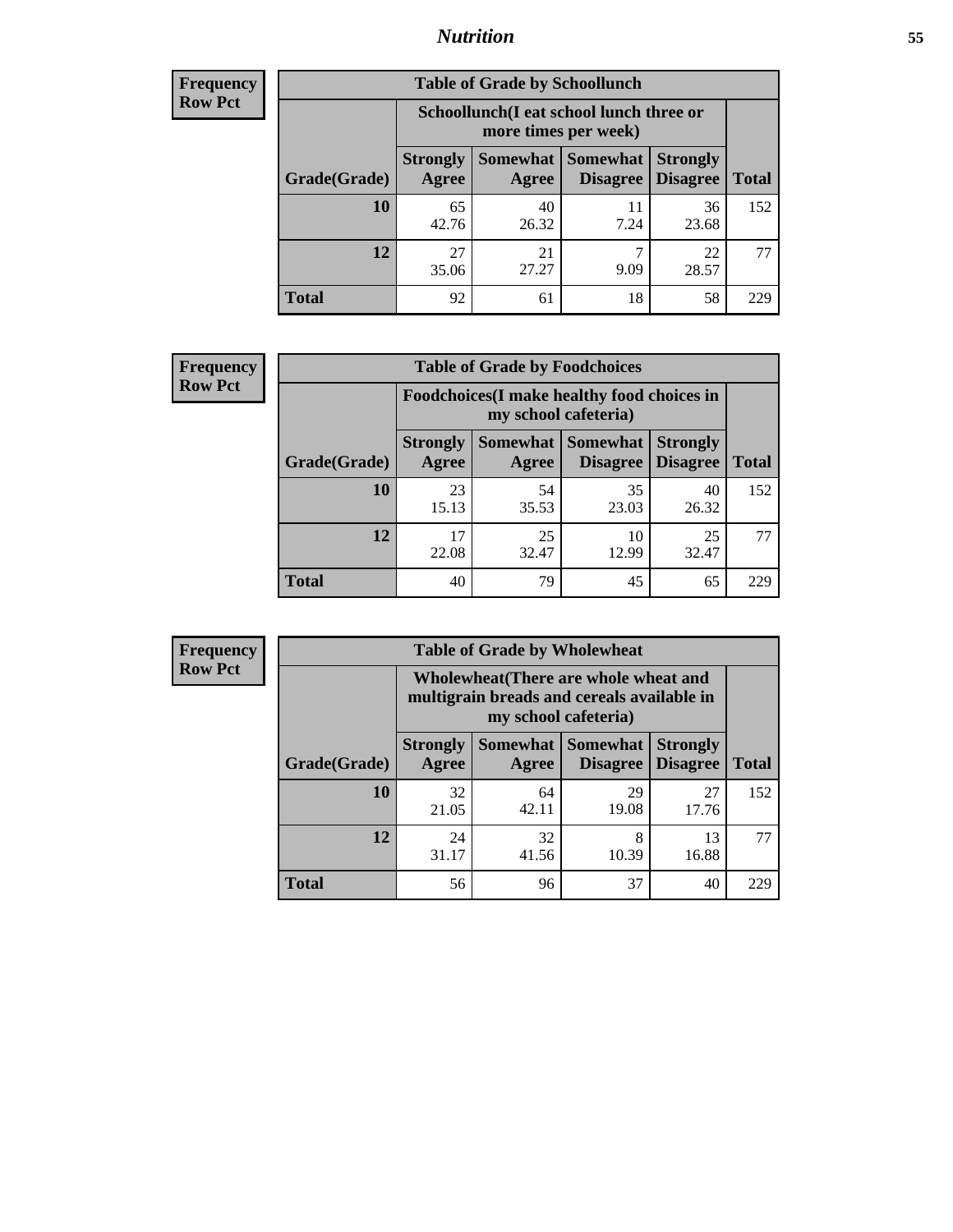### *Nutrition* **56**

**Frequency Row Pct**

| <b>Table of Grade by Healthyvending</b> |                                                                                                                                               |             |                                        |                                    |              |  |  |
|-----------------------------------------|-----------------------------------------------------------------------------------------------------------------------------------------------|-------------|----------------------------------------|------------------------------------|--------------|--|--|
|                                         | Healthyvending (If only healthy snacks and<br>beverages were available in the vending<br>machines during the school day,<br>I would buy them) |             |                                        |                                    |              |  |  |
| Grade(Grade)                            | <b>Strongly</b><br>Agree                                                                                                                      | Agree       | Somewhat   Somewhat<br><b>Disagree</b> | <b>Strongly</b><br><b>Disagree</b> | <b>Total</b> |  |  |
| 10                                      | 35<br>23.03                                                                                                                                   | 58<br>38.16 | 30<br>19.74                            | 29<br>19.08                        | 152          |  |  |
| 12                                      | 29<br>37.66                                                                                                                                   | 18<br>23.38 | 15<br>19.48                            | 15<br>19.48                        | 77           |  |  |
| <b>Total</b>                            | 64                                                                                                                                            | 76          | 45                                     | 44                                 | 229          |  |  |

**Frequency Row Pct**

| <b>Table of Grade by Schoolbreakfast</b> |                                                                                                                                         |             |             |             |              |  |  |
|------------------------------------------|-----------------------------------------------------------------------------------------------------------------------------------------|-------------|-------------|-------------|--------------|--|--|
|                                          | Schoolbreakfast (If breakfast were<br>available at school,<br>but outside the cafeteria,<br>I would eat breakfast at school more often) |             |             |             |              |  |  |
| Grade(Grade)                             | Somewhat   Somewhat<br><b>Strongly</b><br><b>Strongly</b><br><b>Disagree</b><br>Agree<br>Disagree<br>Agree                              |             |             |             | <b>Total</b> |  |  |
| 10                                       | 44<br>28.95                                                                                                                             | 46<br>30.26 | 31<br>20.39 | 31<br>20.39 | 152          |  |  |
| 12                                       | 31<br>40.26                                                                                                                             | 25<br>32.47 | 6<br>7.79   | 15<br>19.48 | 77           |  |  |
| <b>Total</b>                             | 75                                                                                                                                      | 71          | 37          | 46          | 229          |  |  |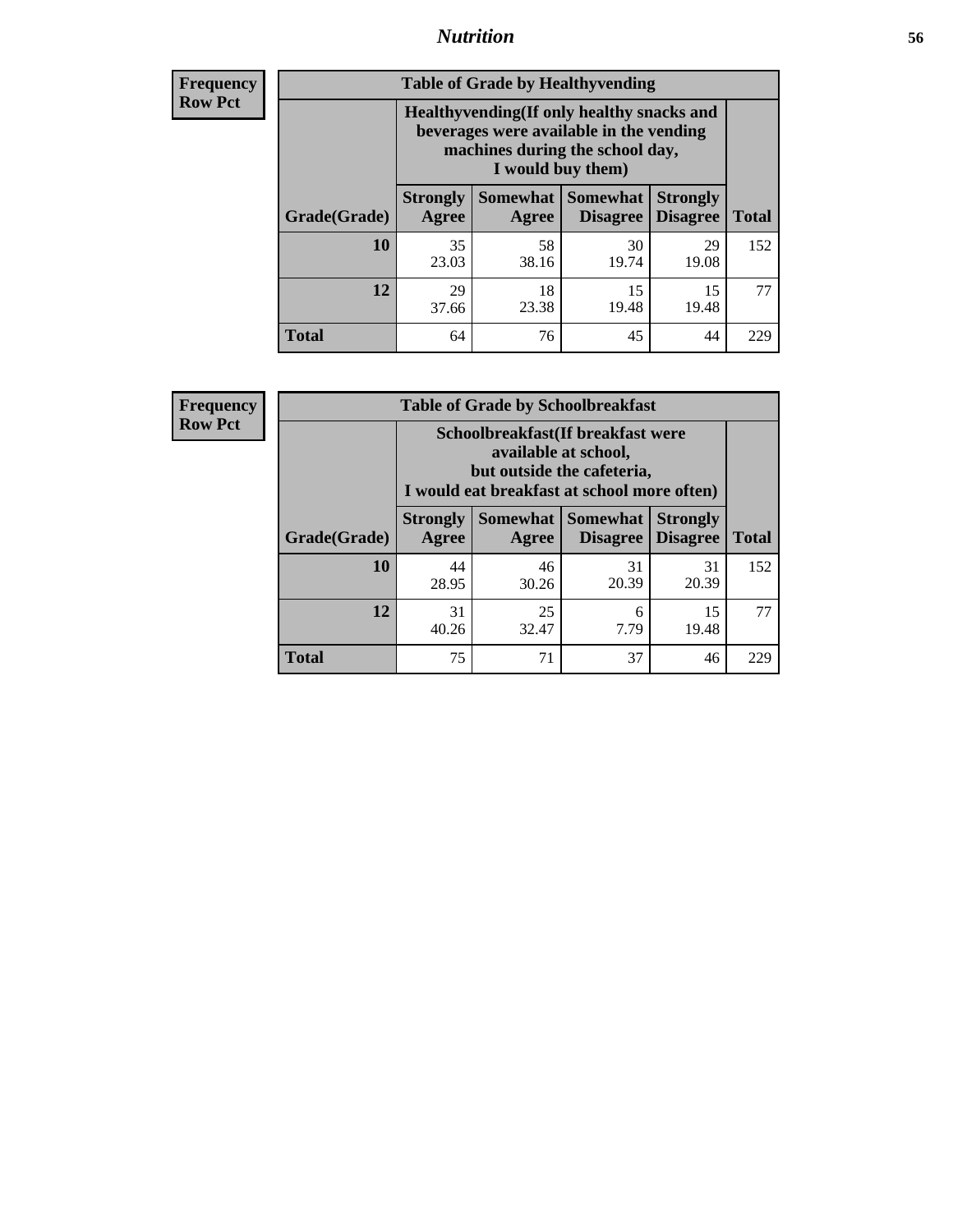| Frequency<br><b>Col Pct</b> | <b>Table of Educationaids by Grade</b>                                                                    |                    |             |              |  |
|-----------------------------|-----------------------------------------------------------------------------------------------------------|--------------------|-------------|--------------|--|
|                             | <b>Educationaids</b> (I<br>have been<br>taught about<br><b>HIV/AIDS</b> at<br>school in the<br>past year) | Grade(Grade)<br>10 | 12          | <b>Total</b> |  |
|                             | Yes                                                                                                       | 125                | 58          | 183          |  |
|                             |                                                                                                           | 82.24              | 75.32       |              |  |
|                             | N <sub>0</sub>                                                                                            | 27<br>17.76        | 19<br>24.68 | 46           |  |
|                             | <b>Total</b>                                                                                              | 152                | 77          | 229          |  |

| Frequency      | <b>Table of Educationcharacter by Grade</b>                                                             |              |             |              |  |
|----------------|---------------------------------------------------------------------------------------------------------|--------------|-------------|--------------|--|
| <b>Col Pct</b> | Educationcharacter(I<br>have been taught<br>about character<br>education in the past<br>year at school) | Grade(Grade) |             |              |  |
|                |                                                                                                         | 10           | 12          | <b>Total</b> |  |
|                | Yes                                                                                                     | 118<br>77.63 | 49<br>63.64 | 167          |  |
|                | N <sub>0</sub>                                                                                          | 34<br>22.37  | 28<br>36.36 | 62           |  |
|                | <b>Total</b>                                                                                            | 152          | 77          | 229          |  |

| Frequency      | <b>Table of Gradcoach1 by Grade</b>              |              |             |              |
|----------------|--------------------------------------------------|--------------|-------------|--------------|
| <b>Col Pct</b> | Gradcoach1(I<br>know who my<br><b>Graduation</b> | Grade(Grade) |             |              |
|                | Coach is)                                        | 10           | 12          | <b>Total</b> |
|                | Yes                                              | 25<br>16.45  | 62<br>80.52 | 87           |
|                | N <sub>0</sub>                                   | 127<br>83.55 | 15<br>19.48 | 142          |
|                | <b>Total</b>                                     | 152          | 77          | 229          |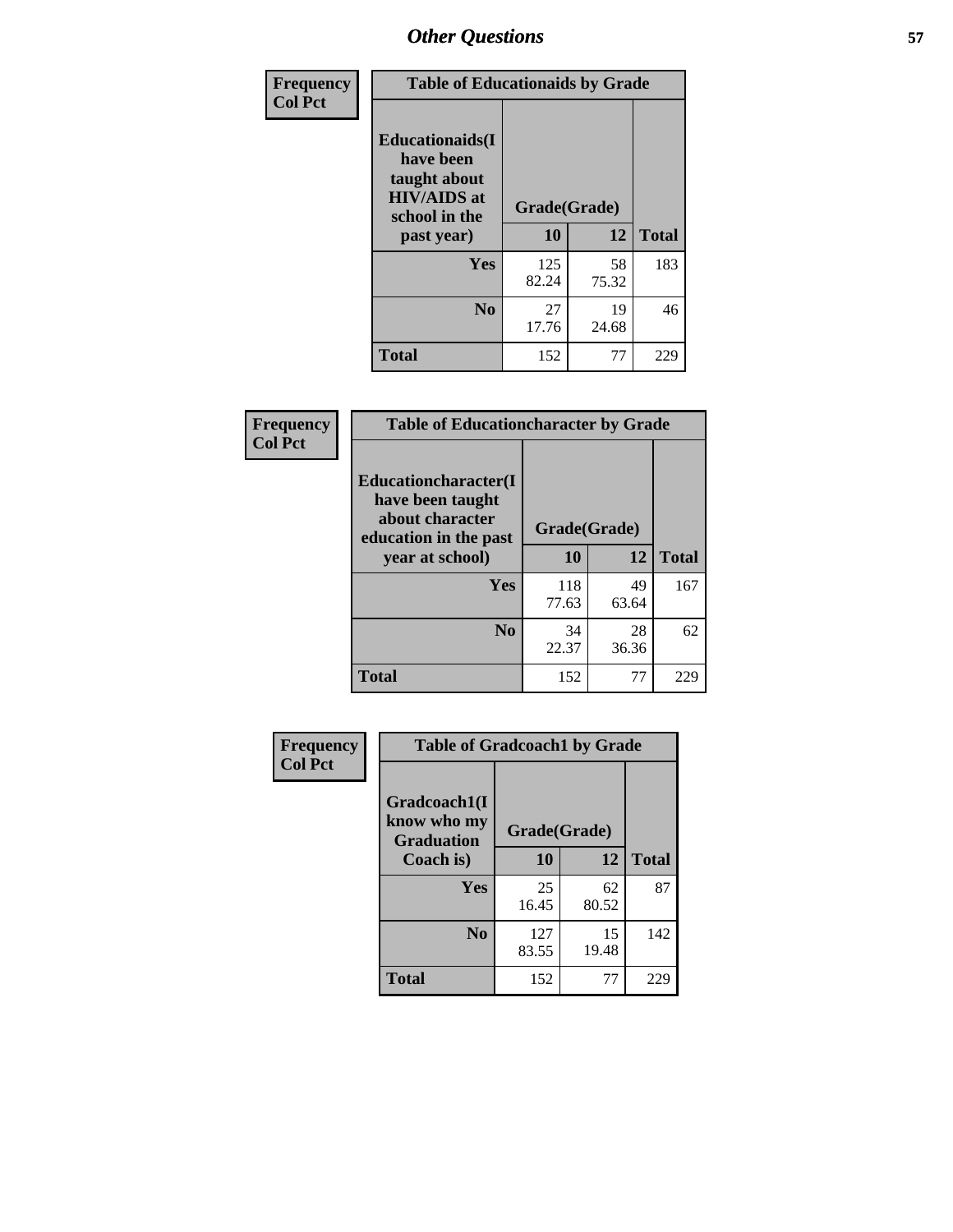| Frequency      | <b>Table of Gradcoach2 by Grade</b>         |              |             |              |
|----------------|---------------------------------------------|--------------|-------------|--------------|
| <b>Col Pct</b> |                                             |              |             |              |
|                | Gradcoach2(I<br>have                        |              |             |              |
|                | contacted my<br><b>Graduation</b><br>Coach) | Grade(Grade) |             |              |
|                |                                             | 10           | 12          | <b>Total</b> |
|                | Yes                                         | 6<br>3.95    | 30<br>38.96 | 36           |
|                | N <sub>0</sub>                              | 146<br>96.05 | 47<br>61.04 | 193          |
|                | <b>Total</b>                                | 152          | 77          | 229          |

| Frequency<br><b>Col Pct</b> | <b>Table of Gradcoach3 by Grade</b>                                         |              |             |              |
|-----------------------------|-----------------------------------------------------------------------------|--------------|-------------|--------------|
|                             | Gradcoach3(I<br>have received<br>assistance<br>from my<br><b>Graduation</b> | Grade(Grade) |             |              |
|                             | Coach)                                                                      | 10           | 12          | <b>Total</b> |
|                             | Yes                                                                         | 4<br>2.63    | 24<br>31.17 | 28           |
|                             | N <sub>0</sub>                                                              | 42<br>27.63  | 17<br>22.08 | 59           |
|                             | Don't know                                                                  | 106<br>69.74 | 36<br>46.75 | 142          |
|                             | <b>Total</b>                                                                | 152          | 77          | 229          |

| Frequency      | <b>Table of Selfharm by Grade</b>                                                                                                                                                      |                    |             |              |  |
|----------------|----------------------------------------------------------------------------------------------------------------------------------------------------------------------------------------|--------------------|-------------|--------------|--|
| <b>Col Pct</b> | <b>Selfharm</b> (During<br>the past 12<br>months,<br>I harmed myself<br>on purpose<br><b>Suicideconsider</b><br>During the past<br>12 months,<br>I seriously<br>considered<br>suicide) | Grade(Grade)<br>10 | 12          | <b>Total</b> |  |
|                | Yes                                                                                                                                                                                    | 15<br>9.87         | 6<br>7.79   | 21           |  |
|                | N <sub>0</sub>                                                                                                                                                                         | 137<br>90.13       | 71<br>92.21 | 208          |  |
|                | <b>Total</b>                                                                                                                                                                           | 152                | 77          | 229          |  |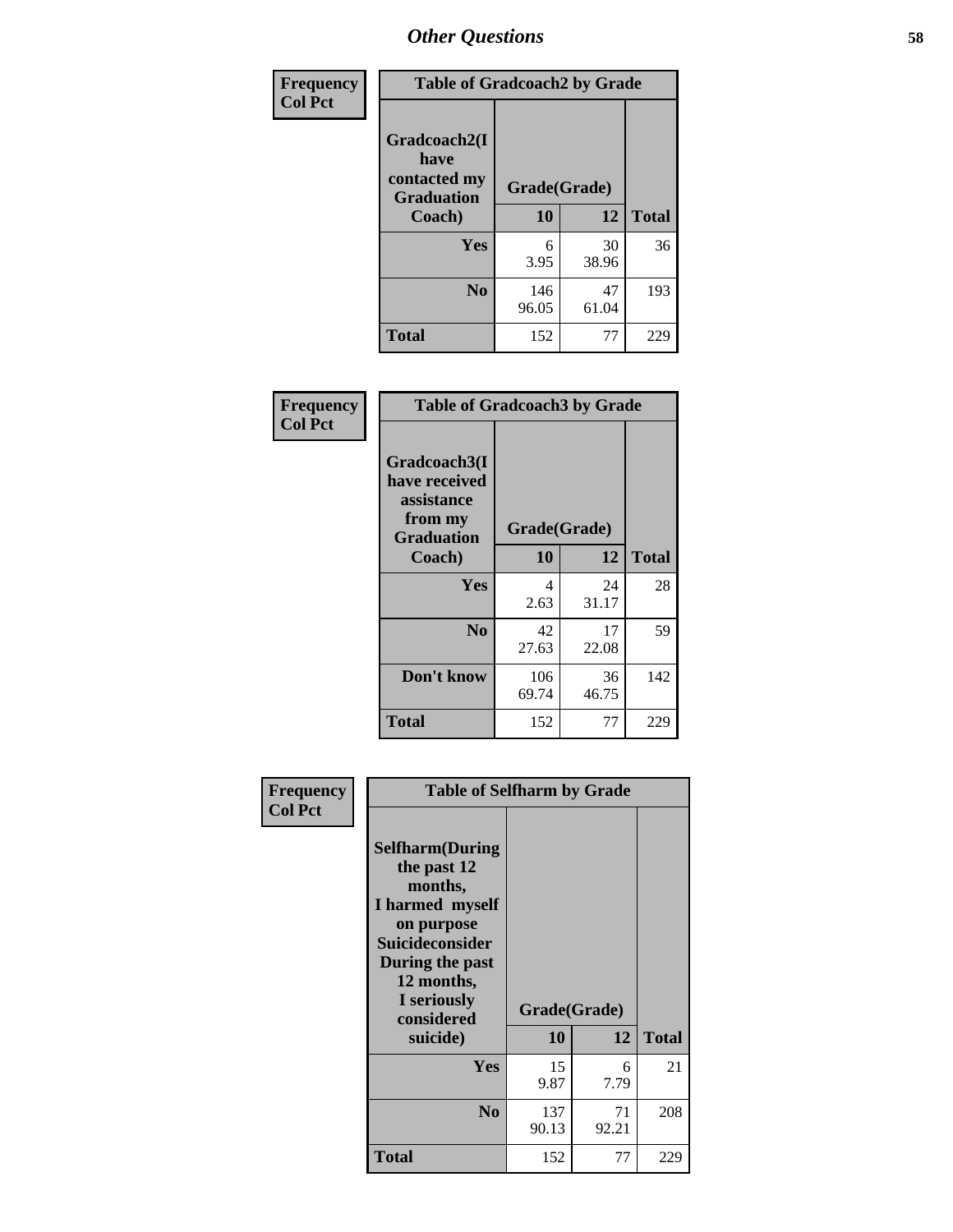| <b>Frequency</b><br><b>Table of Suicideconsider by Grade</b> |                 |              |             |              |
|--------------------------------------------------------------|-----------------|--------------|-------------|--------------|
| <b>Col Pct</b>                                               |                 | Grade(Grade) |             |              |
|                                                              | Suicideconsider | 10           | 12          | <b>Total</b> |
|                                                              | Yes             | 12<br>7.89   | 6.49        | 17           |
|                                                              | N <sub>0</sub>  | 140<br>92.11 | 72<br>93.51 | 212          |
|                                                              | <b>Total</b>    | 152          | 77          | 229          |

| Frequency      | <b>Table of Suicideattempt by Grade</b>              |              |             |              |
|----------------|------------------------------------------------------|--------------|-------------|--------------|
| <b>Col Pct</b> | Suicideattempt(I<br>have attempted<br>suicide in the | Grade(Grade) |             |              |
|                | last year)                                           | <b>10</b>    | 12          | <b>Total</b> |
|                | Yes                                                  | 10<br>6.58   | 4<br>5.19   | 14           |
|                | N <sub>0</sub>                                       | 142<br>93.42 | 73<br>94.81 | 215          |
|                | <b>Total</b>                                         | 152          | 77          | 229          |

| Frequency      | <b>Table of Instantmessaged by Grade</b>               |              |             |              |
|----------------|--------------------------------------------------------|--------------|-------------|--------------|
| <b>Col Pct</b> | Instantmessaged(I<br>have instant<br>messaged people I | Grade(Grade) |             |              |
|                | do not even know)                                      | 10           | 12          | <b>Total</b> |
|                | Yes                                                    | 43<br>28.29  | 11<br>14.29 | 54           |
|                | N <sub>0</sub>                                         | 109<br>71.71 | 66<br>85.71 | 175          |
|                | <b>Total</b>                                           | 152          | 77          | 229          |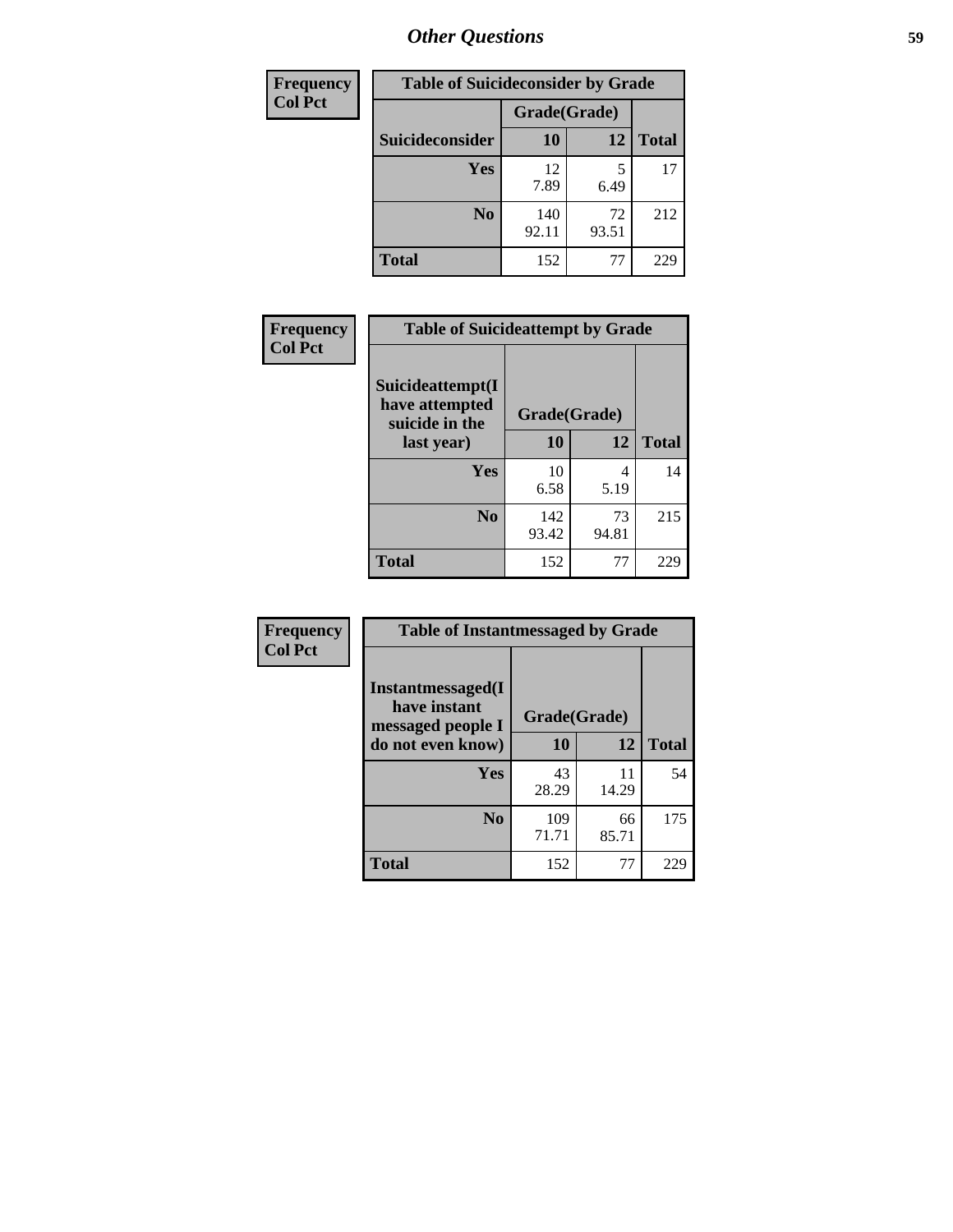| Frequency      | <b>Table of Getsalong by Grade</b>                          |              |                        |              |  |  |  |
|----------------|-------------------------------------------------------------|--------------|------------------------|--------------|--|--|--|
| <b>Col Pct</b> | <b>Getsalong</b> (I get<br>along with other<br>students and | Grade(Grade) |                        |              |  |  |  |
|                | adults)                                                     | 10           | 12                     | <b>Total</b> |  |  |  |
|                | <b>Strongly Agree</b>                                       | 69<br>45.39  | 49<br>63.64            | 118          |  |  |  |
|                | <b>Somewhat Agree</b>                                       | 67<br>44.08  | 24<br>31.17            | 91           |  |  |  |
|                | <b>Somewhat Disagree</b>                                    | 8<br>5.26    | $\mathfrak{D}$<br>2.60 | 10           |  |  |  |
|                | <b>Strongly Disagree</b>                                    | 8<br>5.26    | $\mathfrak{D}$<br>2.60 | 10           |  |  |  |
|                | <b>Total</b>                                                | 152          | 77                     | 229          |  |  |  |

| Frequency      | <b>Table of Safehome by Grade</b> |                    |             |              |  |  |  |
|----------------|-----------------------------------|--------------------|-------------|--------------|--|--|--|
| <b>Col Pct</b> | Safehome(I feel<br>safe at home)  | Grade(Grade)<br>10 | 12          | <b>Total</b> |  |  |  |
|                | <b>Strongly Agree</b>             | 102<br>67.11       | 52<br>67.53 | 154          |  |  |  |
|                | <b>Somewhat Agree</b>             | 31<br>20.39        | 17<br>22.08 | 48           |  |  |  |
|                | <b>Somewhat Disagree</b>          | 10<br>6.58         | 9.09        | 17           |  |  |  |
|                | <b>Strongly Disagree</b>          | 9<br>5.92          | 1.30        | 10           |  |  |  |
|                | <b>Total</b>                      | 152                | 77          | 229          |  |  |  |

| Frequency<br><b>Col Pct</b> | <b>Table of Adulttalk by Grade</b>                                                                |                    |             |              |  |  |  |
|-----------------------------|---------------------------------------------------------------------------------------------------|--------------------|-------------|--------------|--|--|--|
|                             | <b>Adulttalk(I</b><br>know an<br>adult at<br>school that<br>I can talk<br>with if I<br>need help) | Grade(Grade)<br>10 | 12          | <b>Total</b> |  |  |  |
|                             | Yes                                                                                               | 96<br>63.16        | 65<br>84.42 | 161          |  |  |  |
|                             | N <sub>0</sub>                                                                                    | 56<br>36.84        | 12<br>15.58 | 68           |  |  |  |
|                             | <b>Total</b>                                                                                      | 152                | 77          | 229          |  |  |  |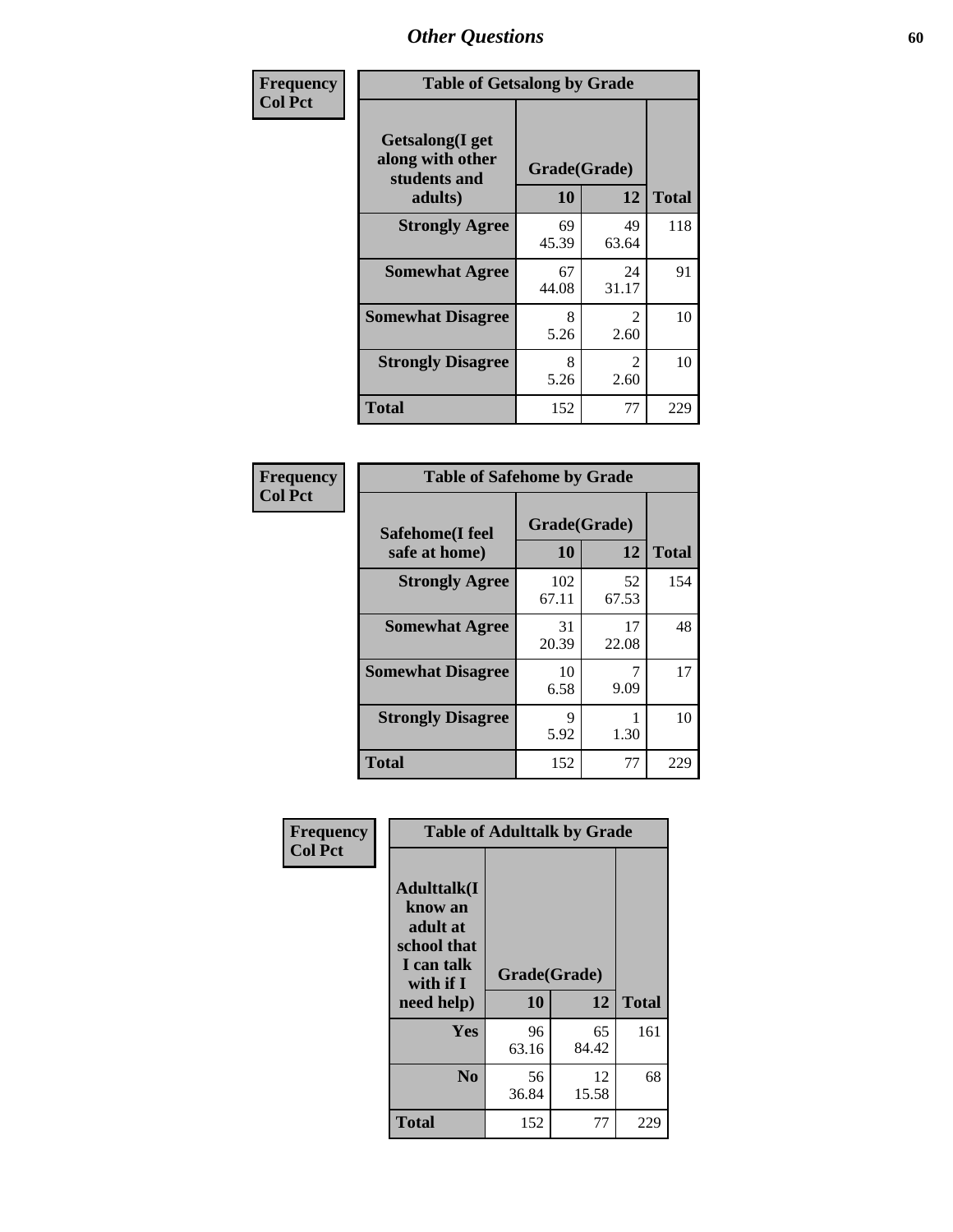**Frequency Row Pct**

| <b>Table of Grade by Tvtime</b> |             |                                                                                         |                     |                        |                                  |                      |              |  |  |  |  |
|---------------------------------|-------------|-----------------------------------------------------------------------------------------|---------------------|------------------------|----------------------------------|----------------------|--------------|--|--|--|--|
|                                 |             | Tytime (On an average school day,<br>how much unsupervised time do I spend watching TV) |                     |                        |                                  |                      |              |  |  |  |  |
| Grade(Grade)   None             |             | <b>Less that</b>                                                                        | hour/day   hour/day | $2 - 3$<br>  hours/day | $4 - 5$<br>hours/day   hours/day | $6+$                 | <b>Total</b> |  |  |  |  |
| 10                              | 17<br>11.18 | 25<br>16.45                                                                             | 12<br>7.89          | 37<br>24.34            | 30<br>19.74                      | 31<br>20.39          | 152          |  |  |  |  |
| 12                              | 18<br>23.38 | 9.09                                                                                    | 7.79                | 22<br>28.57            | 18<br>23.38                      | <sub>6</sub><br>7.79 | 77           |  |  |  |  |
| <b>Total</b>                    | 35          | 32                                                                                      | 18                  | 59                     | 48                               | 37                   | 229          |  |  |  |  |

**Frequency Row Pct**

| <b>Table of Grade by Computertime</b> |             |                                                                                                                               |             |             |            |             |     |  |  |  |
|---------------------------------------|-------------|-------------------------------------------------------------------------------------------------------------------------------|-------------|-------------|------------|-------------|-----|--|--|--|
|                                       |             | Computertime (On an average school day,<br>how much unsupervised time do I spend on the computer)                             |             |             |            |             |     |  |  |  |
| Grade(Grade)                          | None        | <b>Less that</b><br>$2 - 3$<br>$4 - 5$<br>$6+$<br>hour/day<br>hours/day<br>hours/day<br>hour/day<br>hours/day<br><b>Total</b> |             |             |            |             |     |  |  |  |
| 10                                    | 43<br>28.29 | 18<br>11.84                                                                                                                   | 31<br>20.39 | 28<br>18.42 | 10<br>6.58 | 22<br>14.47 | 152 |  |  |  |
| 12                                    | 11<br>14.29 | 22<br>21<br>3<br>11<br>Q<br>14.29<br>27.27<br>3.90<br>28.57<br>11.69                                                          |             |             |            |             |     |  |  |  |
| <b>Total</b>                          | 54          | 29                                                                                                                            | 52          | 50          | 19         | 25          | 229 |  |  |  |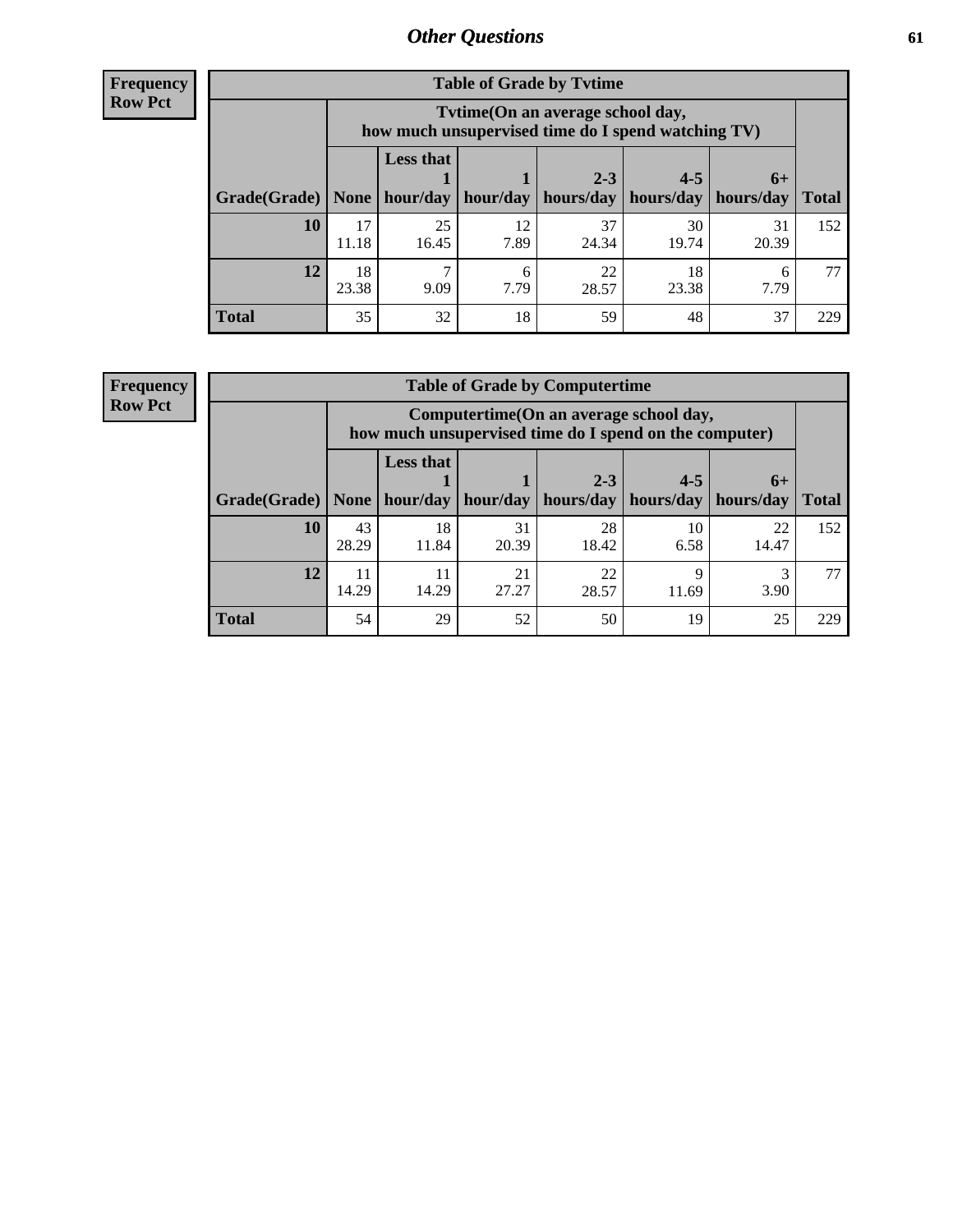#### *Questions about Driving Laws* **62** *Driving Questions were asked only of high school students.*

| <b>Frequency</b> |
|------------------|
| <b>Row Pct</b>   |

| <b>Table of Grade by License1</b> |                                                                  |                                                                                                                                           |                |             |               |              |  |  |  |
|-----------------------------------|------------------------------------------------------------------|-------------------------------------------------------------------------------------------------------------------------------------------|----------------|-------------|---------------|--------------|--|--|--|
|                                   |                                                                  | License1(During the first 6 months of driving<br>with a provisional license,<br>the only passengers who can ride with the<br>driver are:) |                |             |               |              |  |  |  |
| Grade(Grade)                      | <b>Parent or</b><br><b>Guardian</b>                              | Family<br><b>Members</b>                                                                                                                  | <b>Friends</b> | Anyone      | Don't<br>Know | <b>Total</b> |  |  |  |
| 10                                | 66<br>43.42                                                      | 19<br>12.50                                                                                                                               | 6<br>3.95      | 23<br>15.13 | 38<br>25.00   | 152          |  |  |  |
| 12                                | 34<br>20<br>11<br>11<br>14.29<br>1.30<br>14.29<br>25.97<br>44.16 |                                                                                                                                           |                |             |               |              |  |  |  |
| <b>Total</b>                      | 100                                                              | 30                                                                                                                                        | 7              | 34          | 58            | 229          |  |  |  |

| <b>Frequency</b> | <b>Table of Grade by License2</b> |                           |                  |                  |                                                                                                          |                      |              |  |  |
|------------------|-----------------------------------|---------------------------|------------------|------------------|----------------------------------------------------------------------------------------------------------|----------------------|--------------|--|--|
| <b>Row Pct</b>   |                                   |                           |                  |                  | License2(17 yr old drivers with a<br>provisional driver's license cannot<br>drive between the hours of:) |                      |              |  |  |
|                  | Grade(Grade)                      | <b>Midnight</b><br>to 6am | 1am<br>to<br>5am | 1am<br>to<br>6am | N <sub>0</sub><br>curfew<br>for $17$<br>year<br>olds                                                     | Don't<br><b>Know</b> | <b>Total</b> |  |  |
|                  | 10                                | 41<br>26.97               | 13<br>8.55       | 10<br>6.58       | 13<br>8.55                                                                                               | 75<br>49.34          | 152          |  |  |
|                  | 12                                | 37<br>48.05               | 9<br>11.69       | 1<br>1.30        | $\overline{4}$<br>5.19                                                                                   | 26<br>33.77          | 77           |  |  |
|                  | <b>Total</b>                      | 78                        | 22               | 11               | 17                                                                                                       | 101                  | 229          |  |  |

| Frequency      | <b>Table of Grade by License3</b> |                                                                              |            |              |           |                        |               |              |  |
|----------------|-----------------------------------|------------------------------------------------------------------------------|------------|--------------|-----------|------------------------|---------------|--------------|--|
| <b>Row Pct</b> |                                   | License3(For drivers under the age of<br>what level of alcohol is considered |            | 21,<br>DUI?) |           |                        |               |              |  |
|                | Grade(Grade)                      | Any<br>Amount                                                                | 0.02       | 0.04         | 0.06      | 0.08                   | Don't<br>know | <b>Total</b> |  |
|                | 10                                | 21<br>13.82                                                                  | 12<br>7.89 | 10<br>6.58   | 6<br>3.95 | 9<br>5.92              | 94<br>61.84   | 152          |  |
|                | 12                                | 12<br>15.58                                                                  | 5<br>6.49  | 6<br>7.79    | 5<br>6.49 | $\overline{7}$<br>9.09 | 42<br>54.55   | 77           |  |
|                | <b>Total</b>                      | 33                                                                           | 17         | 16           | 11        | 16                     | 136           | 229          |  |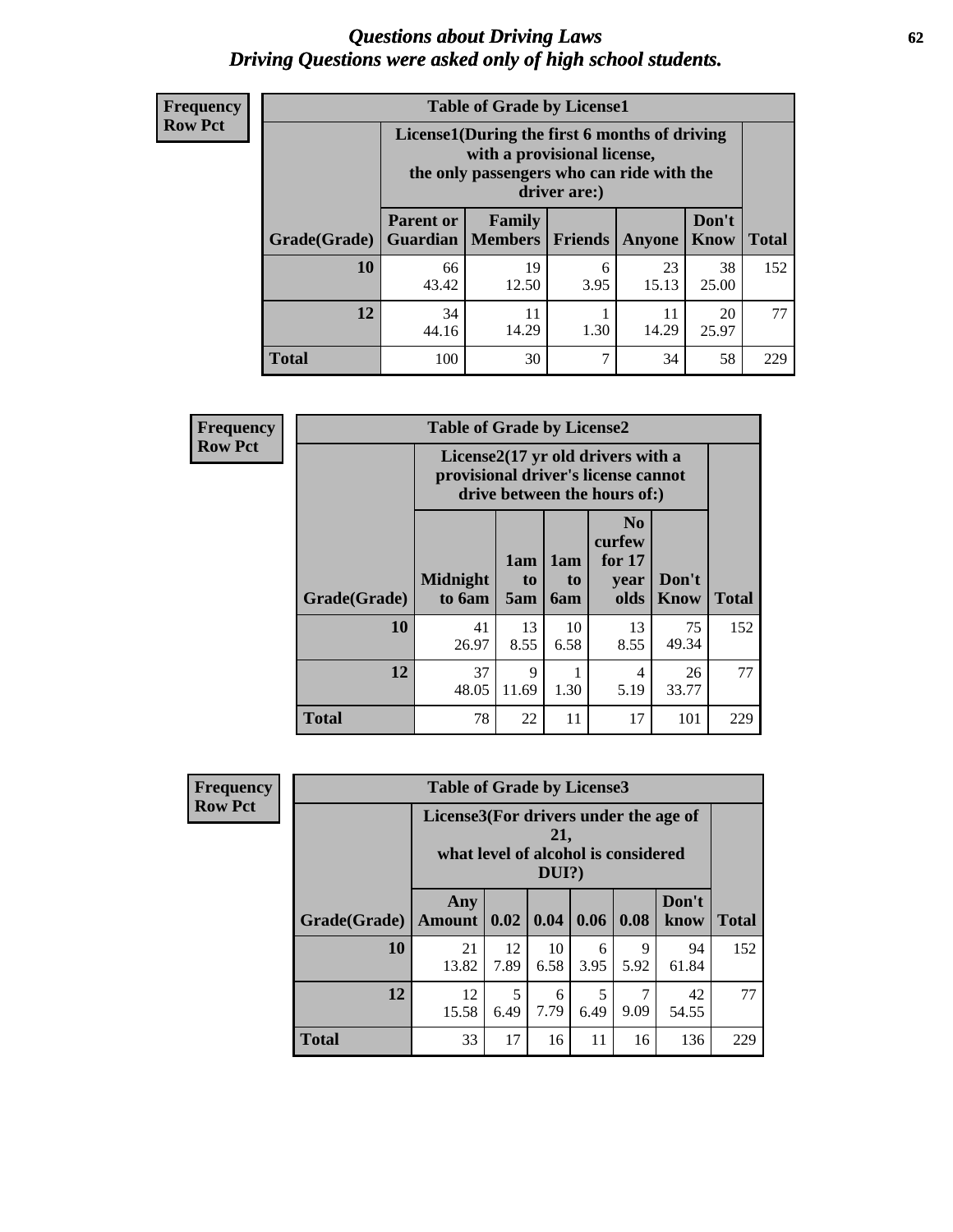#### *Questions about Driving Laws* **63** *Driving Questions were asked only of high school students.*

**Frequency Row Pct**

| <b>Table of Grade by License4</b> |            |                                                                                                                                                                                                                                                                                |             |             |           |             |     |  |  |
|-----------------------------------|------------|--------------------------------------------------------------------------------------------------------------------------------------------------------------------------------------------------------------------------------------------------------------------------------|-------------|-------------|-----------|-------------|-----|--|--|
|                                   |            | License4(A driver under 21 automatically<br>loses his/her license if caught exceeding the<br>posted speet limit by:)<br>Can't<br>lose<br><b>Depends</b><br>license<br>$15+$<br>$25+$<br>$35+$<br>Don't<br>for<br>on<br>mph<br><b>Total</b><br>speeding<br>know<br>mph<br>judge |             |             |           |             |     |  |  |
| Grade(Grade)                      | mph        |                                                                                                                                                                                                                                                                                |             |             |           |             |     |  |  |
| 10                                | 11<br>7.24 | 14<br>9.21                                                                                                                                                                                                                                                                     | 22<br>14.47 | 17<br>11.18 | 7<br>4.61 | 81<br>53.29 | 152 |  |  |
| 12                                | 6<br>7.79  | 13<br>7<br>$\overline{2}$<br>5<br>44<br>16.88<br>9.09<br>6.49<br>57.14<br>2.60                                                                                                                                                                                                 |             |             |           |             |     |  |  |
| <b>Total</b>                      | 17         | 21                                                                                                                                                                                                                                                                             | 35          | 19          | 12        | 125         | 229 |  |  |

| Frequency      | <b>Table of Grade by License5</b> |             |                                                                                                                                      |                     |       |
|----------------|-----------------------------------|-------------|--------------------------------------------------------------------------------------------------------------------------------------|---------------------|-------|
| <b>Row Pct</b> |                                   |             | License5(A)<br>Georgia teenager<br>with family<br>connections or a<br>good lawyer can<br>break a teen<br>driving law and<br>license) | keep their driver's |       |
|                | Grade(Grade)                      | <b>Yes</b>  | N <sub>0</sub>                                                                                                                       | Don't<br>know       | Total |
|                | 10                                | 20<br>13.16 | 48<br>31.58                                                                                                                          | 84<br>55.26         | 152   |
|                | 12                                | 9<br>11.69  | 38<br>49.35                                                                                                                          | 30<br>38.96         | 77    |
|                | Total                             | 29          | 86                                                                                                                                   | 114                 | 229   |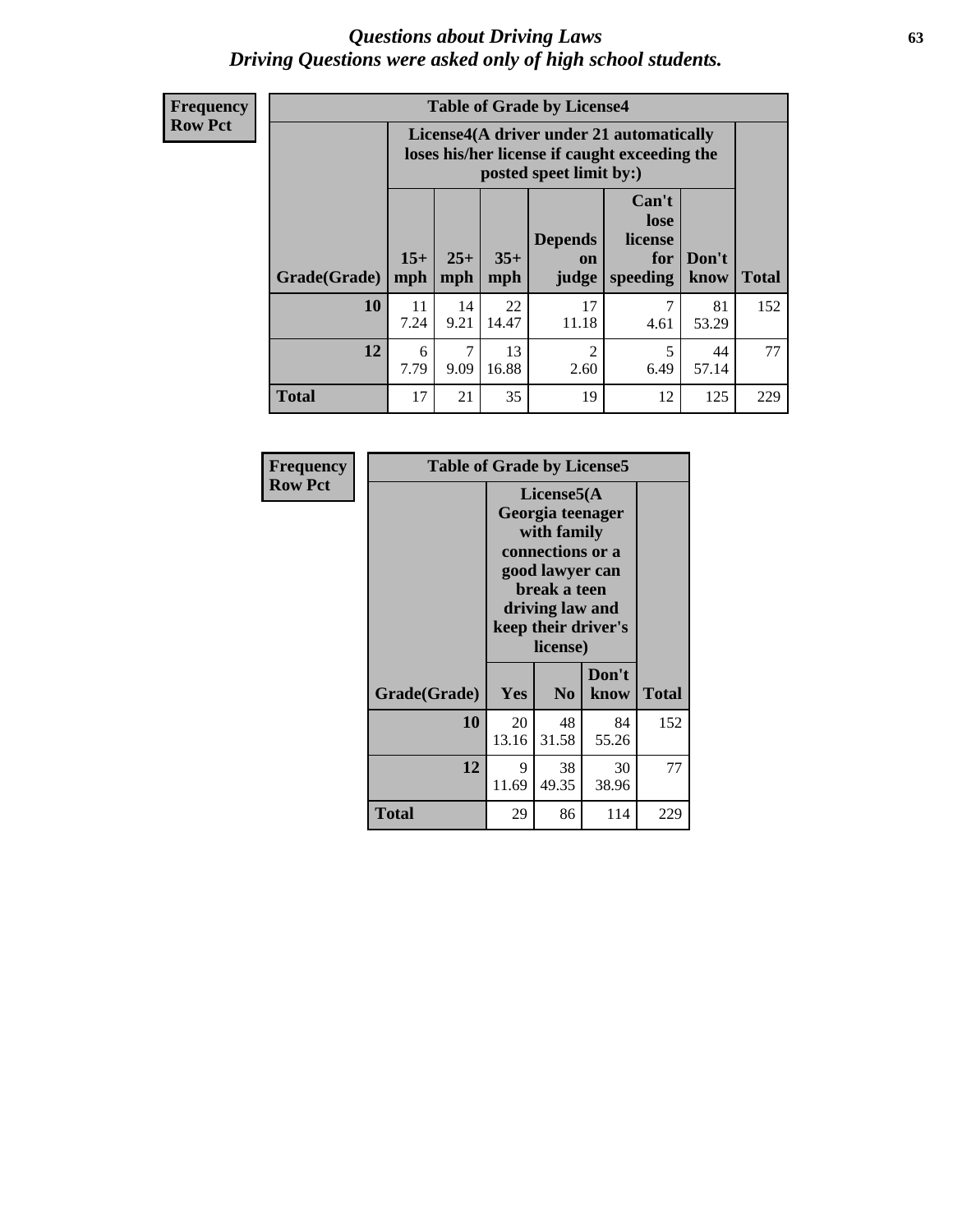#### *Questions about Driving Laws* **64** *Driving Questions were asked only of high school students.*

| <b>Frequency</b> | <b>Table of Grade by License6</b> |                                                                                                                                                 |                            |               |              |
|------------------|-----------------------------------|-------------------------------------------------------------------------------------------------------------------------------------------------|----------------------------|---------------|--------------|
| <b>Row Pct</b>   |                                   | License <sub>6</sub> (I know a<br>friend or<br>classmate that<br>broke a teen<br>driving law,<br>but was allowed to<br>keep his/her<br>license) |                            |               |              |
|                  | Grade(Grade)                      | <b>Yes</b>                                                                                                                                      | N <sub>0</sub>             | Don't<br>know | <b>Total</b> |
|                  | 10                                | 19<br>12.50                                                                                                                                     | 72<br>61<br>40.13<br>47.37 |               |              |
|                  | 12                                | 8<br>10.39                                                                                                                                      | 77                         |               |              |
|                  | Total                             | 27                                                                                                                                              | 101                        | 101           | 229          |

| <b>Frequency</b> | <b>Table of Grade by License7</b> |                                                                             |                                                                                               |                                            |                        |              |  |
|------------------|-----------------------------------|-----------------------------------------------------------------------------|-----------------------------------------------------------------------------------------------|--------------------------------------------|------------------------|--------------|--|
| <b>Row Pct</b>   |                                   |                                                                             | License7(A student under the age of 18 cam loser<br>his/her driving privileges if he or she:) |                                            |                        |              |  |
|                  | Grade(Grade)                      | <b>Have</b><br>more than<br>10<br>unexcused<br>absences<br>per school<br>yr | Drop out<br>without<br>graduating                                                             | Bring<br>alcohol/drugs/weapon<br>to school | All of<br>the<br>above | <b>Total</b> |  |
|                  | 10                                | 63<br>41.45                                                                 | 6<br>3.95                                                                                     | 6<br>3.95                                  | 77<br>50.66            | 152          |  |
|                  | 12                                | 26<br>33.77                                                                 | ⇁<br>9.09                                                                                     | 1.30                                       | 43<br>55.84            | 77           |  |
|                  | <b>Total</b>                      | 89                                                                          | 13                                                                                            | 7                                          | 120                    | 229          |  |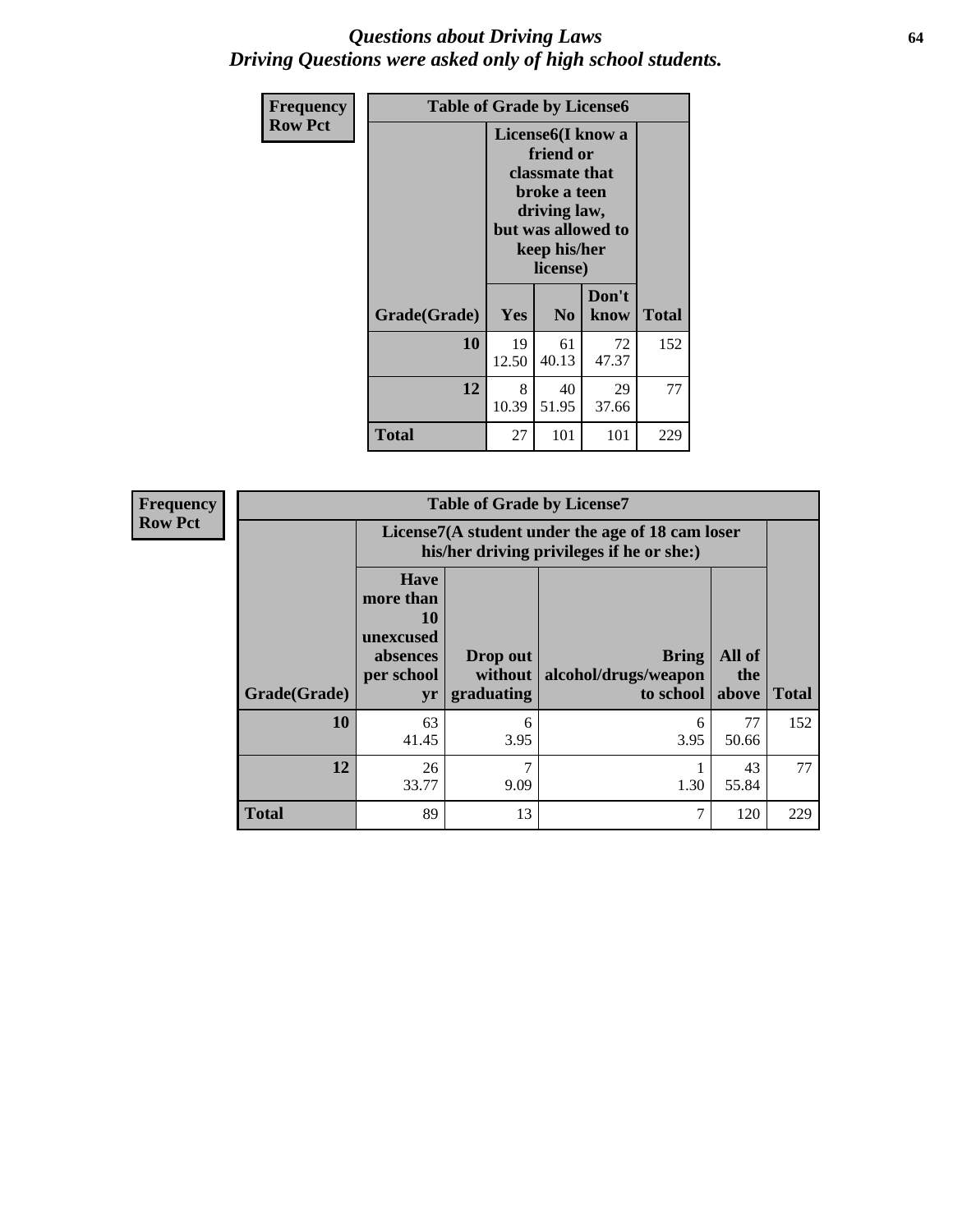# *Select Results by Gender* **65**

| Frequency      | <b>Table of SchoolClimate2 by Gender</b>          |                                 |                       |              |
|----------------|---------------------------------------------------|---------------------------------|-----------------------|--------------|
| <b>Col Pct</b> | SchoolClimate2(I<br>feel successful at<br>school) | Gender(Gender)<br><b>Female</b> | <b>Male</b>           | <b>Total</b> |
|                | <b>Strongly Agree</b>                             | 70<br>52.24                     | 52<br>54.74           | 122          |
|                | <b>Somewhat Agree</b>                             | 59<br>44.03                     | 35<br>36.84           | 94           |
|                | <b>Somewhat Disagree</b>                          | $\mathcal{L}$<br>1.49           | 6<br>6.32             | 8            |
|                | <b>Strongly Disagree</b>                          | 3<br>2.24                       | $\mathcal{L}$<br>2.11 | 5            |
|                | <b>Total</b>                                      | 134                             | 95                    | 229          |

| Frequency      | <b>Table of SchoolClimate6 by Gender</b>                 |                                 |             |              |  |
|----------------|----------------------------------------------------------|---------------------------------|-------------|--------------|--|
| <b>Col Pct</b> | <b>SchoolClimate6(Teachers</b><br>treat me with respect) | Gender(Gender)<br><b>Female</b> | <b>Male</b> | <b>Total</b> |  |
|                | <b>Strongly Agree</b>                                    | 45<br>33.58                     | 29<br>30.53 | 74           |  |
|                | <b>Somewhat Agree</b>                                    | 55<br>41.04                     | 38<br>40.00 | 93           |  |
|                | <b>Somewhat Disagree</b>                                 | 25<br>18.66                     | 18<br>18.95 | 43           |  |
|                | <b>Strongly Disagree</b>                                 | 9<br>6.72                       | 10<br>10.53 | 19           |  |
|                | <b>Total</b>                                             | 134                             | 95          | 229          |  |

| <b>Frequency</b> | <b>Table of SchoolClimate8 by Gender</b>                                             |               |                               |              |
|------------------|--------------------------------------------------------------------------------------|---------------|-------------------------------|--------------|
| <b>Col Pct</b>   | <b>SchoolClimate8(Students</b><br>are frequently<br>recognized for good<br>behavior) | <b>Female</b> | Gender(Gender)<br><b>Male</b> | <b>Total</b> |
|                  | <b>Strongly Agree</b>                                                                | 38<br>28.36   | 24<br>25.26                   | 62           |
|                  | <b>Somewhat Agree</b>                                                                | 55<br>41.04   | 44<br>46.32                   | 99           |
|                  | <b>Somewhat Disagree</b>                                                             | 28<br>20.90   | 18<br>18.95                   | 46           |
|                  | <b>Strongly Disagree</b>                                                             | 13<br>9.70    | 9<br>9.47                     | 22           |
|                  | Total                                                                                | 134           | 95                            | 229          |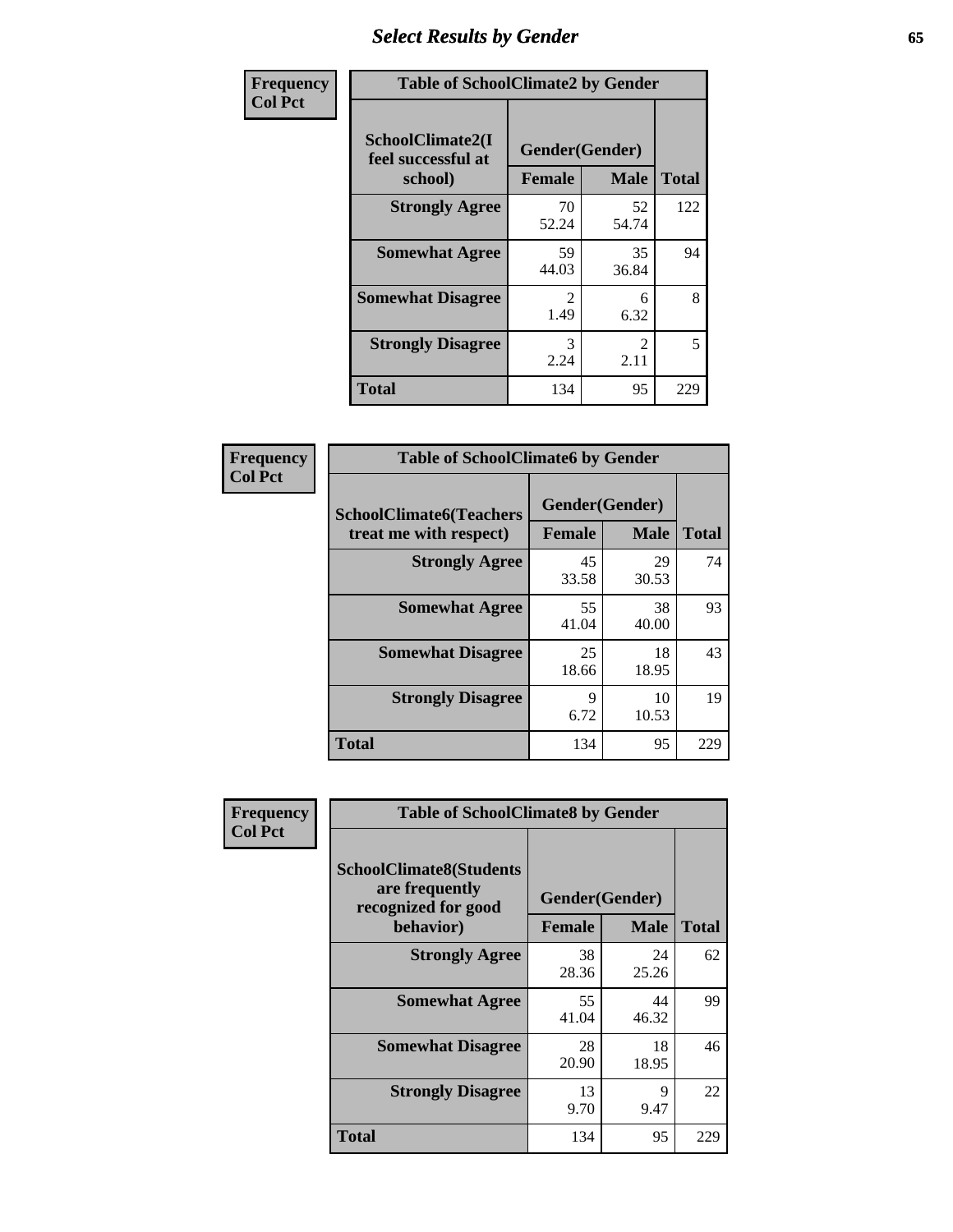# *Select Results by Gender* **66**

| Frequency      | <b>Table of Gender by Dropout</b> |                                                                        |                |              |
|----------------|-----------------------------------|------------------------------------------------------------------------|----------------|--------------|
| <b>Row Pct</b> |                                   | Dropout(I<br>have<br>thought<br>about<br>dropping<br>out of<br>school) |                |              |
|                | Gender(Gender)                    | Yes                                                                    | N <sub>0</sub> | <b>Total</b> |
|                | <b>Female</b>                     | 45<br>33.58                                                            | 89<br>66.42    | 134          |
|                | <b>Male</b>                       | 26<br>27.37                                                            | 69<br>72.63    | 95           |
|                | <b>Total</b>                      | 71                                                                     | 158            | 229          |

| <b>Frequency</b> | <b>Table of Gender by Dropoutreason</b> |                                                                    |              |                          |                                |              |              |
|------------------|-----------------------------------------|--------------------------------------------------------------------|--------------|--------------------------|--------------------------------|--------------|--------------|
| <b>Row Pct</b>   |                                         | Dropoutreason(If I dropped out the<br>reason would most likely be) |              |                          |                                |              |              |
|                  | Gender(Gender)                          | Won't<br><b>Drop</b><br>out                                        | <b>Bored</b> | Family<br><b>Reasons</b> | <b>Being</b><br><b>Bullied</b> | <b>Other</b> | <b>Total</b> |
|                  | Female                                  | 82<br>61.19                                                        | 14<br>10.45  | 5.22                     | 0.75                           | 30<br>22.39  | 134          |
|                  | <b>Male</b>                             | 59<br>62.11                                                        | 15<br>15.79  | 8<br>8.42                | 1.05                           | 12<br>12.63  | 95           |
|                  | <b>Total</b>                            | 141                                                                | 29           | 15                       | $\overline{c}$                 | 42           | 229          |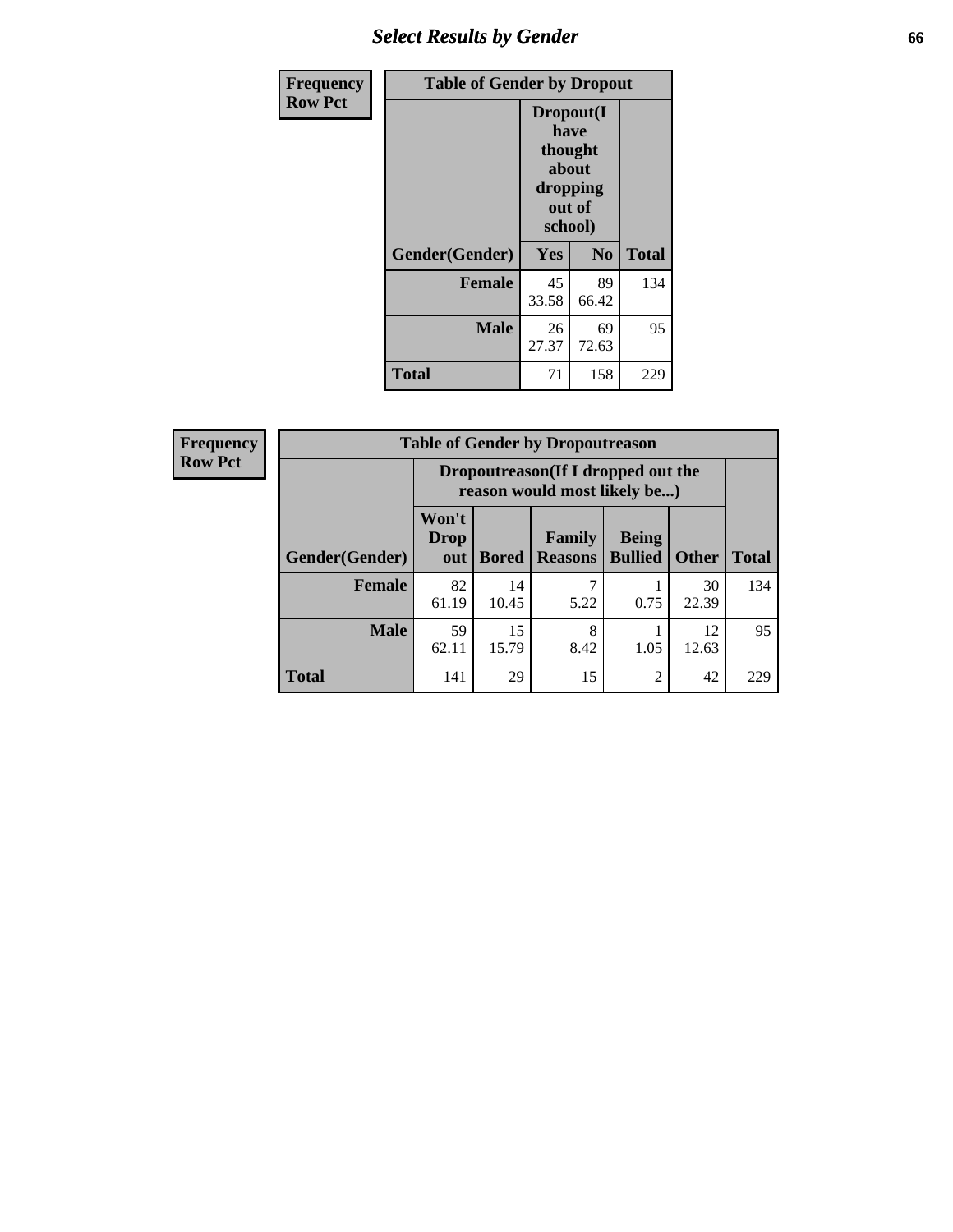*School Safety* **67**

| Frequency      | <b>Table of Gender by Bullied2</b> |                 |                |              |
|----------------|------------------------------------|-----------------|----------------|--------------|
| <b>Row Pct</b> |                                    | <b>Bullied2</b> |                |              |
|                | Gender(Gender)                     | <b>Yes</b>      | N <sub>0</sub> | <b>Total</b> |
|                | <b>Female</b>                      | 14<br>10.45     | 120<br>89.55   | 134          |
|                | <b>Male</b>                        | 5.26            | 90<br>94.74    | 95           |
|                | <b>Total</b>                       | 19              | 210            | 229          |

| Frequency      | <b>Table of Gender by Bulliedothers2</b> |                       |                |              |
|----------------|------------------------------------------|-----------------------|----------------|--------------|
| <b>Row Pct</b> |                                          | <b>Bulliedothers2</b> |                |              |
|                | Gender(Gender)                           | Yes                   | N <sub>0</sub> | <b>Total</b> |
|                | <b>Female</b>                            | 17<br>12.69           | 117<br>87.31   | 134          |
|                | <b>Male</b>                              | 8<br>8.42             | 87<br>91.58    | 95           |
|                | <b>Total</b>                             | 25                    | 204            | 229          |

| Frequency      | <b>Table of Gender by Weaponschool2</b> |               |                |              |
|----------------|-----------------------------------------|---------------|----------------|--------------|
| <b>Row Pct</b> |                                         | Weaponschool2 |                |              |
|                | Gender(Gender)                          | <b>Yes</b>    | N <sub>0</sub> | <b>Total</b> |
|                | <b>Female</b>                           | 4<br>2.99     | 130<br>97.01   | 134          |
|                | <b>Male</b>                             | 3<br>3.16     | 92<br>96.84    | 95           |
|                | <b>Total</b>                            |               | 222            | 229          |

| Frequency      | <b>Table of Gender by Absentunsafe2</b> |               |                |              |
|----------------|-----------------------------------------|---------------|----------------|--------------|
| <b>Row Pct</b> |                                         | Absentunsafe2 |                |              |
|                | Gender(Gender)                          | Yes           | N <sub>0</sub> | <b>Total</b> |
|                | <b>Female</b>                           | 4<br>2.99     | 130<br>97.01   | 134          |
|                | <b>Male</b>                             | 3.16          | 92<br>96.84    | 95           |
|                | <b>Total</b>                            |               | 222            | 229          |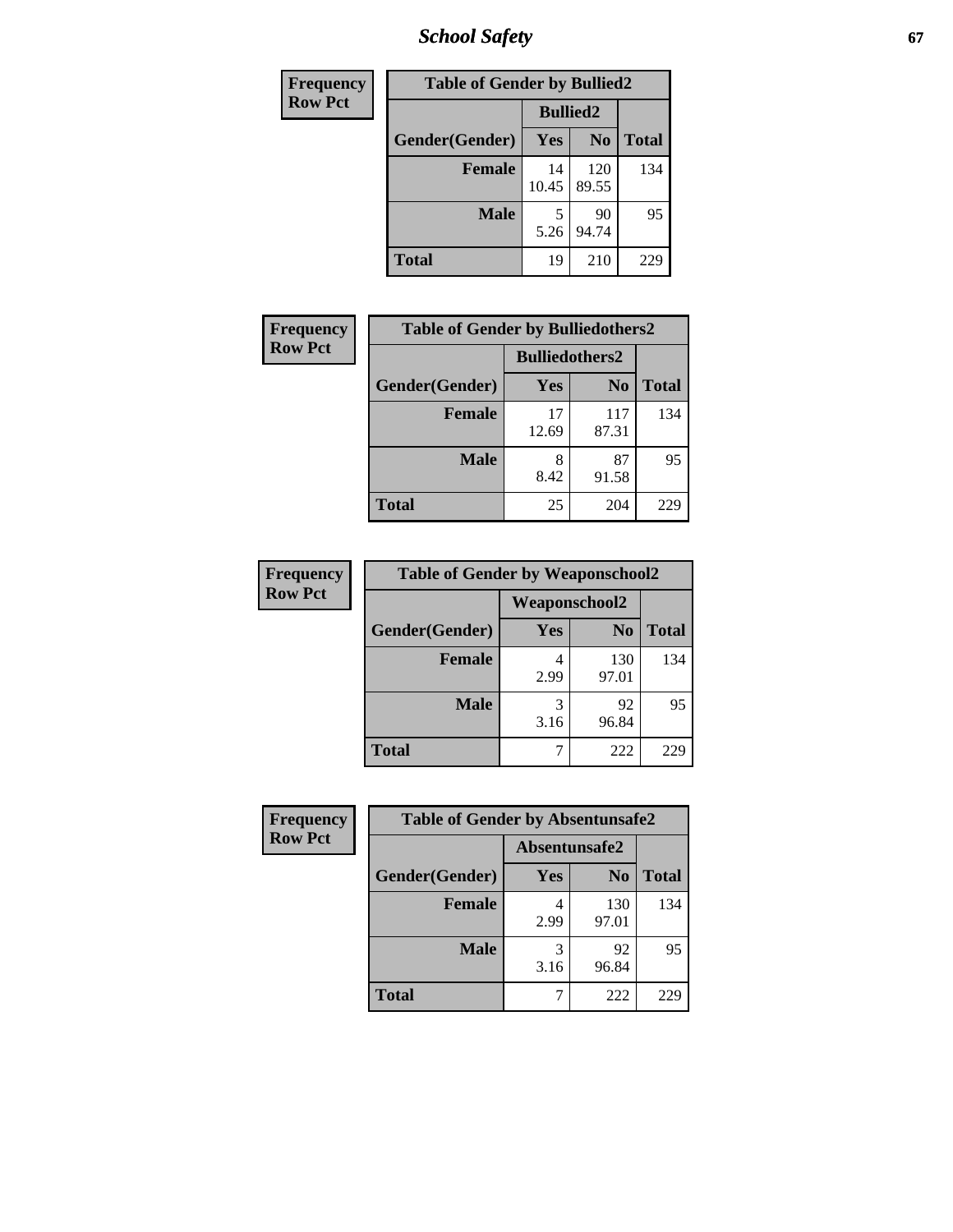*School Safety* **68**

| Frequency      | <b>Table of Gender by Gangself</b> |                                                                                                |                |              |
|----------------|------------------------------------|------------------------------------------------------------------------------------------------|----------------|--------------|
| <b>Row Pct</b> |                                    | Gangself(I<br>have<br>participated<br>in illegal gang<br>activities in<br>the past 30<br>days) |                |              |
|                | Gender(Gender)                     | Yes                                                                                            | N <sub>0</sub> | <b>Total</b> |
|                | <b>Female</b>                      | 9<br>6.72                                                                                      | 125<br>93.28   | 134          |
|                | <b>Male</b>                        | 16<br>16.84                                                                                    | 79<br>83.16    | 95           |
|                | <b>Total</b>                       | 25                                                                                             | 204            | 229          |

| Frequency      | <b>Table of Gender by Gangpeers</b> |                                                                                                                             |                |              |
|----------------|-------------------------------------|-----------------------------------------------------------------------------------------------------------------------------|----------------|--------------|
| <b>Row Pct</b> |                                     | <b>Gangpeers</b> (I<br>have friends<br>who have<br>participated<br>in illegal gang<br>activities in<br>the past 30<br>days) |                |              |
|                | Gender(Gender)                      | Yes                                                                                                                         | N <sub>0</sub> | <b>Total</b> |
|                | <b>Female</b>                       | 41<br>30.60                                                                                                                 | 93<br>69.40    | 134          |
|                | <b>Male</b>                         | 37<br>38.95                                                                                                                 | 58<br>61.05    | 95           |
|                | Total                               | 78                                                                                                                          | 151            | 229          |

| Frequency      | <b>Table of Gender by Pickedon2</b> |             |                |              |
|----------------|-------------------------------------|-------------|----------------|--------------|
| <b>Row Pct</b> |                                     | Pickedon2   |                |              |
|                | Gender(Gender)                      | <b>Yes</b>  | N <sub>0</sub> | <b>Total</b> |
|                | <b>Female</b>                       | 28<br>20.90 | 106<br>79.10   | 134          |
|                | <b>Male</b>                         | 11<br>11.58 | 84<br>88.42    | 95           |
|                | <b>Total</b>                        | 39          | 190            | 229          |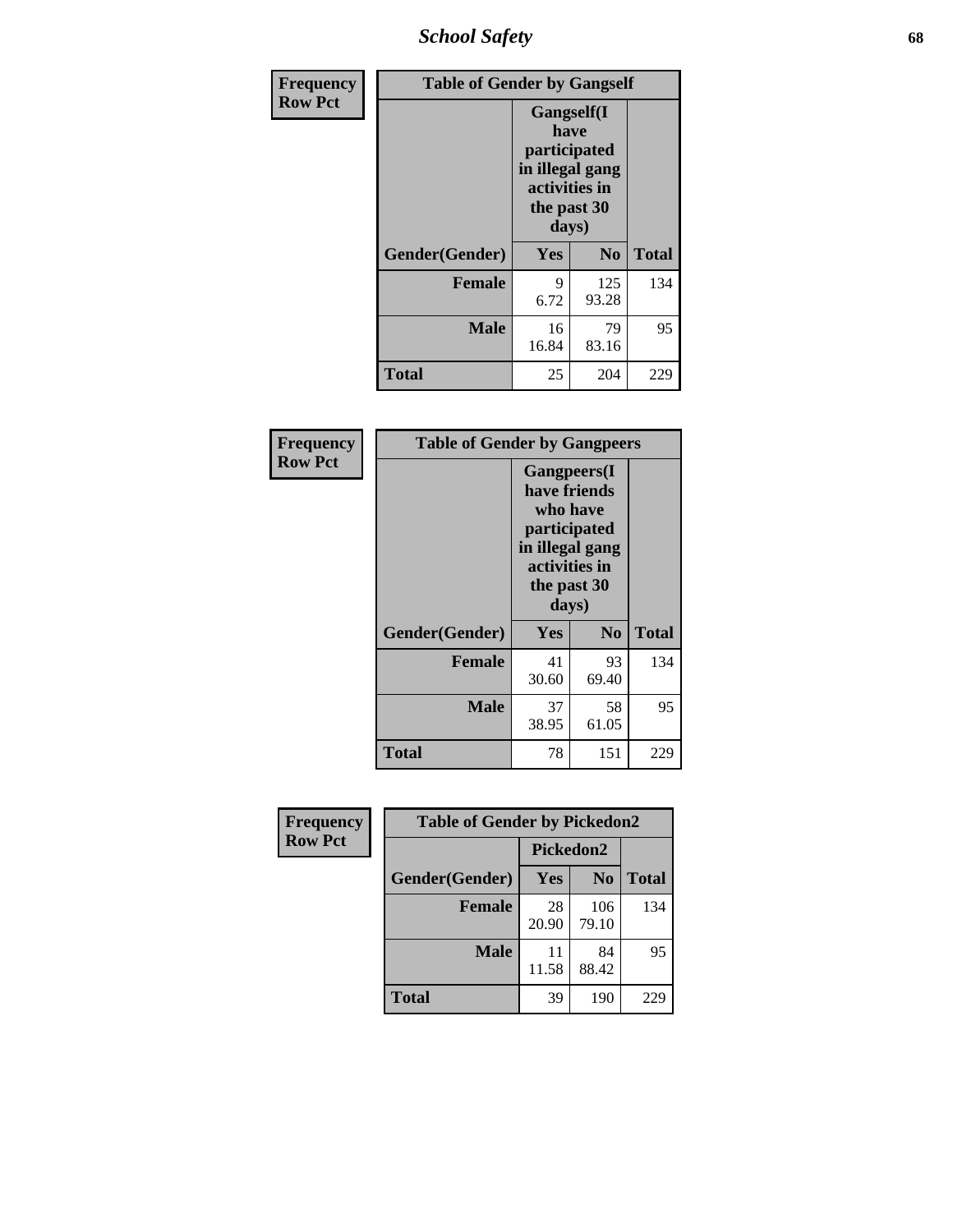*School Safety* **69**

| Frequency      | <b>Table of Gender by Safeschool2</b> |             |                |              |
|----------------|---------------------------------------|-------------|----------------|--------------|
| <b>Row Pct</b> |                                       | Safeschool2 |                |              |
|                | Gender(Gender)                        | Yes         | N <sub>0</sub> | <b>Total</b> |
|                | <b>Female</b>                         | 78<br>58.21 | 56<br>41.79    | 134          |
|                | <b>Male</b>                           | 54<br>56.84 | 41<br>43.16    | 95           |
|                | <b>Total</b>                          | 132         | 97             | 229          |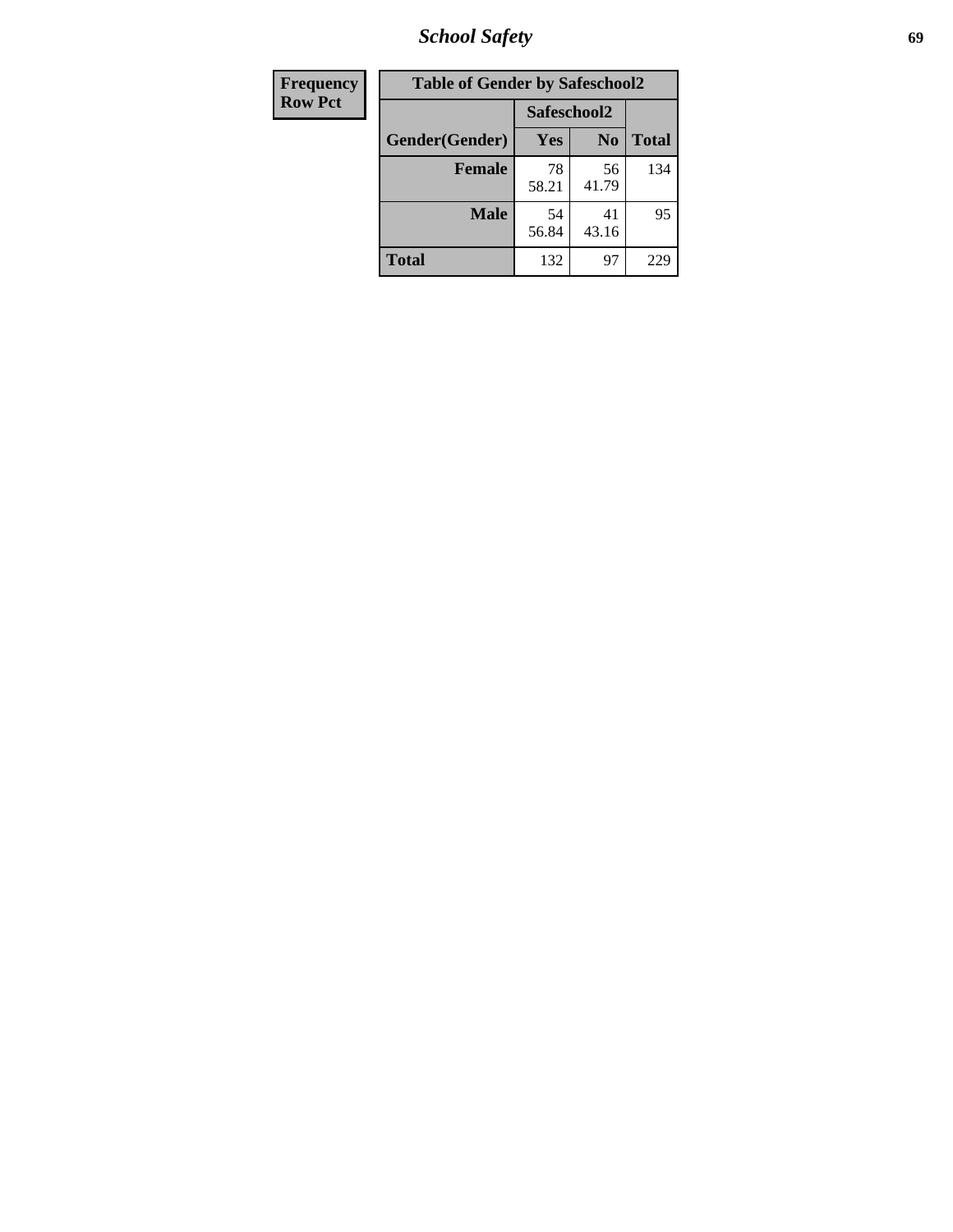# *Incidence of Drug Use* **70**

| <b>Frequency</b> | <b>Table of Gender by AlcoholAlt</b> |                                          |                |              |
|------------------|--------------------------------------|------------------------------------------|----------------|--------------|
| <b>Row Pct</b>   |                                      | AlcoholAlt(Alcohol<br>use, past 30 days) |                |              |
|                  | Gender(Gender)                       | Yes                                      | N <sub>0</sub> | <b>Total</b> |
|                  | <b>Female</b>                        | 15<br>11.19                              | 119<br>88.81   | 134          |
|                  | <b>Male</b>                          | 15<br>15.79                              | 80<br>84.21    | 95           |
|                  | <b>Total</b>                         | 30                                       | 199            | 229          |

| <b>Frequency</b> | <b>Table of Gender by TobaccoAny</b> |            |                                          |              |
|------------------|--------------------------------------|------------|------------------------------------------|--------------|
| <b>Row Pct</b>   |                                      |            | TobaccoAny(Tobacco<br>use, past 30 days) |              |
|                  | Gender(Gender)                       | <b>Yes</b> | N <sub>0</sub>                           | <b>Total</b> |
|                  | <b>Female</b>                        | 2.99       | 130<br>97.01                             | 134          |
|                  | <b>Male</b>                          | 6<br>6.32  | 89<br>93.68                              | 95           |
|                  | <b>Total</b>                         | 10         | 219                                      | 229          |

| <b>Frequency</b> | <b>Table of Gender by MarijuanaAlt</b> |                    |                        |              |
|------------------|----------------------------------------|--------------------|------------------------|--------------|
| <b>Row Pct</b>   |                                        | use, past 30 days) | MarijuanaAlt(Marijuana |              |
|                  | Gender(Gender)                         | <b>Yes</b>         | N <sub>0</sub>         | <b>Total</b> |
|                  | <b>Female</b>                          | 9<br>6.72          | 125<br>93.28           | 134          |
|                  | <b>Male</b>                            | 17<br>17.89        | 78<br>82.11            | 95           |
|                  | <b>Total</b>                           | 26                 | 203                    | 229          |

| <b>Frequency</b> | <b>Table of Gender by OtherDrugAny</b> |                         |                           |              |
|------------------|----------------------------------------|-------------------------|---------------------------|--------------|
| <b>Row Pct</b>   |                                        | drug use, past 30 days) | <b>OtherDrugAny(Other</b> |              |
|                  | Gender(Gender)                         | <b>Yes</b>              | N <sub>0</sub>            | <b>Total</b> |
|                  | <b>Female</b>                          | 5.22                    | 127<br>94.78              | 134          |
|                  | <b>Male</b>                            | 3<br>3.16               | 92<br>96.84               | 95           |
|                  | <b>Total</b>                           | 10                      | 219                       | 229          |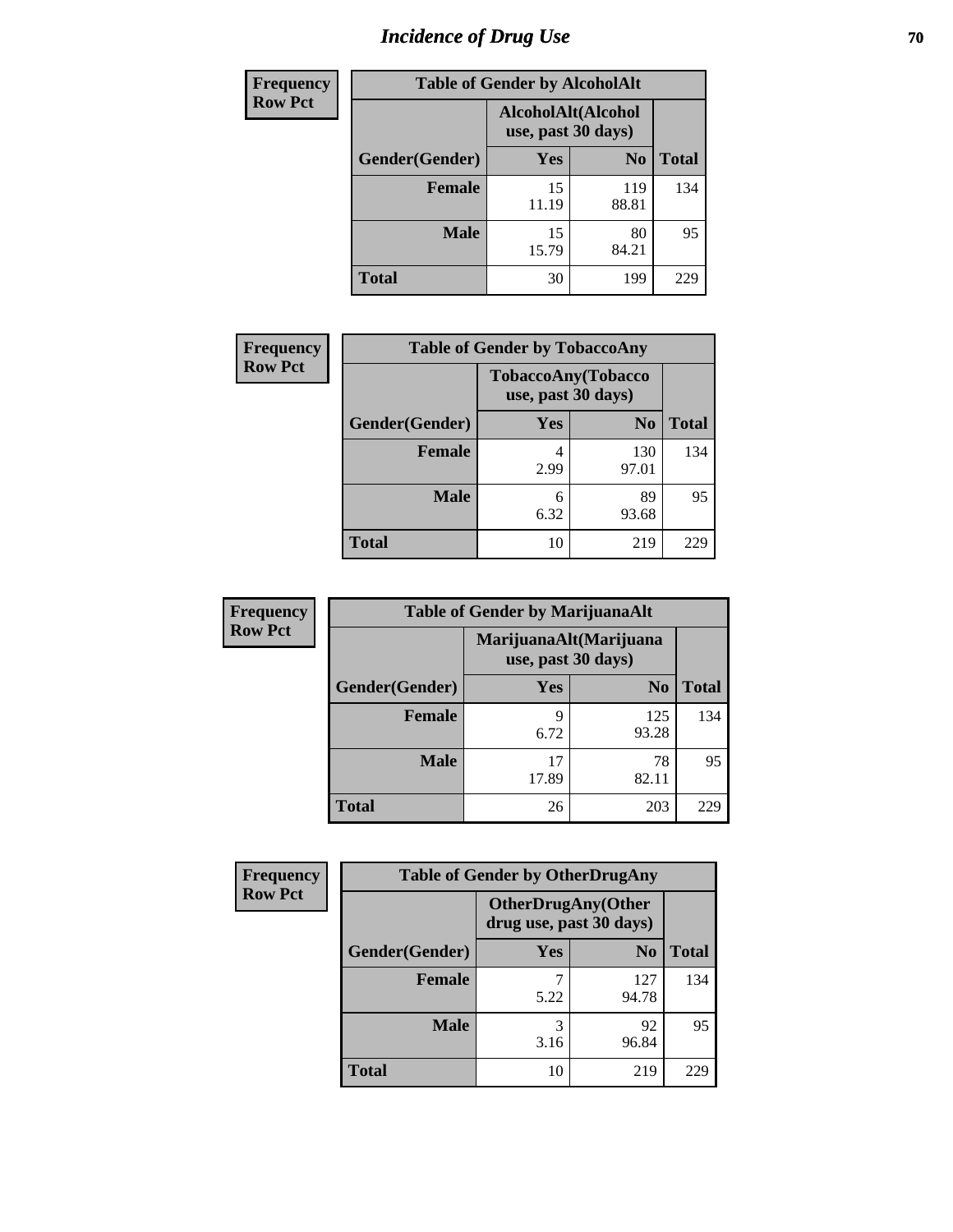#### *Average Age at Onset of Use* **71** *Results for "Average Age at Onset of Use" questions exclude students who said they did not use that substance*

#### **Gender=Female**

| <b>Variable</b>                 | Label                                                              | <b>Mean</b> |
|---------------------------------|--------------------------------------------------------------------|-------------|
| Alcoholinit2                    | I started using alcohol when I was                                 | 13.29       |
| Cigarettesinit2                 | I started smoking tobacco when I was                               | 14.63       |
| Smokelessinit2                  | I started chewing tobacco when I was                               | 18.00       |
| Marijuanainit2                  | I started using marijuana when I was                               | 14.05       |
| Cocaineinit2                    | I started using cocaine when I was                                 | 18.00       |
| Inhalantsinit2                  | I started using inhalants when I was                               | 18.00       |
| Steroidsinit2                   | I started using steroids when I was                                | 18.00       |
| Ecstasyinit2                    | I started using ecstasy when I was                                 | 18.00       |
| Methinit2                       | I started using methamphetamines when I was                        | 18.00       |
| Hallucinogensinit2              | I started using hallucinogens when I was                           | 18.00       |
| Prescription in it <sub>2</sub> | I started using prescription drugs not prescribed to me when I was | 13.17       |

#### **Gender=Male**

| <b>Variable</b>                 | Label                                                              | <b>Mean</b> |
|---------------------------------|--------------------------------------------------------------------|-------------|
| Alcoholinit2                    | I started using alcohol when I was                                 | 13.56       |
| Cigarettesinit2                 | I started smoking tobacco when I was                               | 10.56       |
| Smokelessinit2                  | I started chewing tobacco when I was                               | 13.00       |
| Marijuanainit2                  | I started using marijuana when I was                               | 13.96       |
| Cocaineinit2                    | I started using cocaine when I was                                 | 8.00        |
| Inhalantsinit2                  | I started using inhalants when I was                               | 11.33       |
| Steroidsinit2                   | I started using steroids when I was                                | 12.00       |
| Ecstasyinit2                    | I started using ecstasy when I was                                 | 12.00       |
| Methinit2                       | I started using methamphetamines when I was                        | 10.00       |
| Hallucinogensinit2              | I started using hallucinogens when I was                           | 12.50       |
| Prescription in it <sub>2</sub> | I started using prescription drugs not prescribed to me when I was | 11.75       |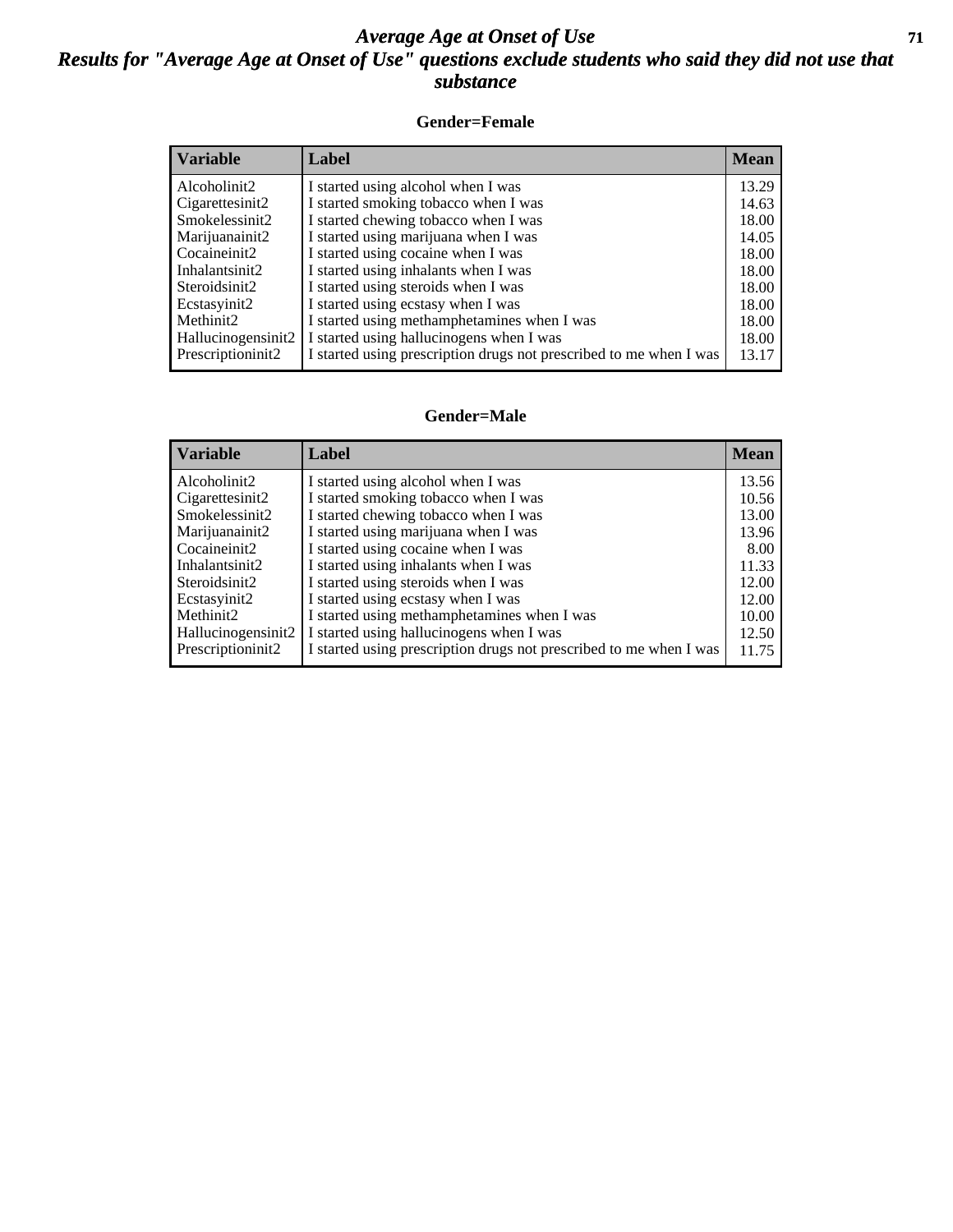# *I Think These Drugs are Harmful* **72**

| <b>Frequency</b> | <b>Table of Gender by Alcoholharmdich</b> |                                                   |                |              |
|------------------|-------------------------------------------|---------------------------------------------------|----------------|--------------|
| <b>Row Pct</b>   |                                           | Alcoholharmdich(I<br>think alcohol is<br>harmful) |                |              |
|                  | Gender(Gender)                            | <b>Yes</b>                                        | N <sub>0</sub> | <b>Total</b> |
|                  | <b>Female</b>                             | 113<br>84.33                                      | 21<br>15.67    | 134          |
|                  | <b>Male</b>                               | 76<br>80.00                                       | 19<br>20.00    | 95           |
|                  | <b>Total</b>                              | 189                                               | 40             | 229          |

| Frequency      | <b>Table of Gender by Tobaccoharmdich</b> |                              |                   |              |
|----------------|-------------------------------------------|------------------------------|-------------------|--------------|
| <b>Row Pct</b> |                                           | think tobacco is<br>harmful) | Tobaccoharmdich(I |              |
|                | Gender(Gender)                            | Yes                          | N <sub>0</sub>    | <b>Total</b> |
|                | <b>Female</b>                             | 120<br>89.55                 | 14<br>10.45       | 134          |
|                | <b>Male</b>                               | 84<br>88.42                  | 11<br>11.58       | 95           |
|                | <b>Total</b>                              | 204                          | 25                | 229          |

| Frequency      | <b>Table of Gender by Marijuanaharmdich</b> |                                |                     |              |
|----------------|---------------------------------------------|--------------------------------|---------------------|--------------|
| <b>Row Pct</b> |                                             | think marijuana is<br>harmful) | Marijuanaharmdich(I |              |
|                | Gender(Gender)                              | <b>Yes</b>                     | N <sub>0</sub>      | <b>Total</b> |
|                | <b>Female</b>                               | 112<br>83.58                   | 22<br>16.42         | 134          |
|                | <b>Male</b>                                 | 66<br>69.47                    | 29<br>30.53         | 95           |
|                | <b>Total</b>                                | 178                            | 51                  | 229          |

| Frequency      | <b>Table of Gender by Otherdrugharmdich</b> |                                                          |                |              |  |
|----------------|---------------------------------------------|----------------------------------------------------------|----------------|--------------|--|
| <b>Row Pct</b> |                                             | Otherdrugharmdich(I<br>think other drugs are<br>harmful) |                |              |  |
|                | Gender(Gender)                              | <b>Yes</b>                                               | N <sub>0</sub> | <b>Total</b> |  |
|                | <b>Female</b>                               | 124<br>92.54                                             | 10<br>7.46     | 134          |  |
|                | <b>Male</b>                                 | 82<br>86.32                                              | 13<br>13.68    | 95           |  |
|                | <b>Total</b>                                | 206                                                      | 23             | 229          |  |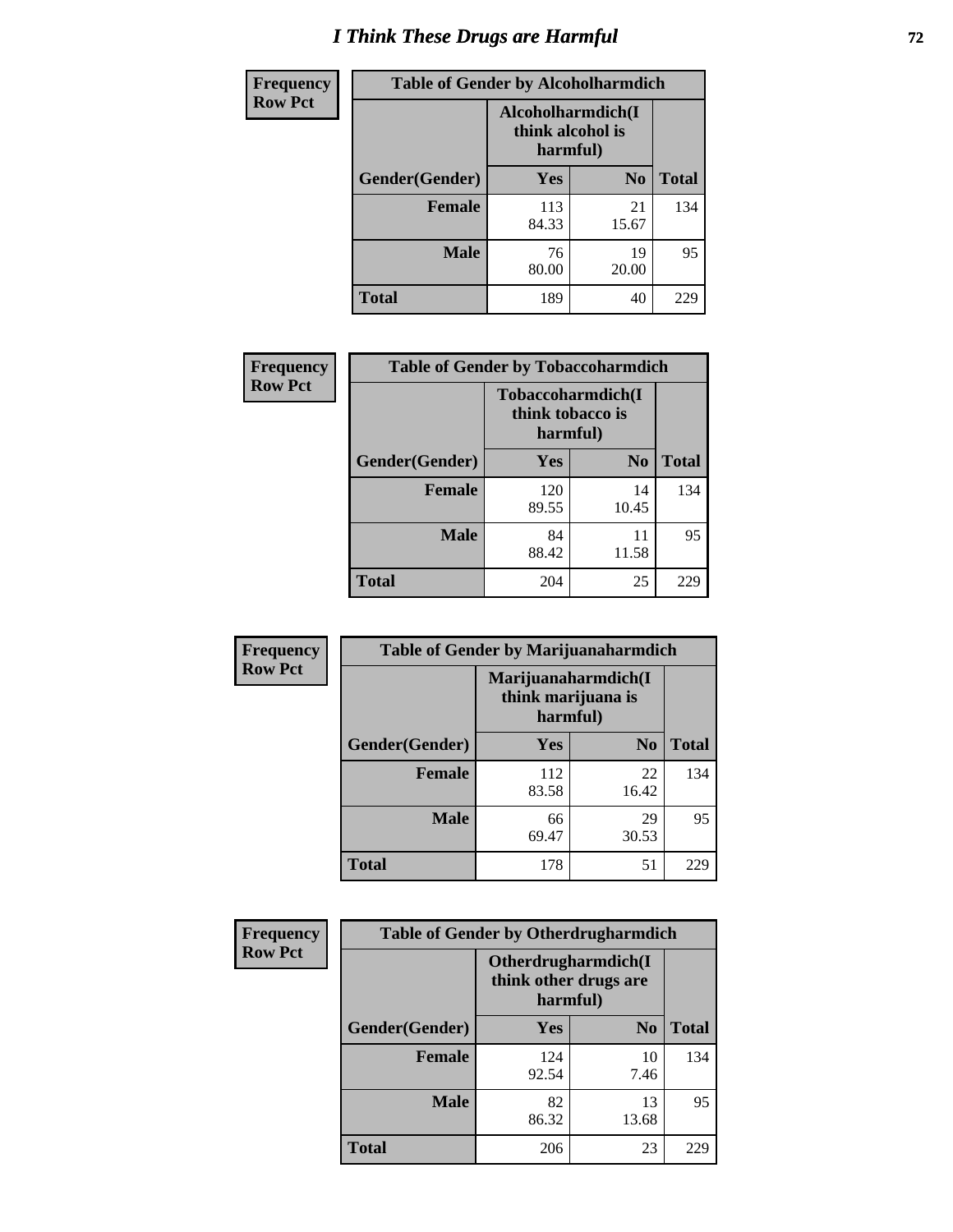| <b>Frequency</b> | <b>Table of Gender by Alcohollocation1</b> |                                                               |             |              |
|------------------|--------------------------------------------|---------------------------------------------------------------|-------------|--------------|
| <b>Row Pct</b>   |                                            | <b>Alcohollocation1(Places</b><br><b>Friends Use Alcohol)</b> |             |              |
|                  | Gender(Gender)                             |                                                               | Do Not Use  | <b>Total</b> |
|                  | <b>Female</b>                              | 60<br>44.78                                                   | 74<br>55.22 | 134          |
|                  | <b>Male</b>                                | 40<br>42.11                                                   | 55<br>57.89 | 95           |
|                  | <b>Total</b>                               | 100                                                           | 129         | 229          |

| <b>Frequency</b> | <b>Table of Gender by Alcohollocation2</b> |                                                               |             |              |
|------------------|--------------------------------------------|---------------------------------------------------------------|-------------|--------------|
| <b>Row Pct</b>   |                                            | <b>Alcohollocation2(Places</b><br><b>Friends Use Alcohol)</b> |             |              |
|                  | Gender(Gender)                             |                                                               | Home        | <b>Total</b> |
|                  | <b>Female</b>                              | 88<br>65.67                                                   | 46<br>34.33 | 134          |
|                  | <b>Male</b>                                | 69<br>72.63                                                   | 26<br>27.37 | 95           |
|                  | <b>Total</b>                               | 157                                                           | 72          | 229          |

| Frequency      | <b>Table of Gender by Alcohollocation3</b> |                                                               |               |              |
|----------------|--------------------------------------------|---------------------------------------------------------------|---------------|--------------|
| <b>Row Pct</b> |                                            | <b>Alcohollocation3(Places</b><br><b>Friends Use Alcohol)</b> |               |              |
|                | Gender(Gender)                             |                                                               | <b>School</b> | <b>Total</b> |
|                | <b>Female</b>                              | 115<br>85.82                                                  | 19<br>14.18   | 134          |
|                | <b>Male</b>                                | 87<br>91.58                                                   | 8<br>8.42     | 95           |
|                | <b>Total</b>                               | 202                                                           | 27            | 229          |

| Frequency      | <b>Table of Gender by Alcohollocation4</b> |                                                               |             |              |
|----------------|--------------------------------------------|---------------------------------------------------------------|-------------|--------------|
| <b>Row Pct</b> |                                            | <b>Alcohollocation4(Places</b><br><b>Friends Use Alcohol)</b> |             |              |
|                | <b>Gender</b> (Gender)                     |                                                               | Car         | <b>Total</b> |
|                | <b>Female</b>                              | 118<br>88.06                                                  | 16<br>11.94 | 134          |
|                | <b>Male</b>                                | 88<br>92.63                                                   | 7.37        | 95           |
|                | <b>Total</b>                               | 206                                                           | 23          | 229          |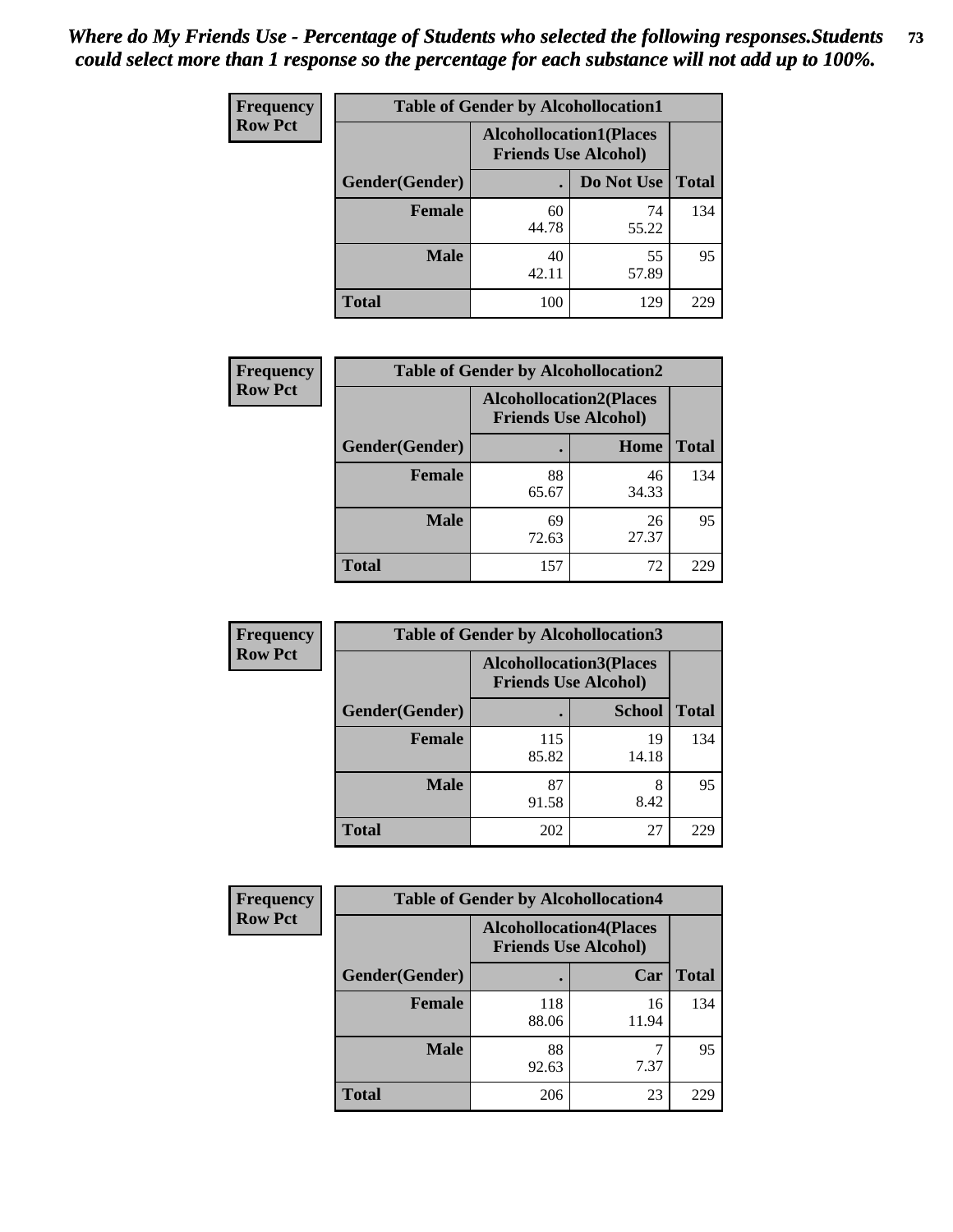| <b>Frequency</b> | <b>Table of Gender by Alcohollocation5</b> |                                                                |                                 |              |
|------------------|--------------------------------------------|----------------------------------------------------------------|---------------------------------|--------------|
| <b>Row Pct</b>   |                                            | <b>Alcohollocation5</b> (Places<br><b>Friends Use Alcohol)</b> |                                 |              |
|                  | Gender(Gender)                             |                                                                | <b>Friend's</b><br><b>House</b> | <b>Total</b> |
|                  | <b>Female</b>                              | 101<br>75.37                                                   | 33<br>24.63                     | 134          |
|                  | <b>Male</b>                                | 70<br>73.68                                                    | 25<br>26.32                     | 95           |
|                  | <b>Total</b>                               | 171                                                            | 58                              | 229          |

| <b>Frequency</b> | <b>Table of Gender by Alcohollocation6</b> |                                                               |              |              |
|------------------|--------------------------------------------|---------------------------------------------------------------|--------------|--------------|
| <b>Row Pct</b>   |                                            | <b>Alcohollocation6(Places</b><br><b>Friends Use Alcohol)</b> |              |              |
|                  | Gender(Gender)                             |                                                               | <b>Other</b> | <b>Total</b> |
|                  | <b>Female</b>                              | 103<br>76.87                                                  | 31<br>23.13  | 134          |
|                  | <b>Male</b>                                | 77<br>81.05                                                   | 18<br>18.95  | 95           |
|                  | <b>Total</b>                               | 180                                                           | 49           | 229          |

| Frequency      | <b>Table of Gender by Tobaccolocation1</b> |                                                               |              |              |  |
|----------------|--------------------------------------------|---------------------------------------------------------------|--------------|--------------|--|
| <b>Row Pct</b> |                                            | <b>Tobaccolocation1(Places</b><br><b>Friends Use Tobacco)</b> |              |              |  |
|                | Gender(Gender)                             |                                                               | Do Not Use   | <b>Total</b> |  |
|                | Female                                     | 19<br>14.18                                                   | 115<br>85.82 | 134          |  |
|                | <b>Male</b>                                | 27<br>28.42                                                   | 68<br>71.58  | 95           |  |
|                | <b>Total</b>                               | 46                                                            | 183          | 229          |  |

| Frequency      | <b>Table of Gender by Tobaccolocation2</b> |                                                               |             |              |
|----------------|--------------------------------------------|---------------------------------------------------------------|-------------|--------------|
| <b>Row Pct</b> |                                            | <b>Tobaccolocation2(Places</b><br><b>Friends Use Tobacco)</b> |             |              |
|                | Gender(Gender)                             |                                                               | Home        | <b>Total</b> |
|                | Female                                     | 115<br>85.82                                                  | 19<br>14.18 | 134          |
|                | <b>Male</b>                                | 76<br>80.00                                                   | 19<br>20.00 | 95           |
|                | <b>Total</b>                               | 191                                                           | 38          | 229          |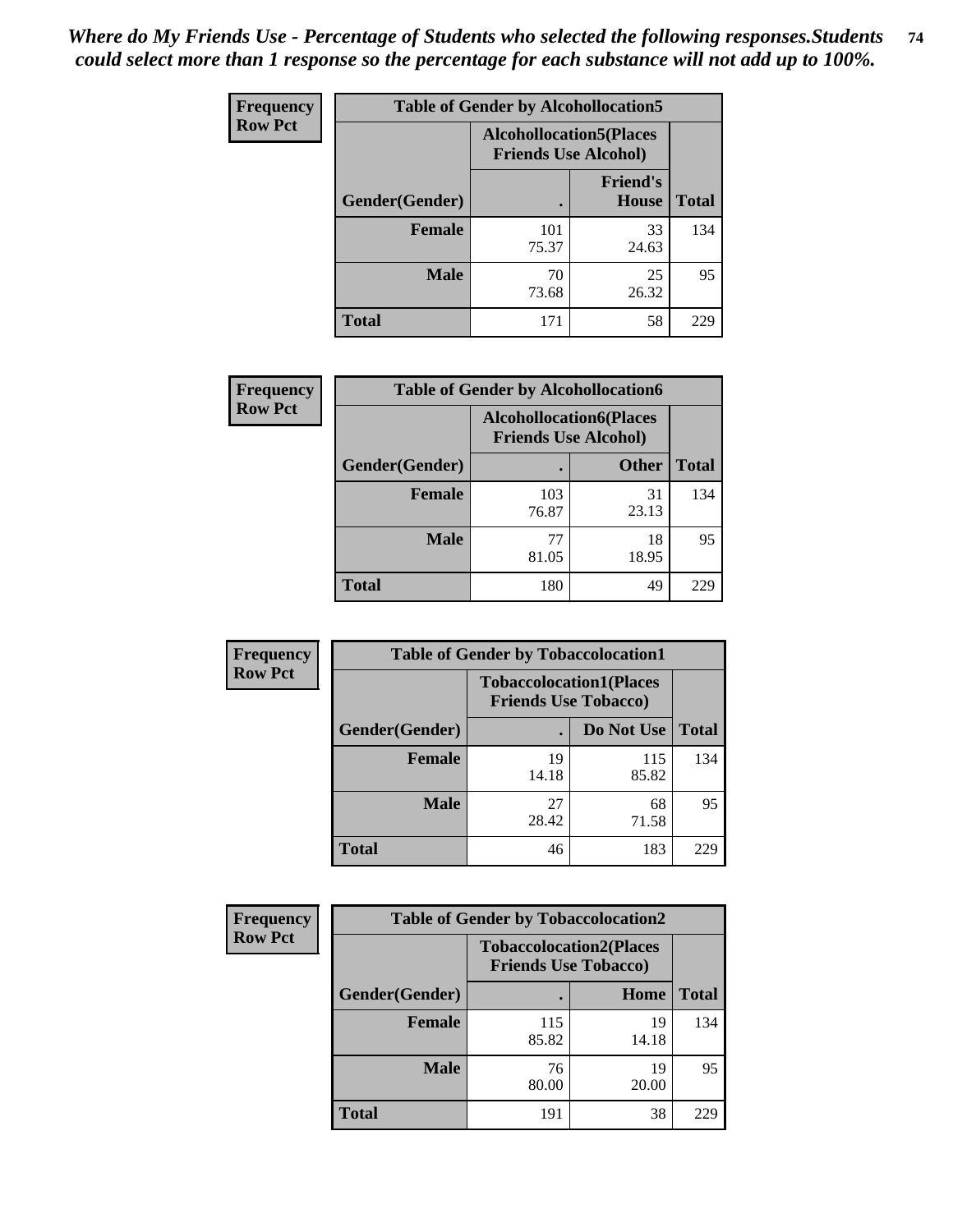| <b>Frequency</b> | <b>Table of Gender by Tobaccolocation3</b> |                                                               |               |              |
|------------------|--------------------------------------------|---------------------------------------------------------------|---------------|--------------|
| <b>Row Pct</b>   |                                            | <b>Tobaccolocation3(Places</b><br><b>Friends Use Tobacco)</b> |               |              |
|                  | Gender(Gender)                             |                                                               | <b>School</b> | <b>Total</b> |
|                  | <b>Female</b>                              | 122<br>91.04                                                  | 12<br>8.96    | 134          |
|                  | <b>Male</b>                                | 83<br>87.37                                                   | 12<br>12.63   | 95           |
|                  | Total                                      | 205                                                           | 24            | 229          |

| <b>Frequency</b> | <b>Table of Gender by Tobaccolocation4</b> |                             |                                |              |
|------------------|--------------------------------------------|-----------------------------|--------------------------------|--------------|
| <b>Row Pct</b>   |                                            | <b>Friends Use Tobacco)</b> | <b>Tobaccolocation4(Places</b> |              |
|                  | Gender(Gender)                             |                             | Car                            | <b>Total</b> |
|                  | Female                                     | 120<br>89.55                | 14<br>10.45                    | 134          |
|                  | <b>Male</b>                                | 82<br>86.32                 | 13<br>13.68                    | 95           |
|                  | <b>Total</b>                               | 202                         | 27                             | 229          |

| <b>Frequency</b> | <b>Table of Gender by Tobaccolocation5</b> |                                                               |                                 |              |
|------------------|--------------------------------------------|---------------------------------------------------------------|---------------------------------|--------------|
| <b>Row Pct</b>   |                                            | <b>Tobaccolocation5(Places</b><br><b>Friends Use Tobacco)</b> |                                 |              |
|                  | Gender(Gender)                             |                                                               | <b>Friend's</b><br><b>House</b> | <b>Total</b> |
|                  | <b>Female</b>                              | 116<br>86.57                                                  | 18<br>13.43                     | 134          |
|                  | <b>Male</b>                                | 77<br>81.05                                                   | 18<br>18.95                     | 95           |
|                  | <b>Total</b>                               | 193                                                           | 36                              | 229          |

| Frequency      | <b>Table of Gender by Tobaccolocation6</b> |                                                               |              |              |  |
|----------------|--------------------------------------------|---------------------------------------------------------------|--------------|--------------|--|
| <b>Row Pct</b> |                                            | <b>Tobaccolocation6(Places</b><br><b>Friends Use Tobacco)</b> |              |              |  |
|                | Gender(Gender)                             |                                                               | <b>Other</b> | <b>Total</b> |  |
|                | Female                                     | 120<br>89.55                                                  | 14<br>10.45  | 134          |  |
|                | <b>Male</b>                                | 79<br>83.16                                                   | 16<br>16.84  | 95           |  |
|                | <b>Total</b>                               | 199                                                           | 30           | 229          |  |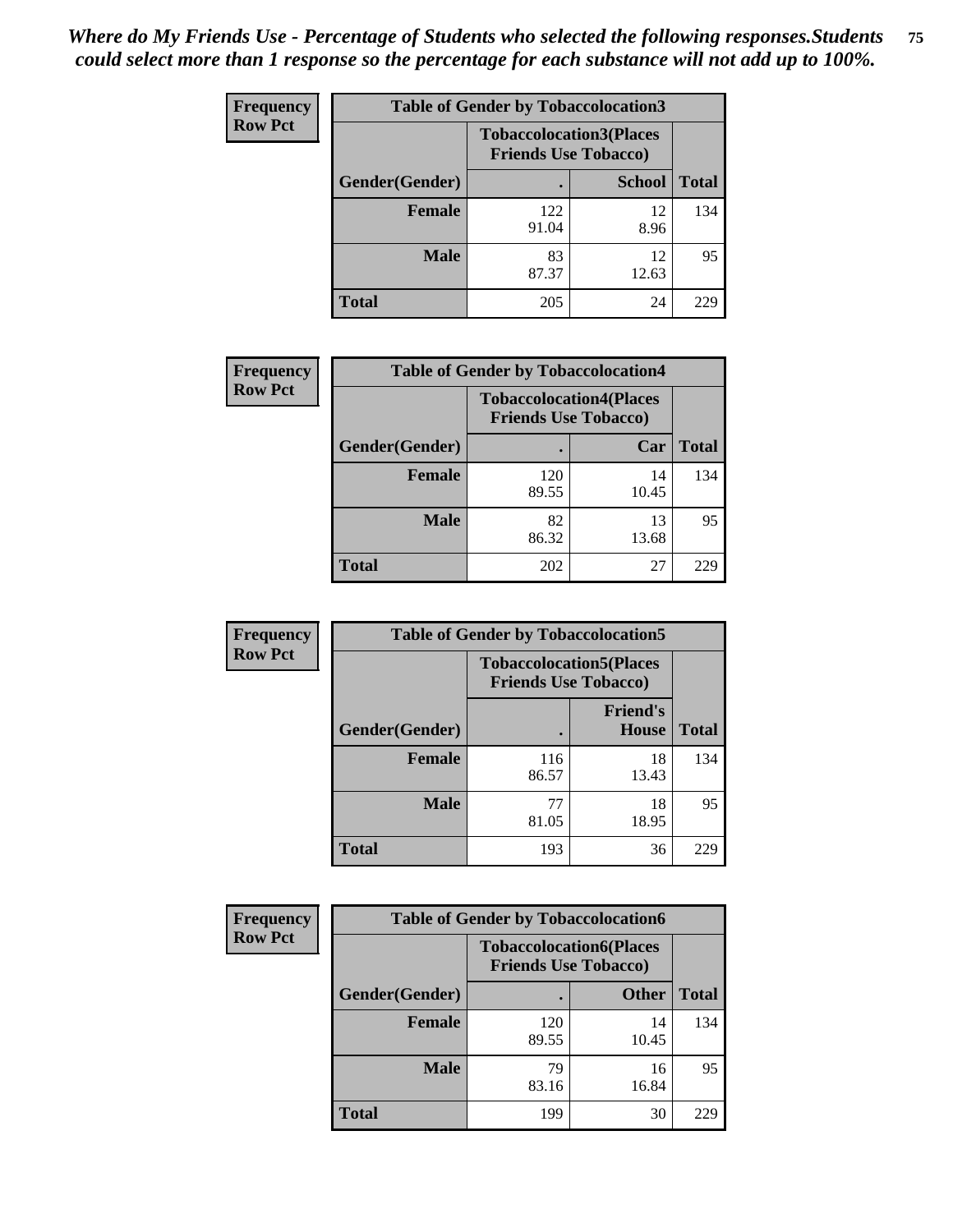| <b>Frequency</b> | <b>Table of Gender by Marijuanalocation1</b> |                                                                    |             |              |  |
|------------------|----------------------------------------------|--------------------------------------------------------------------|-------------|--------------|--|
| <b>Row Pct</b>   |                                              | <b>Marijuanalocation1(Places</b><br><b>Friends Use Marijuana</b> ) |             |              |  |
|                  | Gender(Gender)                               |                                                                    | Do Not Use  | <b>Total</b> |  |
|                  | <b>Female</b>                                | 60<br>44.78                                                        | 74<br>55.22 | 134          |  |
|                  | <b>Male</b>                                  | 47<br>49.47                                                        | 48<br>50.53 | 95           |  |
|                  | <b>Total</b>                                 | 107                                                                | 122         | 229          |  |

| <b>Frequency</b> | <b>Table of Gender by Marijuanalocation2</b> |                                                                    |             |              |  |
|------------------|----------------------------------------------|--------------------------------------------------------------------|-------------|--------------|--|
| <b>Row Pct</b>   |                                              | <b>Marijuanalocation2(Places</b><br><b>Friends Use Marijuana</b> ) |             |              |  |
|                  | Gender(Gender)                               |                                                                    | Home        | <b>Total</b> |  |
|                  | <b>Female</b>                                | 83<br>61.94                                                        | 51<br>38.06 | 134          |  |
|                  | <b>Male</b>                                  | 61<br>64.21                                                        | 34<br>35.79 | 95           |  |
|                  | <b>Total</b>                                 | 144                                                                | 85          | 229          |  |

| Frequency      |                | <b>Table of Gender by Marijuanalocation3</b>                       |               |              |
|----------------|----------------|--------------------------------------------------------------------|---------------|--------------|
| <b>Row Pct</b> |                | <b>Marijuanalocation3(Places</b><br><b>Friends Use Marijuana</b> ) |               |              |
|                | Gender(Gender) |                                                                    | <b>School</b> | <b>Total</b> |
|                | Female         | 101<br>75.37                                                       | 33<br>24.63   | 134          |
|                | <b>Male</b>    | 77<br>81.05                                                        | 18<br>18.95   | 95           |
|                | <b>Total</b>   | 178                                                                | 51            | 229          |

| <b>Frequency</b> | <b>Table of Gender by Marijuanalocation4</b> |                                |                                  |              |
|------------------|----------------------------------------------|--------------------------------|----------------------------------|--------------|
| <b>Row Pct</b>   |                                              | <b>Friends Use Marijuana</b> ) | <b>Marijuanalocation4(Places</b> |              |
|                  | Gender(Gender)                               |                                | Car                              | <b>Total</b> |
|                  | Female                                       | 100<br>74.63                   | 34<br>25.37                      | 134          |
|                  | <b>Male</b>                                  | 68<br>71.58                    | 27<br>28.42                      | 95           |
|                  | <b>Total</b>                                 | 168                            | 61                               | 229          |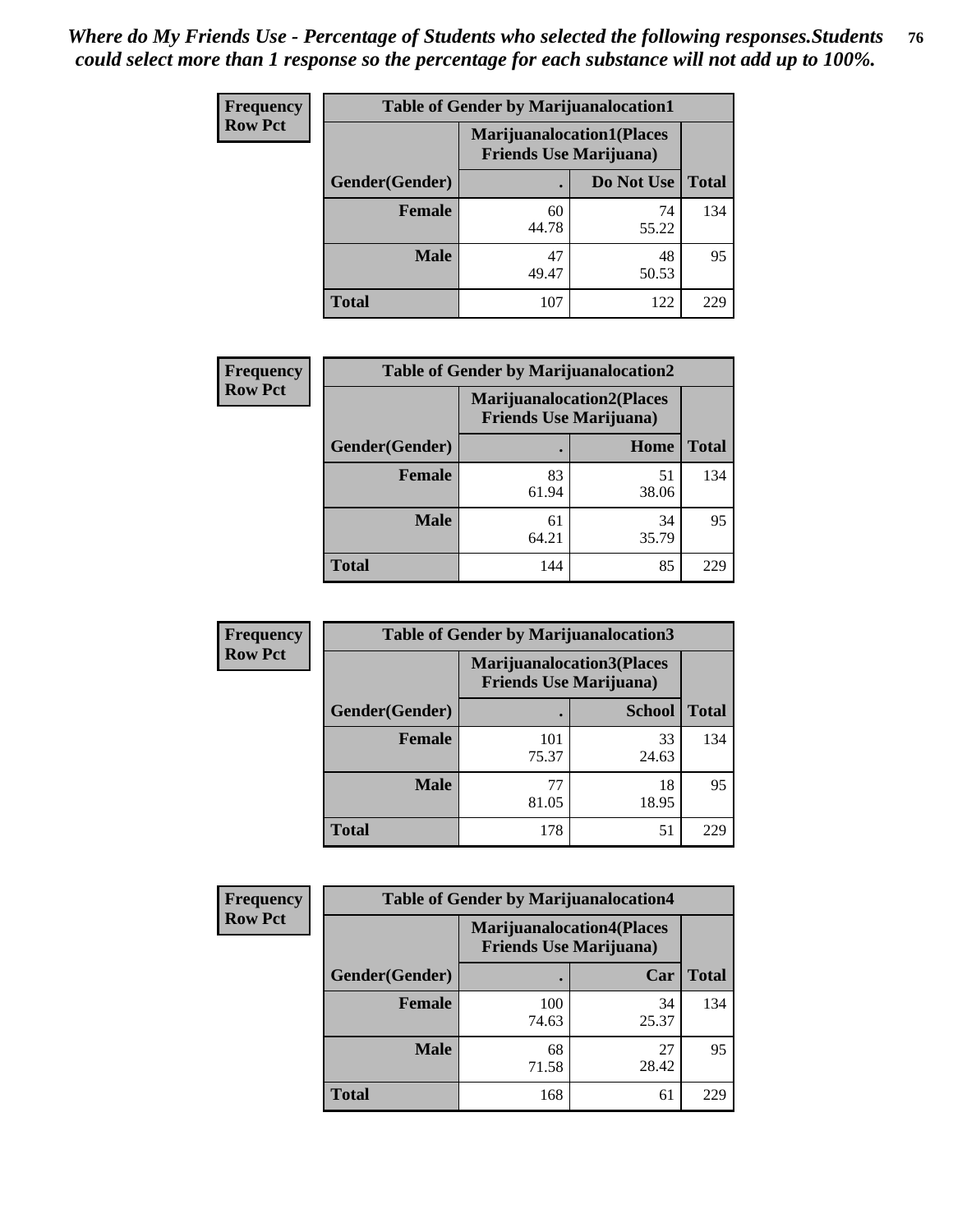| Frequency      | <b>Table of Gender by Marijuanalocation5</b> |                                                                    |                                 |              |
|----------------|----------------------------------------------|--------------------------------------------------------------------|---------------------------------|--------------|
| <b>Row Pct</b> |                                              | <b>Marijuanalocation5(Places</b><br><b>Friends Use Marijuana</b> ) |                                 |              |
|                | Gender(Gender)                               |                                                                    | <b>Friend's</b><br><b>House</b> | <b>Total</b> |
|                | <b>Female</b>                                | 89<br>66.42                                                        | 45<br>33.58                     | 134          |
|                | <b>Male</b>                                  | 63<br>66.32                                                        | 32<br>33.68                     | 95           |
|                | <b>Total</b>                                 | 152                                                                | 77                              | 229          |

| <b>Frequency</b> | <b>Table of Gender by Marijuanalocation6</b> |                                |                                  |              |  |
|------------------|----------------------------------------------|--------------------------------|----------------------------------|--------------|--|
| <b>Row Pct</b>   |                                              | <b>Friends Use Marijuana</b> ) | <b>Marijuanalocation6(Places</b> |              |  |
|                  | <b>Gender</b> (Gender)                       |                                | <b>Other</b>                     | <b>Total</b> |  |
|                  | <b>Female</b>                                | 99<br>73.88                    | 35<br>26.12                      | 134          |  |
|                  | <b>Male</b>                                  | 70<br>73.68                    | 25<br>26.32                      | 95           |  |
|                  | <b>Total</b>                                 | 169                            | 60                               | 229          |  |

| <b>Frequency</b> | <b>Table of Gender by Otherdruglocation1</b> |                                                                                |              |              |
|------------------|----------------------------------------------|--------------------------------------------------------------------------------|--------------|--------------|
| <b>Row Pct</b>   |                                              | <b>Otherdruglocation1(Places</b><br><b>Friends Use Other Illegal</b><br>Drugs) |              |              |
|                  | Gender(Gender)                               |                                                                                | Do Not Use   | <b>Total</b> |
|                  | Female                                       | 25<br>18.66                                                                    | 109<br>81.34 | 134          |
|                  | <b>Male</b>                                  | 16<br>16.84                                                                    | 79<br>83.16  | 95           |
|                  | <b>Total</b>                                 | 41                                                                             | 188          | 229          |

| <b>Frequency</b> | <b>Table of Gender by Otherdruglocation2</b> |                                            |                                   |              |
|------------------|----------------------------------------------|--------------------------------------------|-----------------------------------|--------------|
| <b>Row Pct</b>   |                                              | <b>Friends Use Other Illegal</b><br>Drugs) | <b>Otherdruglocation2(Places)</b> |              |
|                  | Gender(Gender)                               |                                            | <b>Home</b>                       | <b>Total</b> |
|                  | Female                                       | 114<br>85.07                               | 20<br>14.93                       | 134          |
|                  | <b>Male</b>                                  | 86<br>90.53                                | 9<br>9.47                         | 95           |
|                  | <b>Total</b>                                 | 200                                        | 29                                | 229          |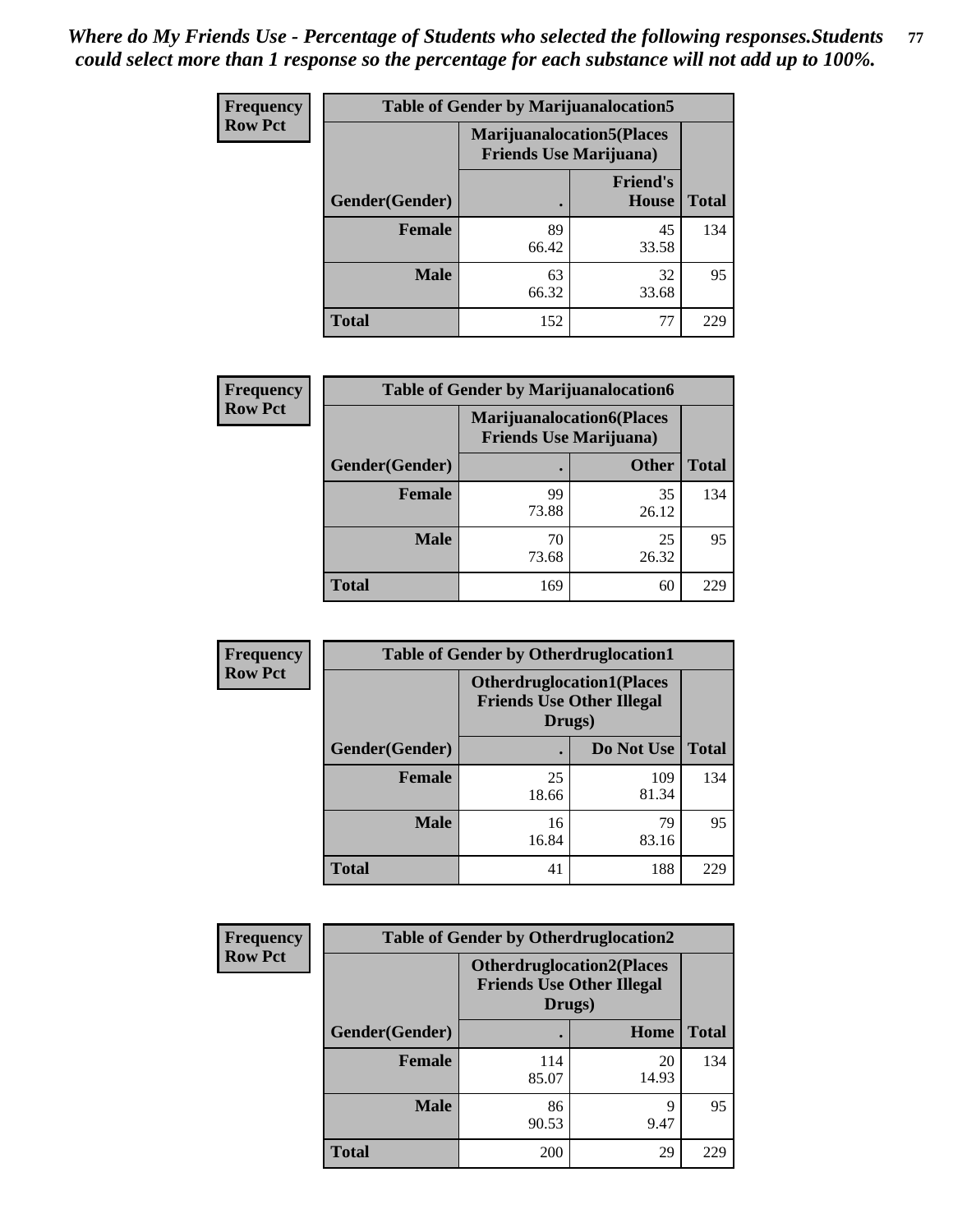| Frequency      | <b>Table of Gender by Otherdruglocation3</b> |                                                                                |               |              |
|----------------|----------------------------------------------|--------------------------------------------------------------------------------|---------------|--------------|
| <b>Row Pct</b> |                                              | <b>Otherdruglocation3(Places</b><br><b>Friends Use Other Illegal</b><br>Drugs) |               |              |
|                | Gender(Gender)                               |                                                                                | <b>School</b> | <b>Total</b> |
|                | <b>Female</b>                                | 120<br>89.55                                                                   | 14<br>10.45   | 134          |
|                | <b>Male</b>                                  | 92<br>96.84                                                                    | 3<br>3.16     | 95           |
|                | <b>Total</b>                                 | 212                                                                            | 17            | 229          |

| Frequency      | <b>Table of Gender by Otherdruglocation4</b> |                                                                                |            |              |
|----------------|----------------------------------------------|--------------------------------------------------------------------------------|------------|--------------|
| <b>Row Pct</b> |                                              | <b>Otherdruglocation4(Places</b><br><b>Friends Use Other Illegal</b><br>Drugs) |            |              |
|                | Gender(Gender)                               |                                                                                | Car        | <b>Total</b> |
|                | <b>Female</b>                                | 121<br>90.30                                                                   | 13<br>9.70 | 134          |
|                | <b>Male</b>                                  | 87<br>91.58                                                                    | 8<br>8.42  | 95           |
|                | <b>Total</b>                                 | 208                                                                            | 21         | 229          |

| <b>Frequency</b> | <b>Table of Gender by Otherdruglocation5</b> |                                                                                |                                 |              |
|------------------|----------------------------------------------|--------------------------------------------------------------------------------|---------------------------------|--------------|
| <b>Row Pct</b>   |                                              | <b>Otherdruglocation5(Places</b><br><b>Friends Use Other Illegal</b><br>Drugs) |                                 |              |
|                  | Gender(Gender)                               |                                                                                | <b>Friend's</b><br><b>House</b> | <b>Total</b> |
|                  | <b>Female</b>                                | 113<br>84.33                                                                   | 21<br>15.67                     | 134          |
|                  | <b>Male</b>                                  | 84<br>88.42                                                                    | 11<br>11.58                     | 95           |
|                  | <b>Total</b>                                 | 197                                                                            | 32                              | 229          |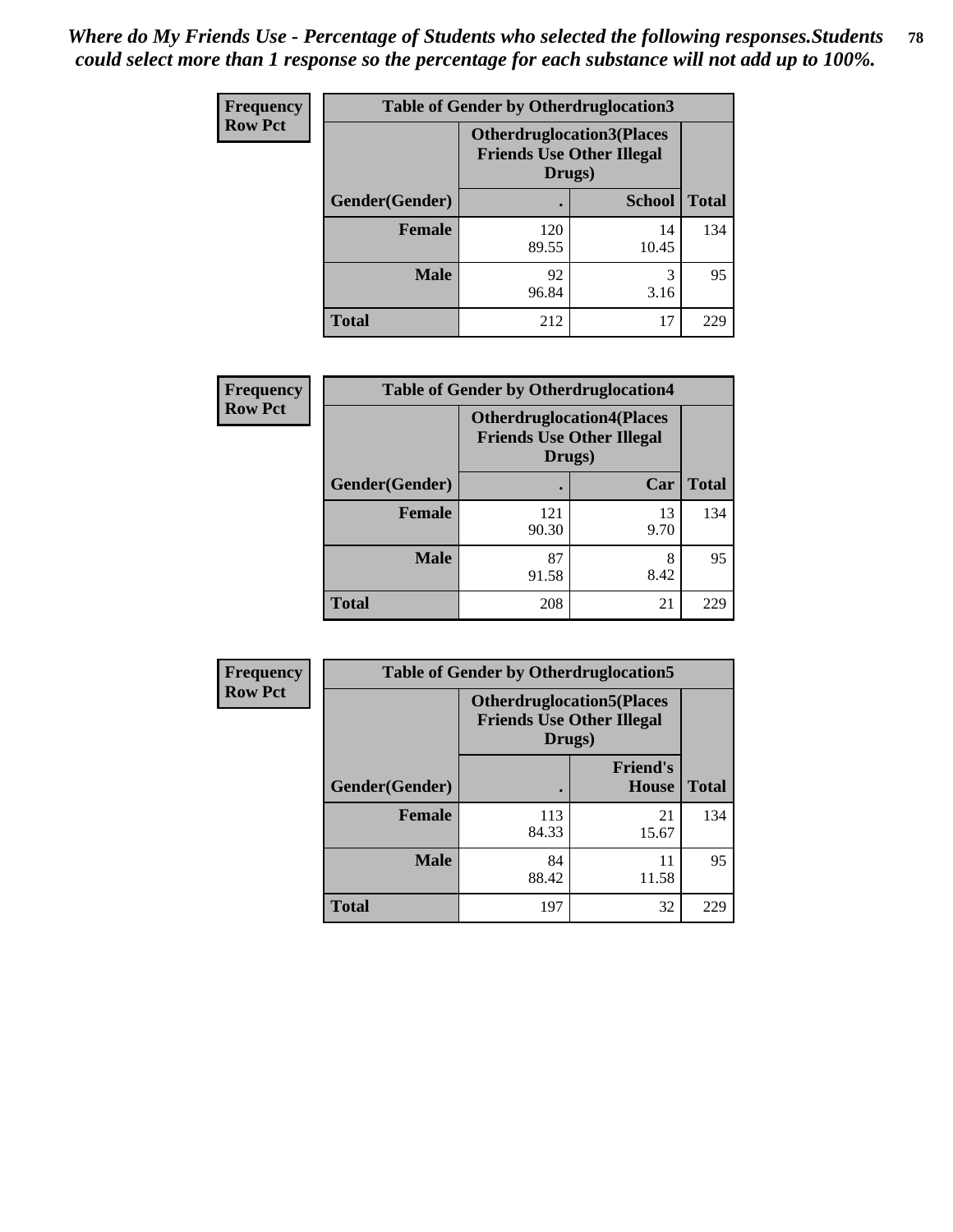| <b>Frequency</b> | <b>Table of Gender by Otherdruglocation6</b> |                                            |                                  |              |
|------------------|----------------------------------------------|--------------------------------------------|----------------------------------|--------------|
| <b>Row Pct</b>   |                                              | <b>Friends Use Other Illegal</b><br>Drugs) | <b>Otherdruglocation6(Places</b> |              |
|                  | Gender(Gender)                               |                                            | <b>Other</b>                     | <b>Total</b> |
|                  | Female                                       | 118<br>88.06                               | 16<br>11.94                      | 134          |
|                  | <b>Male</b>                                  | 82<br>86.32                                | 13<br>13.68                      | 95           |
|                  | <b>Total</b>                                 | 200                                        | 29                               | 229          |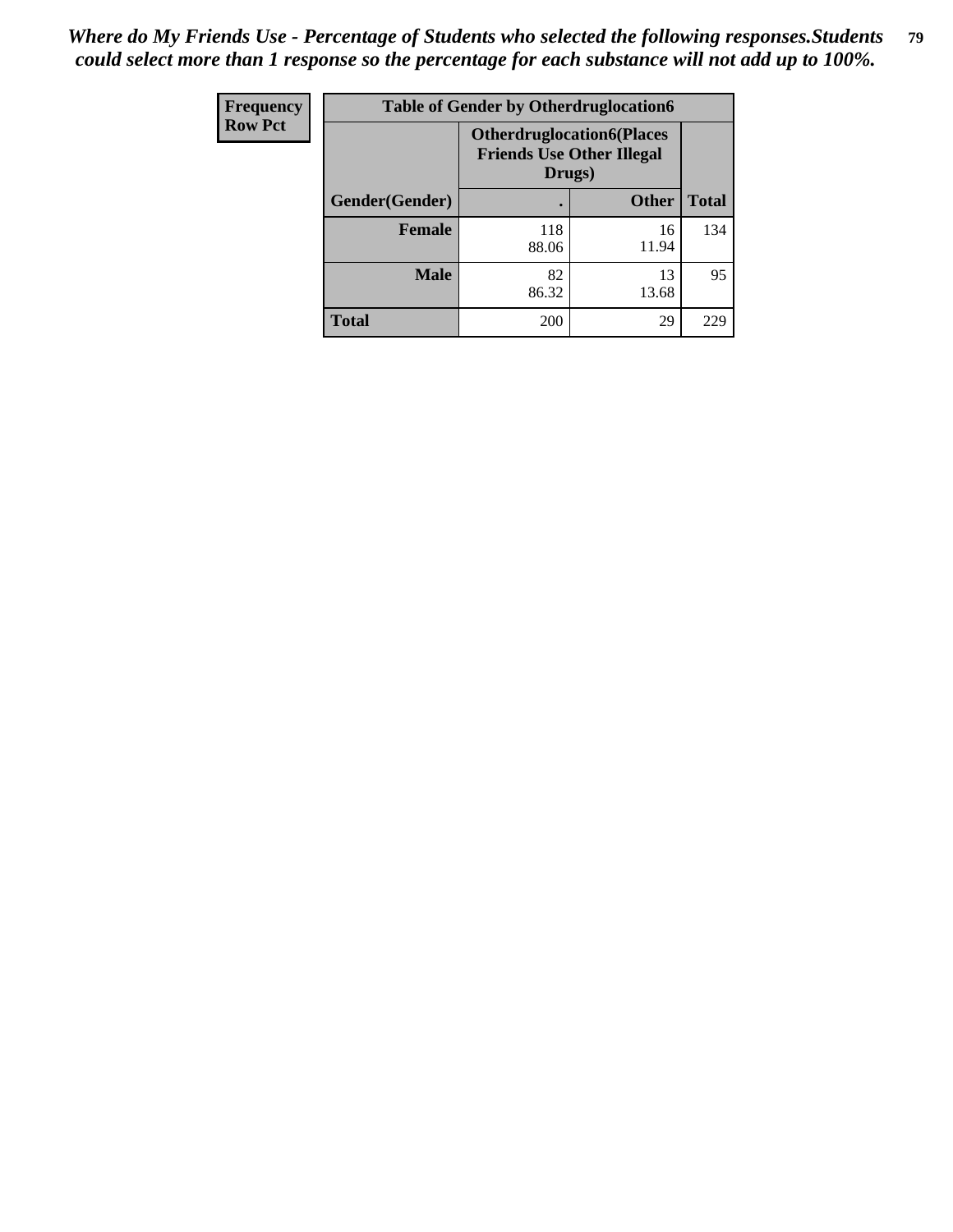| <b>Frequency</b> | <b>Table of Gender by Alcoholtime1</b> |                                                          |                      |              |
|------------------|----------------------------------------|----------------------------------------------------------|----------------------|--------------|
| <b>Row Pct</b>   |                                        | <b>Alcoholtime1(Times</b><br><b>Friends Use Alcohol)</b> |                      |              |
|                  | Gender(Gender)                         | $\bullet$                                                | Do Not<br><b>Use</b> | <b>Total</b> |
|                  | <b>Female</b>                          | 54<br>40.30                                              | 80<br>59.70          | 134          |
|                  | <b>Male</b>                            | 43<br>45.26                                              | 52<br>54.74          | 95           |
|                  | <b>Total</b>                           | 97                                                       | 132                  | 229          |

| Frequency      | <b>Table of Gender by Alcoholtime2</b> |                                                          |                            |              |
|----------------|----------------------------------------|----------------------------------------------------------|----------------------------|--------------|
| <b>Row Pct</b> |                                        | <b>Alcoholtime2(Times</b><br><b>Friends Use Alcohol)</b> |                            |              |
|                | Gender(Gender)                         |                                                          | <b>On Way</b><br>to School | <b>Total</b> |
|                | <b>Female</b>                          | 115<br>85.82                                             | 19<br>14.18                | 134          |
|                | <b>Male</b>                            | 88<br>92.63                                              | 7.37                       | 95           |
|                | <b>Total</b>                           | 203                                                      | 26                         | 229          |

| Frequency      | <b>Table of Gender by Alcoholtime3</b> |                                                          |                                |              |
|----------------|----------------------------------------|----------------------------------------------------------|--------------------------------|--------------|
| <b>Row Pct</b> |                                        | <b>Alcoholtime3(Times</b><br><b>Friends Use Alcohol)</b> |                                |              |
|                | Gender(Gender)                         |                                                          | <b>During</b><br><b>School</b> | <b>Total</b> |
|                | Female                                 | 121<br>90.30                                             | 13<br>9.70                     | 134          |
|                | <b>Male</b>                            | 90<br>94.74                                              | 5<br>5.26                      | 95           |
|                | <b>Total</b>                           | 211                                                      | 18                             | 229          |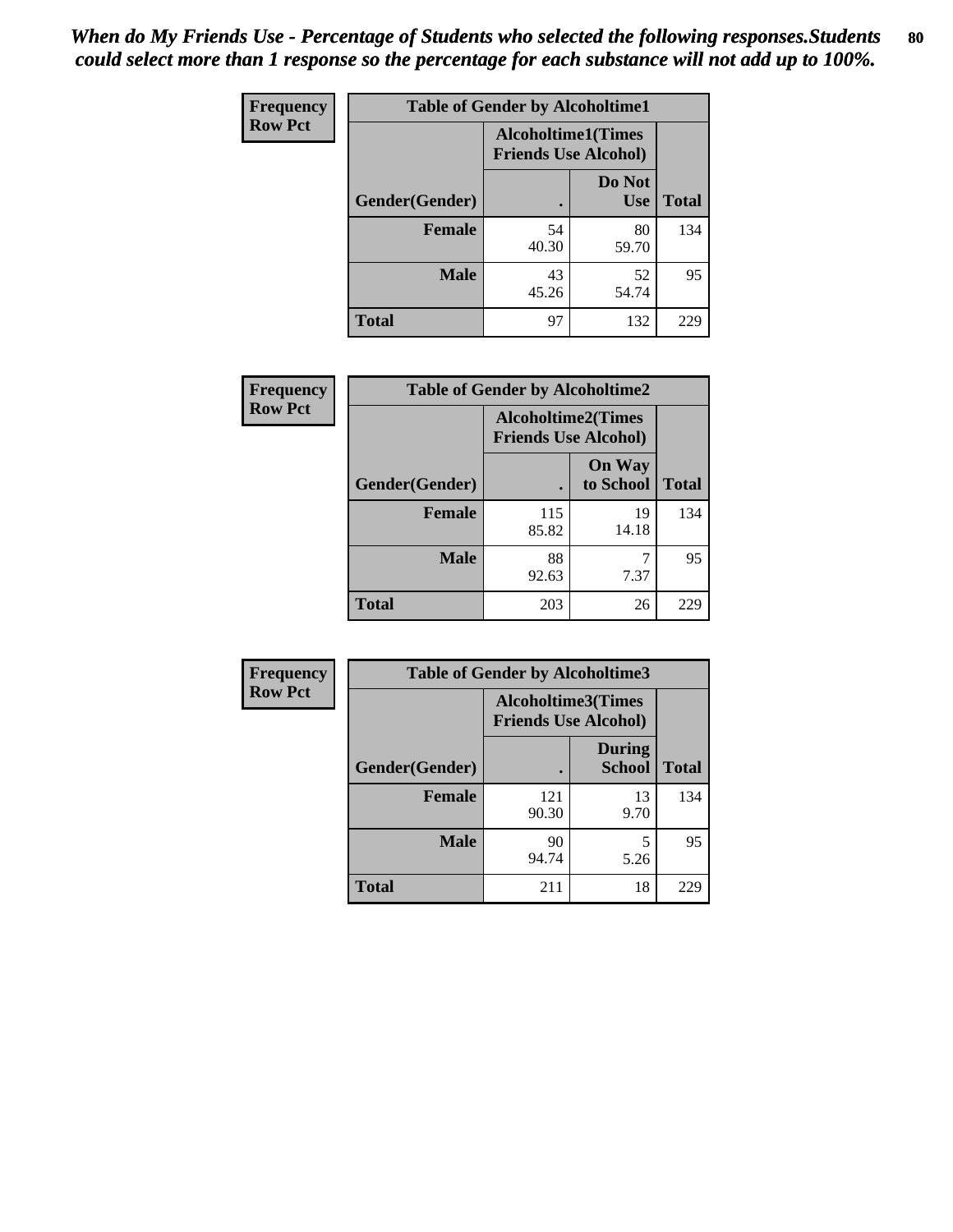*When do My Friends Use - Percentage of Students who selected the following responses.Students could select more than 1 response so the percentage for each substance will not add up to 100%.* **81**

| <b>Frequency</b> | <b>Table of Gender by Alcoholtime4</b> |                                                          |                                                |              |
|------------------|----------------------------------------|----------------------------------------------------------|------------------------------------------------|--------------|
| <b>Row Pct</b>   |                                        | <b>Alcoholtime4(Times</b><br><b>Friends Use Alcohol)</b> |                                                |              |
|                  | Gender(Gender)                         |                                                          | <b>On Way</b><br>Home<br>From<br><b>School</b> | <b>Total</b> |
|                  | <b>Female</b>                          | 116<br>86.57                                             | 18<br>13.43                                    | 134          |
|                  | <b>Male</b>                            | 85<br>89.47                                              | 10<br>10.53                                    | 95           |
|                  | <b>Total</b>                           | 201                                                      | 28                                             | 229          |

| <b>Frequency</b> | <b>Table of Gender by Alcoholtime5</b> |                                                           |                   |              |
|------------------|----------------------------------------|-----------------------------------------------------------|-------------------|--------------|
| <b>Row Pct</b>   |                                        | <b>Alcoholtime5</b> (Times<br><b>Friends Use Alcohol)</b> |                   |              |
|                  | Gender(Gender)                         |                                                           | <b>Weeknights</b> | <b>Total</b> |
|                  | <b>Female</b>                          | 105<br>78.36                                              | 29<br>21.64       | 134          |
|                  | <b>Male</b>                            | 81<br>85.26                                               | 14<br>14.74       | 95           |
|                  | <b>Total</b>                           | 186                                                       | 43                | 229          |

| <b>Frequency</b> | <b>Table of Gender by Alcoholtime6</b> |             |                                                          |              |  |
|------------------|----------------------------------------|-------------|----------------------------------------------------------|--------------|--|
| <b>Row Pct</b>   |                                        |             | <b>Alcoholtime6(Times</b><br><b>Friends Use Alcohol)</b> |              |  |
|                  | Gender(Gender)                         |             | Weekends                                                 | <b>Total</b> |  |
|                  | Female                                 | 78<br>58.21 | 56<br>41.79                                              | 134          |  |
|                  | <b>Male</b>                            | 55<br>57.89 | 40<br>42.11                                              | 95           |  |
|                  | <b>Total</b>                           | 133         | 96                                                       | 229          |  |

| Frequency      | <b>Table of Gender by Tobaccotime1</b> |                                                          |                      |              |
|----------------|----------------------------------------|----------------------------------------------------------|----------------------|--------------|
| <b>Row Pct</b> |                                        | <b>Tobaccotime1(Times</b><br><b>Friends Use Tobacco)</b> |                      |              |
|                | Gender(Gender)                         |                                                          | Do Not<br><b>Use</b> | <b>Total</b> |
|                | <b>Female</b>                          | 18<br>13.43                                              | 116<br>86.57         | 134          |
|                | <b>Male</b>                            | 26<br>27.37                                              | 69<br>72.63          | 95           |
|                | <b>Total</b>                           | 44                                                       | 185                  | 229          |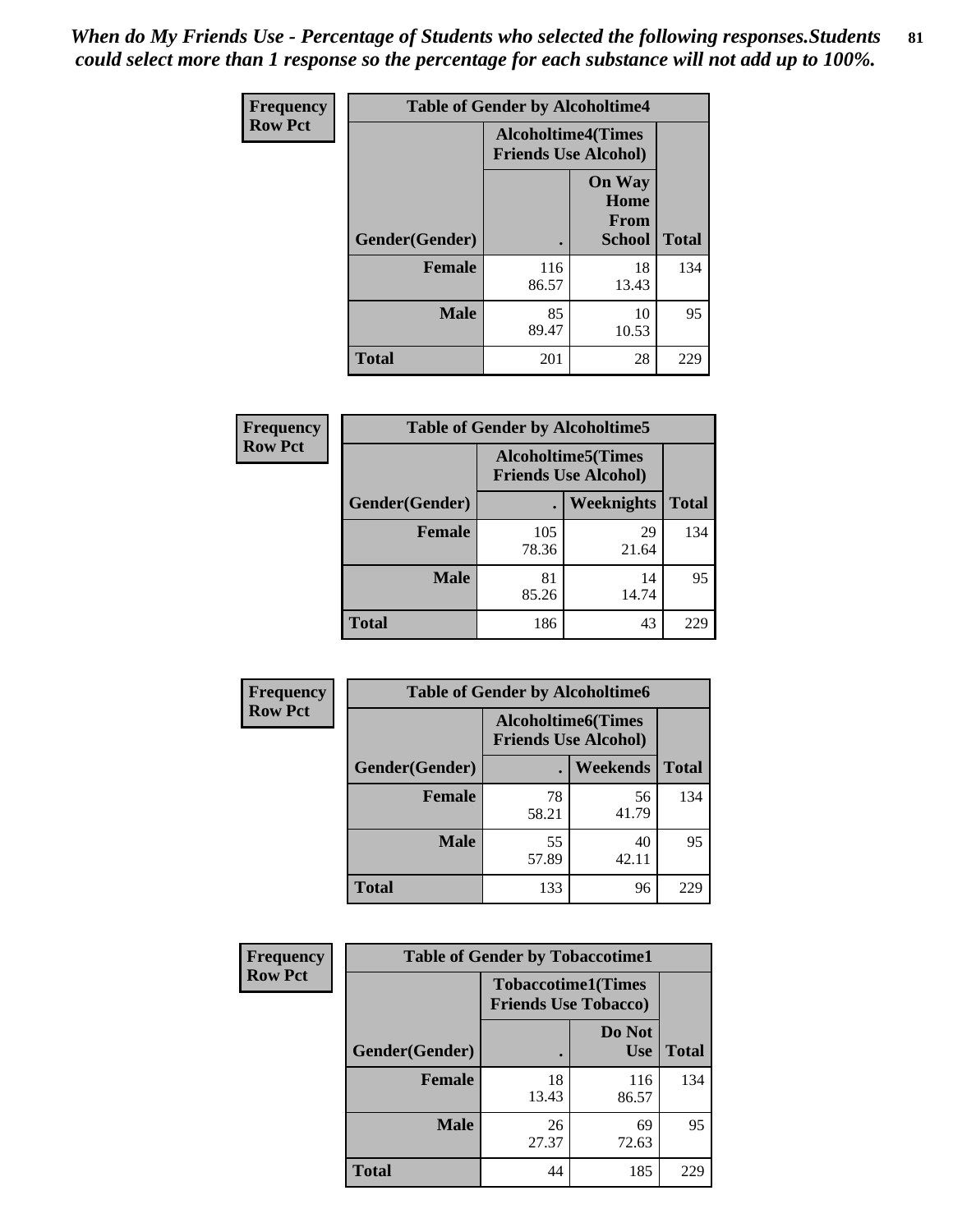*When do My Friends Use - Percentage of Students who selected the following responses.Students could select more than 1 response so the percentage for each substance will not add up to 100%.* **82**

| <b>Frequency</b> | <b>Table of Gender by Tobaccotime2</b> |                                                          |                            |              |
|------------------|----------------------------------------|----------------------------------------------------------|----------------------------|--------------|
| <b>Row Pct</b>   |                                        | <b>Tobaccotime2(Times</b><br><b>Friends Use Tobacco)</b> |                            |              |
|                  | Gender(Gender)                         | $\bullet$                                                | <b>On Way</b><br>to School | <b>Total</b> |
|                  | Female                                 | 117<br>87.31                                             | 17<br>12.69                | 134          |
|                  | <b>Male</b>                            | 80<br>84.21                                              | 15<br>15.79                | 95           |
|                  | <b>Total</b>                           | 197                                                      | 32                         | 229          |

| Frequency      | <b>Table of Gender by Tobaccotime3</b> |                                                          |                                |              |
|----------------|----------------------------------------|----------------------------------------------------------|--------------------------------|--------------|
| <b>Row Pct</b> |                                        | <b>Tobaccotime3(Times</b><br><b>Friends Use Tobacco)</b> |                                |              |
|                | Gender(Gender)                         |                                                          | <b>During</b><br><b>School</b> | <b>Total</b> |
|                | <b>Female</b>                          | 125<br>93.28                                             | 9<br>6.72                      | 134          |
|                | <b>Male</b>                            | 88<br>92.63                                              | 7.37                           | 95           |
|                | <b>Total</b>                           | 213                                                      | 16                             | 229          |

| <b>Frequency</b> | <b>Table of Gender by Tobaccotime4</b> |                                                          |                                                       |              |
|------------------|----------------------------------------|----------------------------------------------------------|-------------------------------------------------------|--------------|
| <b>Row Pct</b>   |                                        | <b>Tobaccotime4(Times</b><br><b>Friends Use Tobacco)</b> |                                                       |              |
|                  | Gender(Gender)                         |                                                          | <b>On Way</b><br>Home<br><b>From</b><br><b>School</b> | <b>Total</b> |
|                  | <b>Female</b>                          | 116<br>86.57                                             | 18<br>13.43                                           | 134          |
|                  | <b>Male</b>                            | 85<br>89.47                                              | 10<br>10.53                                           | 95           |
|                  | <b>Total</b>                           | 201                                                      | 28                                                    | 229          |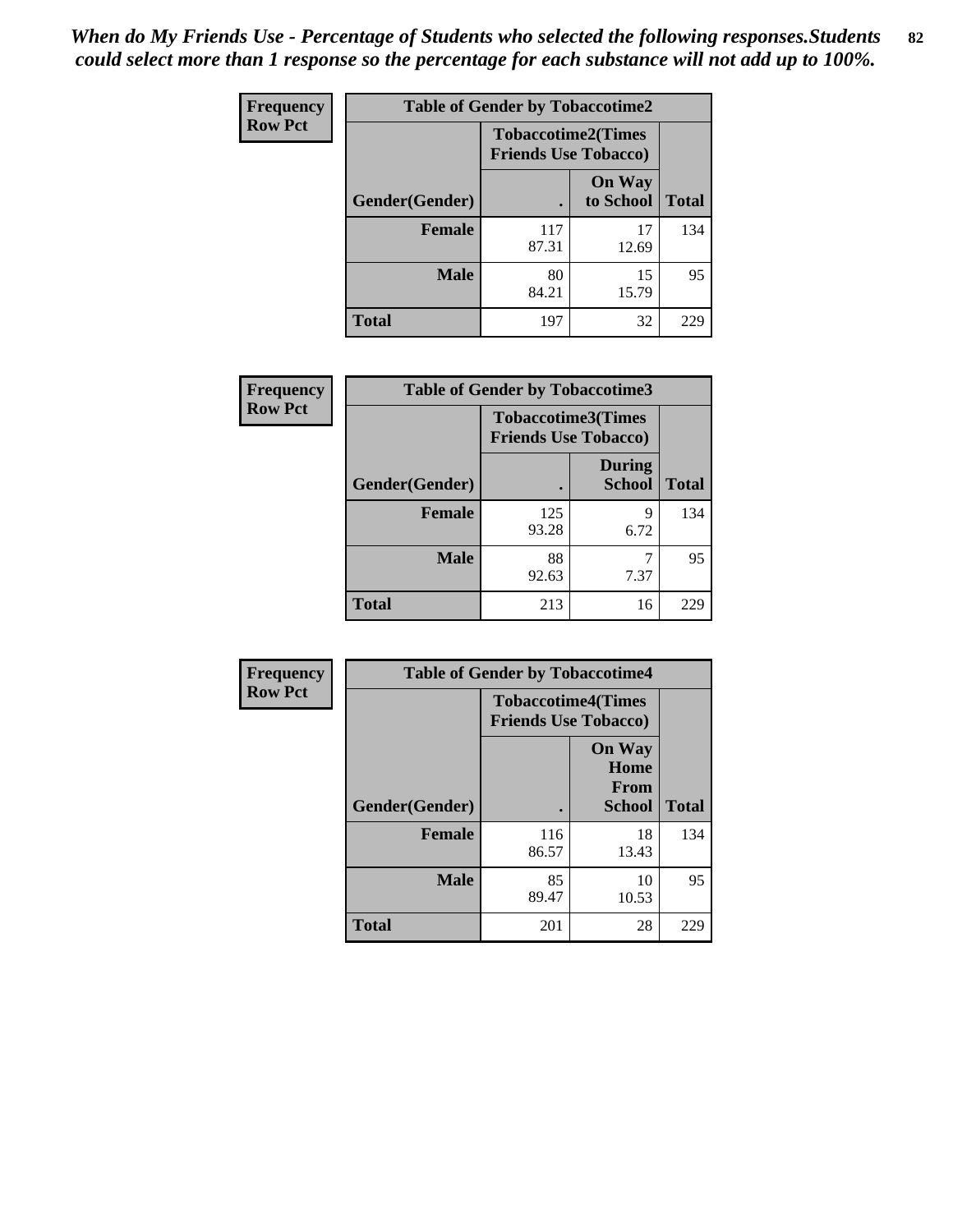| <b>Frequency</b> | <b>Table of Gender by Tobaccotime5</b> |              |                                                           |              |  |
|------------------|----------------------------------------|--------------|-----------------------------------------------------------|--------------|--|
| <b>Row Pct</b>   |                                        |              | <b>Tobaccotime5</b> (Times<br><b>Friends Use Tobacco)</b> |              |  |
|                  | Gender(Gender)                         |              | Weeknights                                                | <b>Total</b> |  |
|                  | <b>Female</b>                          | 119<br>88.81 | 15<br>11.19                                               | 134          |  |
|                  | <b>Male</b>                            | 77<br>81.05  | 18<br>18.95                                               | 95           |  |
|                  | Total                                  | 196          | 33                                                        | 229          |  |

| <b>Frequency</b> | <b>Table of Gender by Tobaccotime6</b> |                             |                           |              |
|------------------|----------------------------------------|-----------------------------|---------------------------|--------------|
| <b>Row Pct</b>   |                                        | <b>Friends Use Tobacco)</b> | <b>Tobaccotime6(Times</b> |              |
|                  | Gender(Gender)                         |                             | Weekends                  | <b>Total</b> |
|                  | Female                                 | 114<br>85.07                | 20<br>14.93               | 134          |
|                  | <b>Male</b>                            | 73<br>76.84                 | 22<br>23.16               | 95           |
|                  | <b>Total</b>                           | 187                         | 42                        | 229          |

| Frequency      | <b>Table of Gender by Marijuanatime1</b> |                                                               |             |              |  |
|----------------|------------------------------------------|---------------------------------------------------------------|-------------|--------------|--|
| <b>Row Pct</b> |                                          | <b>Marijuanatime1(Times</b><br><b>Friends Use Marijuana</b> ) |             |              |  |
|                | Gender(Gender)                           |                                                               | Do Not Use  | <b>Total</b> |  |
|                | <b>Female</b>                            | 58<br>43.28                                                   | 76<br>56.72 | 134          |  |
|                | <b>Male</b>                              | 48<br>50.53                                                   | 47<br>49.47 | 95           |  |
|                | <b>Total</b>                             | 106                                                           | 123         | 229          |  |

| <b>Frequency</b> | <b>Table of Gender by Marijuanatime2</b> |                                |                             |              |
|------------------|------------------------------------------|--------------------------------|-----------------------------|--------------|
| <b>Row Pct</b>   |                                          | <b>Friends Use Marijuana</b> ) | <b>Marijuanatime2(Times</b> |              |
|                  | Gender(Gender)                           |                                | On Way to<br><b>School</b>  | <b>Total</b> |
|                  | <b>Female</b>                            | 91<br>67.91                    | 43<br>32.09                 | 134          |
|                  | <b>Male</b>                              | 73<br>76.84                    | 22<br>23.16                 | 95           |
|                  | <b>Total</b>                             | 164                            | 65                          | 229          |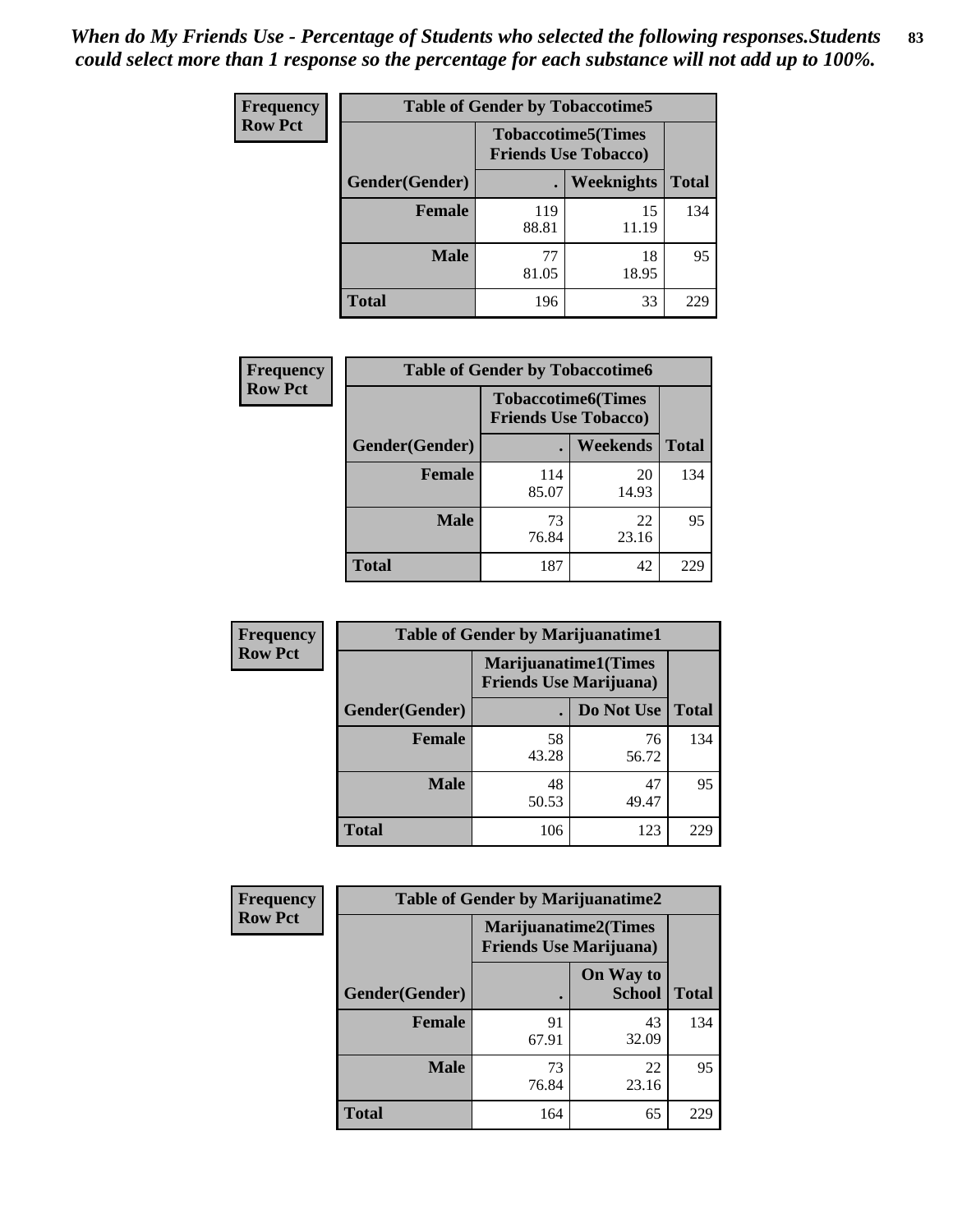| Frequency      | <b>Table of Gender by Marijuanatime3</b> |                                                        |                                |              |
|----------------|------------------------------------------|--------------------------------------------------------|--------------------------------|--------------|
| <b>Row Pct</b> |                                          | Marijuanatime3(Times<br><b>Friends Use Marijuana</b> ) |                                |              |
|                | Gender(Gender)                           |                                                        | <b>During</b><br><b>School</b> | <b>Total</b> |
|                | <b>Female</b>                            | 100<br>74.63                                           | 34<br>25.37                    | 134          |
|                | <b>Male</b>                              | 80<br>84.21                                            | 15<br>15.79                    | 95           |
|                | <b>Total</b>                             | 180                                                    | 49                             | 229          |

| Frequency      | <b>Table of Gender by Marijuanatime4</b> |                                                               |                                                |              |
|----------------|------------------------------------------|---------------------------------------------------------------|------------------------------------------------|--------------|
| <b>Row Pct</b> |                                          | <b>Marijuanatime4(Times</b><br><b>Friends Use Marijuana</b> ) |                                                |              |
|                | Gender(Gender)                           |                                                               | <b>On Way</b><br>Home<br>From<br><b>School</b> | <b>Total</b> |
|                | <b>Female</b>                            | 93<br>69.40                                                   | 41<br>30.60                                    | 134          |
|                | <b>Male</b>                              | 70<br>73.68                                                   | 25<br>26.32                                    | 95           |
|                | <b>Total</b>                             | 163                                                           | 66                                             | 229          |

| Frequency      | <b>Table of Gender by Marijuanatime5</b> |             |                                                                |              |  |
|----------------|------------------------------------------|-------------|----------------------------------------------------------------|--------------|--|
| <b>Row Pct</b> |                                          |             | <b>Marijuanatime5</b> (Times<br><b>Friends Use Marijuana</b> ) |              |  |
|                | Gender(Gender)                           |             | Weeknights                                                     | <b>Total</b> |  |
|                | <b>Female</b>                            | 86<br>64.18 | 48<br>35.82                                                    | 134          |  |
|                | <b>Male</b>                              | 61<br>64.21 | 34<br>35.79                                                    | 95           |  |
|                | <b>Total</b>                             | 147         | 82                                                             | 229          |  |

| Frequency      | <b>Table of Gender by Marijuanatime6</b> |                                                               |                 |              |  |
|----------------|------------------------------------------|---------------------------------------------------------------|-----------------|--------------|--|
| <b>Row Pct</b> |                                          | <b>Marijuanatime6(Times</b><br><b>Friends Use Marijuana</b> ) |                 |              |  |
|                | Gender(Gender)                           |                                                               | <b>Weekends</b> | <b>Total</b> |  |
|                | <b>Female</b>                            | 73<br>54.48                                                   | 61<br>45.52     | 134          |  |
|                | <b>Male</b>                              | 49<br>51.58                                                   | 46<br>48.42     | 95           |  |
|                | <b>Total</b>                             | 122                                                           | 107             | 229          |  |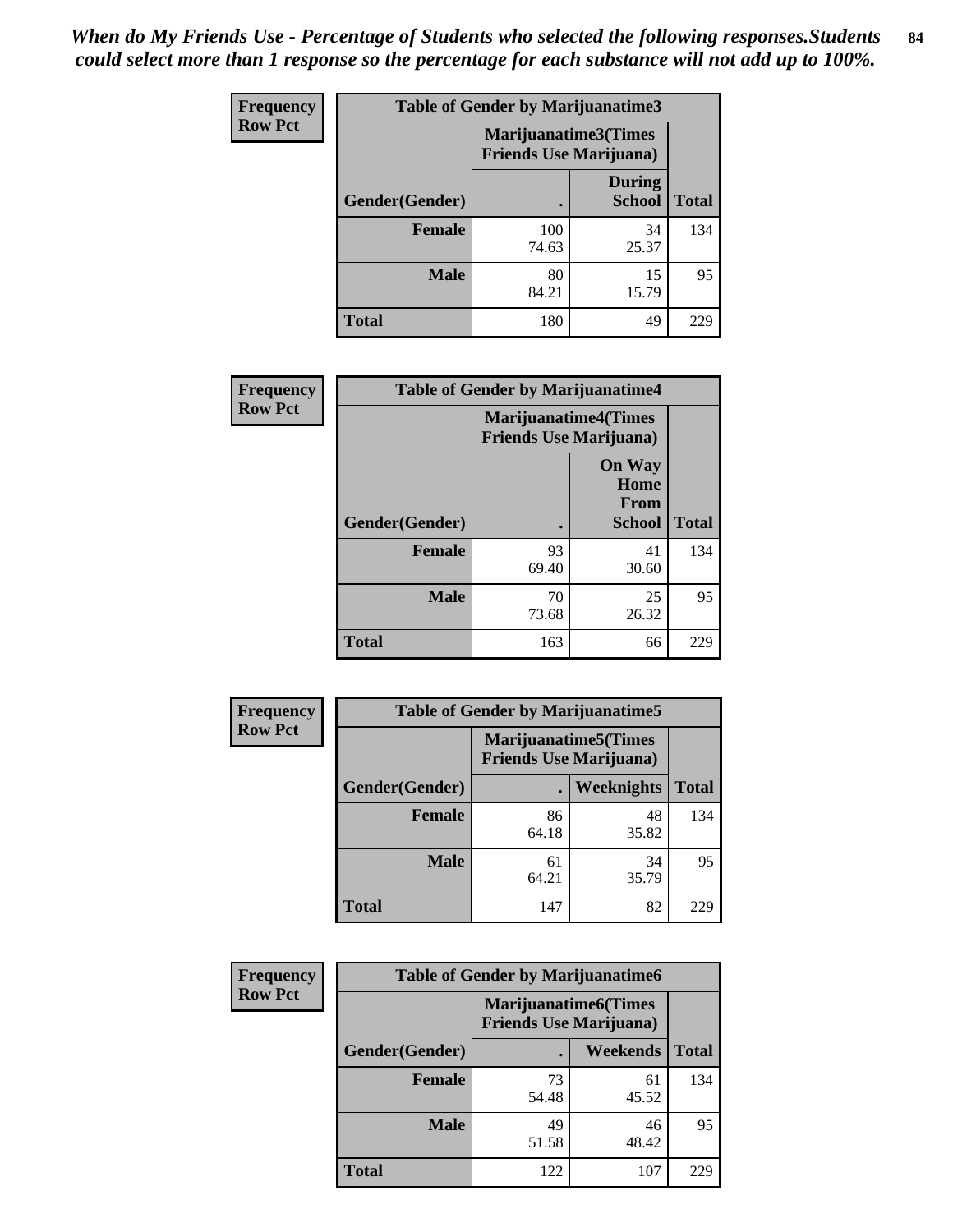*When do My Friends Use - Percentage of Students who selected the following responses.Students could select more than 1 response so the percentage for each substance will not add up to 100%.* **85**

| <b>Frequency</b> | <b>Table of Gender by Otherdrugtime1</b> |                                                                                    |              |              |
|------------------|------------------------------------------|------------------------------------------------------------------------------------|--------------|--------------|
| <b>Row Pct</b>   |                                          | <b>Otherdrugtime1</b> (Times<br><b>Friends Use Other</b><br><b>Illegal Drugs</b> ) |              |              |
|                  | Gender(Gender)                           |                                                                                    | Do Not Use   | <b>Total</b> |
|                  | Female                                   | 22<br>16.42                                                                        | 112<br>83.58 | 134          |
|                  | <b>Male</b>                              | 10<br>10.53                                                                        | 85<br>89.47  | 95           |
|                  | <b>Total</b>                             | 32                                                                                 | 197          | 229          |

| Frequency      | <b>Table of Gender by Otherdrugtime2</b> |                                                    |                             |              |
|----------------|------------------------------------------|----------------------------------------------------|-----------------------------|--------------|
| <b>Row Pct</b> |                                          | <b>Friends Use Other</b><br><b>Illegal Drugs</b> ) | <b>Otherdrugtime2(Times</b> |              |
|                | Gender(Gender)                           |                                                    | On Way to<br><b>School</b>  | <b>Total</b> |
|                | <b>Female</b>                            | 120<br>89.55                                       | 14<br>10.45                 | 134          |
|                | <b>Male</b>                              | 90<br>94.74                                        | 5<br>5.26                   | 95           |
|                | <b>Total</b>                             | 210                                                | 19                          | 229          |

| Frequency      | <b>Table of Gender by Otherdrugtime3</b> |                        |                                                         |              |
|----------------|------------------------------------------|------------------------|---------------------------------------------------------|--------------|
| <b>Row Pct</b> |                                          | <b>Illegal Drugs</b> ) | <b>Otherdrugtime3(Times</b><br><b>Friends Use Other</b> |              |
|                | Gender(Gender)                           |                        | <b>During</b><br><b>School</b>                          | <b>Total</b> |
|                | <b>Female</b>                            | 123<br>91.79           | 11<br>8.21                                              | 134          |
|                | <b>Male</b>                              | 89<br>93.68            | 6<br>6.32                                               | 95           |
|                | <b>Total</b>                             | 212                    | 17                                                      | 229          |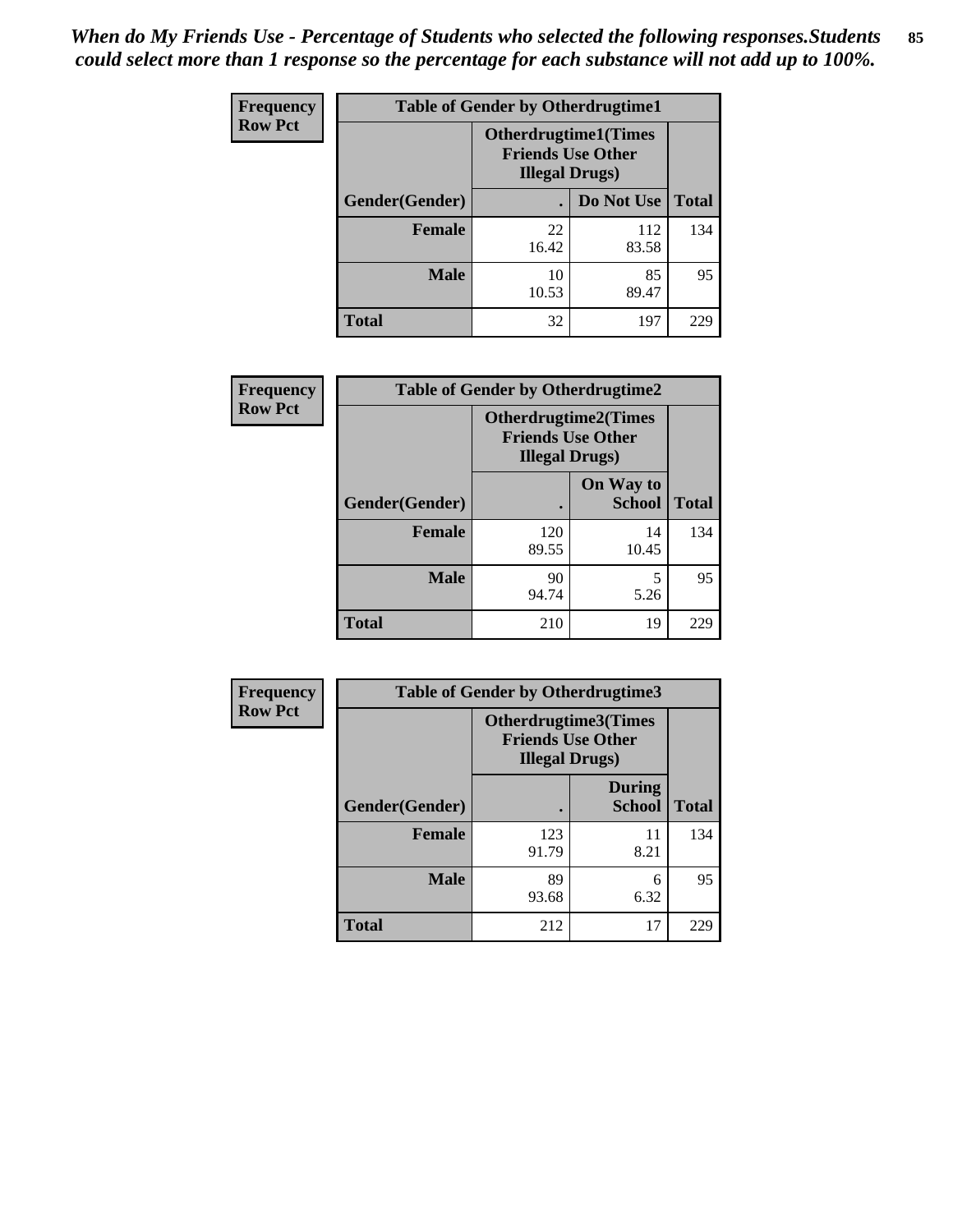*When do My Friends Use - Percentage of Students who selected the following responses.Students could select more than 1 response so the percentage for each substance will not add up to 100%.* **86**

| <b>Frequency</b> | <b>Table of Gender by Otherdrugtime4</b> |                                                       |                                                       |              |
|------------------|------------------------------------------|-------------------------------------------------------|-------------------------------------------------------|--------------|
| <b>Row Pct</b>   |                                          | <b>Otherdrugtime4(Times</b><br><b>Illegal Drugs</b> ) | <b>Friends Use Other</b>                              |              |
|                  | Gender(Gender)                           |                                                       | <b>On Way</b><br>Home<br><b>From</b><br><b>School</b> | <b>Total</b> |
|                  | <b>Female</b>                            | 117<br>87.31                                          | 17<br>12.69                                           | 134          |
|                  | <b>Male</b>                              | 90<br>94.74                                           | 5<br>5.26                                             | 95           |
|                  | <b>Total</b>                             | 207                                                   | 22                                                    | 229          |

| Frequency      | <b>Table of Gender by Otherdrugtime5</b> |                                                                                    |             |              |
|----------------|------------------------------------------|------------------------------------------------------------------------------------|-------------|--------------|
| <b>Row Pct</b> |                                          | <b>Otherdrugtime5</b> (Times<br><b>Friends Use Other</b><br><b>Illegal Drugs</b> ) |             |              |
|                | Gender(Gender)                           |                                                                                    | Weeknights  | <b>Total</b> |
|                | <b>Female</b>                            | 116<br>86.57                                                                       | 18<br>13.43 | 134          |
|                | <b>Male</b>                              | 88<br>92.63                                                                        | 7.37        | 95           |
|                | <b>Total</b>                             | 204                                                                                | 25          | 229          |

| <b>Frequency</b> | <b>Table of Gender by Otherdrugtime6</b> |                                                                                   |             |              |  |
|------------------|------------------------------------------|-----------------------------------------------------------------------------------|-------------|--------------|--|
| <b>Row Pct</b>   |                                          | <b>Otherdrugtime6(Times</b><br><b>Friends Use Other</b><br><b>Illegal Drugs</b> ) |             |              |  |
|                  | Gender(Gender)                           |                                                                                   | Weekends    | <b>Total</b> |  |
|                  | <b>Female</b>                            | 112<br>83.58                                                                      | 22<br>16.42 | 134          |  |
|                  | <b>Male</b>                              | 84<br>88.42                                                                       | 11<br>11.58 | 95           |  |
|                  | <b>Total</b>                             | 196                                                                               | 33          | 229          |  |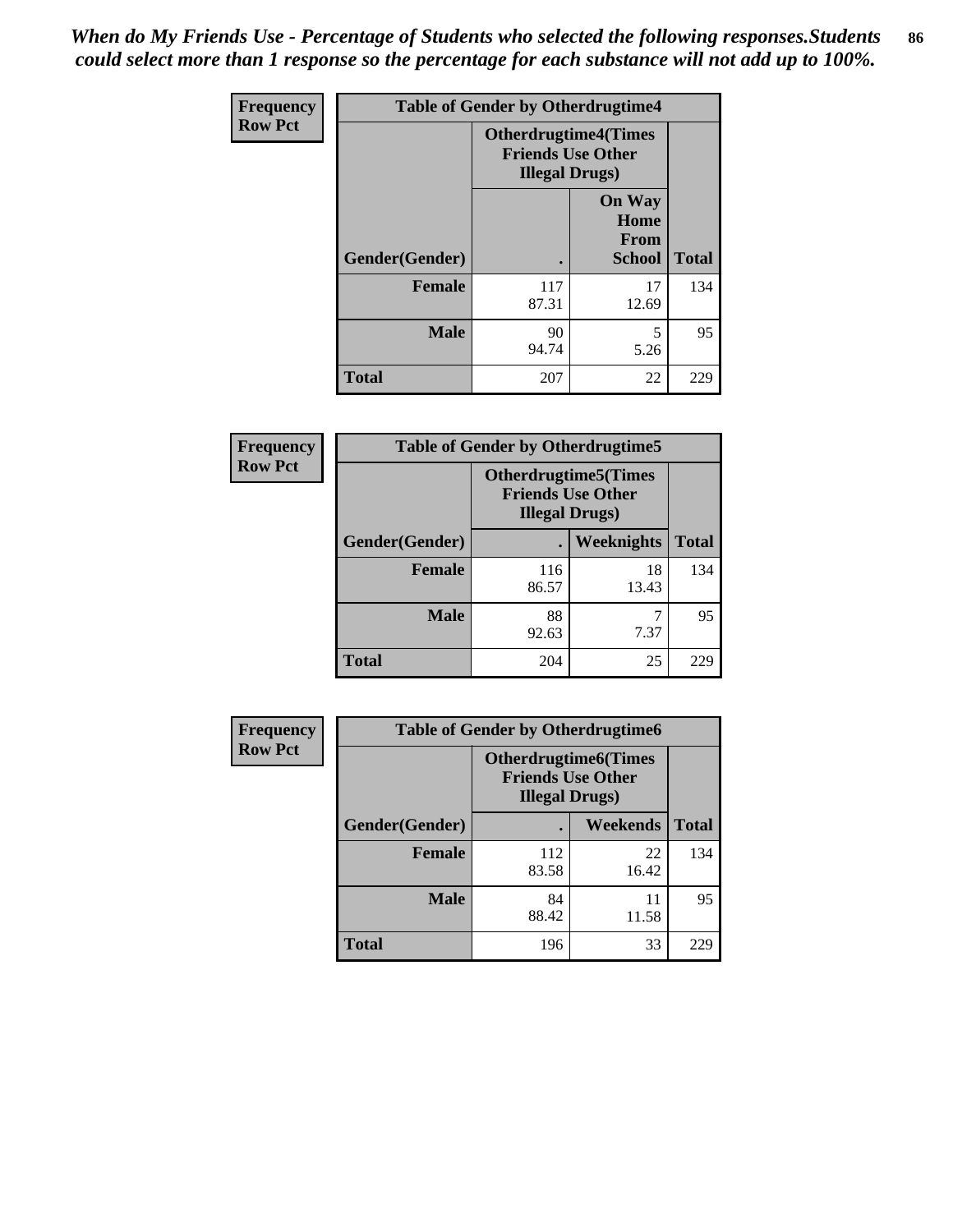# *Other Questions* **87**

| <b>Frequency</b> | <b>Table of Gender by Educationalcohol</b> |                                                                                                                                       |                |              |
|------------------|--------------------------------------------|---------------------------------------------------------------------------------------------------------------------------------------|----------------|--------------|
| <b>Row Pct</b>   |                                            | <b>Educationalcohol</b> (I<br>have been taught<br>about alcohol,<br>tobacco,<br>and other drugs<br>within the last year<br>at school) |                |              |
|                  | Gender(Gender)                             | <b>Yes</b>                                                                                                                            | N <sub>0</sub> | <b>Total</b> |
|                  | <b>Female</b>                              | 100<br>74.63                                                                                                                          | 34<br>25.37    | 134          |
|                  | <b>Male</b>                                | 62<br>65.26                                                                                                                           | 33<br>34.74    | 95           |
|                  | <b>Total</b>                               | 162                                                                                                                                   | 67             | 229          |

| Frequency      | <b>Table of Gender by Rodedrinking</b> |                                                                                                                     |              |              |  |
|----------------|----------------------------------------|---------------------------------------------------------------------------------------------------------------------|--------------|--------------|--|
| <b>Row Pct</b> |                                        | Rodedrinking(In<br>the past 30 days I<br>have ridden in a<br>car with a driver<br>who had been<br>drinking alcohol) |              |              |  |
|                | Gender(Gender)                         | Yes                                                                                                                 | $\bf N_0$    | <b>Total</b> |  |
|                | <b>Female</b>                          | 12<br>8.96                                                                                                          | 122<br>91.04 | 134          |  |
|                | <b>Male</b>                            | 9<br>9.47                                                                                                           | 86<br>90.53  | 95           |  |
|                | <b>Total</b>                           | 21                                                                                                                  | 208          | 229          |  |

| Frequency      | <b>Table of Gender by Drugsschool</b> |                                                                                                                                     |                |              |  |
|----------------|---------------------------------------|-------------------------------------------------------------------------------------------------------------------------------------|----------------|--------------|--|
| <b>Row Pct</b> |                                       | <b>Drugsschool</b> (During<br>the past 12 months,<br>I have been offered,<br>sold,<br>or given illegal drugs<br>on school property) |                |              |  |
|                | Gender(Gender)                        | Yes                                                                                                                                 | N <sub>0</sub> | <b>Total</b> |  |
|                | <b>Female</b>                         | 22<br>16.42                                                                                                                         | 112<br>83.58   | 134          |  |
|                | <b>Male</b>                           | 18<br>18.95                                                                                                                         | 77<br>81.05    | 95           |  |
|                | <b>Total</b>                          | 40                                                                                                                                  | 189            | 229          |  |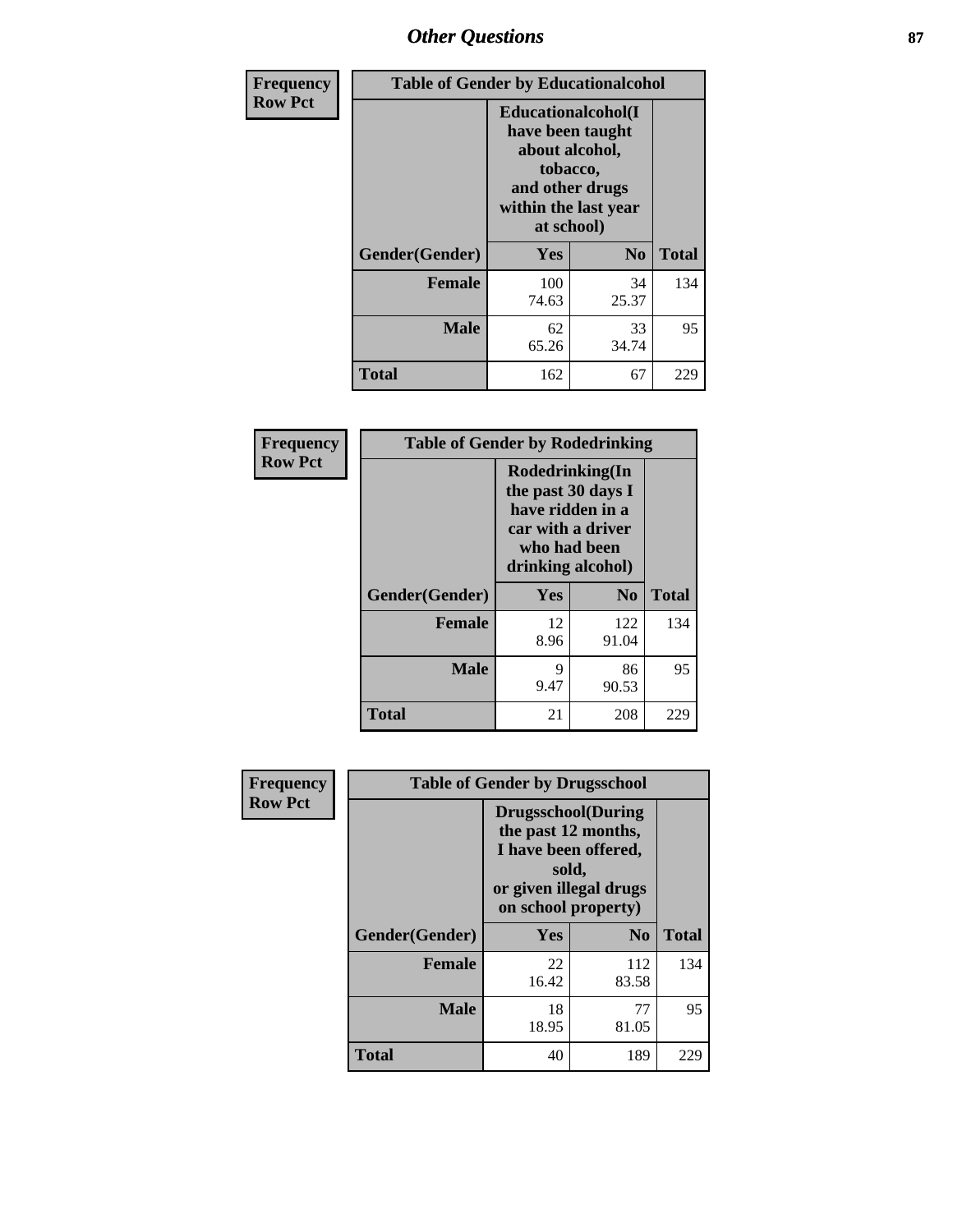*Other Questions* **88**

**Frequency Row Pct**

| <b>Table of Gender by Bingedrinking</b> |                         |                                                                                                         |                   |                        |                        |                   |              |
|-----------------------------------------|-------------------------|---------------------------------------------------------------------------------------------------------|-------------------|------------------------|------------------------|-------------------|--------------|
|                                         |                         | Bingedrinking(I have drunk five or<br>more drinks of alcohol at one sitting<br>during the last 30 days) |                   |                        |                        |                   |              |
| Gender(Gender)                          | $\bf{0}$<br><b>Days</b> | 1 or<br>2<br>days                                                                                       | 3 to<br>5<br>days | 10<br>to<br>19<br>days | 20<br>to<br>29<br>days | All<br>30<br>days | <b>Total</b> |
| <b>Female</b>                           | 132<br>98.51            | 0<br>0.00                                                                                               | 0<br>0.00         | $\mathbf{0}$<br>0.00   | 0.75                   | 0.75              | 134          |
| <b>Male</b>                             | 88                      | 3                                                                                                       |                   | 2                      |                        | $\theta$          | 95           |
|                                         | 92.63                   | 3.16                                                                                                    | 1.05              | 2.11                   | 1.05                   | 0.00              |              |

| Frequency      | <b>Table of Gender by Educationaids</b> |                                                                                                 |             |              |  |
|----------------|-----------------------------------------|-------------------------------------------------------------------------------------------------|-------------|--------------|--|
| <b>Row Pct</b> |                                         | <b>Educationaids</b> (I<br>have been taught<br>about HIV/AIDS<br>at school in the<br>past year) |             |              |  |
|                | Gender(Gender)                          | Yes                                                                                             | $\bf N_0$   | <b>Total</b> |  |
|                | <b>Female</b>                           | 108<br>80.60                                                                                    | 26<br>19.40 | 134          |  |
|                | <b>Male</b>                             | 75<br>78.95                                                                                     | 20<br>21.05 | 95           |  |
|                | <b>Total</b>                            | 183                                                                                             | 46          | 229          |  |

| <b>Frequency</b> | <b>Table of Gender by Suicideconsider</b> |                 |                |              |  |
|------------------|-------------------------------------------|-----------------|----------------|--------------|--|
| <b>Row Pct</b>   |                                           | Suicideconsider |                |              |  |
|                  | Gender(Gender)                            | Yes             | N <sub>0</sub> | <b>Total</b> |  |
|                  | <b>Female</b>                             | q<br>6.72       | 125<br>93.28   | 134          |  |
|                  | <b>Male</b>                               | 8.42            | 87<br>91.58    | 95           |  |
|                  | <b>Total</b>                              | 17              | 212            | 229          |  |